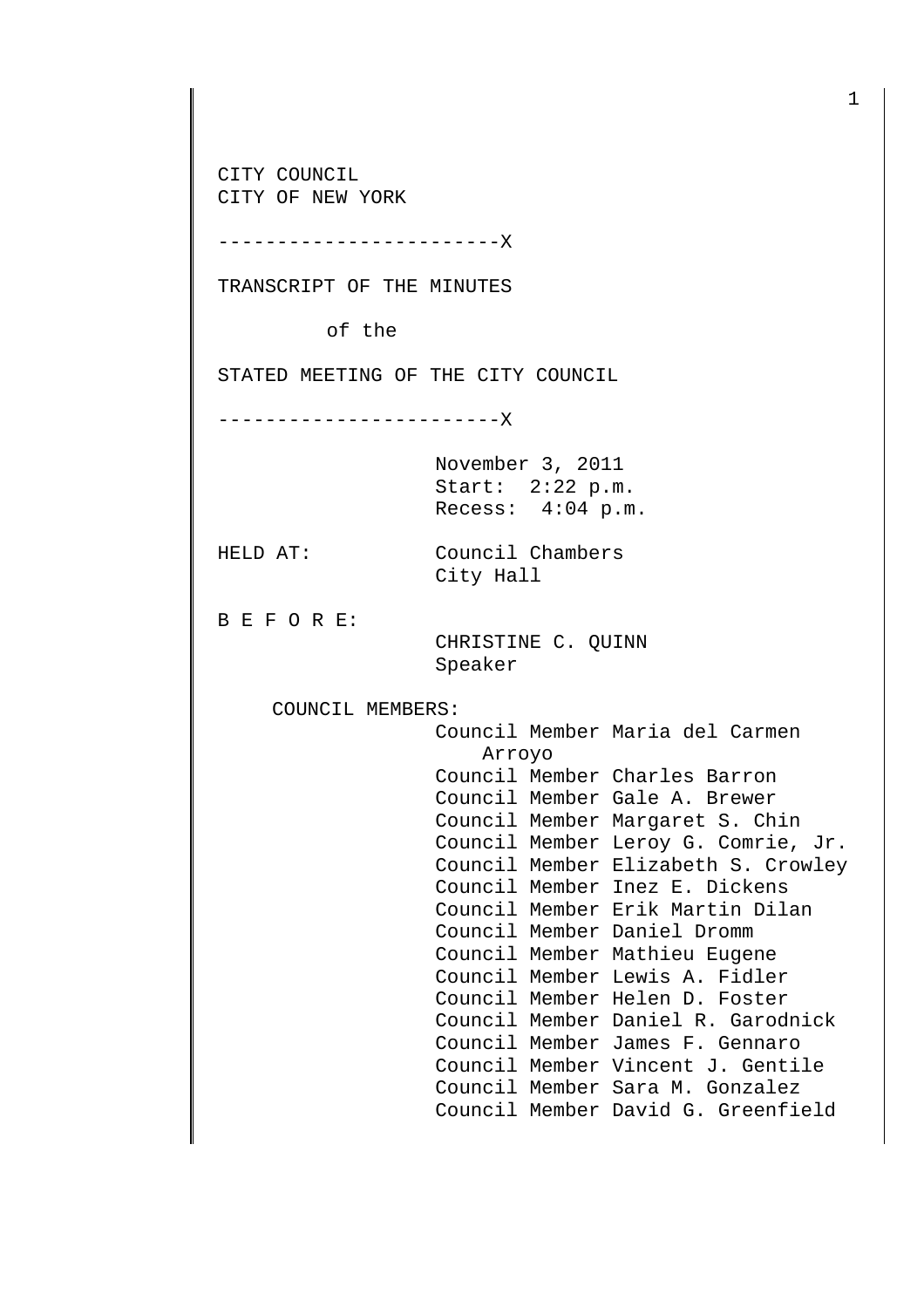## A P P E A R A N C E S [CONTINUED] COUNCIL MEMBERS: Council Member Daniel J. Halloran III Council Member Vincent M. Ignizio Council Member Robert Jackson Council Member Letitia James Council Member Peter A. Koo Council Member G. Oliver Koppell Council Member Karen Koslowitz Council Member Brad S. Lander Council Member Jessica S. Lappin Council Member Stephen T. Levin Council Member Melissa Mark- Viverito Council Member Darlene Mealy Council Member Rosie Mendez Council Member Michael C. Nelson Council Member James S. Oddo Council Member Annabel Palma Council Member Domenic M. Recchia Jr. Council Member Diana Reyna Council Member Joel Rivera Council Member Ydanis A. Rodriguez Council Member Deborah L. Rose Council Member James Sanders, Jr. Council Member Larry B. Seabrook Council Member Eric A. Ulrich Council Member James Vacca Council Member Peter F. Vallone Jr. Council Member James G. Van Bramer Council Member Albert Vann Council Member Mark S. Weprin Council Member Jumaane D. Williams Council Member Ruben Wills

2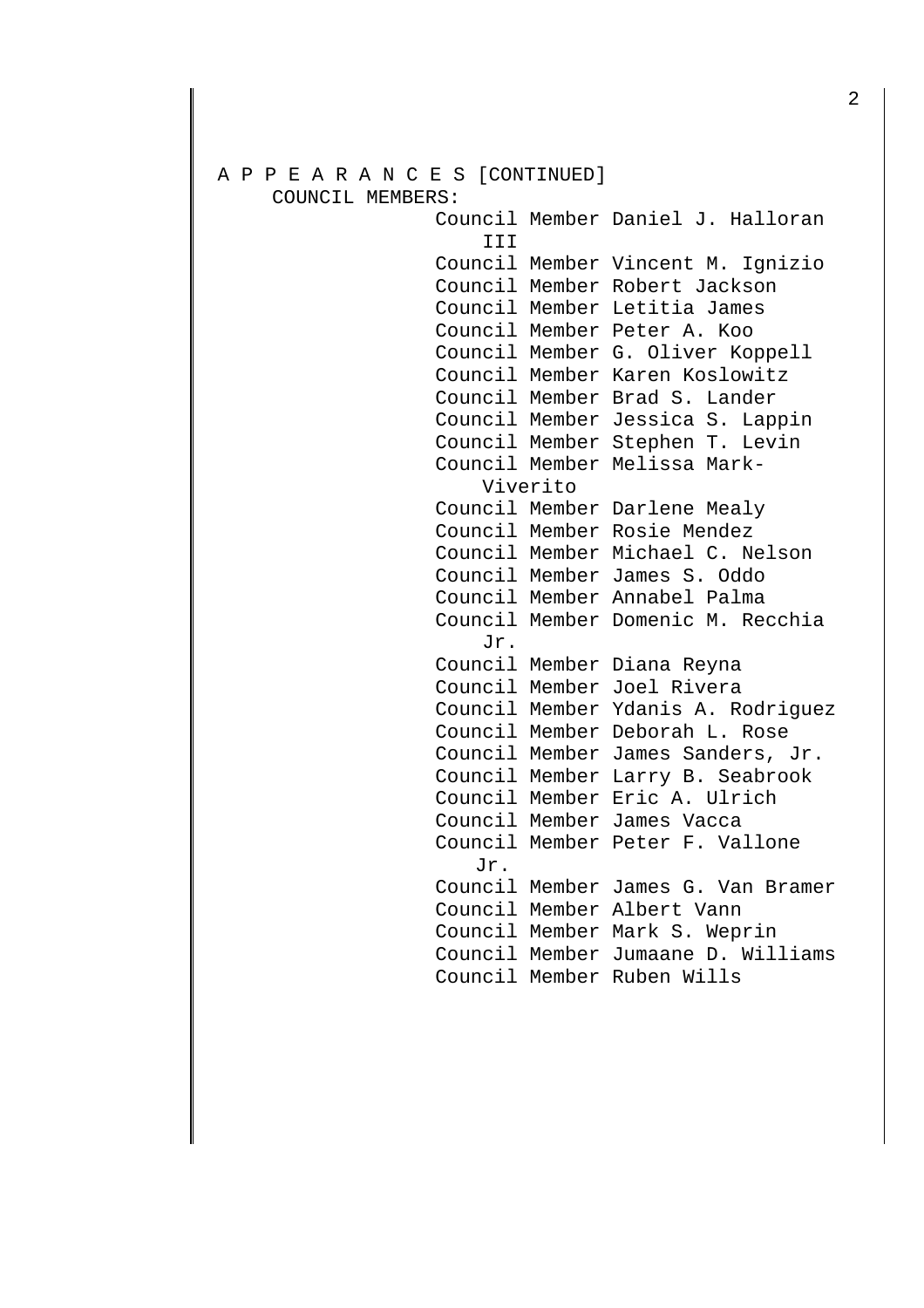Christine C. Quinn Introducing Ceremonials Speaker New York City Council

James G. Van Bramer Introducing ceremonial for: P.S. 152 Dancing Classroom Rainbow Team New York City Council Member

Bill Photographer New York City Council

Mike McSweeney Reading Proclamation for P.S. 152 Clerk New York City Council

Vincent Vitolo Principal P.S. 152 Woodside, Queens

Joel Rivera Introducing ceremonial for: Sister Mary Alice Hannan Part of the Solution

Clerk (Lady) Reading Proclamation for Sister Mary Alice Hannan New York City Council

Sister Mary Alice Hannan Former Executive Director Part of the Solution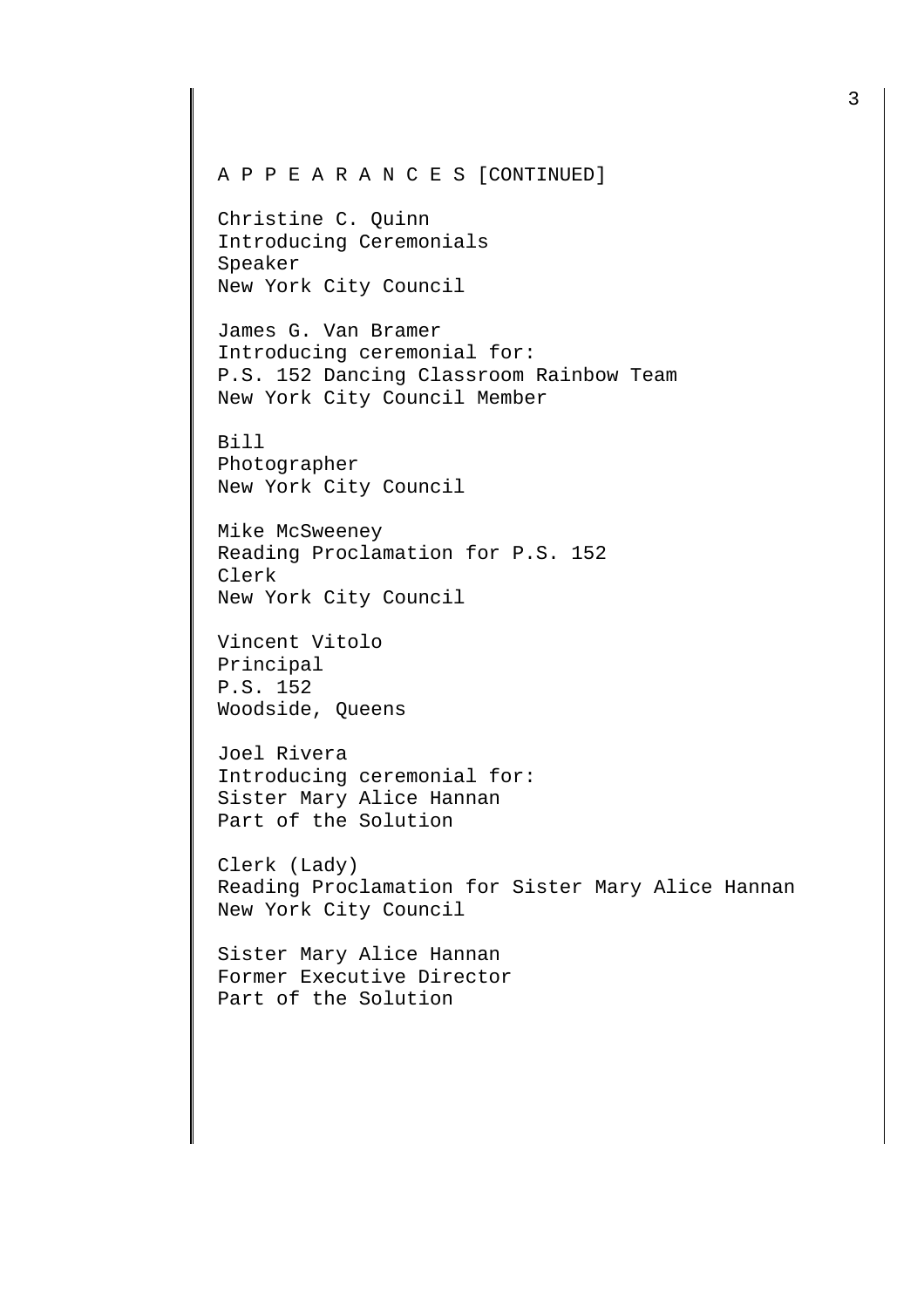Robert Jackson Introducing ceremonial for: Paula Da Silva-Michelin Robin Winters

Paula Da Silva-Michelin 2011 New York Times ESOL Teacher of the Year

Robin Winters Nominated for 2011 New York Times ESOL Teacher of the Year

Christine C. Quinn Introducing ceremonial for: Chuck Meara Surprise Birthday ceremonial

Chuck Meara Speaker Quinn's Office New York City Council Thanks to: Barbara Scafiddi for making the cakes Meghan Lineham

Rabbi Gerald Sussman Temple Emanuel 984 Post Avenue State Island, NY

Deborah L. Rose Motion to Spread the Invocation New York City Council Member

Stephen T. Levin Motion to Adopt Minutes of October 5 and 17, 2011 New York City Council Member

Christine C. Quinn Speaking in memory of Alice Cardona Speaker New York City Council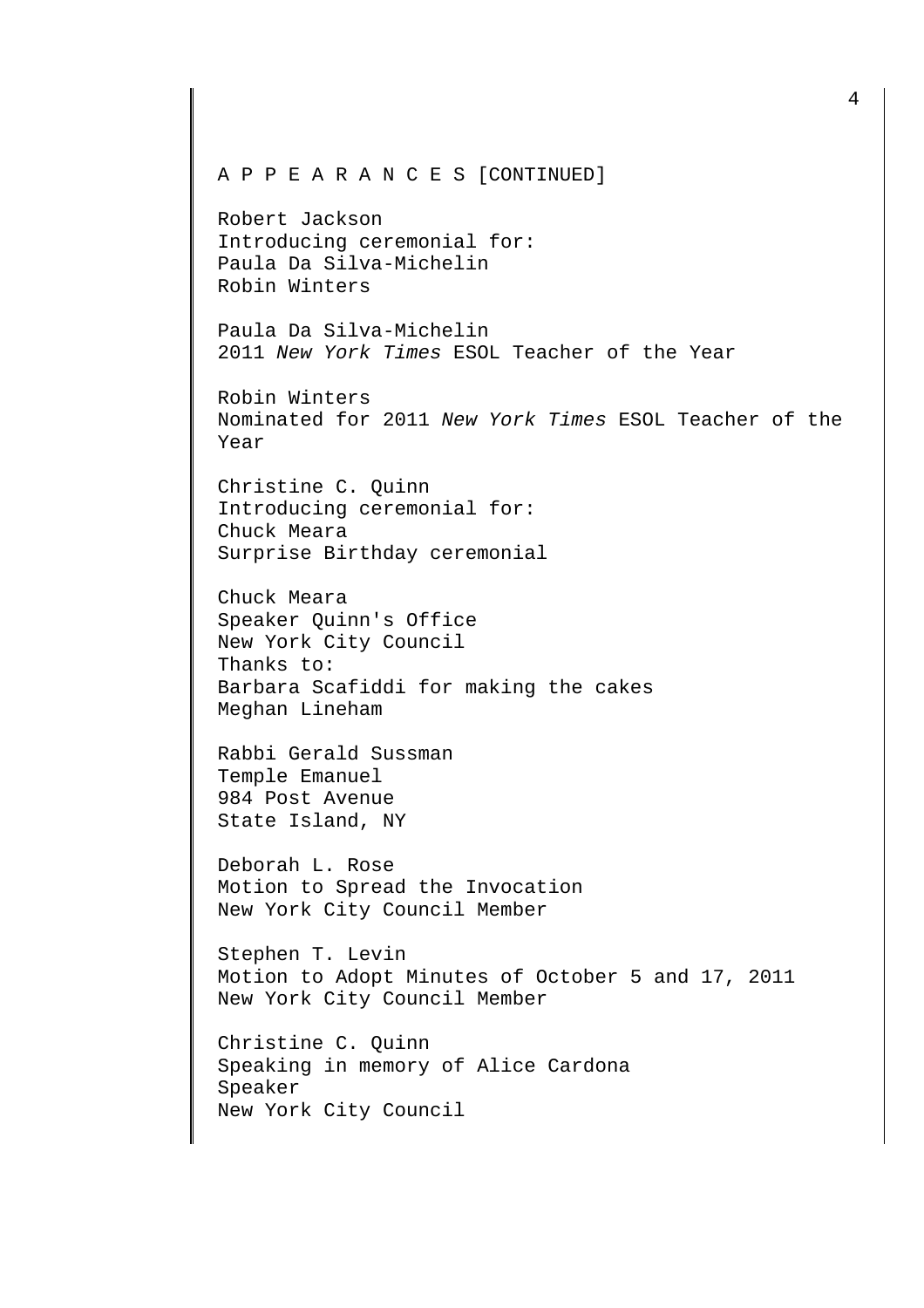A P P E A R A N C E S [CONTINUED] Melissa Mark-Viverito Speaking in memory of Alice Cardona New York City Council Member James G. Van Bramer Speaking in memory of Alice Cardona New York City Council Member Christine C. Quinn Speaking on Intro 656-A Thanks: Daniel Dromm, Chairperson, Committee on Immigration Melissa Mark-Viverito, Sponsor of 656-A Robert Newman, Director, Legislative Divisions Alix Pustilnik, Deputy Director, Governmental Affairs Division Julene Beckford, Governmental Affairs Division Lauren Alexrod, Office of the General Counsel Damien Butvick, Governmental Affairs Division Melissa Mark-Viverito Sponsor of Intro 656-A New York City Council Member Thanks: Christine C. Quinn, Speaker, New York City Council Daniel Dromm, Chairperson, Committee on Immigration Alix Pustilnik, Deputy Director, Governmental Affairs Division Robert Newman, Director, Legislative Divisions Julene Beckford, Governmental Affairs Division Jennifer Montalvo, Governmental Affairs Division Staff of Melissa Mark-Viverito Colleagues who supported the bill Make The Road New York Cardozo Law School

Bloomberg Administration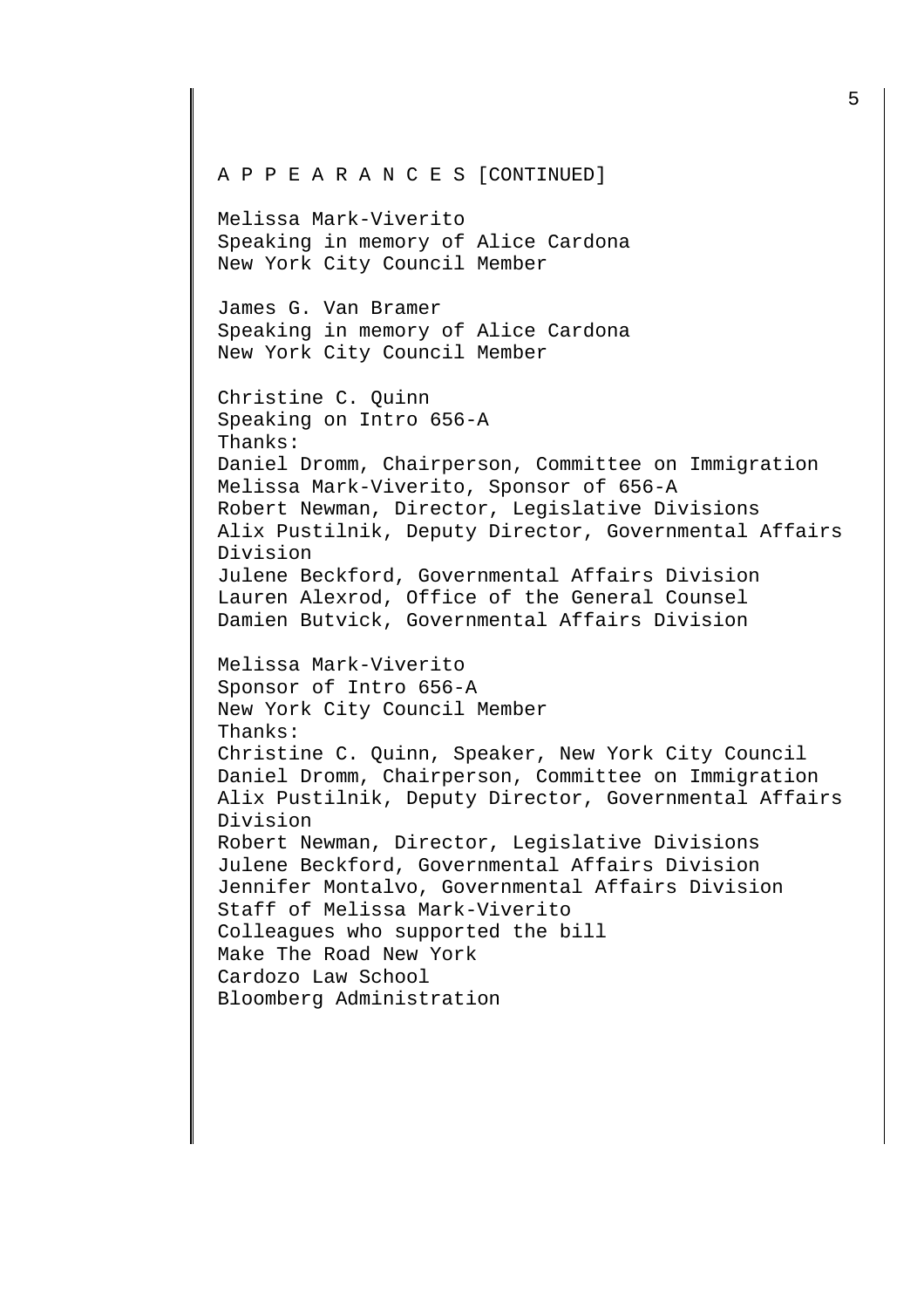Christine C. Quinn Speaking on Intro 412-A Thanks: James Vacca, Chairperson, Committee on Transportation Lewis A. Fidler, Sponsor of 412-A Lyle Frank, Human Services Division Nivardo Lopez, Human Services Division Gafra Zoloff

James Vacca Speaking in Intro 412-A Chairperson Committee on Transportation

Lewis A. Fidler Sponsor of Intro 412-A New York City Council Member Thanks: Speaker Quinn and her staff Committee on Transportation Chair Vacca and staff Laura Popa, Governmental Affairs Division Lyle Frank, Human Services Division

Christine C. Quinn Speaking on SLR 0014 Thanks: Helen Diane Foster, Chairperson, Committee on State and Federal Legislation

James Vacca Speaking on SLR 0014 Chairperson Committee on Transportation Thanks: Christine C. Quinn, Speaker Members of Committee on Transportation Members of Committee on State and Federal Legislation Christine C. Quinn Speaking on 999-A

Thanks: Fernando Cabrera, Chairperson, Committee on Technology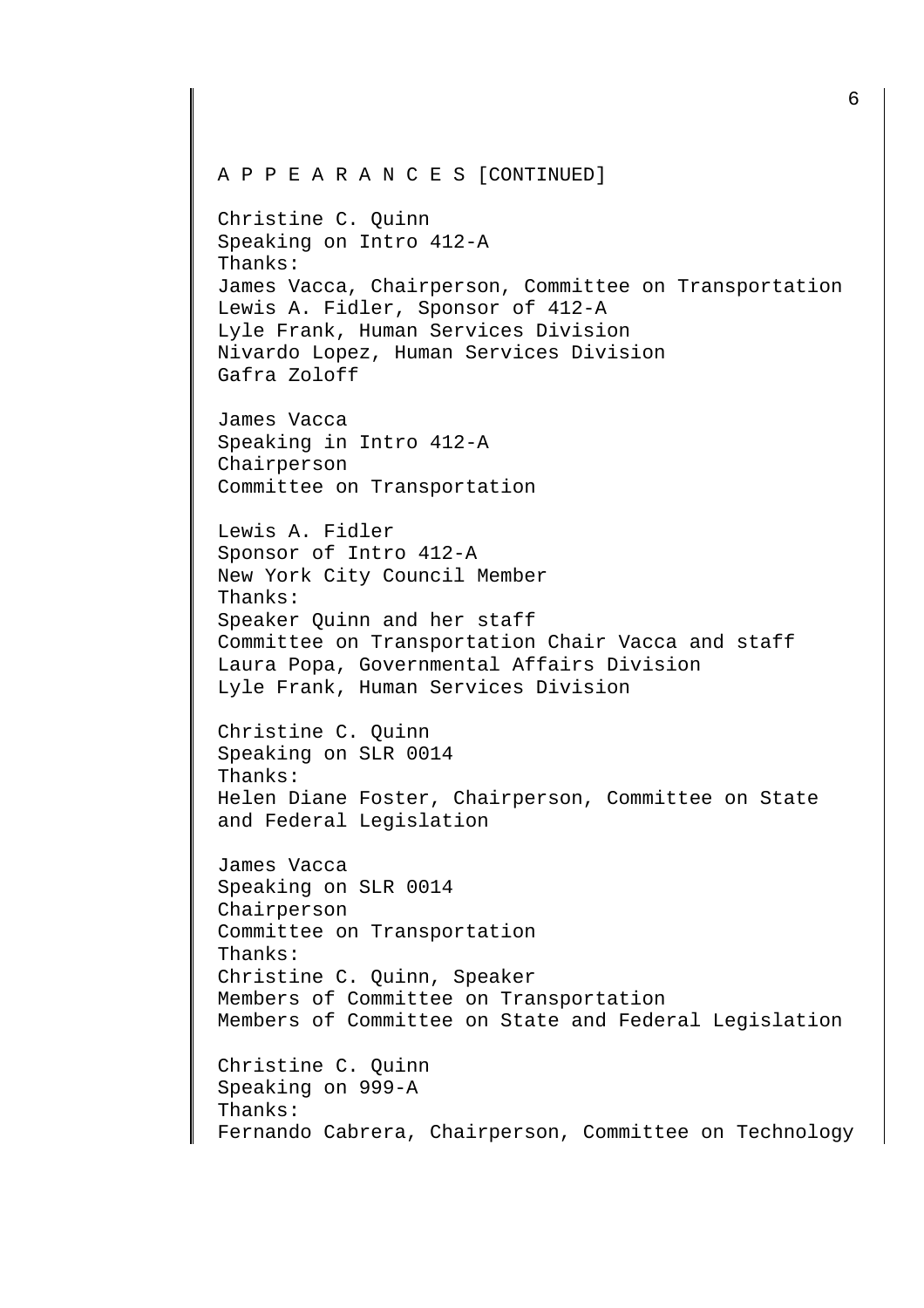Stephen T. Levin Speaking on of SLR 0014 New York City Council Member Thanks: Christine C. Quinn, Speaker James Vacca, Chairperson, Committee on Transportation Helen Foster, Chairperson, Committee on State and Federal Legislation Letitia James, New York City Council Member

Robert Jackson Speaking on of Intro 656-A Thanks: Christine C. Quinn, Speaker Melissa Mark-Viverito, Sponsor of 656-A Daniel Dromm, Chairperson, Committee on Immigration

Lewis A. Fidler Speaking on SLR 0014 New York City Council Member

Sara M. Gonzalez Speaking on LU 0466 New York City Council Member Thanks: Leroy G. Comrie, Chairperson, Land Use Committee Brad S. Lander, Chairperson, Zoning Committee Gale Benjamin, Land Use Committee staff Land Use Staff Richard Moylan, President, Greenwood Cemetery Ken Fisher, Greenwood Cemetery

Charles Barron Speaking on Intro 697 New York City Council Member Thanks: Roger Wareham, December  $12<sup>th</sup>$  Movement The Freedom Party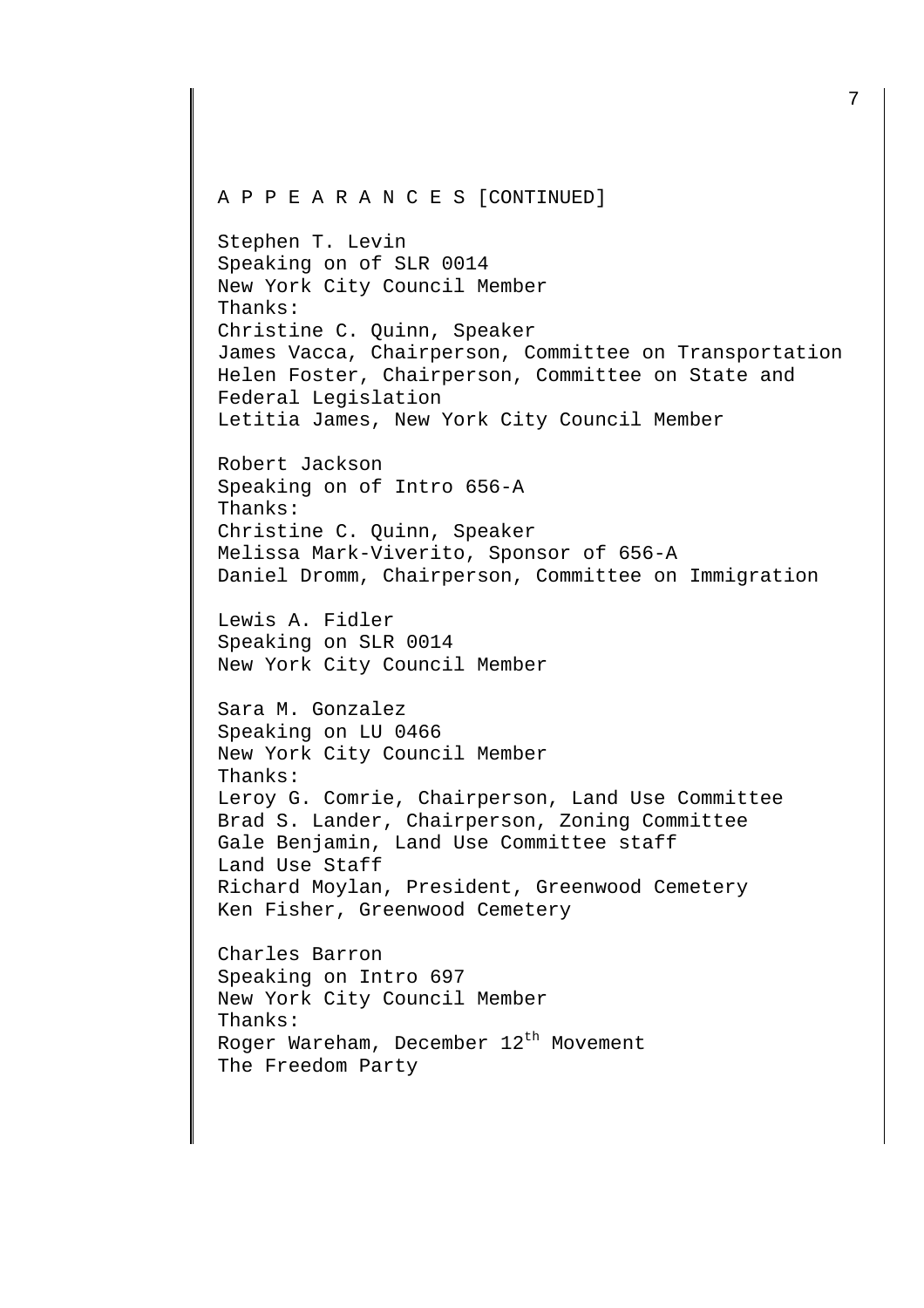Letitia James Calling for Independent Commission to investigate the NYPD New York City Council Member

Gale A. Brewer New York City Council Member Acknowledges new John Jay College building Thanks: Dana Segal, Intern from Barnard Kate Hensley, Intern from New York University

Deborah L. Rose Speaking on Resolution 1094 New York City Council Member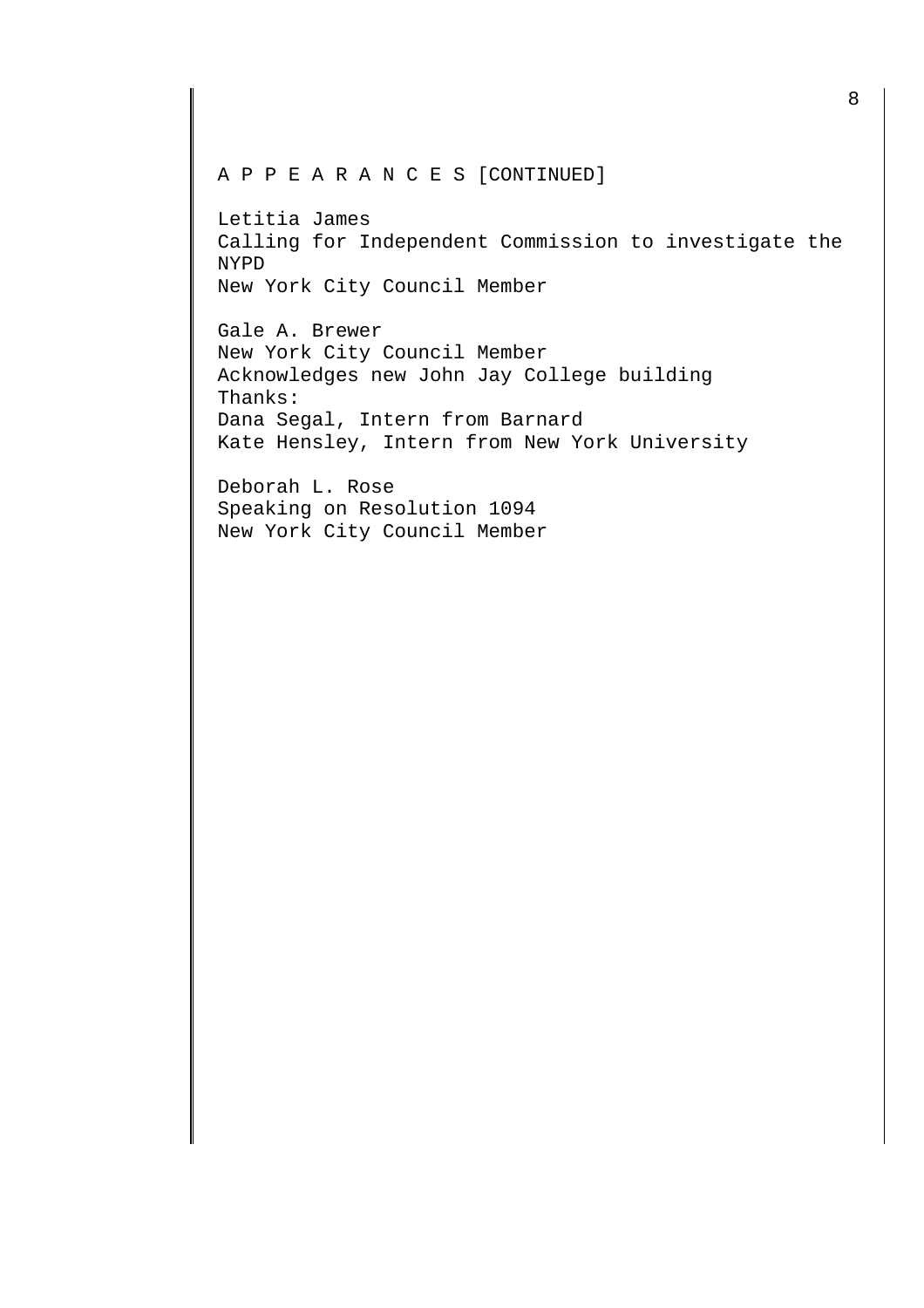| 1  | 9<br>STATED MEETING                                |
|----|----------------------------------------------------|
| 2  | SPEAKER QUINN: --Ceremonials                       |
| 3  | today, the first one is Council Member Van Bramer. |
| 4  | If we could ask the folks from P.S. 152's Dancing  |
| 5  | Classroom Rainbow Team, Match Ballroom Dance Team  |
| 6  | Champions, that's a lot of work for dancing, to    |
| 7  | come on up to the front.                           |
| 8  | [Applause]                                         |
| 9  | SPEAKER QUINN: Citywide Champions.                 |
| 10 | Let's give them a round of applause as they make   |
| 11 | their way up.                                      |
| 12 | [Applause]                                         |
| 13 | SPEAKER QUINN: Two years in a row,                 |
| 14 | come on up. Whoa, here they come. [Cheering,       |
| 15 | clapping]                                          |
| 16 | [Applause]                                         |
| 17 | SPEAKER QUINN: You're probably                     |
| 18 | good at that, and then face this way. [Cheering]   |
| 19 | Come on up in the front Jimmy.                     |
| 20 | COUNCIL MEMBER VAN BRAMER: First                   |
| 21 | of all thank you very much Madam Speaker for       |
| 22 | allowing us for the second--                       |
| 23 | SPEAKER QUINN: [Interposing] Hang                  |
| 24 | on one second Jimmy. If some of the parents want   |
| 25 | to come in behind here you can so you can be in    |
|    |                                                    |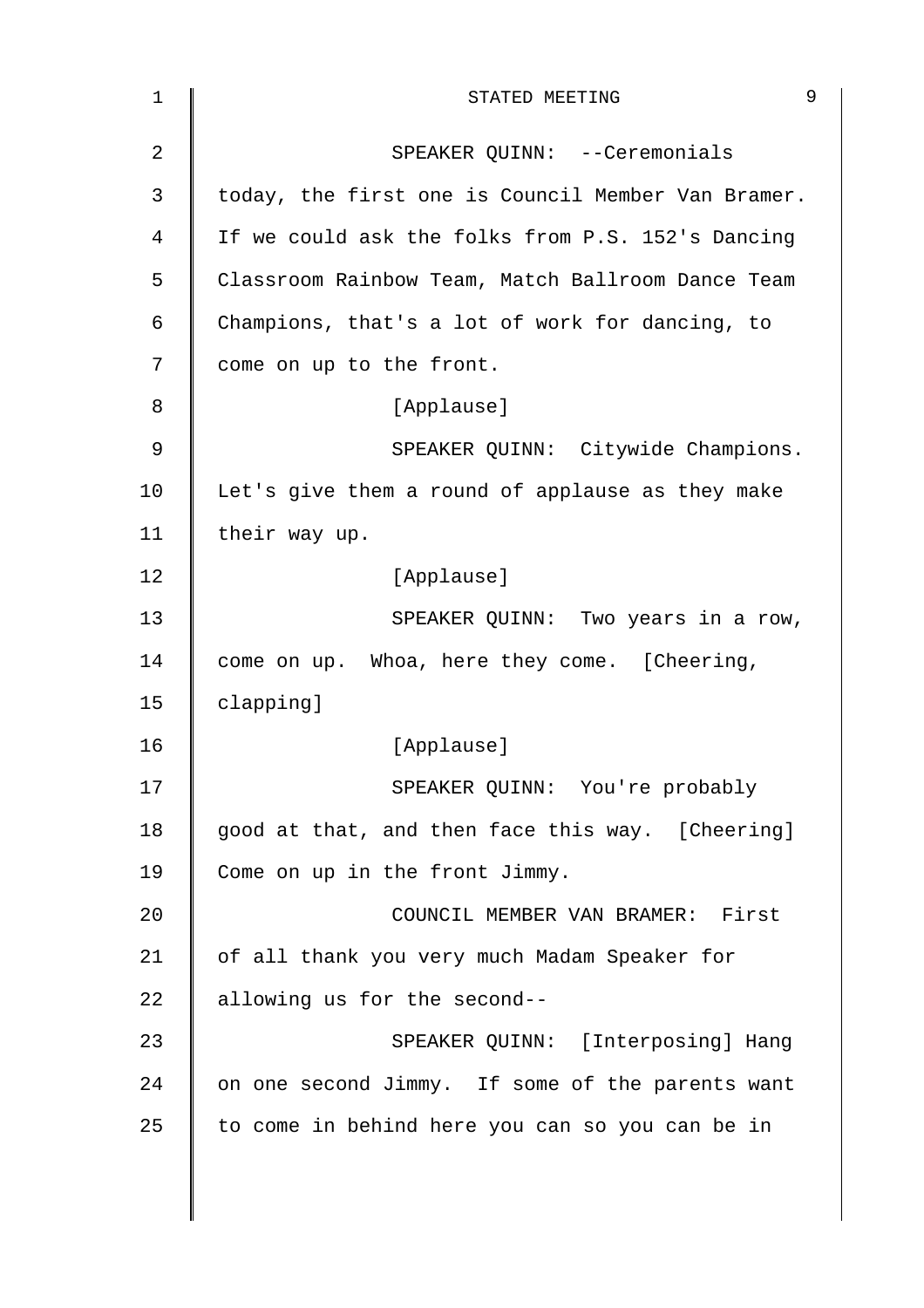| 1              | 10<br>STATED MEETING                               |
|----------------|----------------------------------------------------|
| $\overline{2}$ | the pictures. And if you give Bill your cameras,   |
| $\mathbf{3}$   | if you want to be in the pictures, he'll take them |
| 4              | for you. Bill's right there. Okay. Do you want     |
| 5              | Bill to take a picture for you? Okay. You want     |
| 6              | me to give him the camera? Go ahead Jimmy.         |
| 7              | COUNCIL MEMBER VAN BRAMER:<br>You                  |
| 8              | want me to talk? Okay. So for the second year in   |
| 9              | a row the, the second year in a row, P.S. 152 in   |
| 10             | Woodside has sent an amazing team to the Citywide  |
| 11             | Ballroom Dance Competition which is one of the     |
| 12             | best and most important dance competitions in all  |
| 13             | of New York City with public schools all over the  |
| 14             | city competing at very, very high levels. Very     |
| 15             | high levels. And the team that P.S. 152 in         |
| 16             | Queens, in Woodside, Queens assembled this year    |
| 17             | went to the Citywide Championships for the second  |
| 18             | year in a row and they finished first, number one, |
| 19             | in the entire City of New York.                    |
| 20             | [Cheering, applause]                               |
| 21             | COUNCIL MEMBER VAN BRAMER: Taking                  |
| 22             | home this amazing trophy, this amazing trophy, and |
| 23             | we wanted to say a thank you and congratulations   |
| 24             | to all of the kids, to their coaches who are here  |
| 25             | in the back, and to all the parents and families   |
|                |                                                    |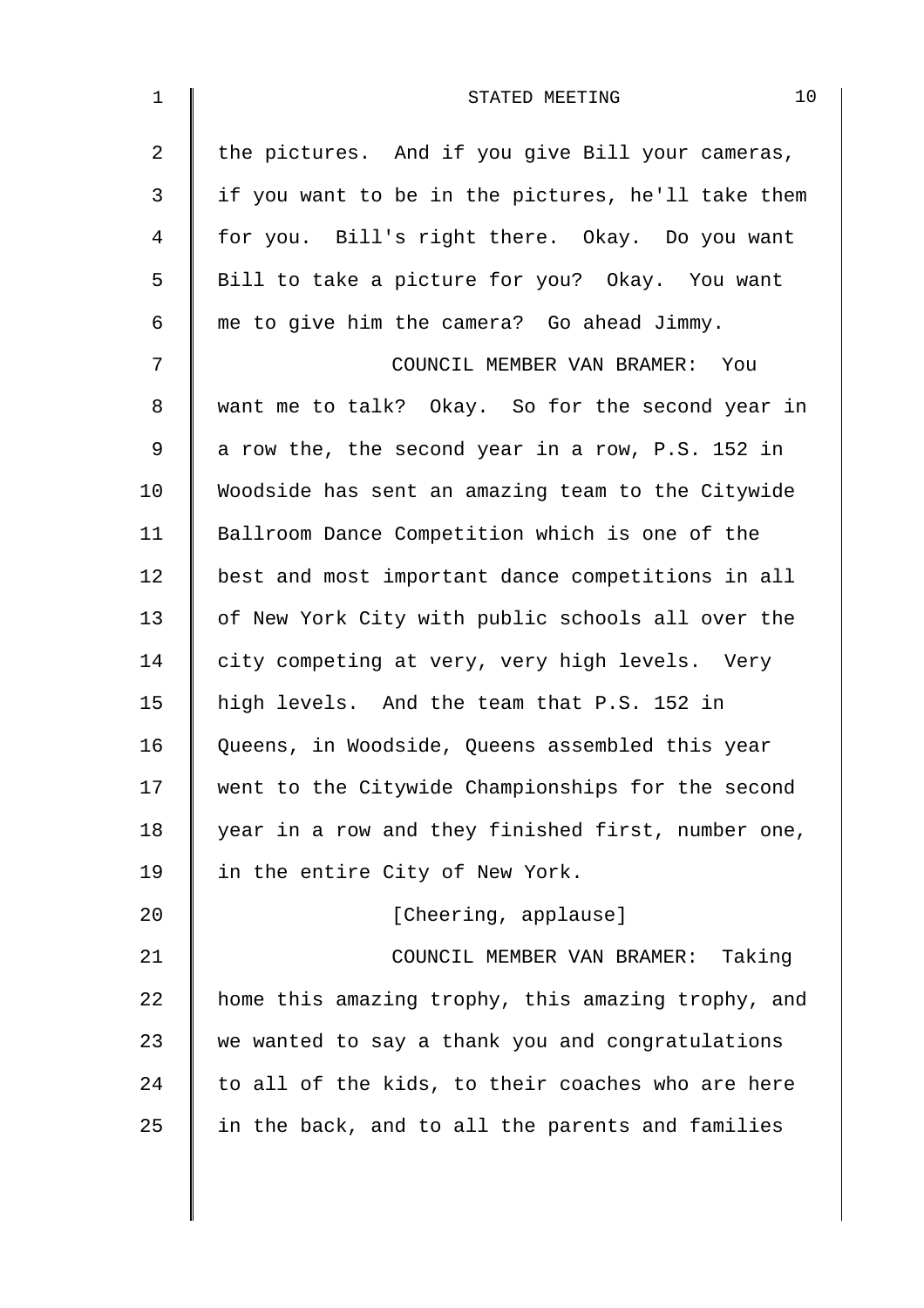| 1  | 11<br>STATED MEETING                               |
|----|----------------------------------------------------|
| 2  | who are so proud of these children, and most of    |
| 3  | all to Principal Vitolo who is an amazing          |
| 4  | principal at P.S. 152 who believes in the power of |
| 5  | the arts in our public schools and who does his    |
| 6  | best to keep his program going. It is an amazing   |
| 7  | success. Last year I went to watch the kids        |
| 8  | dance--                                            |
| 9  | SPEAKER QUINN: [Interposing] Do                    |
| 10 | you dance?                                         |
| 11 | COUNCIL MEMBER VAN BRAMER: I do                    |
| 12 | dance, Madam Speaker.                              |
| 13 | SPEAKER QUINN: [Laughing].                         |
| 14 | COUNCIL MEMBER VAN BRAMER: Is that                 |
| 15 | an invitation? And--not as well as these kids      |
| 16 | though.                                            |
| 17 | SPEAKER QUINN: I bet.                              |
| 18 | COUNCIL MEMBER VAN BRAMER:<br>These                |
| 19 | young people who danced merengue, right? And the   |
| 20 | Rumba and all sorts of dances to carry home this   |
| 21 | title, they make all of Woodside proud, they make  |
| 22 | all of Queens proud, and all of New York City      |
| 23 | proud. Thank you and congratulations. And now      |
| 24 | I'd like to ask Woodside's own, the Clerk of the   |
| 25 | City of New York, Mike McSweeney to read the       |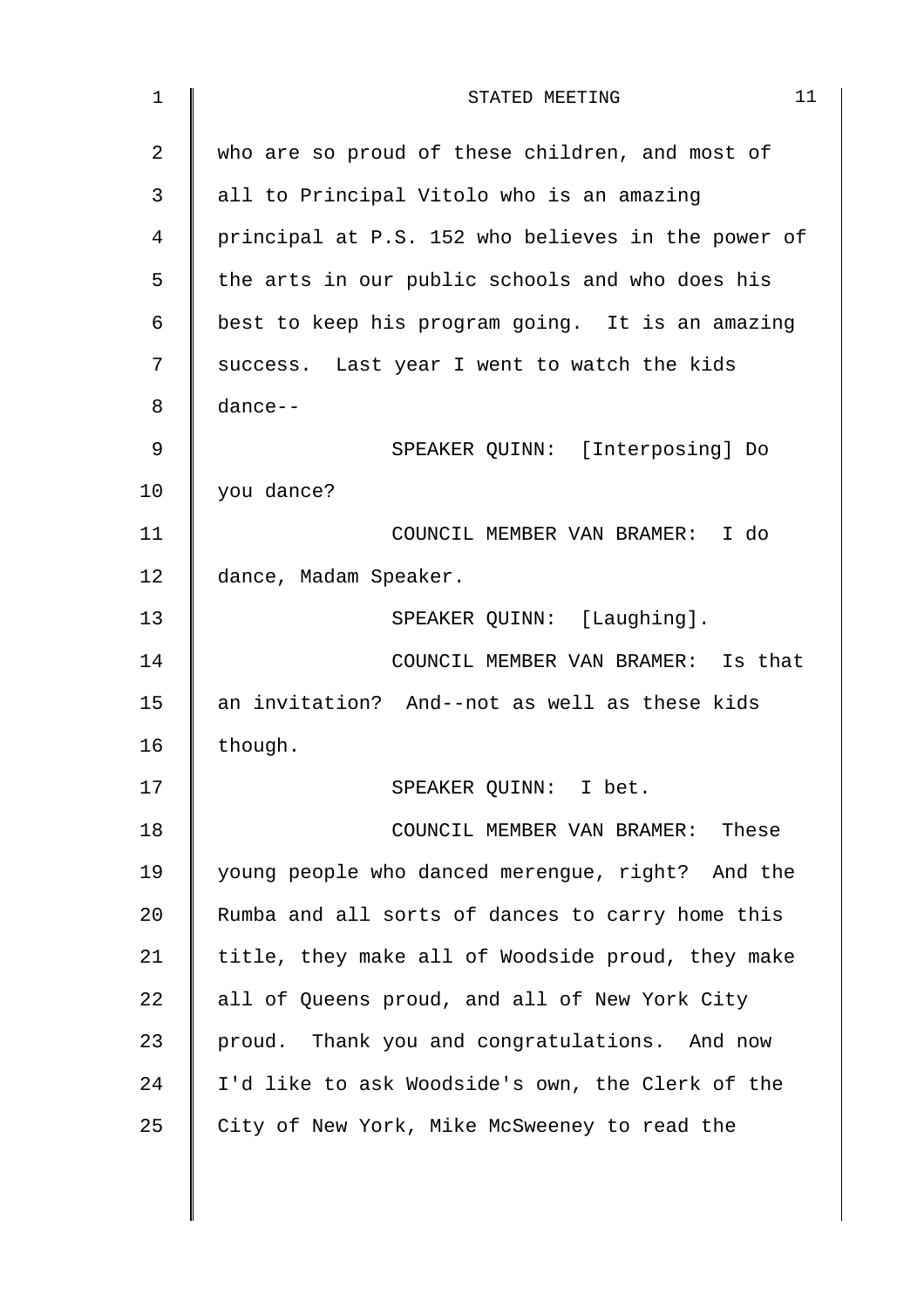| $\mathbf 1$ | 12<br>STATED MEETING                               |
|-------------|----------------------------------------------------|
| 2           | Proclamation.                                      |
| 3           | MR. MIKE MCSWEENY:<br>Thank you.                   |
| 4           | Council, City of New York                          |
| 5           | Proclamation:                                      |
| 6           | The Council of the City of New York                |
| 7           | is proud to honor the ballroom dancers of P.S. 152 |
| 8           | Queens for their stellar performances and          |
| 9           | outstanding achievements                           |
| 10          | And whereas, for the past three                    |
| 11          | years the talented fifth grade students at P.S.    |
| 12          | 152 in Woodside, Queens have participated in       |
| 13          | American Ballroom Theater's Dancing Classrooms     |
| 14          | Program, an arts and education program founded by  |
| 15          | Otto Cappell, Pierre Dulaine, and Yvonne Marceau,  |
| 16          | And whereas, the ballroom dancers                  |
| 17          | of P.S. 152 have mastered meringue, rumba,         |
| 18          | foxtrot, tango and swing,                          |
| 19          | And whereas, in 2010 the New York                  |
| 20          | City Council recognized performers who comprised   |
| 21          | the P.S. 152 ballroom dancers and we are proud to  |
| 22          | honor the most recent fifth grade class for they   |
| 23          | not only upheld the tradition of excellence        |
| 24          | throughout the season of competitions, but ended   |
| 25          | the season at the Citywide Elementary School       |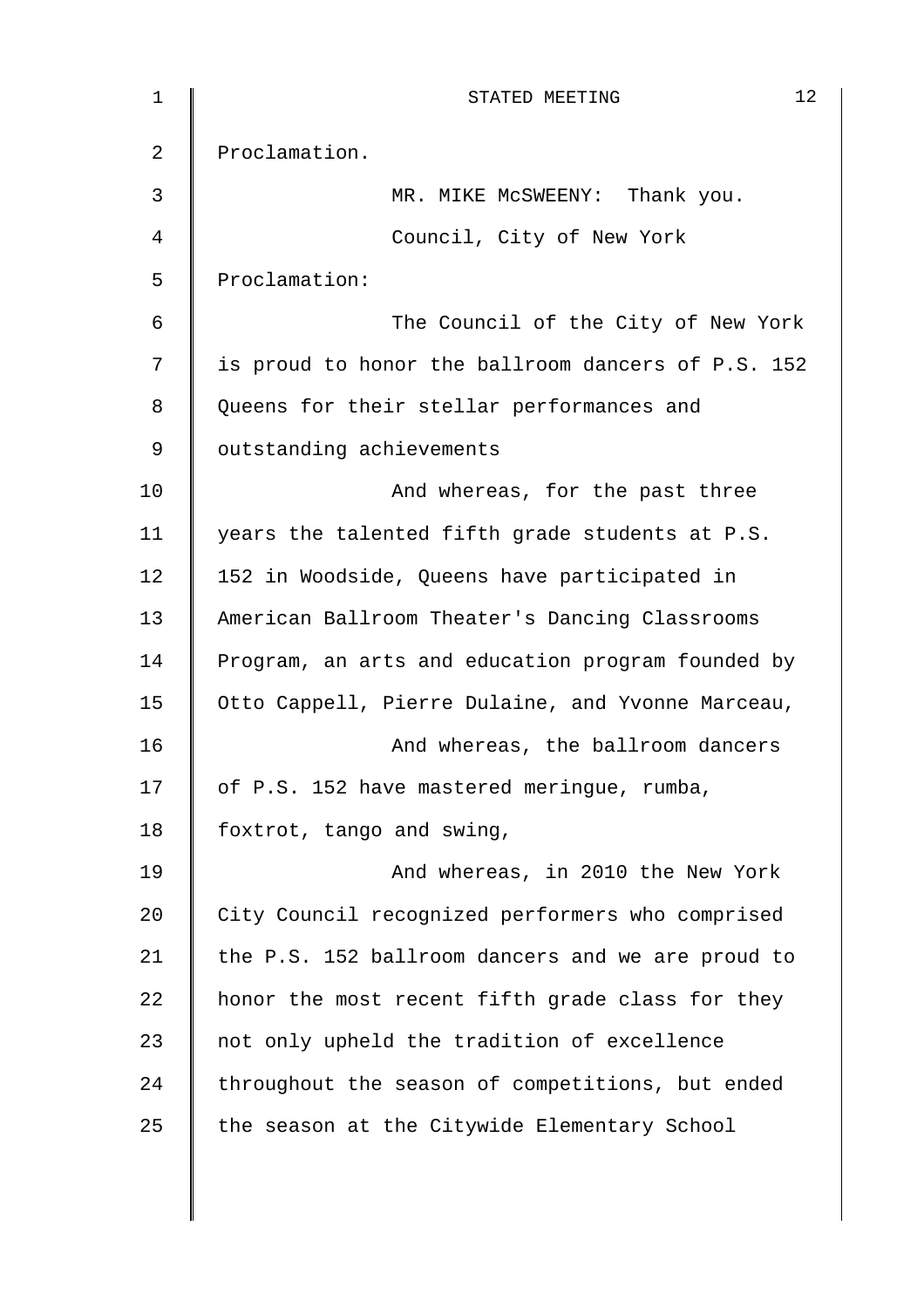| 1  | 13<br>STATED MEETING                               |
|----|----------------------------------------------------|
| 2  | Division Ballroom Championship with the school's   |
| 3  | first victory.                                     |
| 4  | And whereas, the triumphant P.S.                   |
| 5  | 152 ballroom dancers include Aldohere Juskovitch,  |
| 6  | Alison Mussero, Dina Guen, Jenses Vera, Justin     |
| 7  | Acosta, Carla Quispee, Mathew Alvarez, Palab Saha, |
| 8  | Paula Ipes, Sergio Larios, Sernan Lama, and Yeshi  |
| 9  | Lahi. [All phonetic]                               |
| 10 | [Cheering, applause]                               |
| 11 | And whereas the hours, energy and                  |
| 12 | enthusiasm that the young ballroom dancers at P.S. |
| 13 | 152 have invested in their training have been      |
| 14 | rewarded with more than award-winning              |
| 15 | performances, whether they have been challenged by |
| 16 | difficult routines, an amazing partner, or two     |
| 17 | left feet, these young dancers have all become     |
| 18 | strong performers who can inspire others of any    |
| 19 | age.                                               |
| 20 | Now therefore be it known, that the                |
| 21 | Council of the City of New York honors and         |
| 22 | congratulates the ballroom dancers of P.S. 152 for |
| 23 | their outstanding triumph in the 2011 Ballroom     |
| 24 | Dancing Championship and we wish them continued    |
| 25 | success both in and out of school and in the years |
|    |                                                    |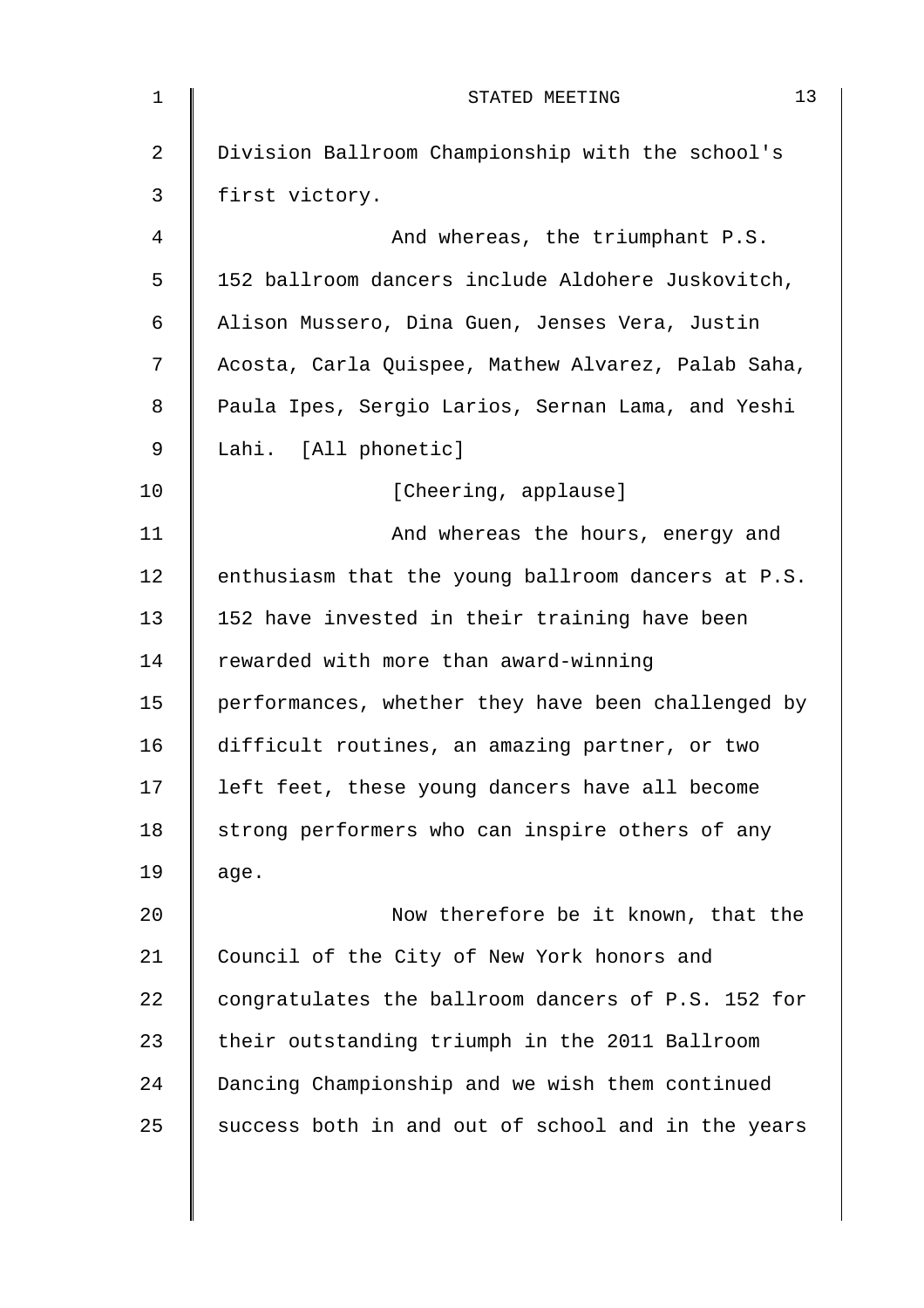| $\mathbf{1}$ | 14<br>STATED MEETING                              |
|--------------|---------------------------------------------------|
| 2            | ahead.                                            |
| 3            | Christine C. Quinn, Speaker for the               |
| 4            | entire Council                                    |
| 5            | James G. Van Bramer, Council Member               |
| 6            | 26 <sup>th</sup> District, Queens.                |
| 7            | SPEAKER QUINN: [Cheering] Just as                 |
| 8            | I give the mic to the principal, Bill, make sure  |
| 9            | we get a picture with everybody's camera. I don't |
| 10           | want an angry parent. So get a picture and if you |
| 11           | want a copy of Bill's picture just give him your  |
| 12           | email and he'll email it to you. And Principal,   |
| 13           | and everybody congratulations.                    |
| 14           | [Applause]                                        |
| 15           | MR. VINCENT VITOLO: Thank you                     |
| 16           | Speaker Quinn. Thank you so much Council Member   |
| 17           | Van Bramer. What an honor it is for us to be with |
| 18           | our children all the time. Children, this is the  |
| 19           | best profession possible, being surrounded by     |
| 20           | children keeps us going day by day. It truly is a |
| 21           | case that the community, school really is the     |
| 22           | heart of a community. And we have our parents     |
| 23           | with us, our staff members, and our students who  |
| 24           | are all part of that community.                   |
| 25           | And this group graduated in June so               |
|              |                                                   |
|              |                                                   |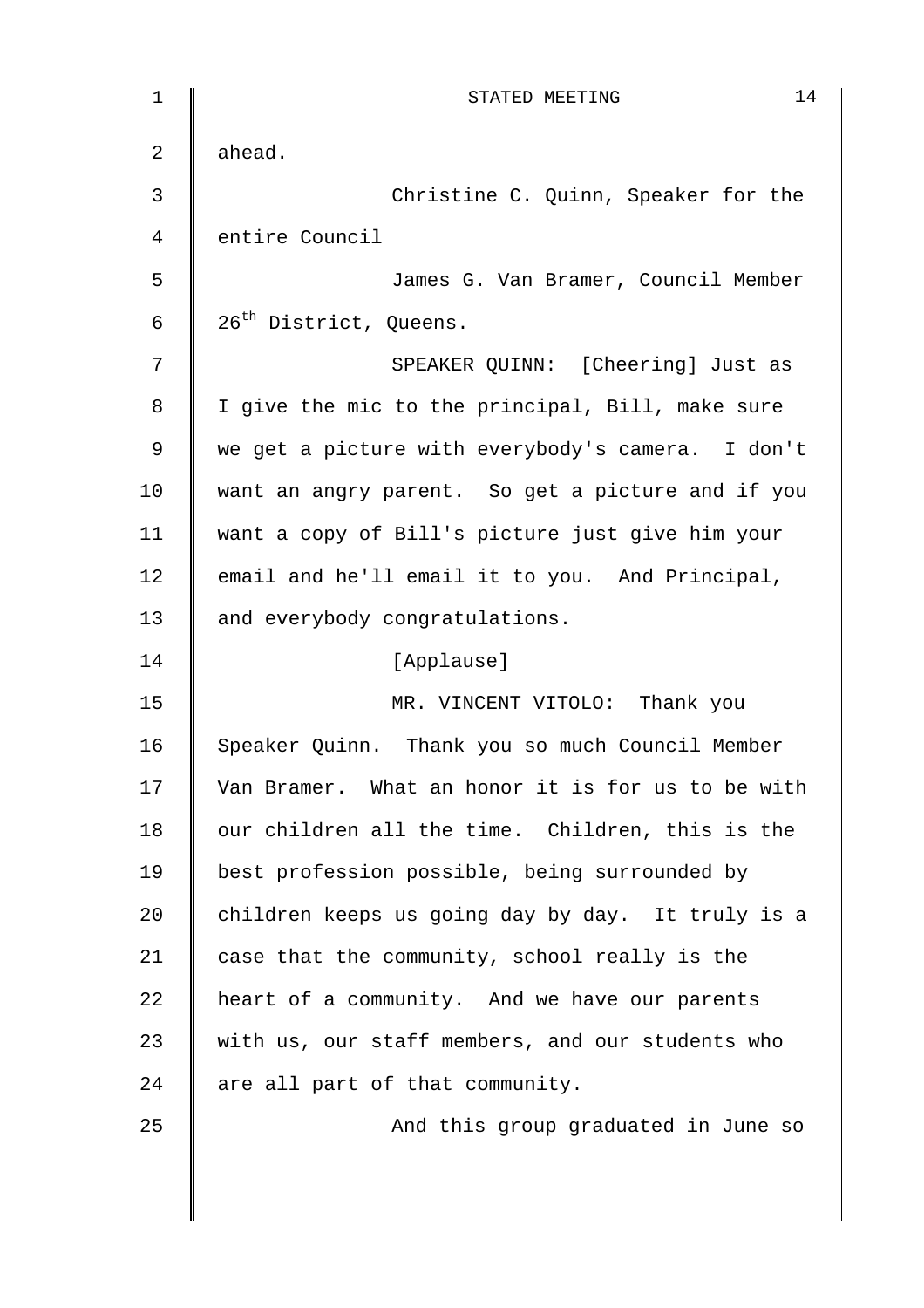| $\mathbf 1$    | 15<br>STATED MEETING                               |
|----------------|----------------------------------------------------|
| $\overline{2}$ | we've had a nice mini-reunion today. Having        |
| 3              | parents and the boys and girls come together to    |
| 4              | celebrate their education at our school and their  |
| 5              | community and their achievements as ballroom       |
| 6              | dancers and being able to learn about the arts and |
| 7              | being able to learn about public presentations and |
| 8              | being able to do that.                             |
| 9              | Additionally the children have gone                |
| 10             | to senior centers in order to do community service |
| 11             | and dance for the senior centers and different     |
| 12             | community events in the neighborhood. So they've   |
| 13             | learned about all of those items. We thank you so  |
| 14             | much. Thank you for your time. And thank you       |
| 15             | again for honoring our boys and girls. That's      |
| 16             | what this is all about. Thank you so much.         |
| 17             | SPEAKER QUINN: Thank you very much                 |
| 18             | and congratulations and best of luck. Sure, we're  |
| 19             | going to get [taking pictures]                     |
| 20             | [Pause]                                            |
| 21             | SPEAKER QUINN: Congratulations.                    |
| 22             | And everybody, best of luck in the school year.    |
| 23             | Keep dancing. See you all soon. Congratulations.   |
| 24             | All right, we're going to ask our                  |
| 25             | dancers to make their way to the back and we have  |
|                |                                                    |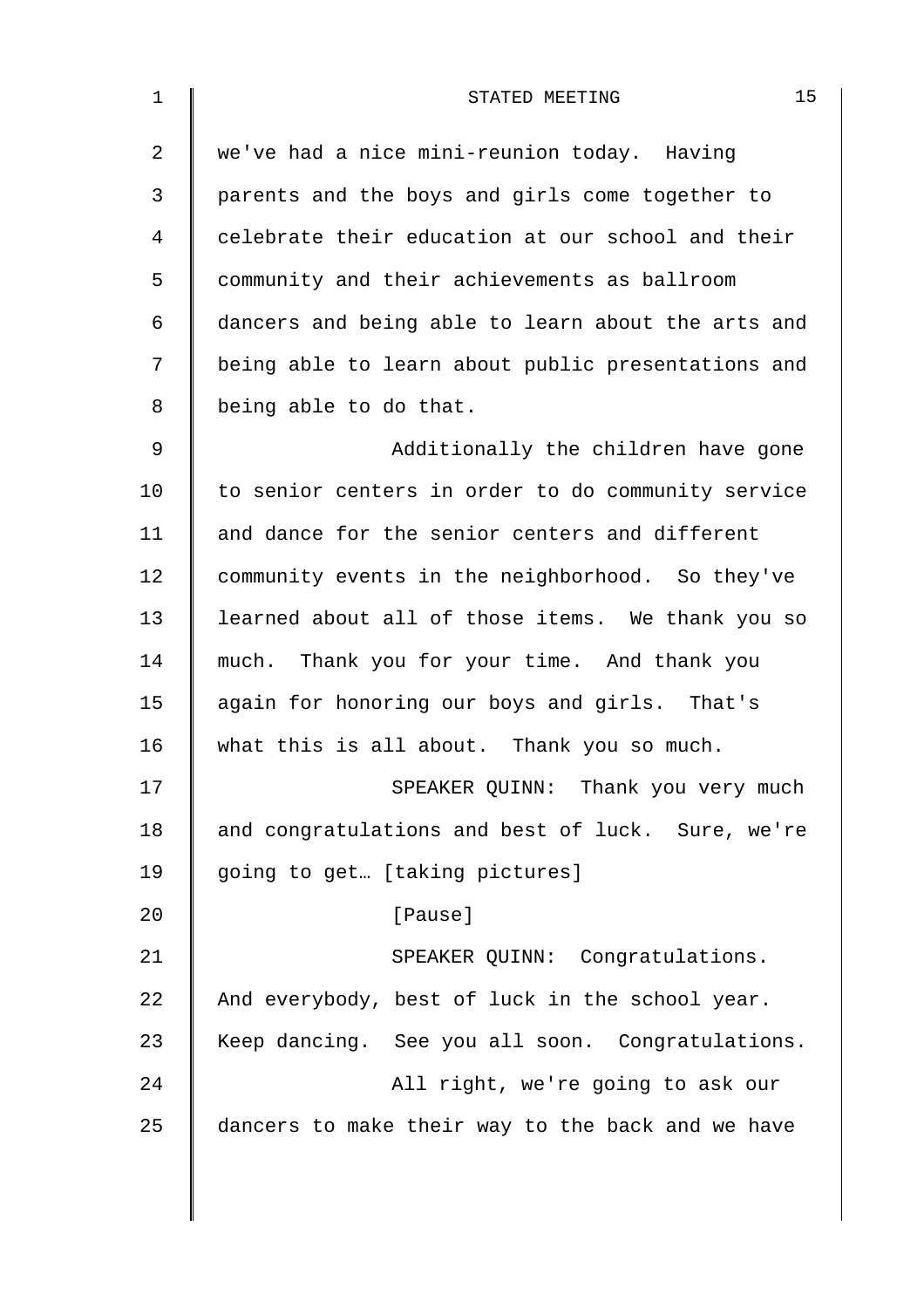| $\mathbf 1$    | 16<br>STATED MEETING                               |
|----------------|----------------------------------------------------|
| $\overline{2}$ | two more ceremonials. So if everybody would        |
| 3              | follow Council Member Van Bramer and the           |
| 4              | Principal, thank you very much. Okay.              |
| 5              | And if I could ask Majority Leader                 |
| 6              | Rivera to come on around. So if I could just, as   |
| 7              | our dancers make their way out, our next           |
| 8              | ceremonial--let's give them another round of       |
| 9              | applause, that's a good idea.                      |
| 10             | [Applause]                                         |
| 11             | SPEAKER QUINN: I now want to ask                   |
| 12             | the folks who are here from a terrific community   |
| 13             | group called POTS to come on up and make their way |
| 14             | up so the folks here from Part of the Solution,    |
| 15             | POTS. All right. Come on up. So we are holding     |
| 16             | this ceremonial today as Sister Mary Alice makes   |
| 17             | her way up to and we wanted to--come on up         |
| 18             | everybody from the POTS family. We wanted, myself  |
| 19             | and Joel and the other members of the Bronx        |
| 20             | Delegation wanted to thank Sister Mary Alice for   |
| 21             | her 15, is that right?                             |
| 22             | SISTER MARY ALICE HANNAN: Yes.                     |
| 23             | SPEAKER QUINN: --15 years, she's                   |
| 24             | really annoyed right now, but she's, you know, a   |
| 25             | nun so she can't whack me in public anymore        |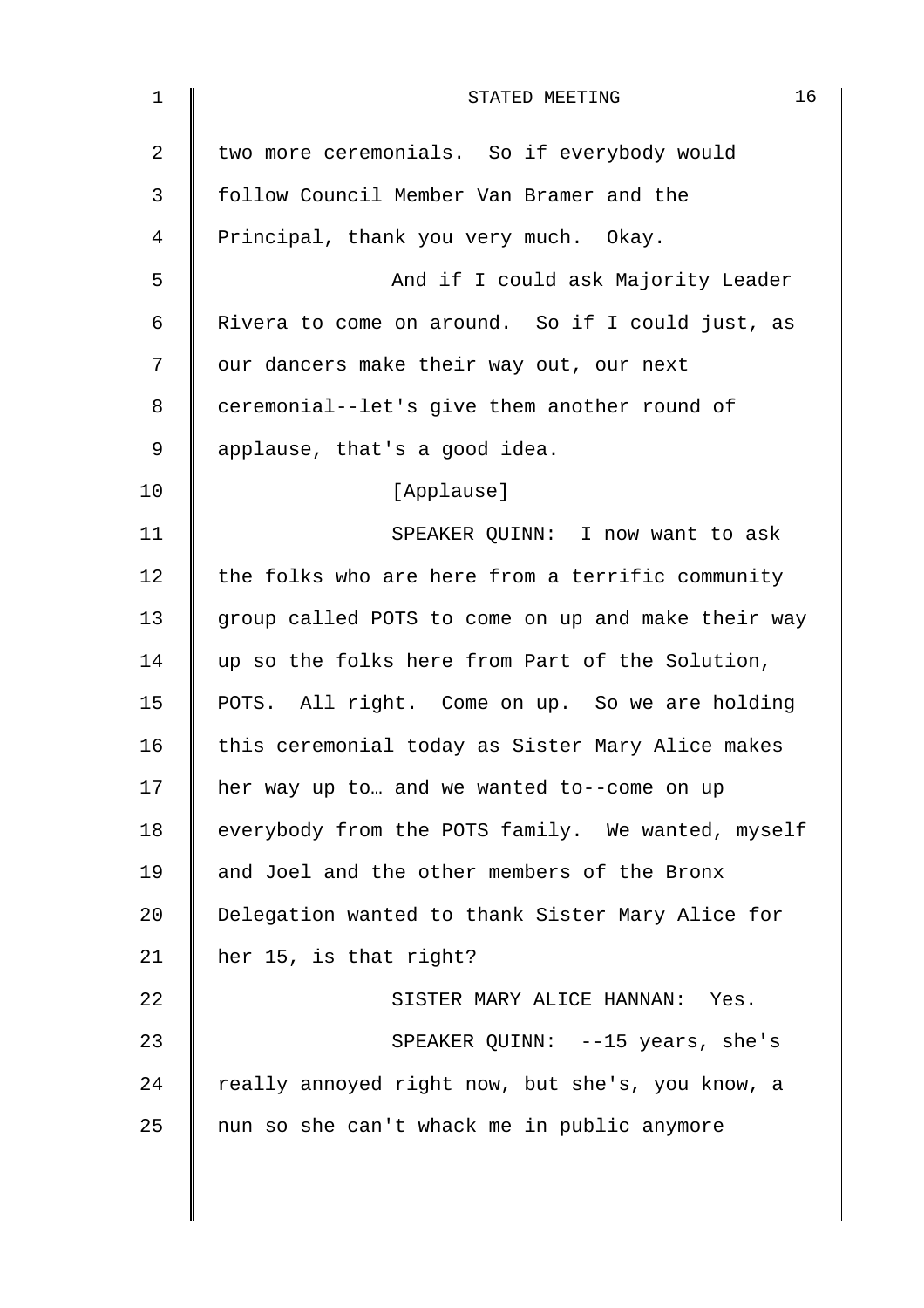| $\mathbf 1$    | 17<br>STATED MEETING                               |
|----------------|----------------------------------------------------|
| $\overline{2}$ | [laughing]. She was never my teacher, but          |
| 3              | outside, right? But we wanted to thank her for     |
| 4              | her 15 years of service to POTS which is, funny    |
| 5              | enough, an organization I first came across in the |
| 6              | last 1980's when I was a Housing and Tenant        |
| 7              | Organizer at AMHD. They were part of our housing   |
| 8              | justice campaign.                                  |
| $\mathsf 9$    | But I know I speak for Joel and                    |
| 10             | Annabel and Oliver and Larry and everybody in the  |
| 11             | Delegation, POTS is one of the most amazing social |
| 12             | service agencies in our City. They run food        |
| 13             | programs, clothing programs, social service        |
| 14             | programs, so much else, and they do it with the    |
| 15             | highest level of success but more importantly with |
| 16             | the highest level of dignity and respect for all   |
| 17             | of the people that you are working with. So thank  |
| 18             | you so much. It couldn't have happened without     |
| 19             | your leadership. Maureen, I know you and everyone  |
| 20             | else will continue the work. But thank you. And    |
| 21             | you're going to have to stand here and be          |
| 22             | embarrassed for a few more minutes while Joel      |
| 23             | speaks and while the Clerk reads the proclamation. |
| 24             | Joel?                                              |
| 25             | MAJORITY LEADER RIVERA: Thank you                  |
|                |                                                    |
|                |                                                    |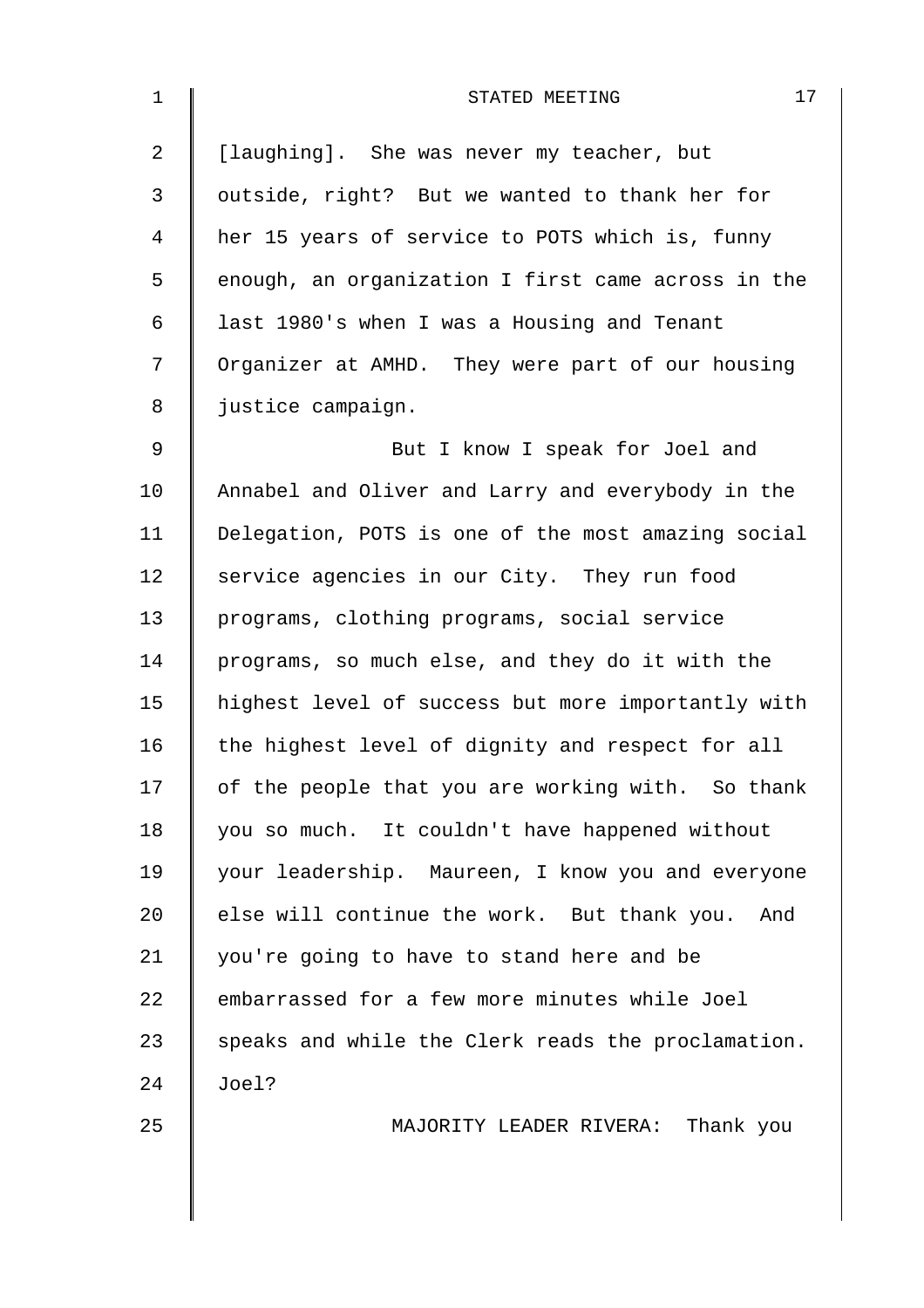| $\mathbf 1$    | 18<br>STATED MEETING                               |
|----------------|----------------------------------------------------|
| $\overline{2}$ | very much Madam Speaker. On behalf of the entire   |
| 3              | Bronx Delegation, Annabel Palma, Oliver Koppell,   |
| 4              | Larry Seabrook, Fernando Cabrera, Maria del Carmen |
| 5              | Arroyo, Helen Foster, Jimmy Vacca and myself, we   |
| 6              | just want to say thank you.                        |
| 7              | POTS is a great organization that                  |
| 8              | historically has been there to help those in need. |
| 9              | And it's has great leadership with Sister Mary     |
| 10             | Alice who's been at the forefront of making sure   |
| 11             | that, you know, us, the elected officials,         |
| 12             | government and just people wanting to volunteer    |
| 13             | were aware of how we can volunteer and what was    |
| 14             | needed. Whether it was the food pantry, the        |
| 15             | clothing drive or even the request for capital     |
| 16             | funds for a great building that the City Council   |
| 17             | was proud to be a partner with, Sister Mary Alice, |
| 18             | POTS has thrived because of your leadership and    |
| 19             | POTS is a great success because you've been at the |
| 20             | helm. So thank you for all you've done for the     |
| 21             | City of New York.                                  |
| 22             | [Applause]                                         |
| 23             | MAJORITY LEADER RIVERA: And if the                 |
| 24             | Clerk can please read the Proc.                    |
| 25             | COMMITTEE CLERK: Council, City of                  |
|                |                                                    |
|                |                                                    |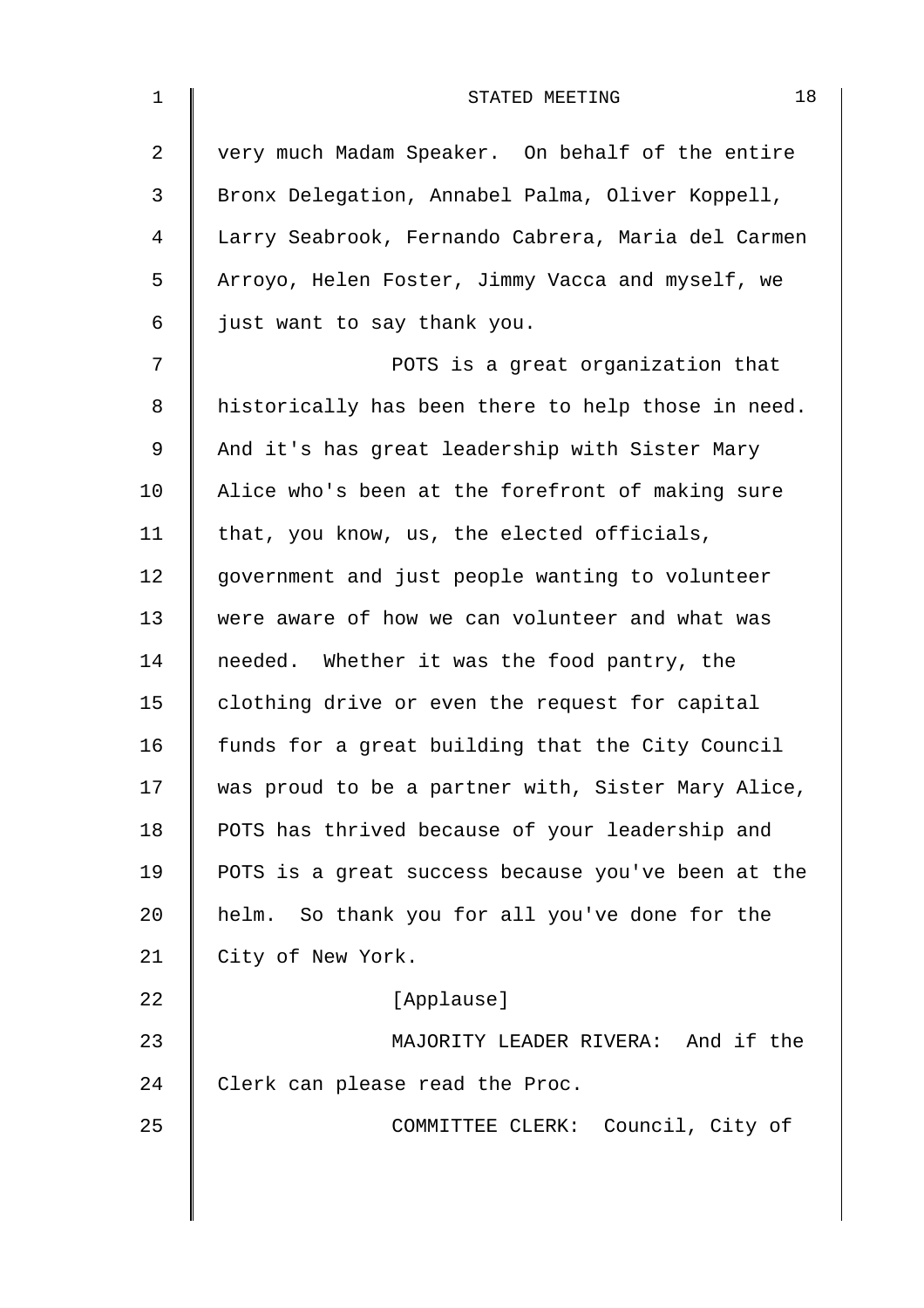| $\mathbf 1$    | 19<br>STATED MEETING                               |
|----------------|----------------------------------------------------|
| $\overline{2}$ | New York Proclamation:                             |
| 3              | The Council of the City of New York                |
| 4              | is proud to honor Sister Mary Alice Hannon for     |
| 5              | more than 25 years of extraordinary service to low |
| 6              | income and homeless New Yorkers.                   |
| 7              | And whereas--                                      |
| 8              | SPEAKER QUINN: [Interposing] Can                   |
| 9              | we get a little quiet? Thank you.                  |
| 10             | COMMITTEE CLERK: Whereas a member                  |
| 11             | of the Dominican Sisters since 1958, Sister Mary   |
| 12             | Alice earned Master's degrees in both education    |
| 13             | and social work and worked as a grammar school     |
| 14             | teacher for 20 years and also served as the        |
| 15             | principal of Holy Family School in New Rochelle.   |
| 16             | They she met Desda, a homeless woman on the street |
| 17             | who changed the course of her life's work and gave |
| 18             | her a deep understanding into the lives of the     |
| 19             | homeless.                                          |
| 20             | And whereas in 1996 after running                  |
| 21             | numerous organizations that served the homeless,   |
| 22             | Sister Mary Alice because Executive Director of    |
| 23             | Part of the Solution, a leader in New York City's  |
| 24             | anti-hunger community and one of our City's        |
| 25             | largest emergency food programs.                   |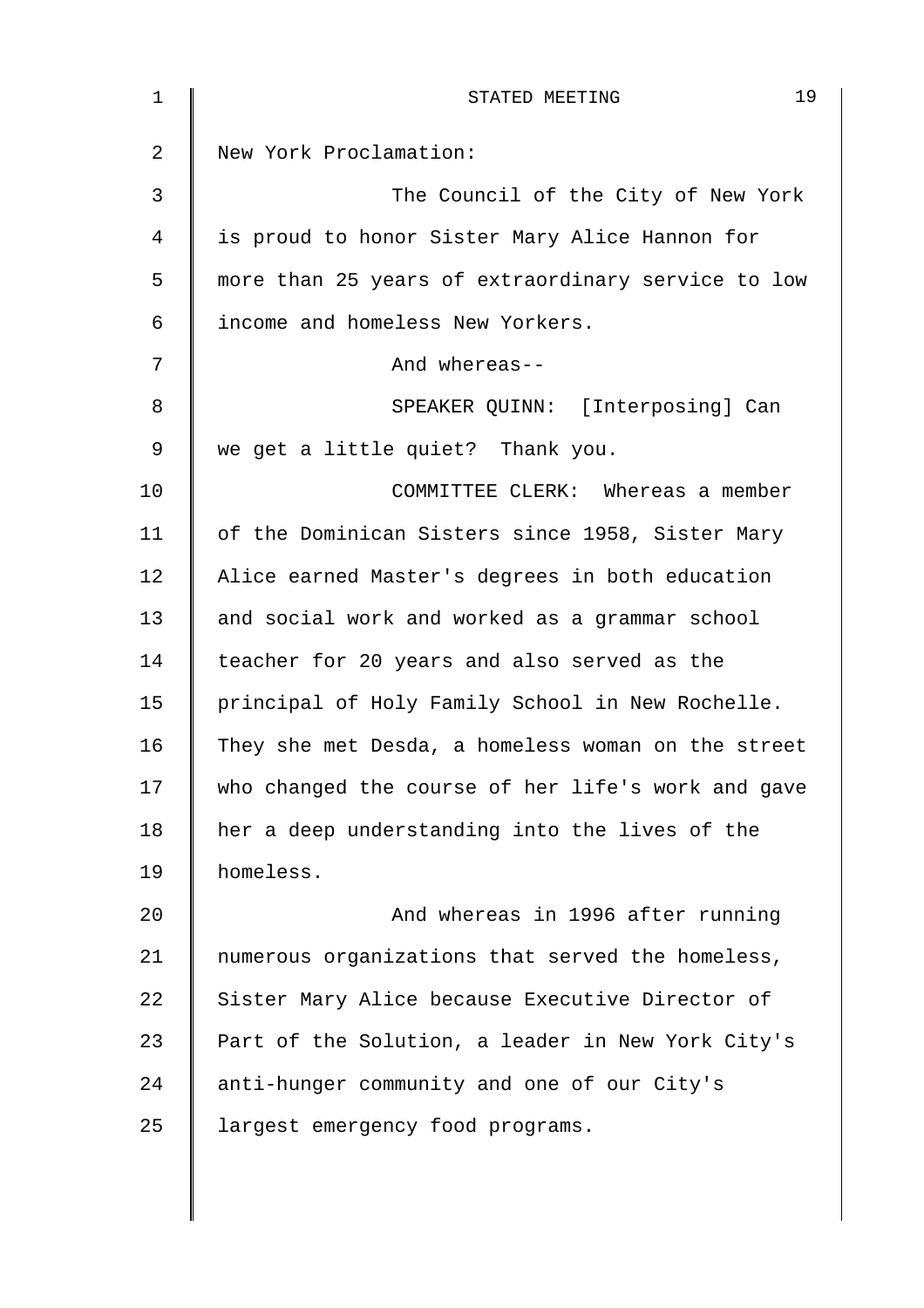| $\mathbf 1$ | 20<br>STATED MEETING                               |
|-------------|----------------------------------------------------|
| 2           | And whereas before stepping down as                |
| 3           | Executive Director in August 2011, Sister Mary     |
| 4           | Alice led a campaign to purchase and renovate a    |
| 5           | new facility, tripling the agency's space and      |
| 6           | enabling Part of the Solution to serve more people |
| 7           | with dignity and to offer a broader array of       |
| 8           | services to low income individuals.                |
| 9           | And whereas in 2000 Sister Mary                    |
| 10          | Alice also founded Desda's Grate, a transitional   |
| 11          | residence for low income women with young children |
| 12          | in New Rochelle where she resides.                 |
| 13          | And whereas in addition to the                     |
| 14          | tremendous impact that Sister Mary Alice has had   |
| 15          | in the lives of so many low income and homeless    |
| 16          | New Yorkers, she is a powerful example of          |
| 17          | leadership to everyone.                            |
| 18          | Now therefore be it known that the                 |
| 19          | Council of the City of New York gratefully honors  |
| 20          | Sister Mary Alice Hannan for her outstanding       |
| 21          | service and contributions to the community.        |
| 22          | Christine C. Quinn, Speaker for the                |
| 23          | entire Council.                                    |
| 24          | Joel Rivera, Council Member, 15 <sup>th</sup>      |
| 25          | District, Bronx.                                   |
|             |                                                    |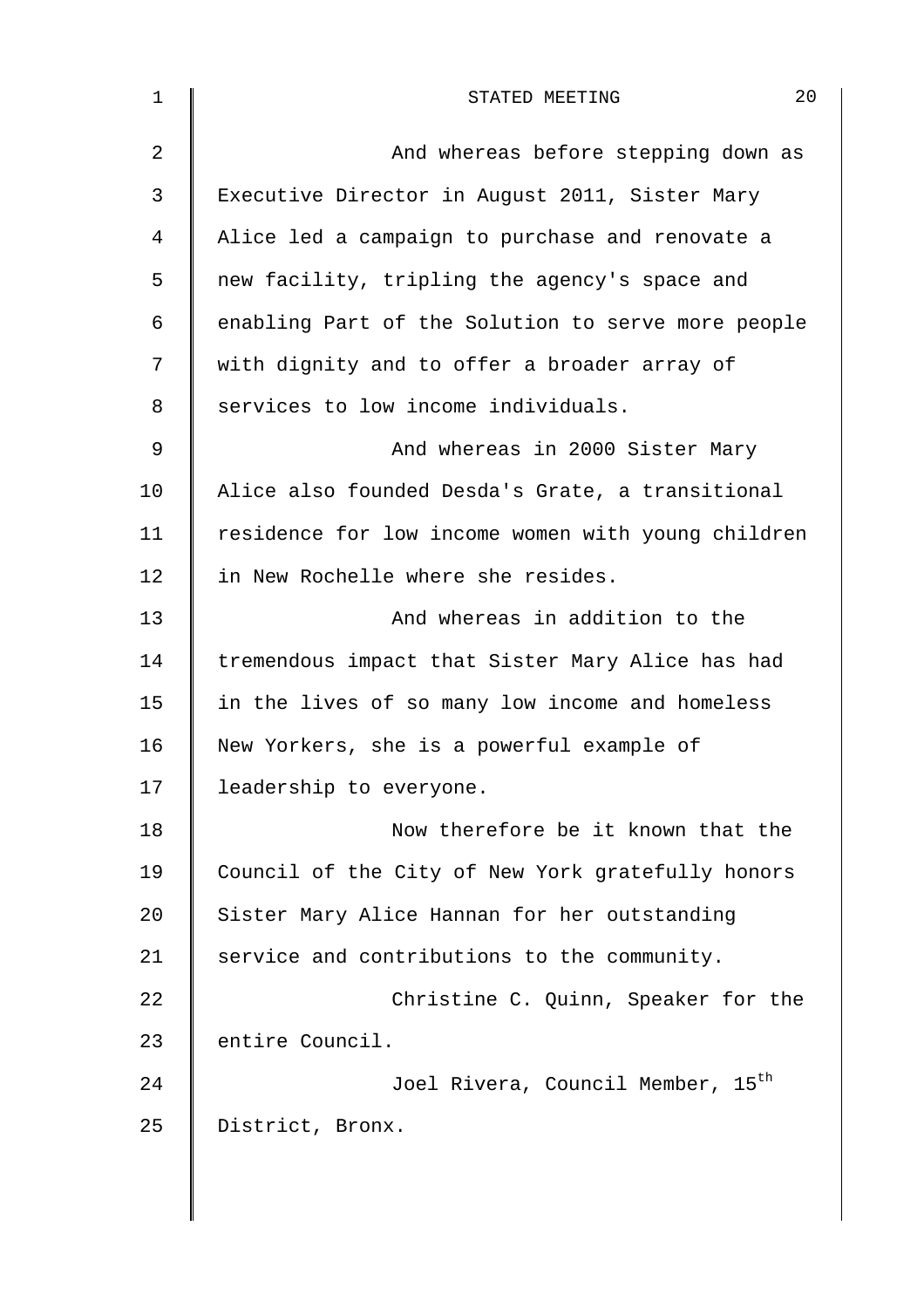| 1              | 21<br>STATED MEETING                                                   |
|----------------|------------------------------------------------------------------------|
| $\overline{2}$ | SPEAKER QUINN: [Cheering,                                              |
| 3              | applause]                                                              |
| 4              | [Cheering, applause]                                                   |
| 5              | SPEAKER QUINN: I do.                                                   |
| 6              | SISTER MARY ALICE HANNAN: All                                          |
| 7              | right. I'm not a woman of few words--                                  |
| 8              | SPEAKER QUINN: [Interposing]                                           |
| 9              | [laughing].                                                            |
| 10             | SISTER MARY ALICE: -- but I'd                                          |
| 11             | rather do this than have it done for me. But I do                      |
| 12             | have a couple of notes so that I don't keep you                        |
| 13             | here until Tuesday, next week. But, you know, I                        |
| 14             | have had a very privileged and honored life. I                         |
| 15             | have been able to follow my dreams and my                              |
| 16             | passions. A lot of it is my lifestyle but a lot                        |
| 17             | of it is because of the wonderful people in this                       |
| 18             | City.                                                                  |
| 19             | Desda was a real woman who lived on                                    |
| 20             | a real grate on 39 <sup>th</sup> Street and 9 <sup>th</sup> Avenue who |
| 21             | changed my life. And for that I will always be                         |
| 22             | eternally grateful to the City of New York and                         |
| 23             | also to the Bronx, also. But when I went to                            |
| 24             | Bronx, when I went to the Bronx and went to POTS,                      |
| 25             | I was looking for a place that I could be me and I                     |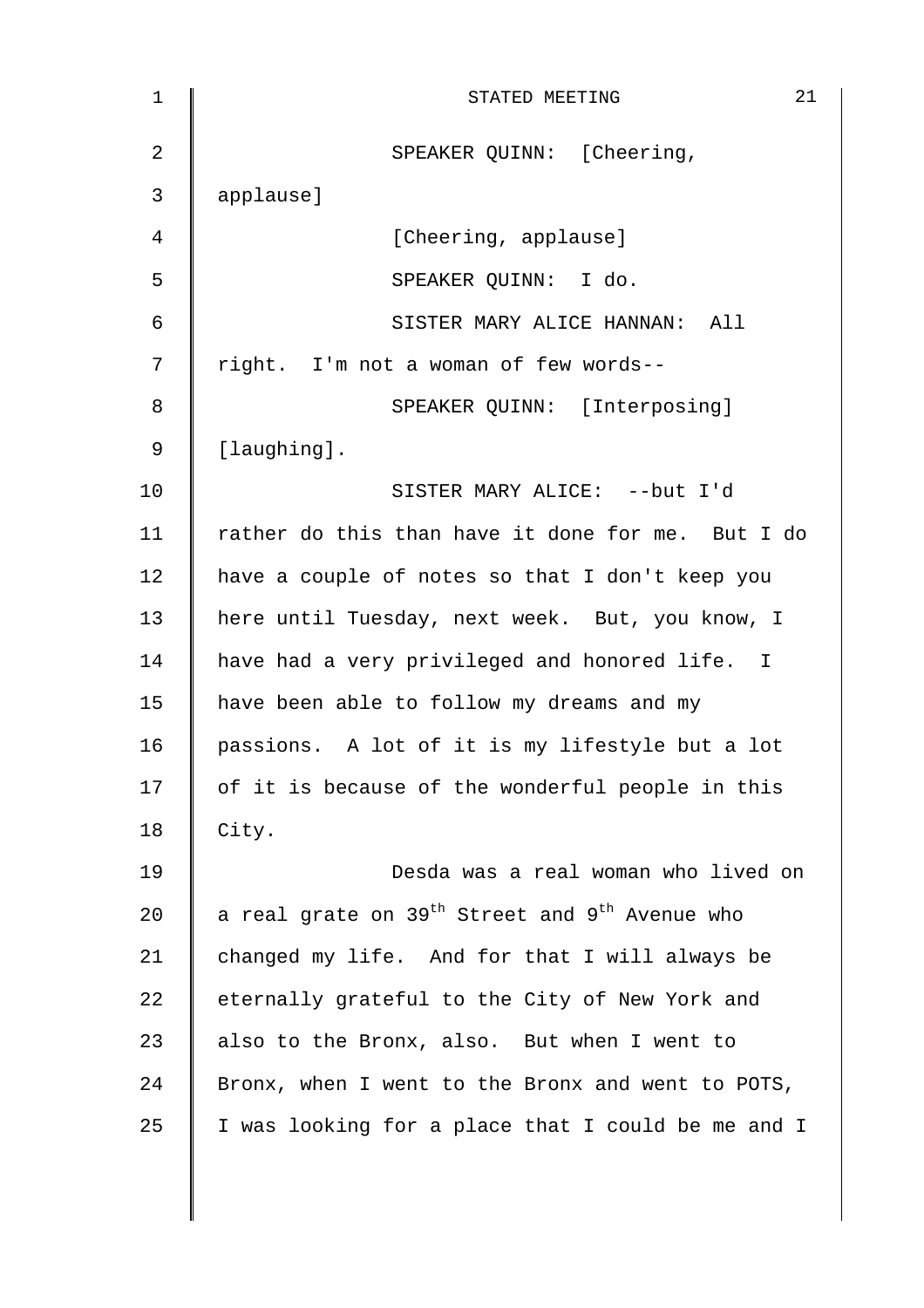| $\mathbf 1$ | 22<br>STATED MEETING                               |
|-------------|----------------------------------------------------|
| 2           | would flourish.                                    |
| 3           | And I found it. POTS is absolutely                 |
| 4           | wonderful and it could not have been done where we |
| 5           | are today, it's time for me to step aside because  |
| 6           | I can't do the job anymore, it's hard now. It's    |
| 7           | three times the space and it's a whole different   |
| 8           | time. But thanks to all you wonderful City         |
| $\mathsf 9$ | people. Please, please don't forget our people.    |
| 10          | We couldn't do it without you. It's because of     |
| 11          | you. And I believe you believe the same things I   |
| 12          | believe. That in this world some day, we know      |
| 13          | we're equal, but someday we will live side by side |
| 14          | in harmony. And that's the thing that we will all  |
| 15          | continue to do forever.                            |
| 16          | As a wise woman here on this                       |
| 17          | podium, Maureen Fergus Sheehan, has said more than |
| 18          | once to me, Sister, buildings don't change         |
| 19          | people's lives, people change people's lives. We,  |
| 20          | together, have all proven that. Thank you every    |
| 21          | single person in this room and little Miss Robin   |
| 22          | Hood over there, Pam. Please, thank you, thank     |
| 23          | you for being part of the solution. We're in it    |
| 24          | together and I'm around forever [laughing].        |
| 25          | [Applause]                                         |
|             |                                                    |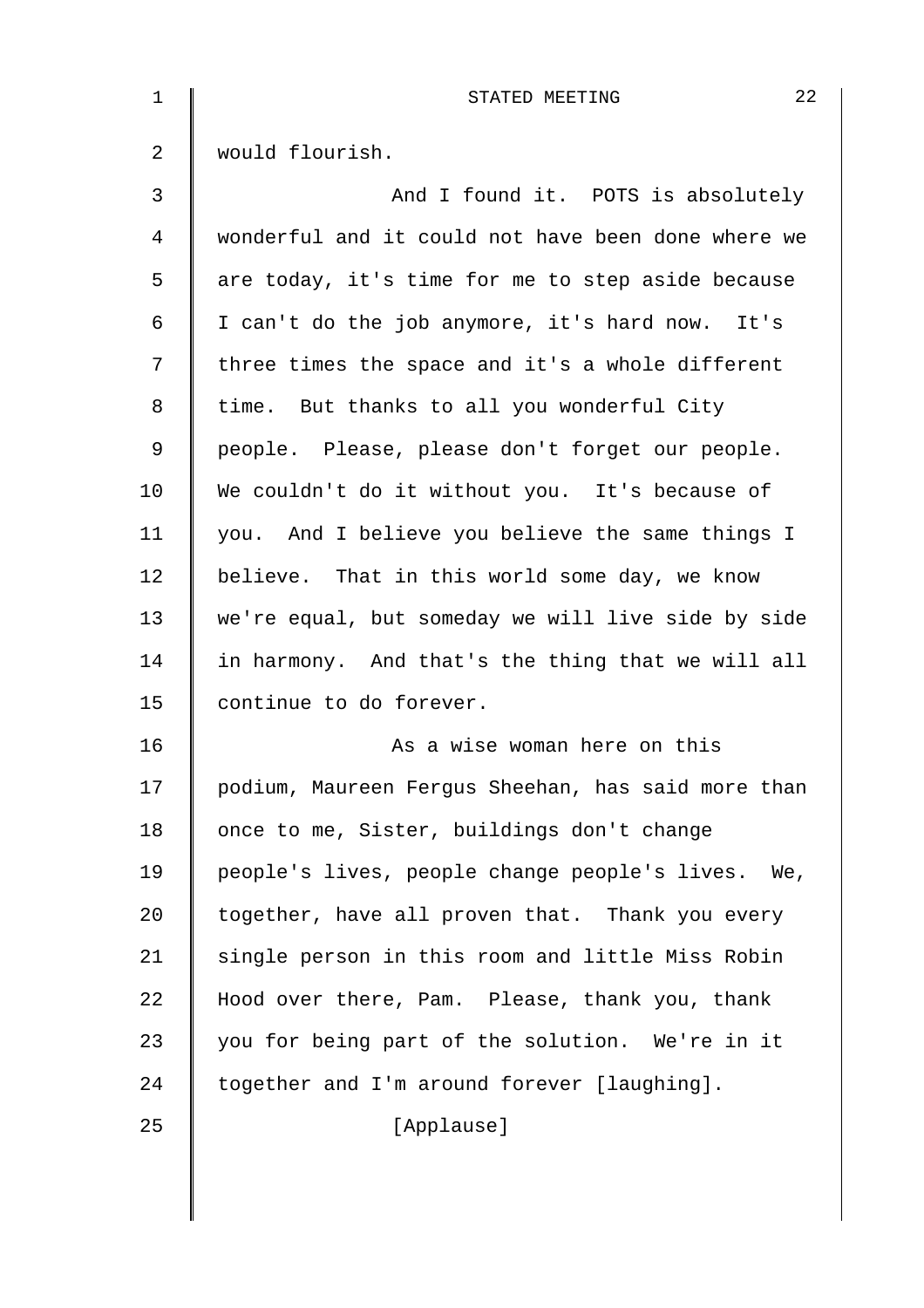| $\mathbf 1$ | 23<br>STATED MEETING                               |
|-------------|----------------------------------------------------|
| 2           | SPEAKER QUINN: Thank you so much                   |
| 3           | Sister. Thank you.                                 |
| 4           | [Off mic comments while taking                     |
| 5           | pictures]                                          |
| 6           | SPEAKER QUINN: All right. We have                  |
| 7           | one, where'd it go, okay. The next Ceremonial is   |
| 8           | Council Member--oh look, he's already rolling      |
| 9           | here, Council Member Robert Jackson and the 2011   |
| 10          | New York Times ESOL Teacher of the Year. And also  |
| 11          | Jimmy Van Bramer is a part of this. So let me      |
| 12          | give--there's two teachers we're honoring. Let me  |
| 13          | give the mic to Chair Jackson.                     |
| 14          | COUNCIL MEMBER JACKSON: Thank you                  |
| 15          | Madam Speaker. My colleagues, I'm standing, I'm    |
| 16          | not rising, I'm standing today in order to honor   |
| 17          | two individuals that I didn't know. I don't even   |
| 18          | know where they live. But I do know that they are  |
| 19          | educators that are loved by the students which     |
| 20          | they teach.                                        |
| 21          | And in fact the New York Times                     |
| 22          | selected this woman here to my right, by the name  |
| 23          | of Paula Da Silva-Michelin as an instructor; she's |
| 24          | an instructor at the Center for Immigration        |
| 25          | Education and Training at CUNY LaGuardia Community |
|             |                                                    |
|             |                                                    |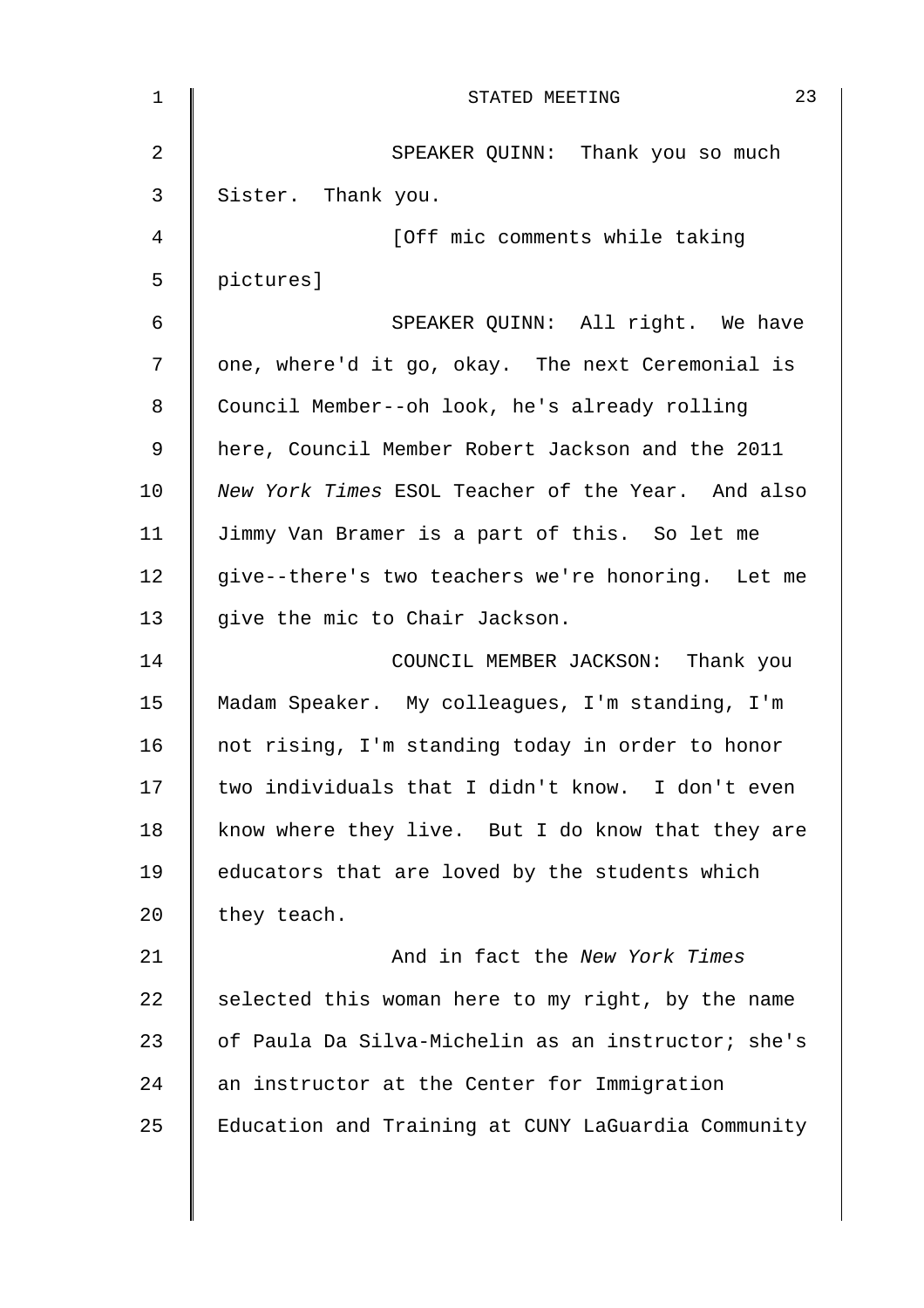| $\mathbf 1$ | 24<br>STATED MEETING                               |
|-------------|----------------------------------------------------|
| 2           | College. She was named the 2011 New York Times     |
| 3           | ESOL, that stands for English for Speakers of      |
| 4           | Other Languages, as the Teacher of the Year.       |
| 5           | And in fact I didn't know that                     |
| 6           | until I read the article. And I read the article   |
| 7           | because this teacher here by the name of Ms. Robin |
| 8           | Winters who started as a volunteer at the Y and    |
| 9           | now she's a teacher, after teaching in the Bronx,  |
| 10          | she's a Harlem resident who works as an adult ESL  |
| 11          | instructor and computer literacy instructor at the |
| 12          | Harlem YMCA, the New Americans Welcome Center.     |
| 13          | That's how I found out about Paula.                |
| 14          | These two individuals are giving                   |
| 15          | their lives in order to help these students that   |
| 16          | are standing behind them, on this side and that    |
| 17          | side. Helping them to fulfill the American Dream.  |
| 18          | That is, one, to learn English as their second     |
| 19          | language. And to help them to fulfill the dream    |
| 20          | and promise that we all look for. So I thank you   |
| 21          | for who you are and what you've done for hundreds  |
| 22          | if not thousands of students.                      |
| 23          | And I thank you for letting me know                |
| 24          | about the program and about what you've done and   |
| 25          | as a result of that I got to meet both honorees by |
|             |                                                    |
|             |                                                    |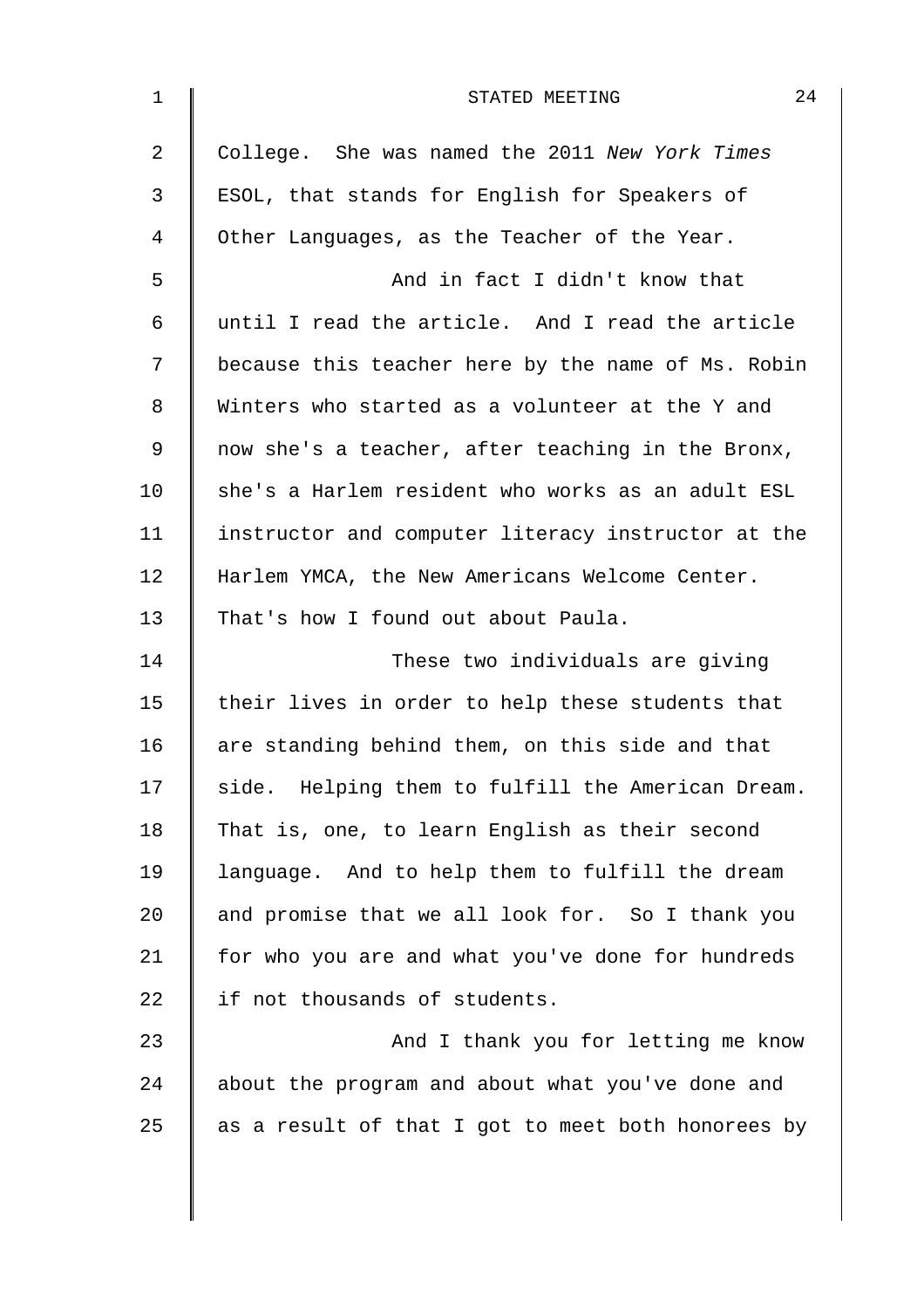| $\mathbf 1$    | 25<br>STATED MEETING                               |
|----------------|----------------------------------------------------|
| $\overline{a}$ | the New York Times. One, the Teacher of the Year,  |
| 3              | and two, someone that was honored by the New York  |
| $\overline{4}$ | Times. Congratulations to the both of you on       |
| 5              | behalf of my colleagues Inez Dickens who           |
| 6              | represents the Y in Harlem, on behalf of all of my |
| 7              | colleagues, and of course, Danny Dromm who is the  |
| 8              | Chair of the Immigration Committee and Jimmy Van   |
| $\mathsf 9$    | Bramer who represents LaGuardia Community College  |
| 10             | in Queens.                                         |
| 11             | And where is our Speaker? And our                  |
| 12             | Speaker Christine Quinn, Adult Literacy Chair.     |
| 13             | I'll speak of Christine Quinn. Let me just say we  |
| 14             | are proud of the both of you on what you have done |
| 15             | for all these students that are standing here.     |
| 16             | Congratulations to all of you. And I'm going to    |
| 17             | ask the Clerk to read the Proclamation.<br>Thank   |
| 18             | you.                                               |
| 19             | MR. MCSWEENEY: Council, City of                    |
| 20             | New York Proclamation.                             |
| 21             | Whereas the Council of the City of                 |
| 22             | New York is proud to honor Paula Da Silva-Michelin |
| 23             | and Robin Winters upon being recognized by the New |
| 24             | York Times for their excellent work as teachers of |
| 25             | ESOL or English of Students of Other Languages     |
|                |                                                    |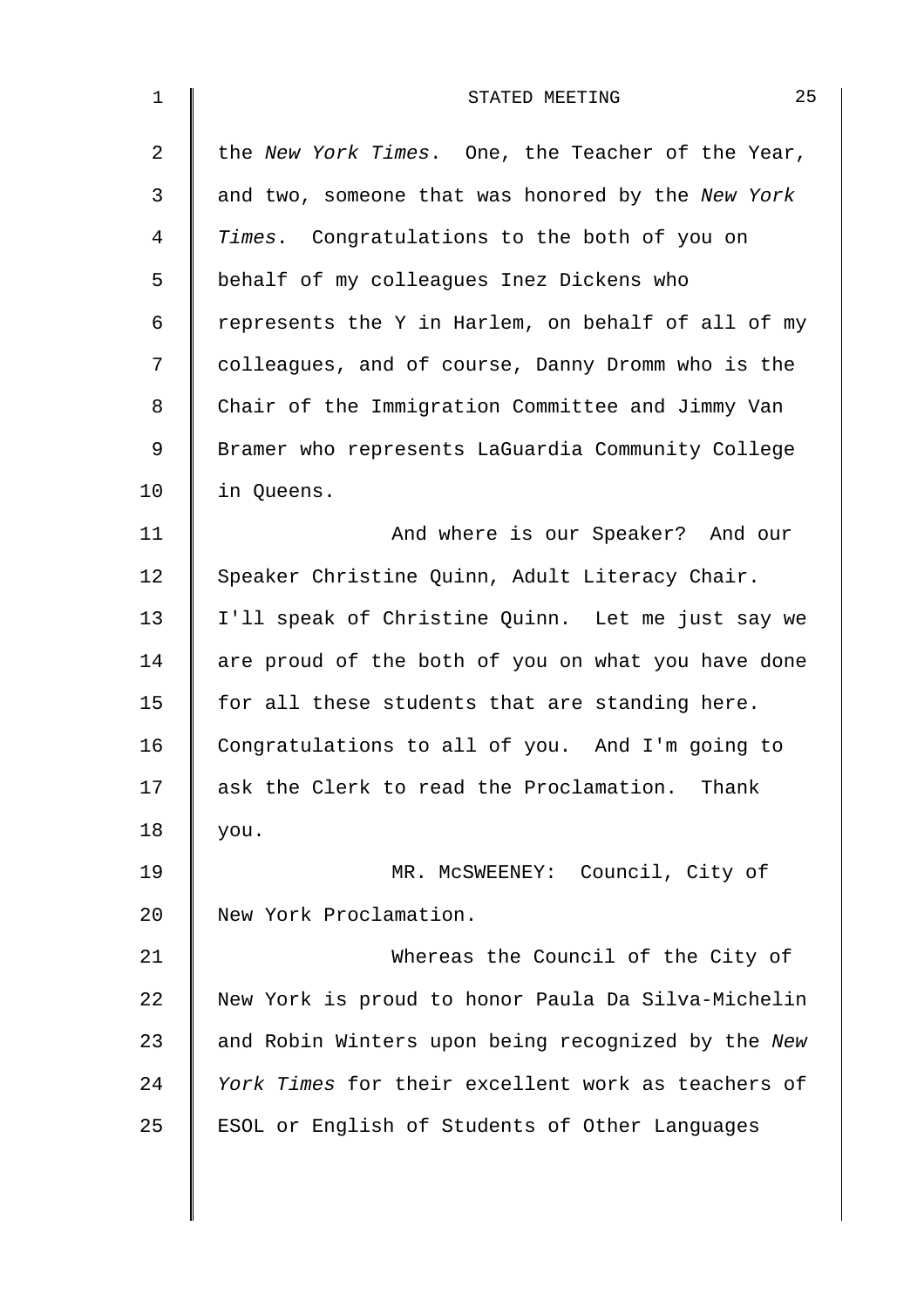| $\mathbf 1$    | 26<br>STATED MEETING                               |
|----------------|----------------------------------------------------|
| $\overline{2}$ | And whereas nearly 70% of New                      |
| 3              | York's immigrant population speaks a language      |
| 4              | other than English, within this group nearly 20%   |
| 5              | do not speak English well and about 10% do not     |
| 6              | speak English at all. As ESOL teachers, Robin      |
| 7              | Winters and Paula Da Silva-Michelin have played    |
| 8              | major roles in the lives of countless students.    |
| 9              | And whereas Ms. Da Silva-Michelin                  |
| 10             | was born and raised in Campias, a college city     |
| 11             | within Sao Paulo, Brazil where she graduated from  |
| 12             | Pontificia Catholic University. Upon graduation    |
| 13             | Ms. Da Silva-Michelin moved to New York to pursue  |
| 14             | her dreams of becoming an ESOL teacher. In 2003    |
| 15             | Ms. Da Silva-Michelin began teaching ESOL to       |
| 16             | adults at the Center for Immigration Education and |
| 17             | Training at LaGuardia Community College. During    |
| 18             | her tenure there she has participated in many      |
| 19             | professional development activities including      |
| 20             | Designed for Learning, a year-long intensive       |
| 21             | program available to a select group of faculty.    |
| 22             | And whereas Robin Winters became a                 |
| 23             | volunteer ESOL instructor at the Harlem YMCA's New |
| 24             | American Welcome Center in September 2009. Within  |
| 25             | a month she was employed as a part-time literacy   |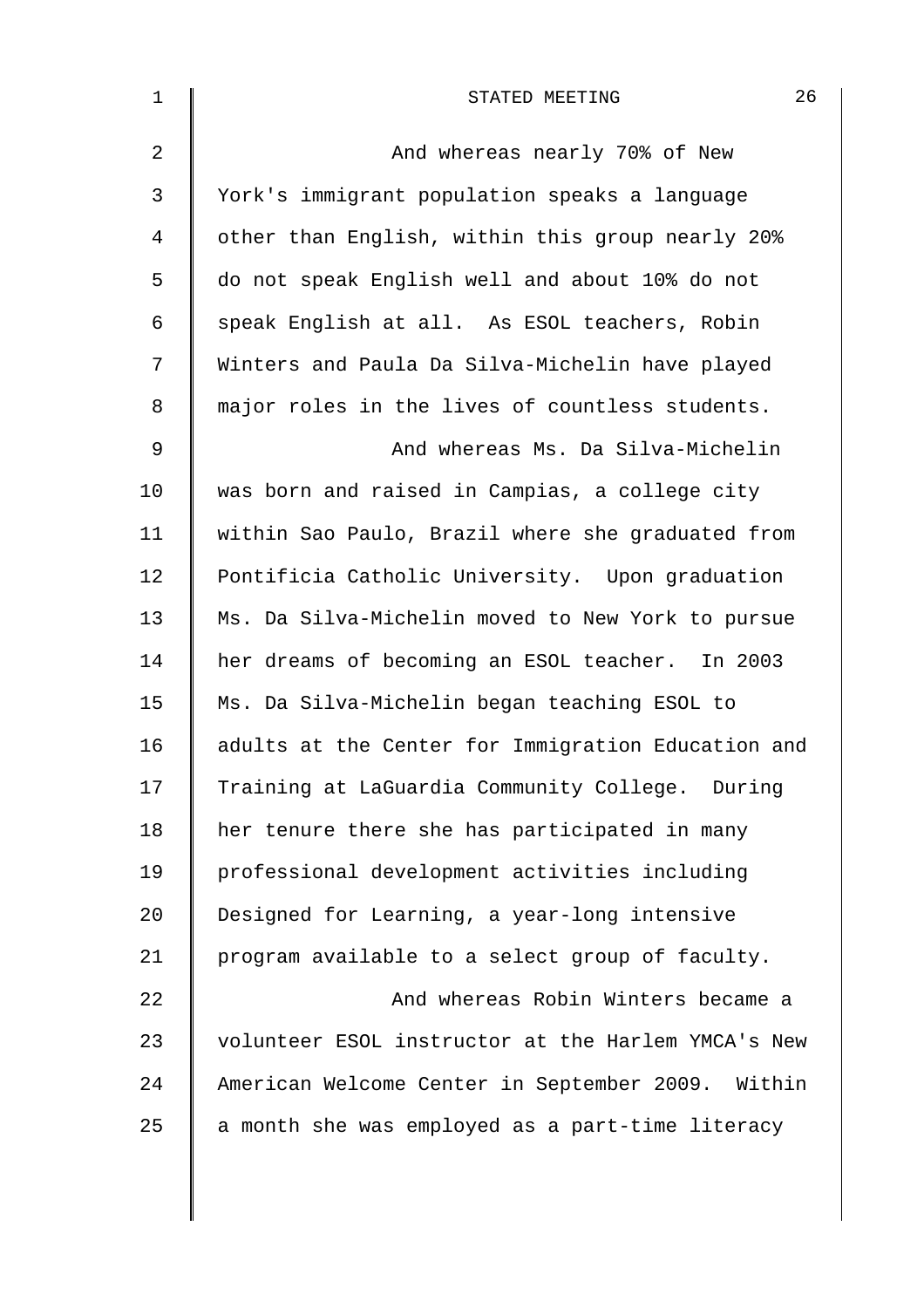| $\mathbf 1$    | 27<br>STATED MEETING                                          |
|----------------|---------------------------------------------------------------|
| $\overline{2}$ | and ESOL instructor for adults. At the Harlem Y               |
| 3              | New American Welcome Center, Ms. Winters plays key            |
| 4              | role in helping immigrants achieve literacy,                  |
| 5              | cultural competence, and self-sufficiency.                    |
| 6              | And whereas both of these teachers                            |
| 7              | have truly excelled in their efforts to help                  |
| 8              | students discover the joys of English and develop             |
| 9              | the skills that they need to create successful new            |
| 10             | lives in the United States.                                   |
| 11             | Now therefore be it known that the                            |
| 12             | Council of the City of New York honors Robin                  |
| 13             | Winters, upon being recognized by the New York                |
| 14             | Times for ESOL teaching excellence. And we are                |
| 15             | also very proud to honor Paula Da Silva-Michelin,             |
| 16             | upon being named New York Times 2011 ESOL Teacher             |
| 17             | of the Year.                                                  |
| 18             | Christine C. Quinn, Speaker for the                           |
| 19             | entire Council                                                |
| 20             | Robert Jackson, Chair, Education                              |
| 21             | Committee, Council Member, 7 <sup>th</sup> District Manhattan |
| 22             | Jimmy Van Bramer, Council Member,                             |
| 23             | 26 <sup>th</sup> District, Queens                             |
| 24             | [Applause, cheering]                                          |
| 25             | COUNCIL MEMBER JACKSON: We're                                 |
|                |                                                               |
|                |                                                               |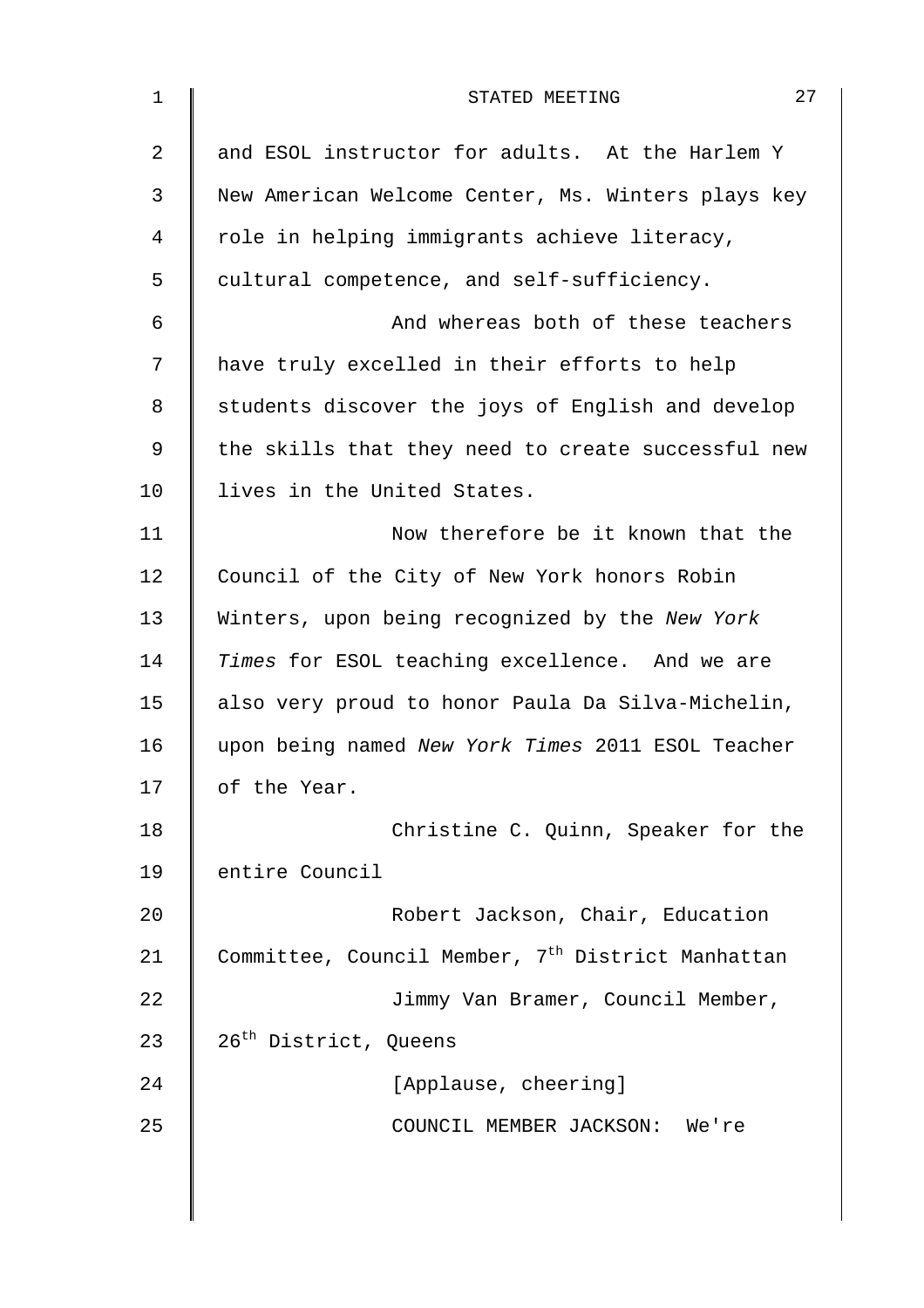| $\mathbf 1$    | 28<br>STATED MEETING                               |
|----------------|----------------------------------------------------|
| $\overline{2}$ | going to ask Ms. Da Silva to say a few words and   |
| 3              | then we're going to as Robin to say a few words.   |
| 4              | MS. PAULA DA SILVA-MICHELIN: I                     |
| 5              | just want to say thank you to the City Councilman  |
| 6              | Robert Jackson and for the support to adult        |
| 7              | literacy education and especially to the people of |
| 8              | LaGuardia and that's it. Thank you very much.      |
| 9              | [Applause]                                         |
| 10             | MS. ROBIN WINTERS: Yes, I would                    |
| 11             | like to give a special thanks to Mr. Robert        |
| 12             | Jackson. I really felt honored when he had come    |
| 13             | over to the table. But the biggest honor I want    |
| 14             | to give to my supervisor, Talia [phonetic], come   |
| 15             | up Talia, for being nominated. Mm-hmm.             |
| 16             | [Applause]                                         |
| 17             | MS. WINTERS: Thank you. It's been                  |
| 18             | a pleasure.                                        |
| 19             | SPEAKER QUINN: All right. Well                     |
| 20             | thank you all for your great work and great        |
| 21             | service. Thank you. Now as this ceremonial moves   |
| 22             | out we actually, I'll ask the Council Members to   |
| 23             | stay up here. We have a surprise ceremonial. So    |
| 24             | folks, shh, may or may not be aware but today is   |
| 25             | Chuck Meara's birthday.                            |
|                |                                                    |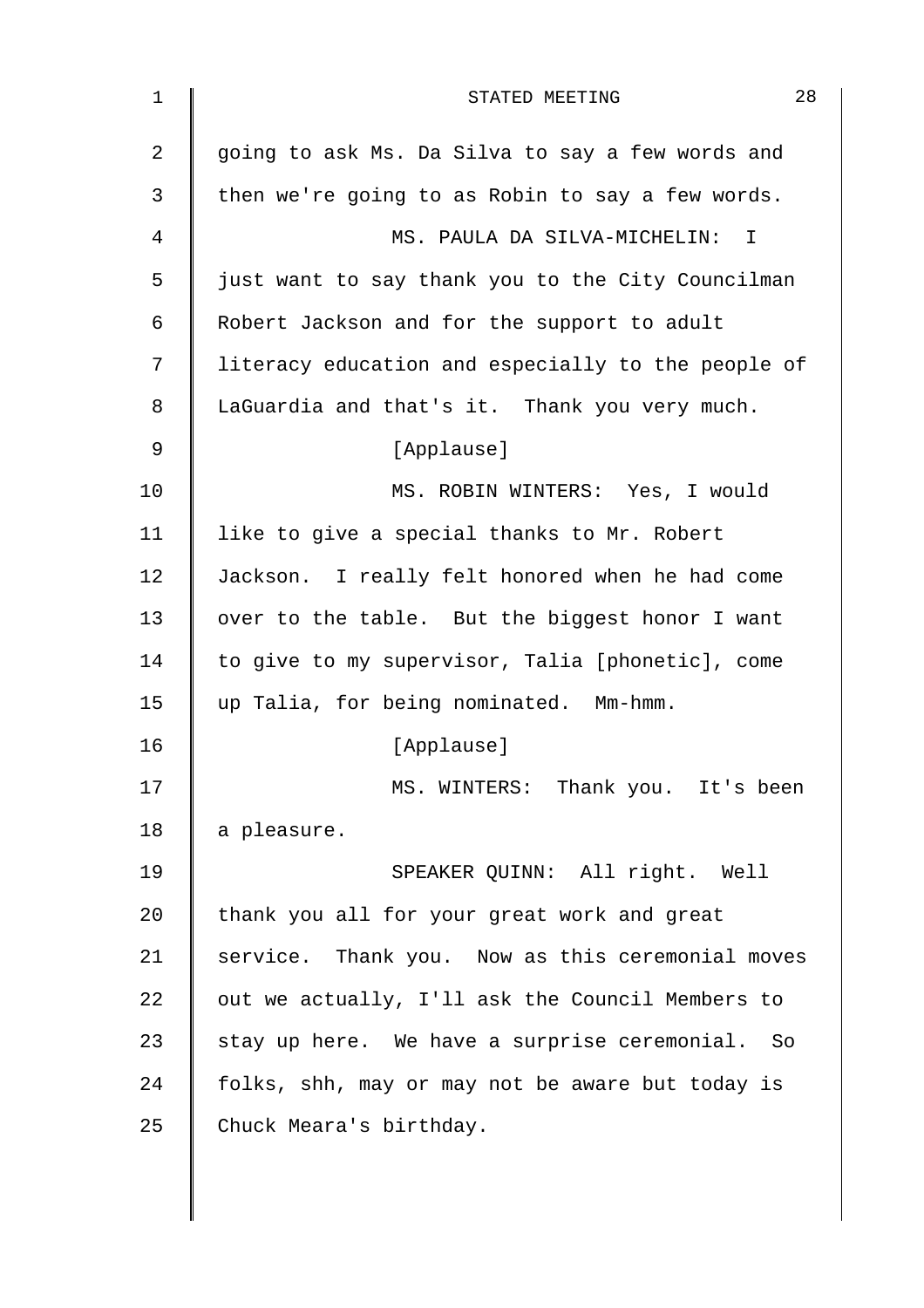| 29<br>STATED MEETING                               |
|----------------------------------------------------|
| [Cheering, applause]                               |
| SPEAKER QUINN: We have two                         |
| birthday cakes here for Chuck Meara. So if I       |
| could ask everybody to come up including Chuck,    |
| and if we could get a round of Happy Birthday.     |
| Come on--                                          |
| ALL SINGING: Happy Birthday Song.                  |
| [Cheering, applause]                               |
| SPEAKER QUINN: And just, just,                     |
| shh, just to keep the embarrassment going, here's  |
| a card for Chuck. But you know Chuck has a bit of  |
| an Irish tough guy image. But here's a picture of  |
| Chuck and I the other night. And - - actually      |
| hugging. So I wrote, Chuck, Happy Birthday with    |
| this photo no one will believe you're Irish.<br>So |
| Happy Birthday Chuck. And it's further evidence    |
| that he's just a softy underneath that tough guy   |
| image. Chuck, would you like to say something?     |
| MR. CHUCK MEARA: I think actually                  |
| you were hugging me, not, not the other way        |
| around. I look like I was trying to get away.      |
| [Laughter]                                         |
| MR. MEARA: Thank you everybody.                    |
| Thank you Speaker Quinn especially.                |
|                                                    |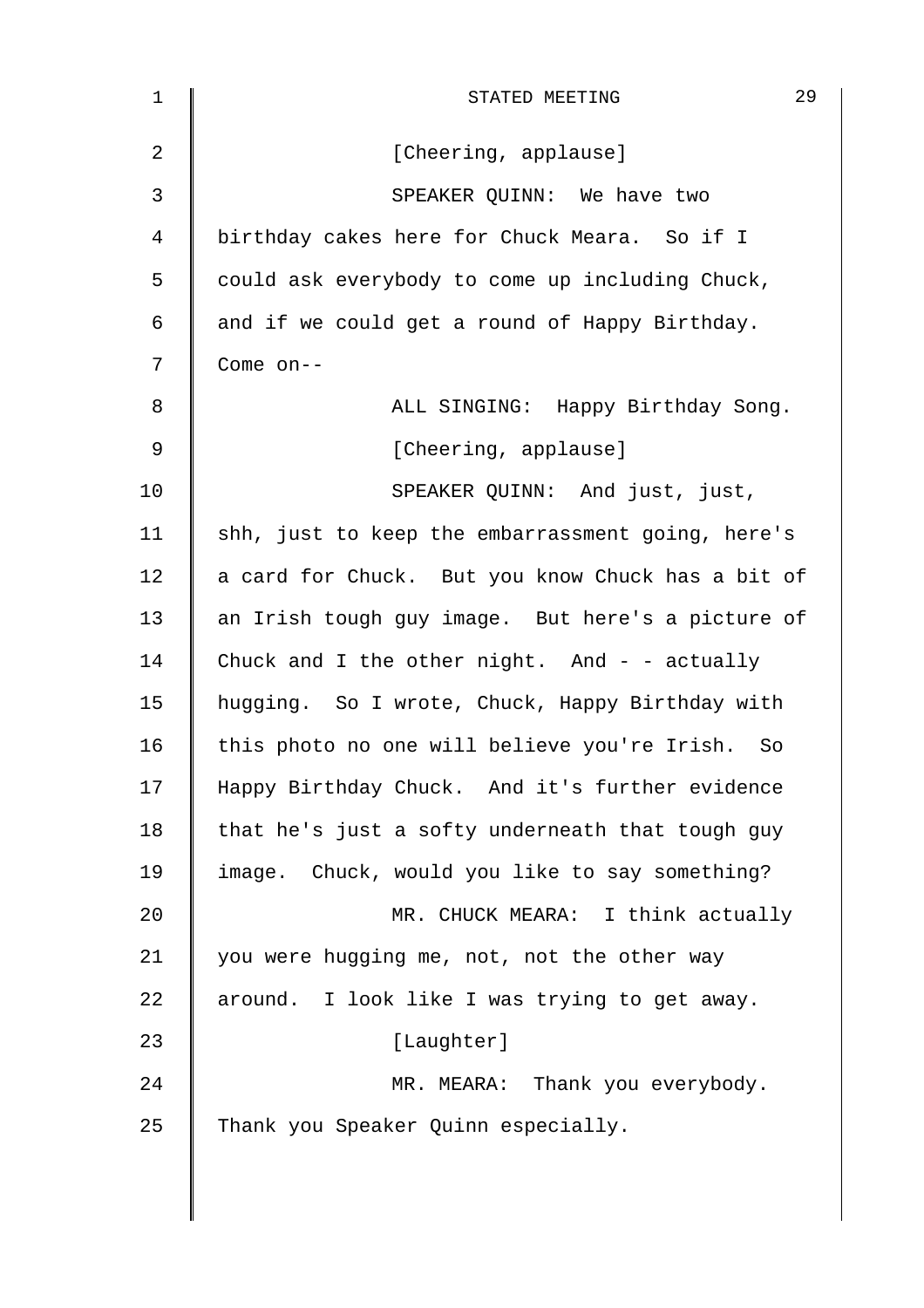| $\mathbf 1$ | 30<br>STATED MEETING                               |
|-------------|----------------------------------------------------|
| 2           | SPEAKER QUINN: And Barbara.                        |
| 3           | MR. MEARA: And Barbara who--                       |
| 4           | [Cheering, off mic comments]                       |
| 5           | MR. MEARA: -- who made the cakes, I                |
| 6           | understand last night. And to the staff in the     |
| 7           | back, thank you all for everything you do.         |
| 8           | [Cheering, applause]                               |
| 9           | MR. MEARA: And I think we should                   |
| 10          | get on with the Stated Meeting.                    |
| 11          | [Laughter]                                         |
| 12          | SPEAKER QUINN: But our Megan                       |
| 13          | denies involvement but that's a lie. So Barbara    |
| 14          | you're going to cut these up and we'll deliver     |
| 15          | them to people's desks. Thank you very much.       |
| 16          | Happy Birthday. And that concludes all official    |
| 17          | and unofficial ceremonials for the day.            |
| 18          | [Pause]                                            |
| 19          | SPEAKER QUINN: I've just learned                   |
| 20          | we should have had, shh, two names on the cake, it |
| 21          | was Council Member Ferreras' birthday yesterday,   |
| 22          | is she in the room? All right when she gets here   |
| 23          | we'll embarrass her too. Okay bye.                 |
| 24          | [Pause]                                            |
| 25          | MR. MCSWEENEY: Ladies and                          |
|             |                                                    |
|             |                                                    |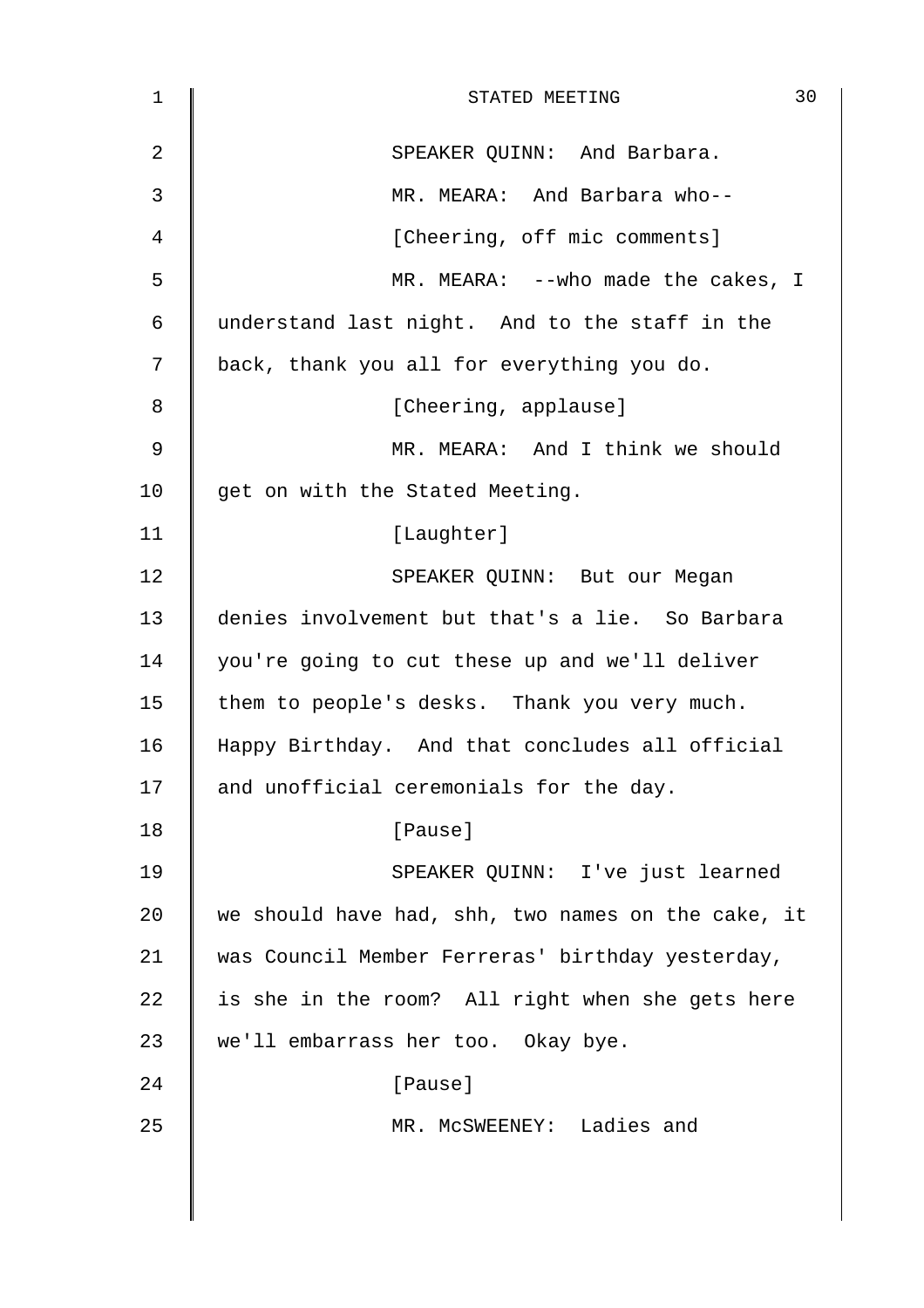| 1  | 31<br>STATED MEETING                               |
|----|----------------------------------------------------|
| 2  | gentlemen, can I have your attention, please, at   |
| 3  | this time, please place all cell phones and pagers |
| 4  | to vibrate. Thank you.                             |
| 5  | [Pause]                                            |
| 6  | [Gavel banging]                                    |
| 7  | MAJORITY LEADER RIVERA: My                         |
| 8  | colleagues please rise for the Pledge of           |
| 9  | Allegiance.                                        |
| 10 | SERGEANT AT ARMS: All rise.                        |
| 11 | ALL: I pledge allegiance to the                    |
| 12 | flag of the United States of America, and to the   |
| 13 | Republic for which it stands, one nation,          |
| 14 | indivisible, with liberty and justice for all.     |
| 15 | MAJORITY LEADER RIVERA: Roll call.                 |
| 16 | [Pause]                                            |
| 17 | MR. MCSWEENEY:<br>Arroyo.                          |
| 18 | [Pause]                                            |
| 19 | COUNCIL MEMBER ARROYO: [No audible                 |
| 20 | response]                                          |
| 21 | MR. MCSWEENEY: Barron.                             |
| 22 | COUNCIL MEMBER BARRON: Here.                       |
| 23 | MR. MCSWEENEY: Brewer.                             |
| 24 | COUNCIL MEMBER BREWER: [No audible                 |
| 25 | response]                                          |
|    |                                                    |
|    |                                                    |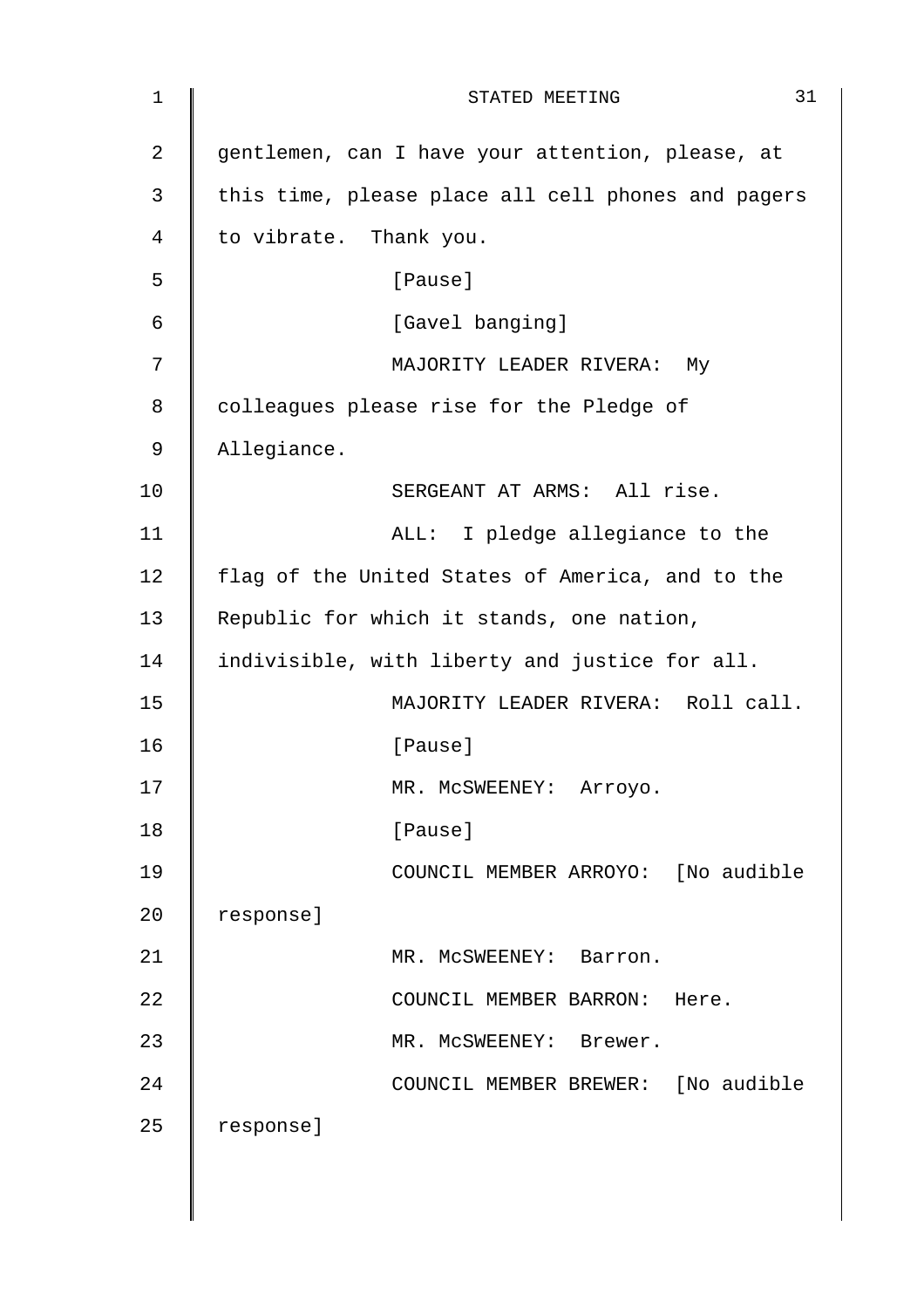| $\mathbf 1$    | STATED MEETING                  | 32 |
|----------------|---------------------------------|----|
| $\overline{2}$ | MR. MCSWEENEY: Cabrera.         |    |
| 3              | COUNCIL MEMBER CABRERA: [No     |    |
| 4              | audible response]               |    |
| 5              | MR. MCSWEENEY: Chin.            |    |
| 6              | COUNCIL MEMBER CHIN: Here.      |    |
| 7              | MR. MCSWEENEY: Comrie.          |    |
| 8              | COUNCIL MEMBER COMRIE: Here.    |    |
| 9              | SPEAKER QUINN: Be quiet, shh.   |    |
| 10             | SERGEANT AT ARMS: Quiet please. |    |
| 11             | Sit down.                       |    |
| 12             | MR. MCSWEENEY: Crowley.         |    |
| 13             | COUNCIL MEMBER CROWLEY: Here.   |    |
| 14             | MR. MCSWEENEY: Dickens.         |    |
| 15             | COUNCIL MEMBER DICKENS: Here.   |    |
| 16             | MR. MCSWEENEY: Dilan.           |    |
| 17             | COUNCIL MEMBER DILAN:<br>Here.  |    |
| 18             | MR. MCSWEENEY: Dromm.           |    |
| 19             | COUNCIL MEMBER DROMM: Here.     |    |
| 20             | MR. MCSWEENEY: Eugene.          |    |
| 21             | COUNCIL MEMBER EUGENE: Present. |    |
| 22             | MR. MCSWEENEY: Ferreras.        |    |
| 23             | COUNCIL MEMBER FERRERAS: [No    |    |
| 24             | audible response]               |    |
| 25             | MR. MCSWEENEY: Fidler.          |    |
|                |                                 |    |
|                |                                 |    |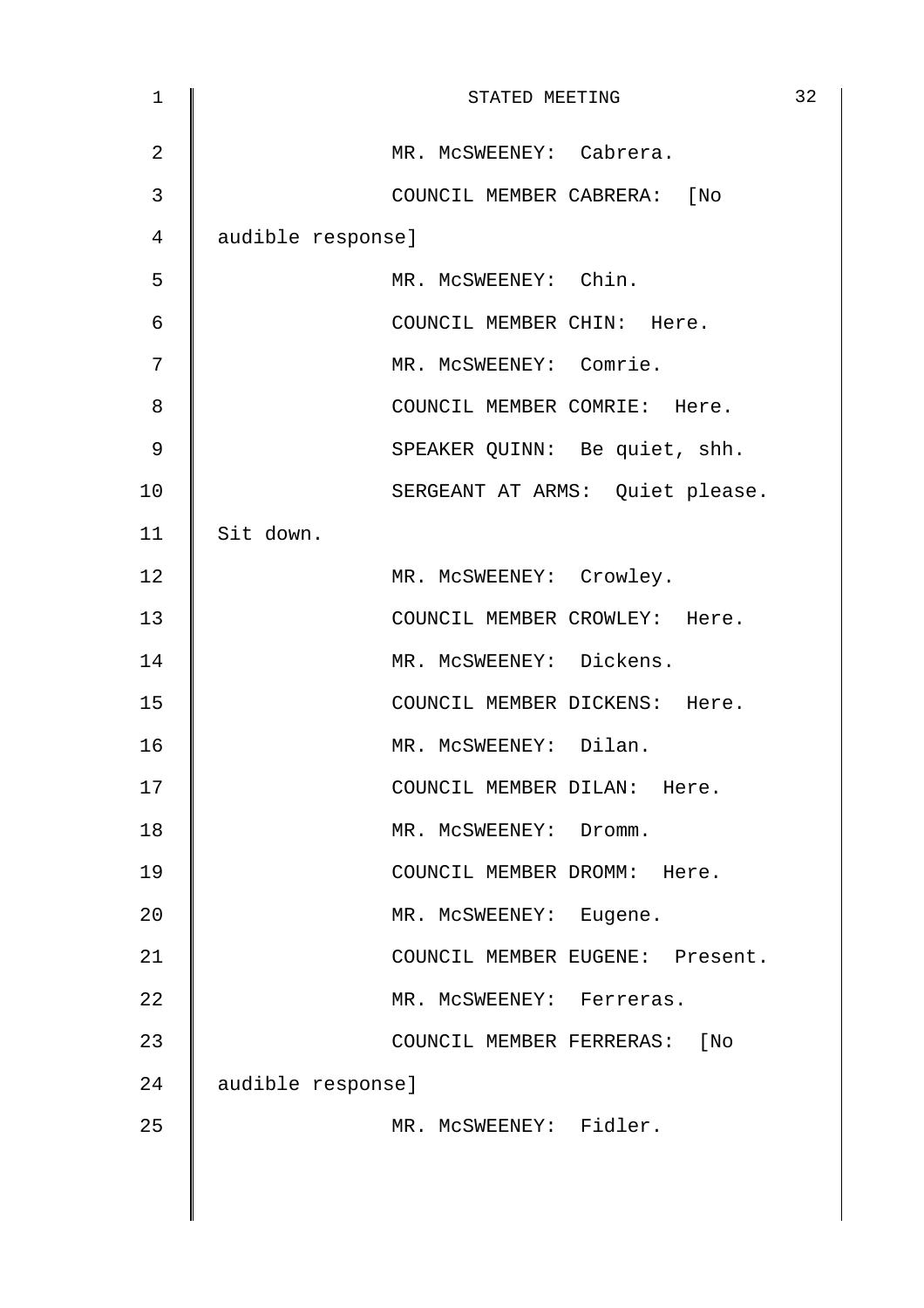| $\mathbf 1$    | STATED MEETING                   | 33 |
|----------------|----------------------------------|----|
| $\overline{2}$ | COUNCIL MEMBER FIDLER: Here.     |    |
| 3              | MR. MCSWEENEY: Foster.           |    |
| 4              | COUNCIL MEMBER FOSTER: Here.     |    |
| 5              | MR. MCSWEENEY: Garodnick.        |    |
| 6              | COUNCIL MEMBER GARODNICK: Here.  |    |
| 7              | MR. MCSWEENEY: Gennaro.          |    |
| 8              | COUNCIL MEMBER GENNARO: Here.    |    |
| 9              | MR. MCSWEENEY: Gentile.          |    |
| 10             | COUNCIL MEMBER GENTILE: Here.    |    |
| 11             | MR. MCSWEENEY: Gonzalez.         |    |
| 12             | COUNCIL MEMBER GONZALEZ: Here.   |    |
| 13             | MR. MCSWEENEY: Greenfield.       |    |
| 14             | COUNCIL MEMBER GREENFIELD: Here. |    |
| 15             | MR. MCSWEENEY: Halloran.         |    |
| 16             | COUNCIL MEMBER HALLORAN: Here.   |    |
| 17             | MR. MCSWEENEY: Ignizio.          |    |
| 18             | COUNCIL MEMBER IGNIZIO: Here.    |    |
| 19             | MR. MCSWEENEY: Jackson.          |    |
| 20             | COUNCIL MEMBER JACKSON: Here.    |    |
| 21             | MR. MCSWEENEY: Thank you.        |    |
| 22             | COUNCIL MEMBER JACKSON: Here.    |    |
| 23             | MR. MCSWEENEY: Thank you. James. |    |
| 24             | COUNCIL MEMBER JAMES: Here.      |    |
| 25             | MR. MCSWEENEY: KOO.              |    |
|                |                                  |    |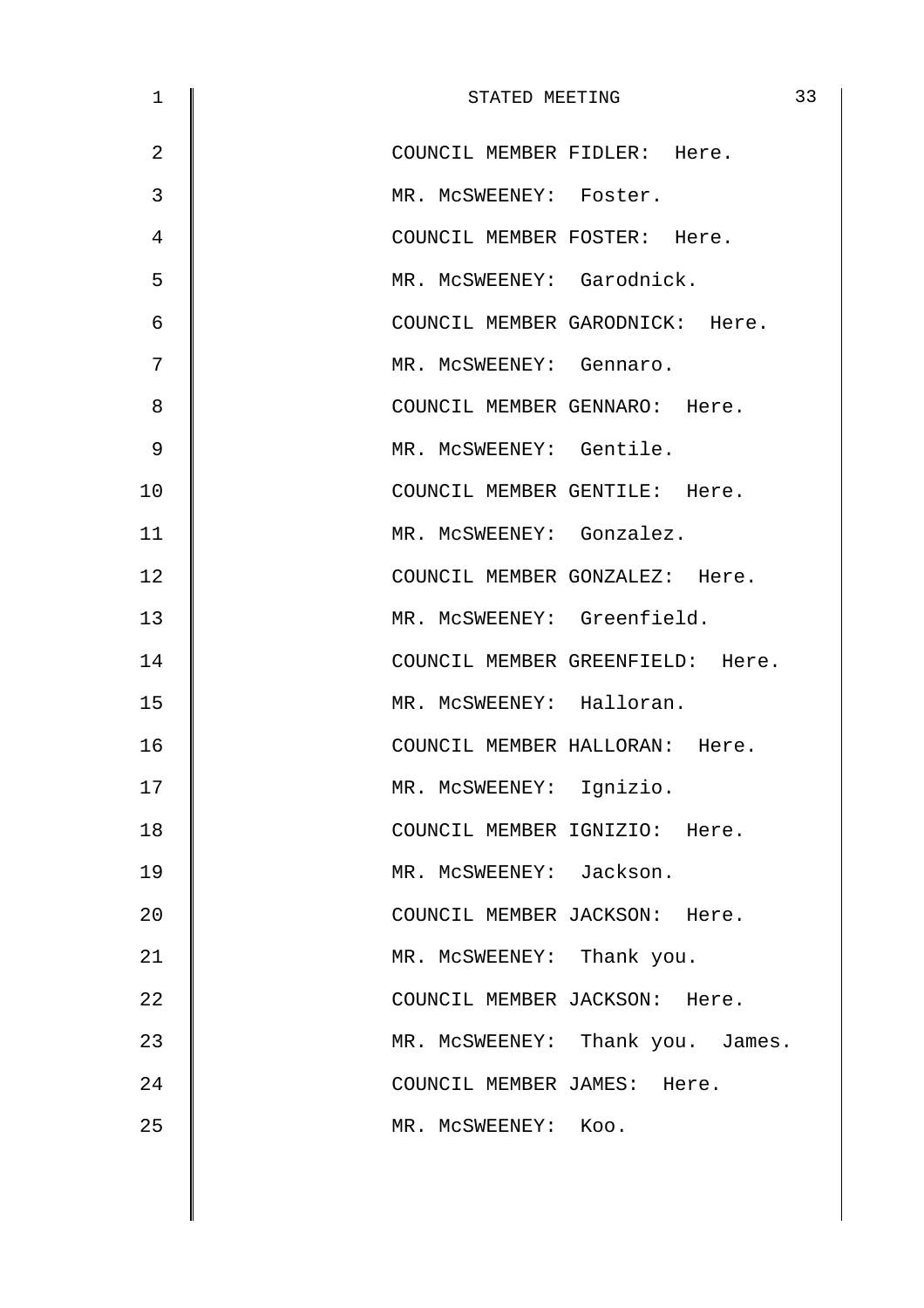| $\mathbf 1$    |                   | STATED MEETING                    | 34 |
|----------------|-------------------|-----------------------------------|----|
| $\overline{2}$ |                   | COUNCIL MEMBER KOO: Present.      |    |
| 3              |                   | MR. MCSWEENEY: Koppell.           |    |
| $\overline{4}$ |                   | COUNCIL MEMBER KOPPELL: Here.     |    |
| 5              |                   | MR. MCSWEENEY: Koslowitz.         |    |
| 6              |                   | COUNCIL MEMBER KOSLOWITZ: Here.   |    |
| 7              |                   | MR. MCSWEENEY: Lander.            |    |
| 8              |                   | COUNCIL MEMBER LANDER: Here.      |    |
| $\mathsf 9$    |                   | MR. MCSWEENEY: Lappin.            |    |
| 10             |                   | COUNCIL MEMBER LAPPIN: Here.      |    |
| 11             |                   | MR. MCSWEENEY: Levin.             |    |
| 12             |                   | COUNCIL MEMBER LEVIN: Here.       |    |
| 13             |                   | MR. MCSWEENEY: Mark-Viverito.     |    |
| 14             |                   | COUNCIL MEMBER MARK-VIVERITO: [No |    |
| 15             | audible response] |                                   |    |
| 16             |                   | MR. MCSWEENEY: Mealy.             |    |
| 17             |                   | COUNCIL MEMBER MEALY: [No audible |    |
| 18             | response]         |                                   |    |
| 19             |                   | MR. MCSWEENEY: Mendez.            |    |
| 20             |                   | COUNCIL MEMBER MENDEZ: Here.      |    |
| 21             |                   | MR. MCSWEENEY: Nelson.            |    |
| 22             |                   | COUNCIL MEMBER NELSON: Here.      |    |
| 23             |                   | MR. MCSWEENEY: Palma.             |    |
| 24             |                   | COUNCIL MEMBER PALMA: Here.       |    |
| 25             |                   | MR. MCSWEENEY: Thank you.         |    |
|                |                   |                                   |    |
|                |                   |                                   |    |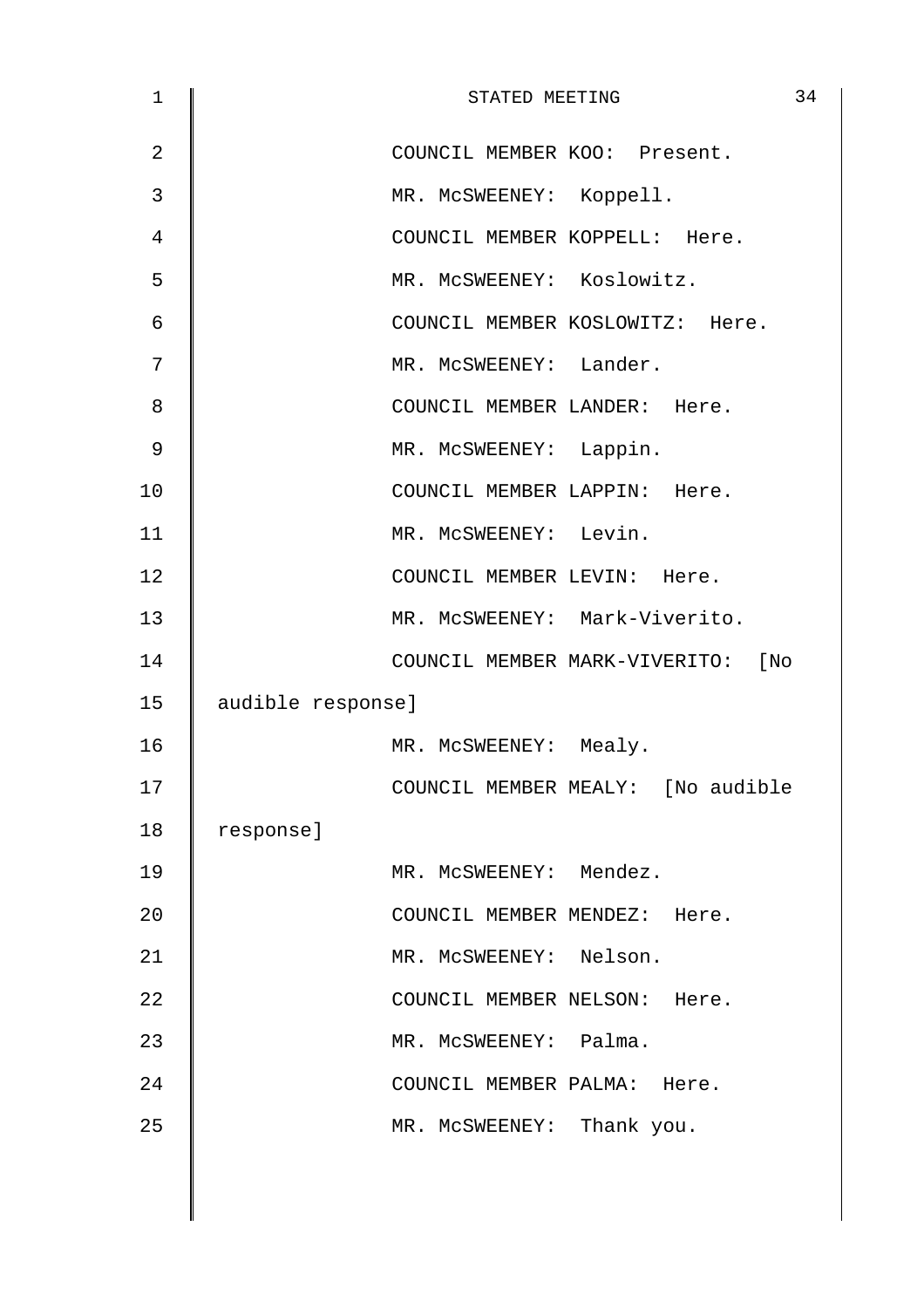| $\mathbf 1$    | 35<br>STATED MEETING               |
|----------------|------------------------------------|
| $\overline{2}$ | Recchia.                           |
| 3              | COUNCIL MEMBER RECCHIA: Here.      |
| 4              | MR. MCSWEENEY: Reyna.              |
| 5              | COUNCIL MEMBER REYNA: Here.        |
| $\epsilon$     | MR. MCSWEENEY: Rodriguez.          |
| 7              | COUNCIL MEMBER RODRIGUEZ: [No      |
| 8              | audible response]                  |
| 9              | MR. MCSWEENEY: Rose.               |
| 10             | COUNCIL MEMBER ROSE: Here.         |
| 11             | MR. MCSWEENEY: Sanders.            |
| 12             | COUNCIL MEMBER SANDERS: [No        |
| 13             | audible response]                  |
| 14             | MR. MCSWEENEY: Seabrook.           |
| 15             | COUNCIL MEMBER SEABROOK: Here.     |
| 16             | MR. MCSWEENEY: Arroyo.             |
| 17             | COUNCIL MEMBER ARROYO: Here.       |
| 18             | MR. MCSWEENEY: Ulrich.             |
| 19             | COUNCIL MEMBER ULRICH: [No audible |
| 20             | response]                          |
| 21             | MR. MCSWEENEY: Vacca.              |
| 22             | COUNCIL MEMBER VACCA: Here.        |
| 23             | MR. MCSWEENEY: Vallone.            |
| 24             | COUNCIL MEMBER VALLONE: Here.      |
| 25             | MR. MCSWEENEY: Van Bramer.         |
|                |                                    |
|                |                                    |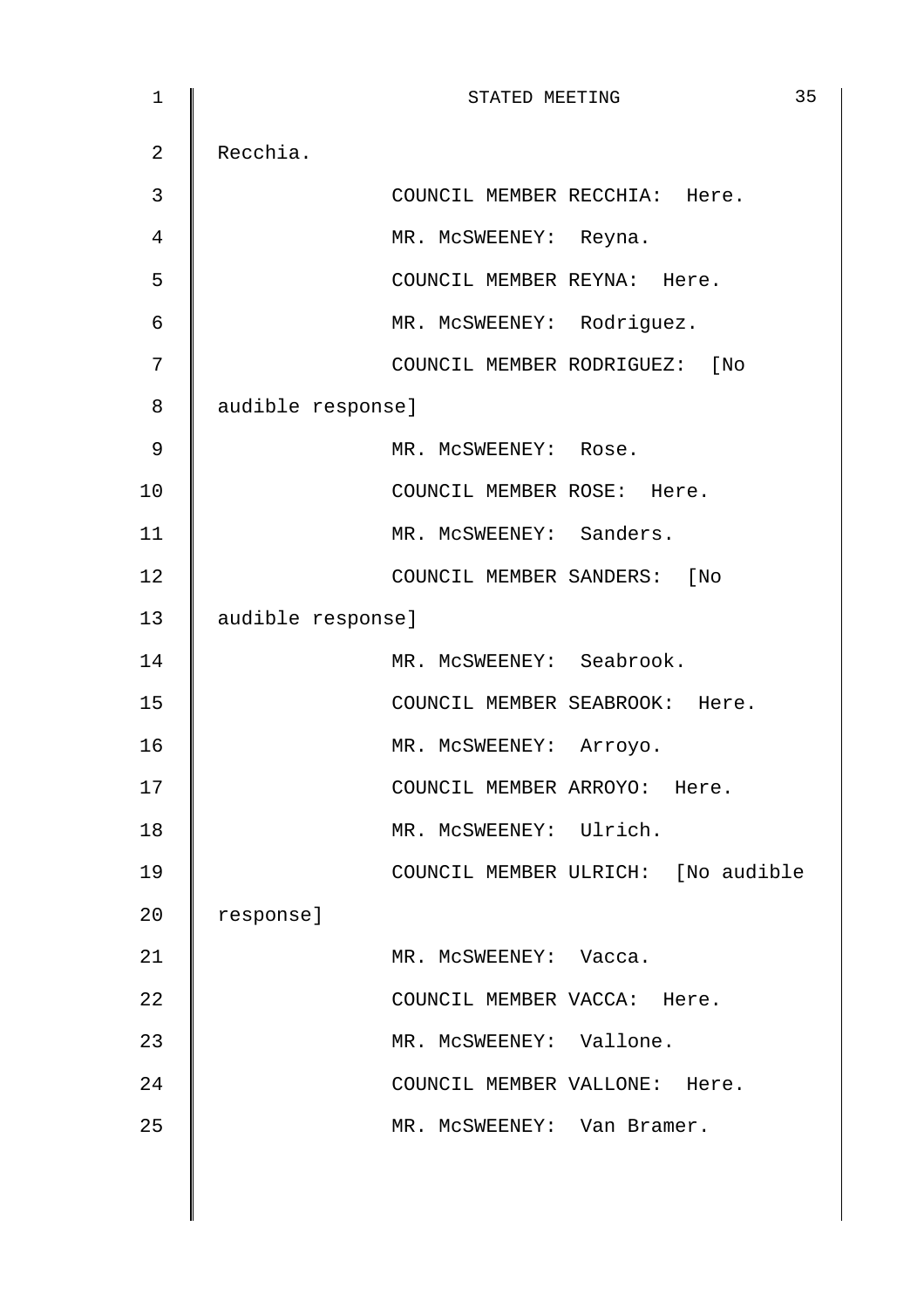| 1              | 36<br>STATED MEETING                              |
|----------------|---------------------------------------------------|
| $\overline{2}$ | COUNCIL MEMBER VAN BRAMER: Here.                  |
| 3              | MR. MCSWEENEY: Vann.                              |
| 4              | COUNCIL MEMBER VANN: Here.                        |
| 5              | MR. MCSWEENEY: Weprin.                            |
| 6              | COUNCIL MEMBER WEPRIN: [No audible                |
| 7              | response]                                         |
| 8              | MR. MCSWEENEY: Williams.                          |
| 9              | COUNCIL MEMBER WILLIAMS: Here.                    |
| 10             | MR. MCSWEENEY: Wills.                             |
| 11             | COUNCIL MEMBER WILLS: Here.                       |
| 12             | MR. MCSWEENEY: Oddo.                              |
| 13             | COUNCIL MEMBER ODDO: Here.                        |
| 14             | MR. MCSWEENEY: Rivera.                            |
| 15             | COUNCIL MEMBER RIVERA: Here.                      |
| 16             | MR. MCSWEENEY: Speaker Quinn.                     |
| 17             | SPEAKER QUINN: [No audible                        |
| 18             | response]                                         |
| 19             | MR. MCSWEENEY: We have a quorum.                  |
| 20             | MAJORITY LEADER RIVERA: A quorum                  |
| 21             | is present. Ladies and gentlemen, please rise     |
| 22             | for the invocation being delivered today by Rabbi |
| 23             | Gerald Sussman from Temple Emanuel.               |
| 24             | SERGEANT AT ARMS: Quiet down                      |
| 25             | please, all rise. All rise.                       |
|                |                                                   |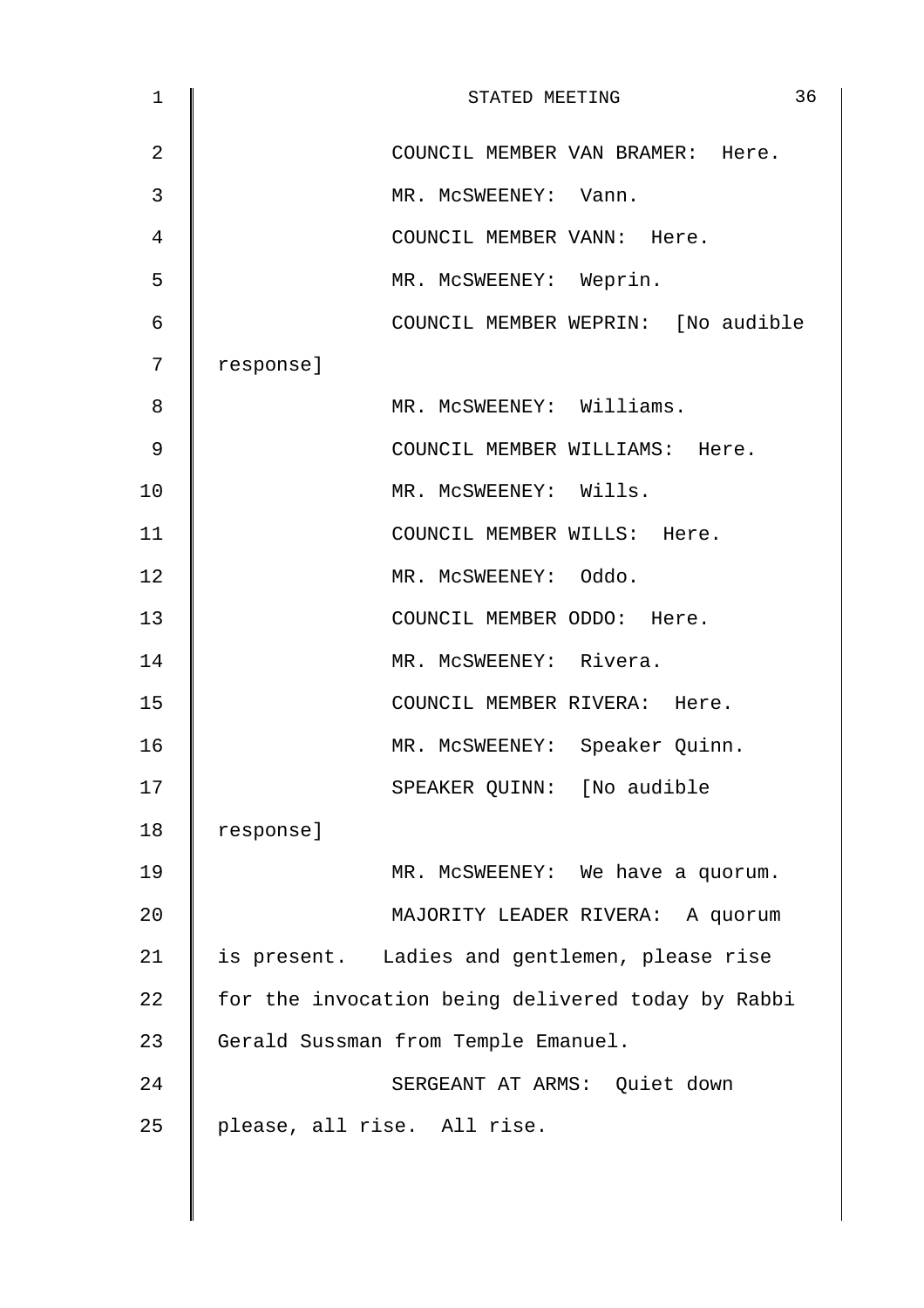| $\mathbf{1}$ | 37<br>STATED MEETING                               |
|--------------|----------------------------------------------------|
| 2            | RABBI GERALD SUSSMAN: Temple                       |
| 3            | Emmanuel Staten Island that is. There's not too    |
| 4            | many of us but we're very happy to be here.        |
| 5            | Oh Lord we ask your blessing upon                  |
| 6            | the leaders of this City and especially for the    |
| 7            | members of this City Council who are assembled     |
| 8            | here this day.                                     |
| 9            | We pray that in a world where the                  |
| 10           | path is often unclear and confusing and full of    |
| 11           | shades of gray rather than blacks and whites, that |
| 12           | you grant them always clarity of vision and        |
| 13           | steadfastness of purpose. Help them in deciding    |
| 14           | which path to follow on all of the complex issues  |
| 15           | that they face.                                    |
| 16           | May they never lose the vision of                  |
| 17           | public service and doing good for the community    |
| 18           | that brought them to these positions in which they |
| 19           | now serve. Extend your blessings also to all the   |
| 20           | people of this City in all of their diversity and  |
| 21           | help them to appreciate the democracy and freedom  |
| 22           | under which they live.                             |
| 23           | May they never lose faith in our                   |
| 24           | political system and bodies such as these even if  |
| 25           | at times it disappoints them. May they look at     |
|              |                                                    |
|              |                                                    |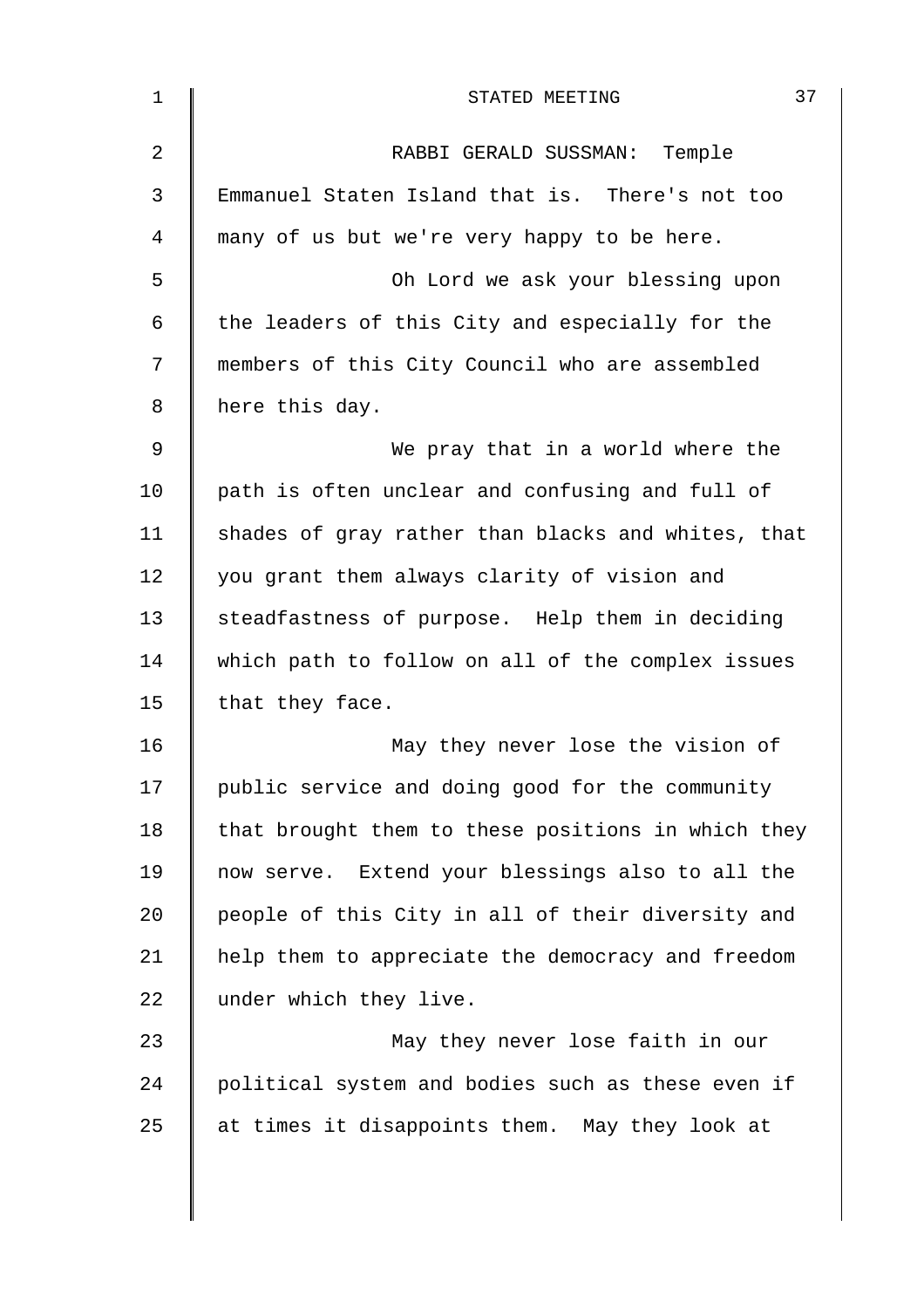| $\mathbf 1$ | 38<br>STATED MEETING                                         |
|-------------|--------------------------------------------------------------|
| 2           | those who serve them with understanding and love,            |
| 3           | realizing that they too have all the struggles               |
| 4           | that are--and frailties and strengths which are              |
| 5           | part of the human condition.                                 |
| 6           | May all of us work together so that                          |
| 7           | this City may be called The Faithful City whose              |
| 8           | streets abound in peace and justice and hope.                |
| 9           | Amen.                                                        |
| 10          | ALL: Amen.                                                   |
| 11          | MAJORITY LEADER RIVERA: Thank you                            |
| 12          | very much. Council Member Rose?                              |
| 13          | COUNCIL MEMBER ROSE: Motion to                               |
| 14          | spread the invocation in full upon the record and            |
| 15          | to publicly thank Rabbi Sussman for all that he              |
| 16          | does for social justice and civil rights issues.             |
| 17          | MAJORITY LEADER RIVERA: So                                   |
| 18          | ordered. Adoption of the minutes, Council Member             |
| 19          | Levin?                                                       |
| 20          | COUNCIL MEMBER LEVIN: I move that                            |
| 21          | the minutes of the Stated Meeting of October 5 <sup>th</sup> |
| 22          | and October $17th$ , 2011 be adopted as printed.             |
| 23          | MAJORITY LEADER RIVERA: So                                   |
| 24          | ordered.                                                     |
| 25          | SPEAKER QUINN: If I could as my                              |
|             |                                                              |
|             |                                                              |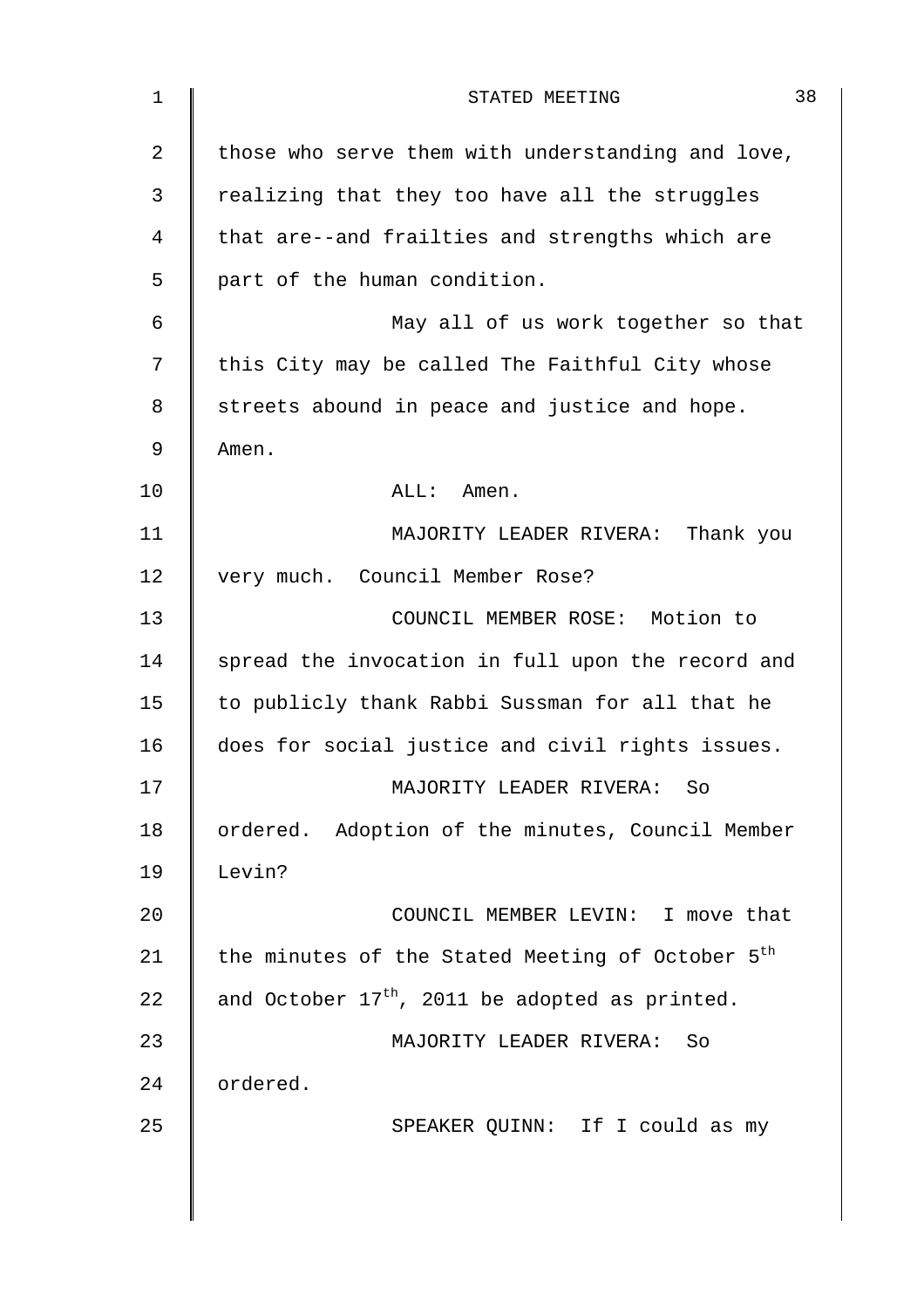| $\mathbf{1}$ | 39<br>STATED MEETING                                             |
|--------------|------------------------------------------------------------------|
| 2            | colleagues please to rise for a moment of silence-               |
| 3            |                                                                  |
| 4            | MAJORITY LEADER RIVERA:                                          |
| 5            | [Interposing] Can we get some silence from                       |
| 6            | everybody please? Sorry Madam Speaker.                           |
| 7            | SPEAKER QUINN: No, no, no. Not at                                |
| 8            | all. One, if I could ask my colleagues to rise.                  |
| 9            | On November 1 <sup>st</sup> , excuse me, 2011, Alice Cardona, at |
| 10           | 81, a leader in the city, state and international                |
| 11           | struggle for Latinos and Women's rights passed                   |
| 12           | away. Alice Cardona was born, raised and educated                |
| 13           | in Spanish Harlem, El Barrio, and soon after                     |
| 14           | graduating high school in 1950 Alice began                       |
| 15           | volunteering to help African Caribbean Americans                 |
| 16           | and Latino New Yorkers in need.                                  |
| 17           | After a short stay in the Sisters                                |
| 18           | of St. John in Texas, Alice returned to New York                 |
| 19           | and began a lifelong devotion to the cause of                    |
| 20           | Latinas and those in need. She became involved in                |
| 21           | the first New York Head Start program, worked for                |
| 22           | ASPIRA, returned to school to earn her Bachelor's                |
| 23           | degree at the age of 43, became active in the                    |
| 24           | National Conference of Puerto Rican Women, and was               |
| 25           | co-founder of the Hispanic Women's Center which                  |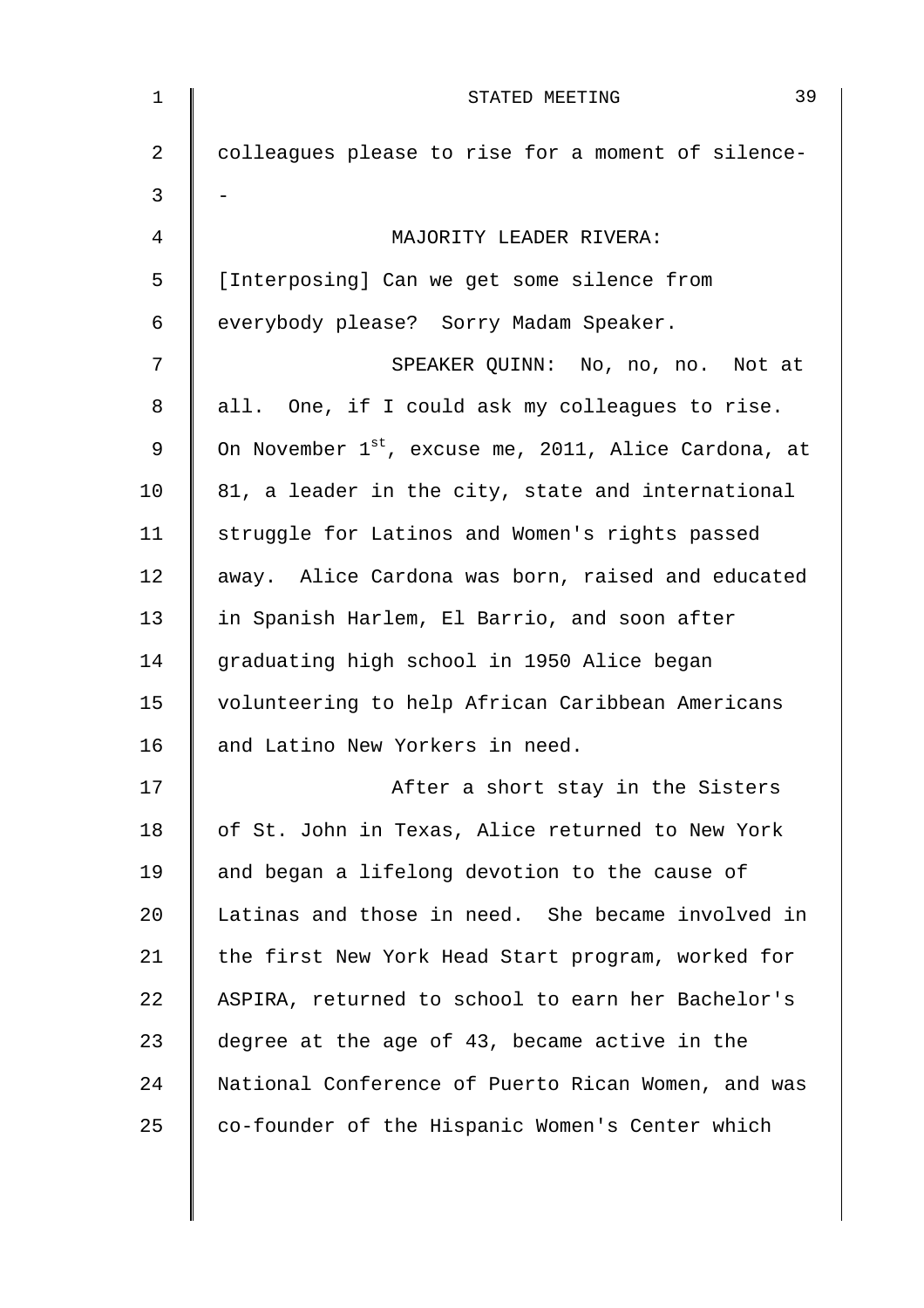| $\mathbf 1$ | 40<br>STATED MEETING                               |
|-------------|----------------------------------------------------|
| 2           | aimed to help Latinas achieve their professional   |
| 3           | goals via education.                               |
| 4           | From 1983 through 1994 she served                  |
| 5           | in the Cuomo Administration as Assistant Director  |
| 6           | of the New York State Division for Women where she |
| 7           | advocated for bilingual education and the fight    |
| 8           | against HIV/AIDS, breast cancer and domestic       |
| 9           | violence.                                          |
| 10          | After her retirement she became                    |
| 11          | busier than ever and volunteered and was active in |
| 12          | countless other organizations and in 1983 she      |
| 13          | became the first Latina woman to be awarded the    |
| 14          | Susan B. Anthony Prize by the National             |
| 15          | Organization for Women.                            |
| 16          | Alice Cardona is survived by her                   |
| 17          | sister Diana Cruz, a niece and a nephew, and       |
| 18          | thousands of people around our City and State who  |
| 19          | have benefited from her lifelong dedication and    |
| 20          | devotion to the needs of others.                   |
| 21          | I think most recently she was also                 |
| 22          | working for Assembly Member Kathy Nolan.<br>And I  |
| 23          | know I speak for myself and Council Members Van    |
| 24          | Bramer and Dromm who all remember at the end,      |
| 25          | towards the end, or kind of the last leg of the    |
|             |                                                    |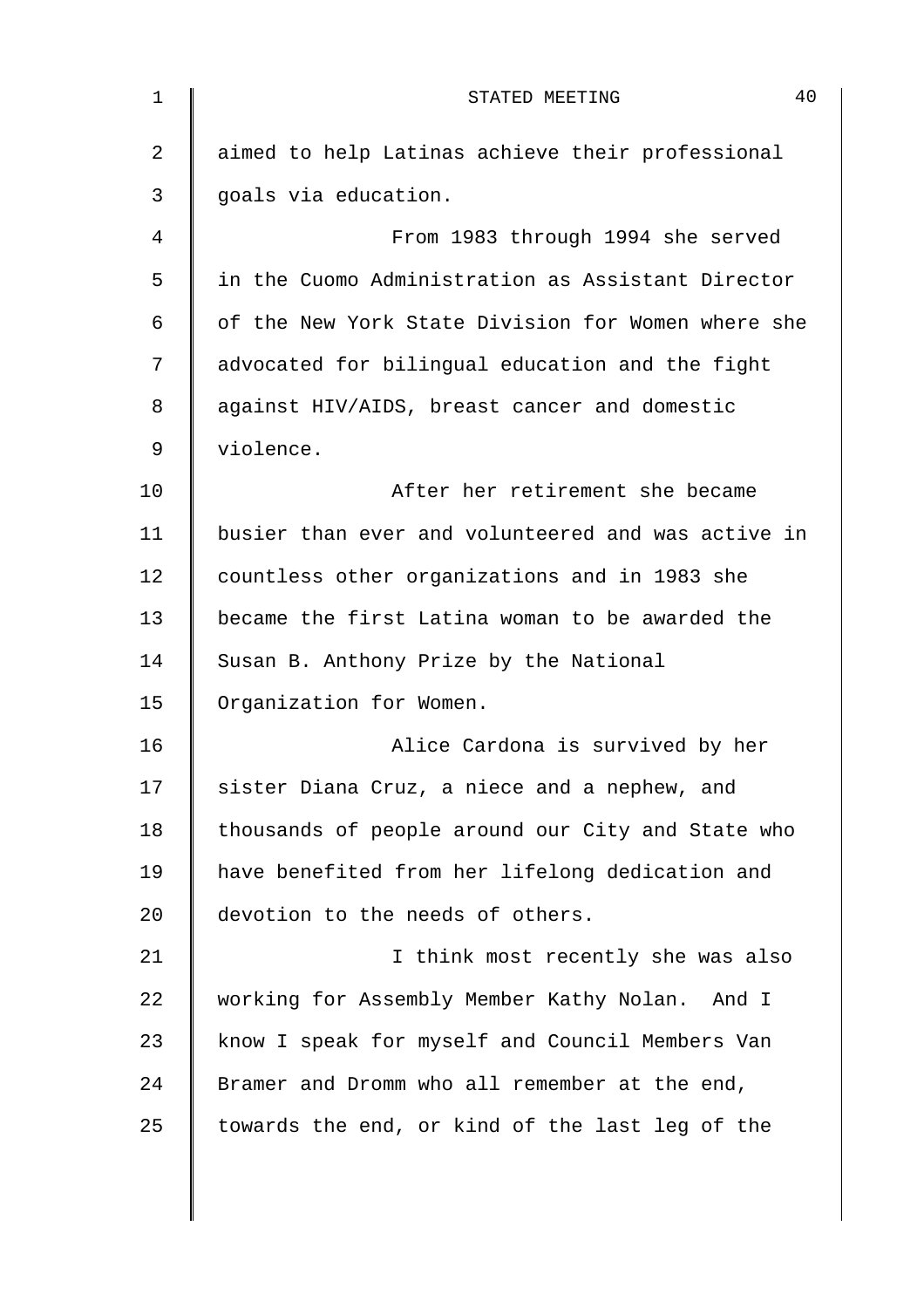| $\mathbf 1$    | 41<br>STATED MEETING                               |
|----------------|----------------------------------------------------|
| $\overline{2}$ | Inclusive St. Patrick's Day Parade, kind of after  |
| 3              | you make the left before you make the final right, |
| 4              | you would look up and Alice would always be in her |
| 5              | window watching and cheering the parade as it made |
| 6              | its way into its final lap.                        |
| 7              | Let me call on Council Member                      |
| 8              | Melissa Mark-Viverito for a few words and then     |
| 9              | Council Member Jimmy Van Bramer.                   |
| 10             | COUNCIL MEMBER MARK-VIVERITO:                      |
| 11             | Thank you Madam Speaker. Alice Cardona was a       |
| 12             | proud Boricua and a proud Hija del Barrio. She     |
| 13             | never forgot her roots and was very proud of the   |
| 14             | community that I'm now honored to represent. She   |
| 15             | personally inspired me and so many others to       |
| 16             | dedicate our lives to serving our community.       |
| 17             | Her contributions from her work on                 |
| 18             | community and policy issues are of critical        |
| 19             | importance to New York's Puerto Ricans and many    |
| 20             | others, to her unwavering dedication to developing |
| 21             | our community's next generation of leaders,        |
| 22             | particularly women, will be remembered long and    |
| 23             | into the future.                                   |
| 24             | I was honored to have known her and                |
| 25             | the privilege to have her as a mentor. Alice has   |
|                |                                                    |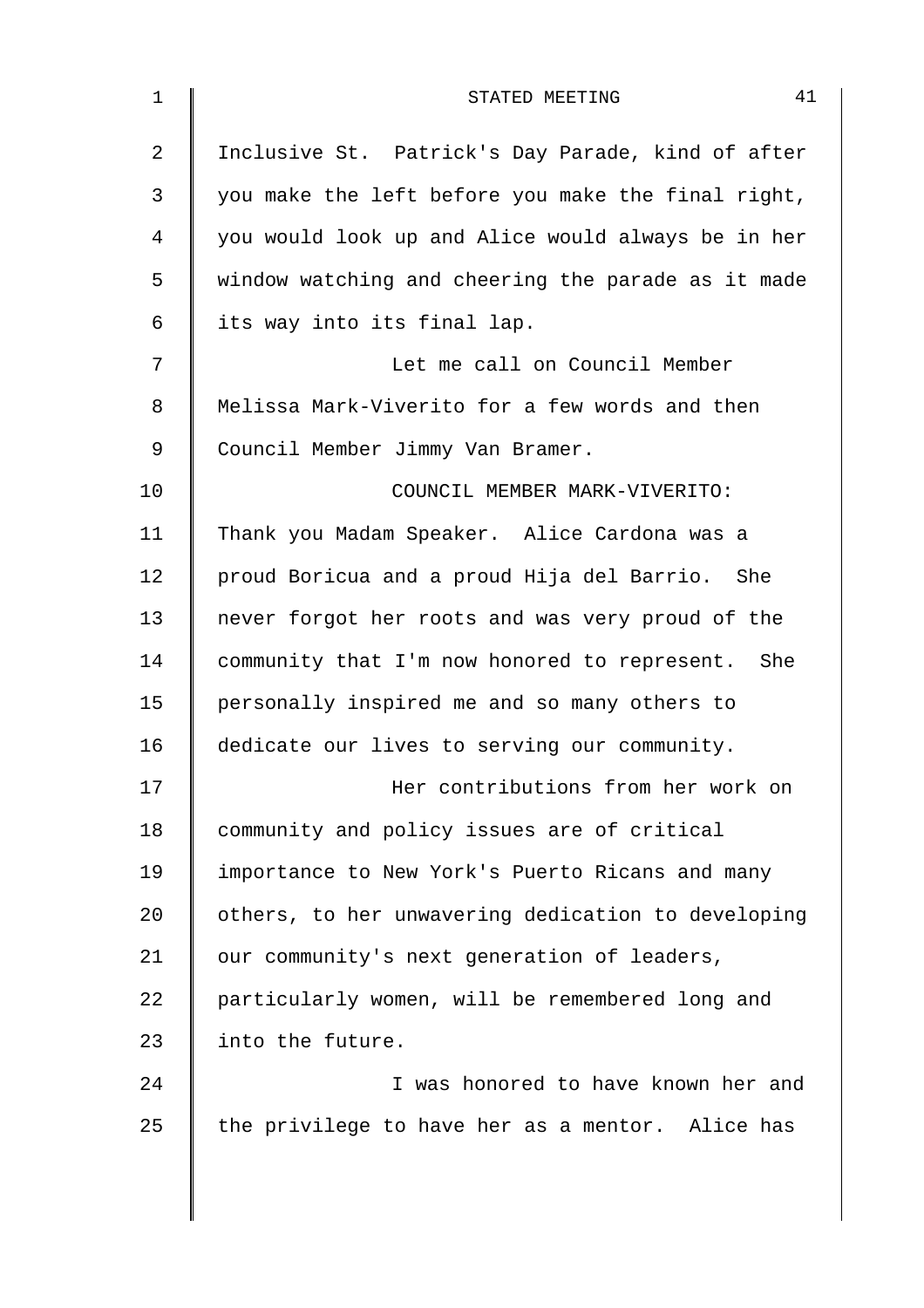| $\mathbf{1}$   | 42<br>STATED MEETING                                           |
|----------------|----------------------------------------------------------------|
| $\overline{2}$ | forever left her mark on our community. I send my              |
| 3              | condolences to her family. All of us in El Barrio              |
| 4              | and across New York City should strive to keep her             |
| 5              | legacy alive. Thank you Madam Speaker.                         |
| 6              | COUNCIL MEMBER VAN BRAMER: Thank                               |
| 7              | you Speaker for honoring Alice in this way. As                 |
| 8              | you mentioned, she was a constituent of mine and a             |
| 9              | long-time Woodside resident but she never left                 |
| 10             | Puerto Rico in her heart. I was privileged to                  |
| 11             | attend her 80 <sup>th</sup> birthday party last year where she |
| 12             | spoke very movingly of her family, her brother in              |
| 13             | particular, and her connections to Puerto Rico.                |
| 14             | And as I think both of you mentioned, long after               |
| 15             | she retired in that apartment in Woodside, Queens              |
| 16             | that you saw her waving to us outside of her                   |
| 17             | window, she never stopped working to try to elect              |
| 18             | more women and more Latinas in particular to                   |
| 19             | office. She never stopped advocating on behalf of              |
| 20             | those people.                                                  |
| 21             | And this summer in August when I                               |
| 22             | got the call from a good friend of hers, Sandy                 |
| 23             | Moya, that Alice was very, very ill and that I                 |
| 24             | should call, I just happened to be in Puerto Rico              |
| 25             | and I called her. And I said Alice, you'll be                  |
|                |                                                                |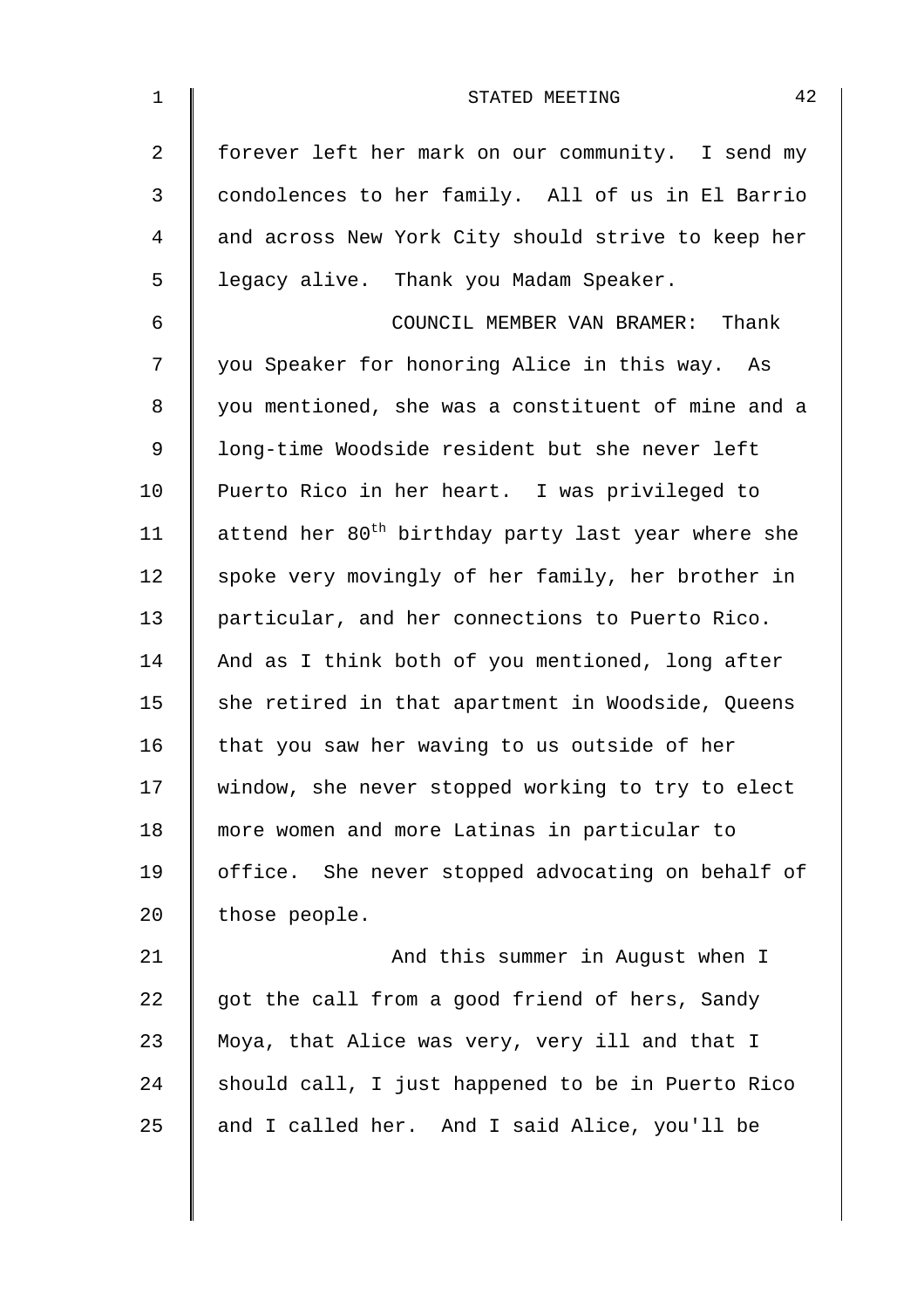| $\mathbf 1$ | 43<br>STATED MEETING                               |
|-------------|----------------------------------------------------|
| 2           | very, very happy to know that I am in Puerto Rico. |
| 3           | And she was in good spirits and she talked about   |
| 4           | the chance that she had, a once in a lifetime      |
| 5           | chance, where she brought her mother back home to  |
| 6           | Puerto Rico and how emotional a trip that was for  |
| 7           | her.                                               |
| 8           | And we all loved Alice. We'll miss                 |
| 9           | her very, very much. So particularly               |
| 10          | Assemblywoman Nolan for whom Alice worked for many |
| 11          | years. And I just want to say thank you to Alice   |
| 12          | for all that you did for Woodside, for Queens, for |
| 13          | the City, and really for this country on behalf of |
| 14          | all of the women that she helped and inspired.     |
| 15          | Thank you.                                         |
| 16          | SPEAKER QUINN: Thank you very                      |
| 17          | much.                                              |
| 18          | [Moment of silence]                                |
| 19          | SPEAKER QUINN: Thank you Mr.                       |
| 20          | Majority Leader.                                   |
| 21          | MAJORITY LEADER RIVERA: Thank you                  |
| 22          | Madam Speaker. We now move on to Messages and      |
| 23          | Papers from the Mayor.                             |
| 24          | MR. MCSWEENEY: Preconsidered M                     |
| 25          | 0689 submitted Kenning J. Knuckles for             |
|             |                                                    |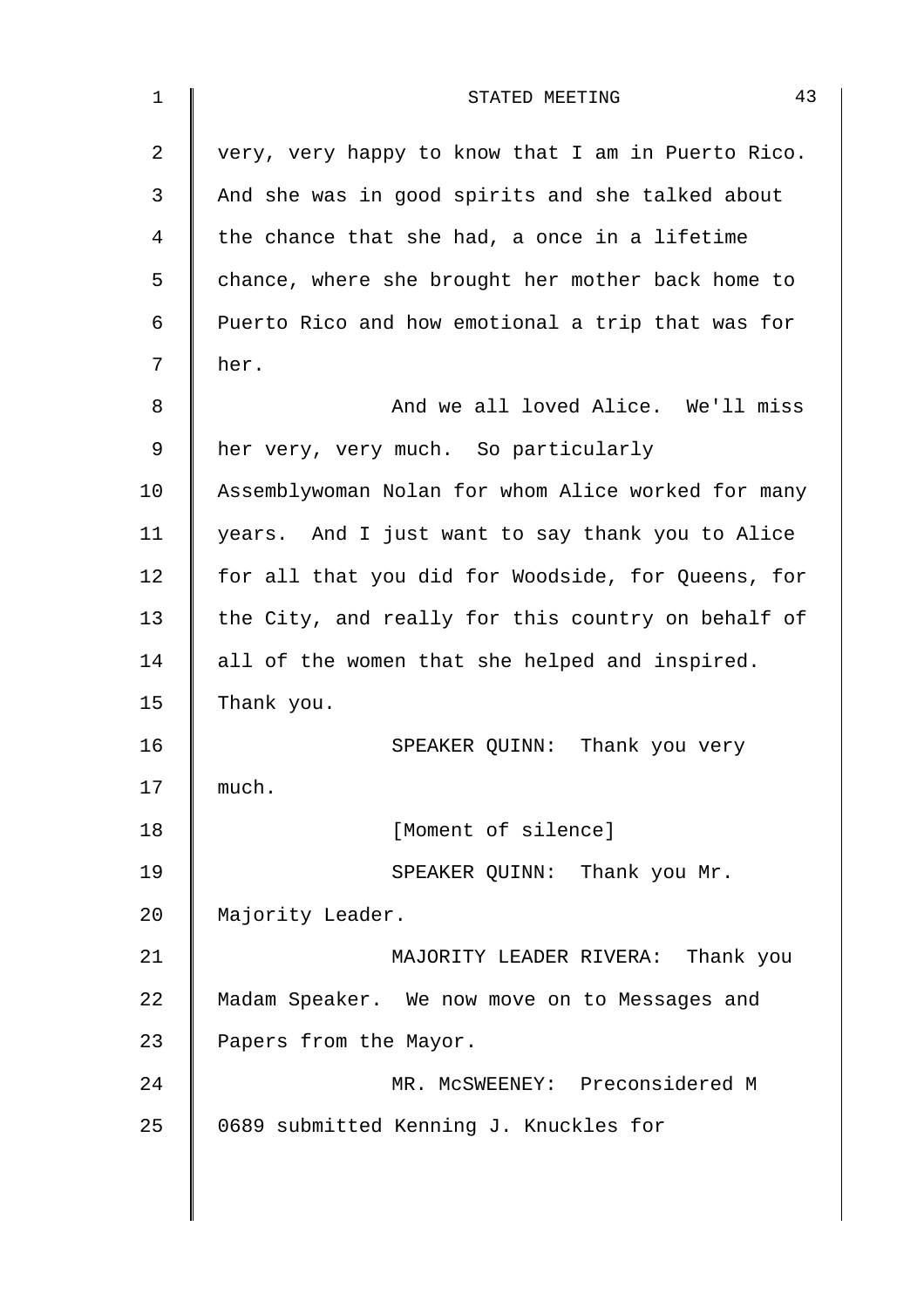| 1              | 44<br>STATED MEETING                         |
|----------------|----------------------------------------------|
| $\overline{2}$ | appointment, City Planning Commission.       |
| $\mathfrak{Z}$ | SPEAKER QUINN: Rules, Privileges             |
| 4              | and Elections.                               |
| 5              | MAJORITY LEADER RIVERA:                      |
| 6              | Communications from City, County and Borough |
| 7              | Offices.                                     |
| 8              | MR. MCSWEENEY: M 0690 Public                 |
| 9              | Advocate Report.                             |
| 10             | SPEAKER QUINN: Received, ordered,            |
| 11             | printed and filed.                           |
| 12             | MR. MCSWEENEY: Preconsidered M               |
| 13             | 0691, Transferring funds between agencies.   |
| 14             | SPEAKER QUINN: Finance.                      |
| 15             | MR. MCSWEENEY: M 0692 through M              |
| 16             | 0695, Third Party Transfer program.          |
| 17             | SPEAKER QUINN: Received, ordered,            |
| 18             | printed and filed.                           |
| 19             | MR. MCSWEENEY: M 0696 through M              |
| 20             | 0703, base station licenses.                 |
| 21             | SPEAKER QUINN: Transportation.               |
| 22             | MAJORITY LEADER RIVERA: Petitions            |
| 23             | and Communications.                          |
| 24             | MR. MCSWEENEY: None.                         |
| 25             | MAJORITY LEADER RIVERA: Land Use             |
|                |                                              |
|                |                                              |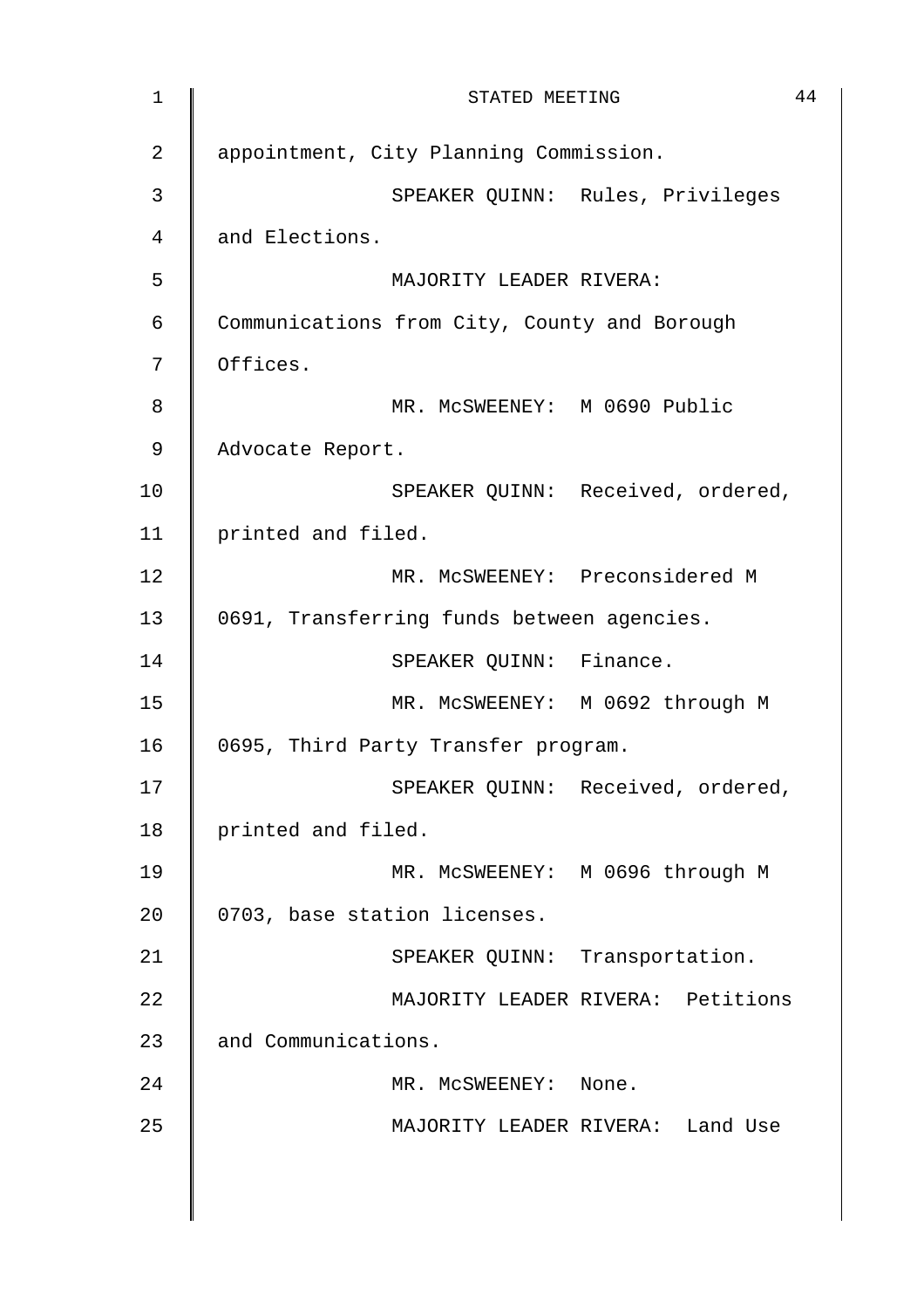1 **||** STATED MEETING 45 2  $\vert$  Call-ups. 3 MR. MCSWEENEY: M 0704 through 707. 4 || SPEAKER QUINN: If we could couple 5 | these and please have a roll call on the coupled 6 Land Use Call-ups? 7 MAJORITY LEADER RIVERA: So 8 | ordered. 9 || SPEAKER QUINN: And if we could get 10 Some napkins for the Minority Leader. 11 | [Off mic] 12 **||** COUNCIL MEMBER BARRON: What is 13 | wrong with him? 14 | MR. MCSWEENEY: Arroyo. 15 || COUNCIL MEMBER ARROYO: [No audible 16 response] 17 | MR. McSWEENEY: Barron. 18 | COUNCIL MEMBER BARRON: Aye on all. 19 || MR. MCSWEENEY: Brewer. 20 | Pause] 21 | COUNCIL MEMBER BREWER: Yes. 22 | MR. McSWEENEY: Cabrera. 23 | COUNCIL MEMBER CABRERA: [No 24 audible response] 25 MR. McSWEENEY: Chin.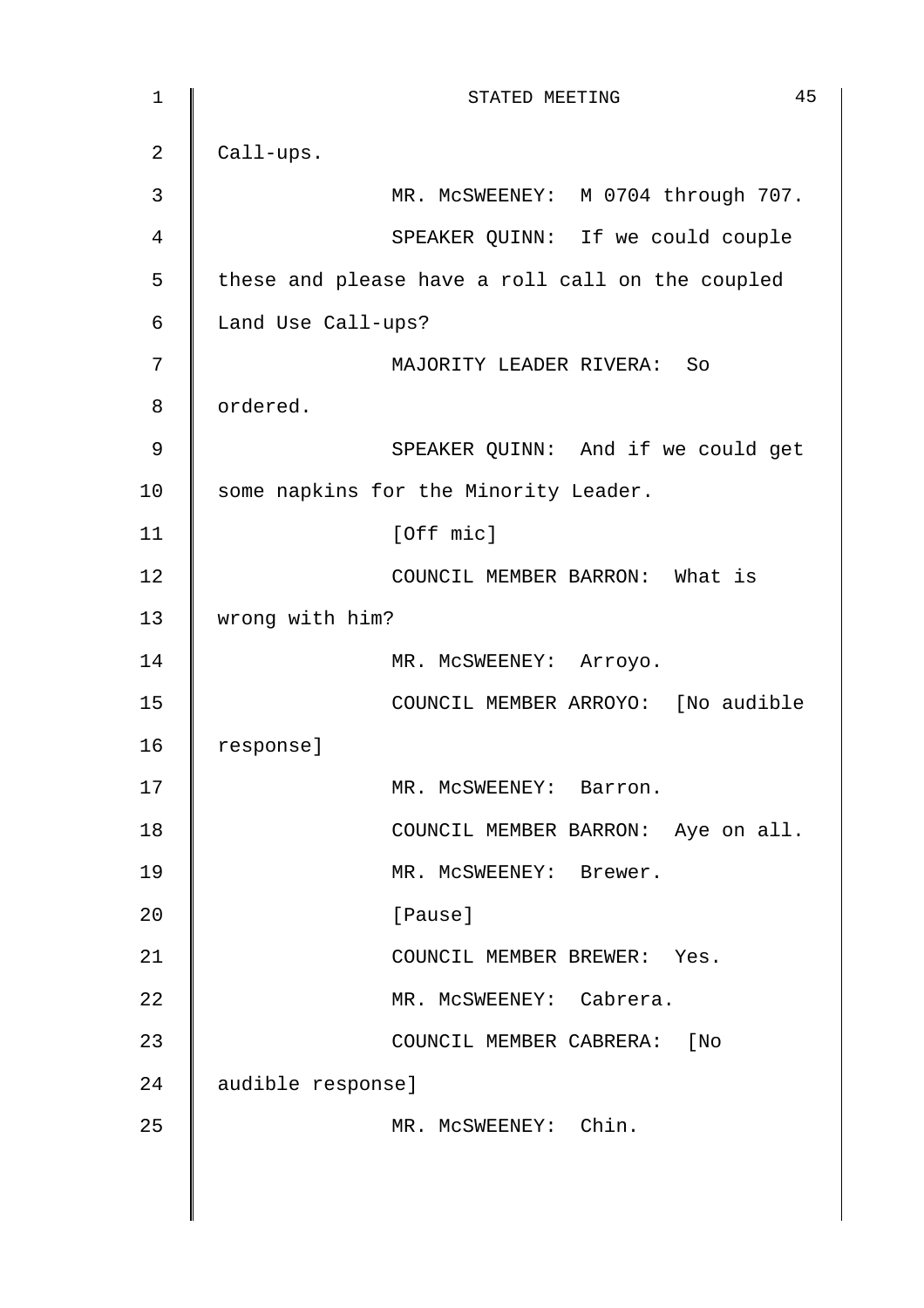| $\mathbf 1$ | 46<br>STATED MEETING                              |
|-------------|---------------------------------------------------|
| 2           | COUNCIL MEMBER CHIN: Aye.                         |
| 3           | MR. MCSWEENEY: Crowley.                           |
| 4           | COUNCIL MEMBER CROWLEY: Aye. And                  |
| 5           | if I could have permission to vote on all General |
| 6           | Orders?                                           |
| 7           | MAJORITY LEADER RIVERA: So                        |
| 8           | ordered.                                          |
| 9           | COUNCIL MEMBER CROWLEY: Thank you.                |
| 10          | I vote aye.                                       |
| 11          | [Pause]                                           |
| 12          | MR. MCSWEENEY: Comrie.                            |
| 13          | COUNCIL MEMBER COMRIE: Aye.                       |
| 14          | MR. MCSWEENEY: Dickens.                           |
| 15          | COUNCIL MEMBER DICKENS: Aye.                      |
| 16          | MR. MCSWEENEY: Dilan.                             |
| 17          | COUNCIL MEMBER DILAN: Aye.                        |
| 18          | MR. MCSWEENEY: Dromm.                             |
| 19          | COUNCIL MEMBER DROMM: I vote aye.                 |
| 20          | I'd like to be excused to vote on all General     |
| 21          | Orders.                                           |
| 22          | MAJORITY LEADER RIVERA: So                        |
| 23          | ordered.                                          |
| 24          | COUNCIL MEMBER DROMM: I vote aye.                 |
| 25          | MR. MCSWEENEY: Eugene.                            |
|             |                                                   |
|             |                                                   |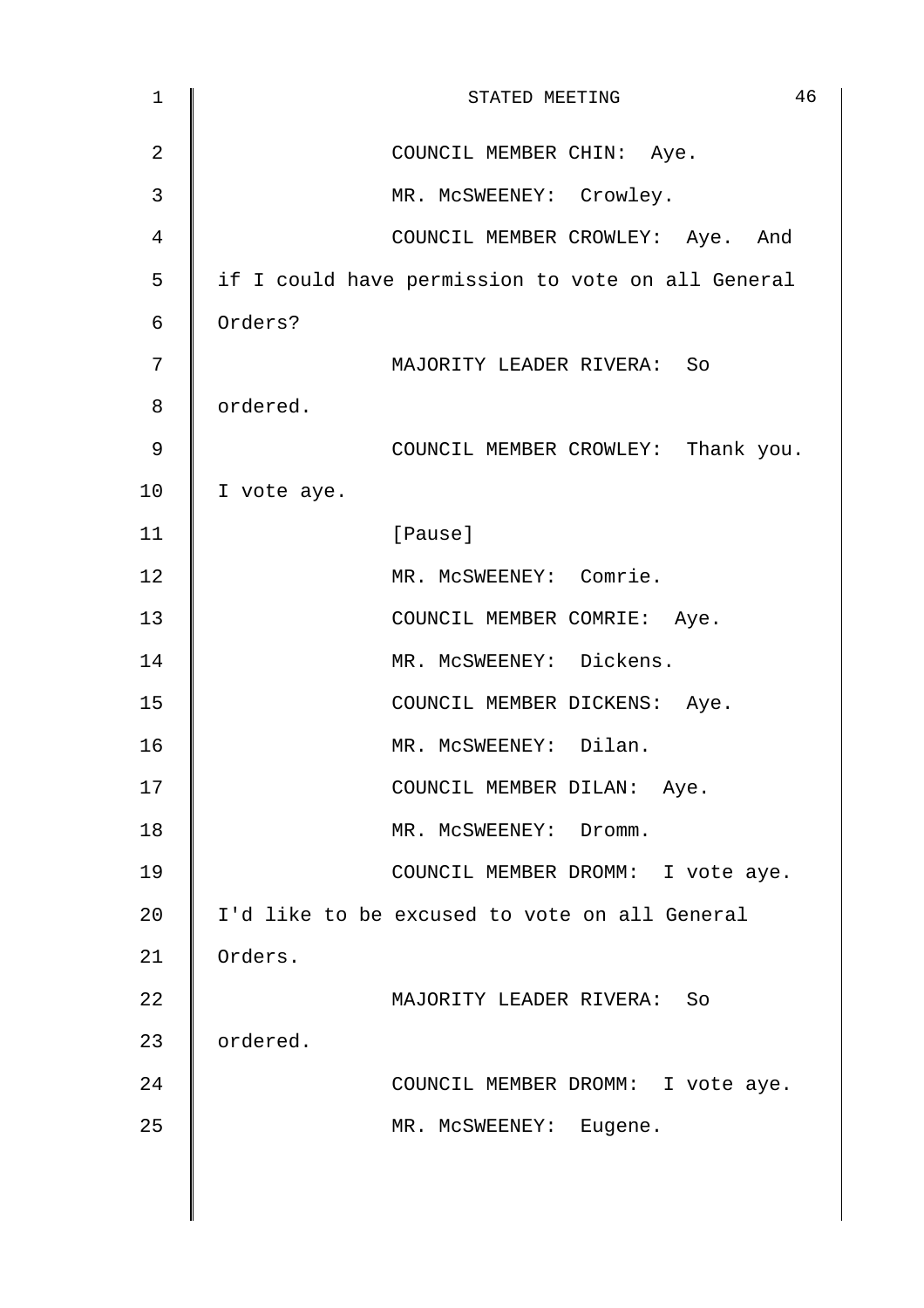| $\mathbf 1$ | 47<br>STATED MEETING                         |
|-------------|----------------------------------------------|
| 2           | COUNCIL MEMBER EUGENE: Aye.                  |
| 3           | MR. MCSWEENEY: Fidler.                       |
| 4           | COUNCIL MEMBER FIDLER: Aye.                  |
| 5           | MR. MCSWEENEY: Foster.                       |
| 6           | COUNCIL MEMBER FOSTER: Aye. And              |
| 7           | with permission I'd like to vote aye on all  |
| 8           | Resolutions and General                      |
| 9           | MAJORITY LEADER RIVERA: So                   |
| 10          | ordered.                                     |
| 11          | COUNCIL MEMBER FOSTER: General               |
| 12          | stuff.                                       |
| 13          | MAJORITY LEADER RIVERA: So                   |
| 14          | ordered.                                     |
| 15          | COUNCIL MEMBER FOSTER: General               |
| 16          | issues. Thank you.                           |
| 17          | MAJORITY LEADER RIVERA: You can              |
| 18          | vote on all the stuff.                       |
| 19          | MR. MCSWEENEY: Garodnick.                    |
| 20          | COUNCIL MEMBER GARODNICK: Aye.               |
| 21          | MR. MCSWEENEY: Gennaro.                      |
| 22          | COUNCIL MEMBER GENNARO: Mr. Leader           |
| 23          | I vote yes on the Land Use items and request |
| 24          | permission to vote the entire calendar.      |
| 25          | MAJORITY LEADER RIVERA: So                   |
|             |                                              |
|             |                                              |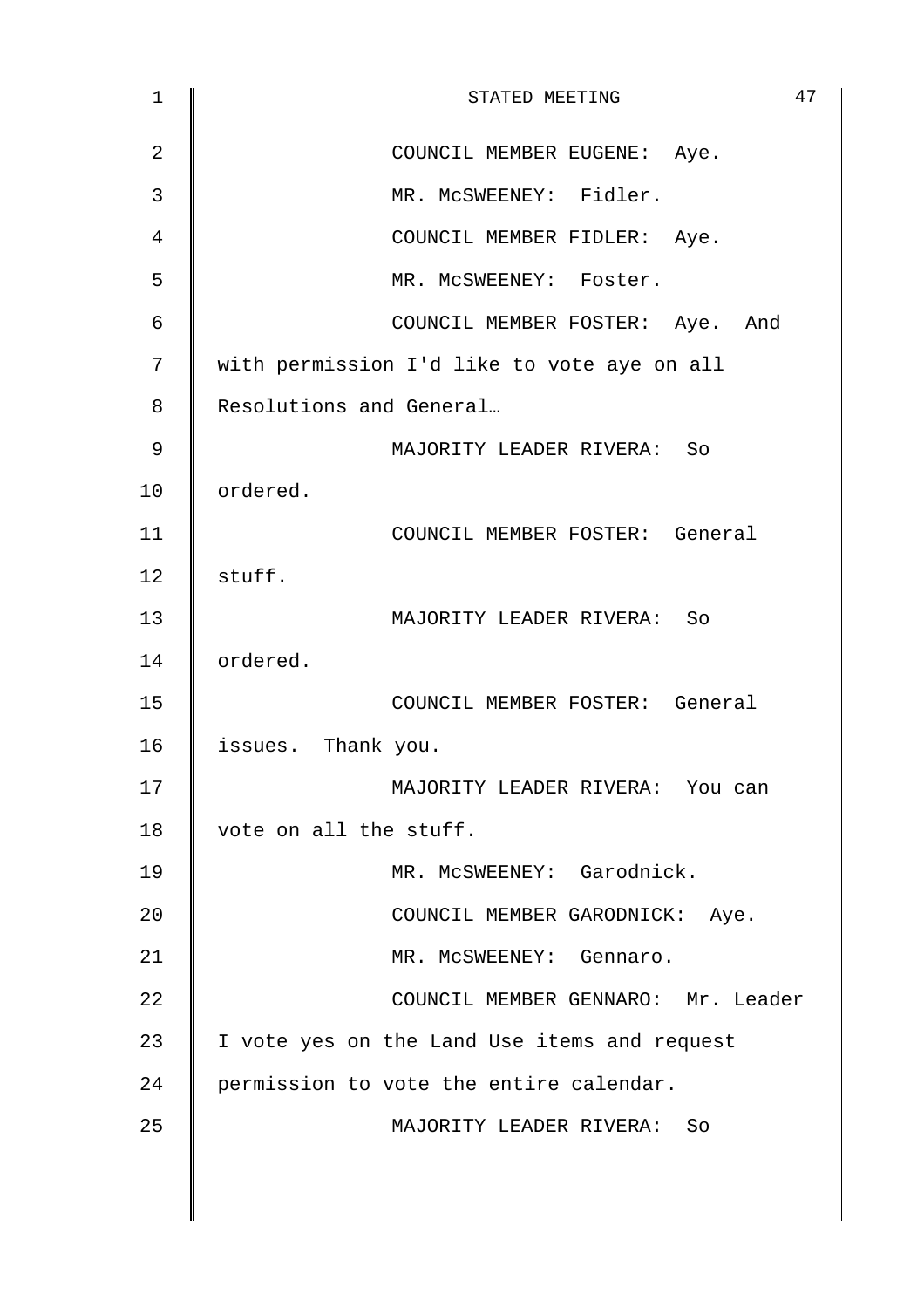| $\mathbf 1$ | 48<br>STATED MEETING                               |
|-------------|----------------------------------------------------|
| 2           | ordered.                                           |
| 3           | COUNCIL MEMBER GENNARO: I vote yes                 |
| 4           | on the General Order calendar and resolutions, yes |
| 5           | on all.                                            |
| 6           | MR. MCSWEENEY: Gentile.                            |
| 7           | COUNCIL MEMBER GENTILE: Aye.                       |
| 8           | MR. MCSWEENEY: Gonzalez.                           |
| 9           | COUNCIL MEMBER GONZALEZ: [No                       |
| 10          | audible response]                                  |
| 11          | MR. MCSWEENEY: Greenfield.                         |
| 12          | COUNCIL MEMBER GREENFIELD: Aye.                    |
| 13          | MR. MCSWEENEY: Halloran.                           |
| 14          | COUNCIL MEMBER HALLORAN: Aye on                    |
| 15          | all. I'd like unanimous consent to vote on all     |
| 16          | General Order items on the calendar.               |
| 17          | MAJORITY LEADER RIVERA: Yes.                       |
| 18          | COUNCIL MEMBER HALLORAN: Aye on                    |
| 19          | all except for SLR 14, 1101, 1102, and 1103.       |
| 20          | Thank you.                                         |
| 21          | MAJORITY LEADER RIVERA: How did                    |
| 22          | you vote on those?                                 |
| 23          | COUNCIL MEMBER HALLORAN: Vote in                   |
| 24          | the negative on SLR 14, 1101, 1102, and 1103.      |
| 25          | MAJORITY LEADER RIVERA: Perfect.                   |
|             |                                                    |
|             |                                                    |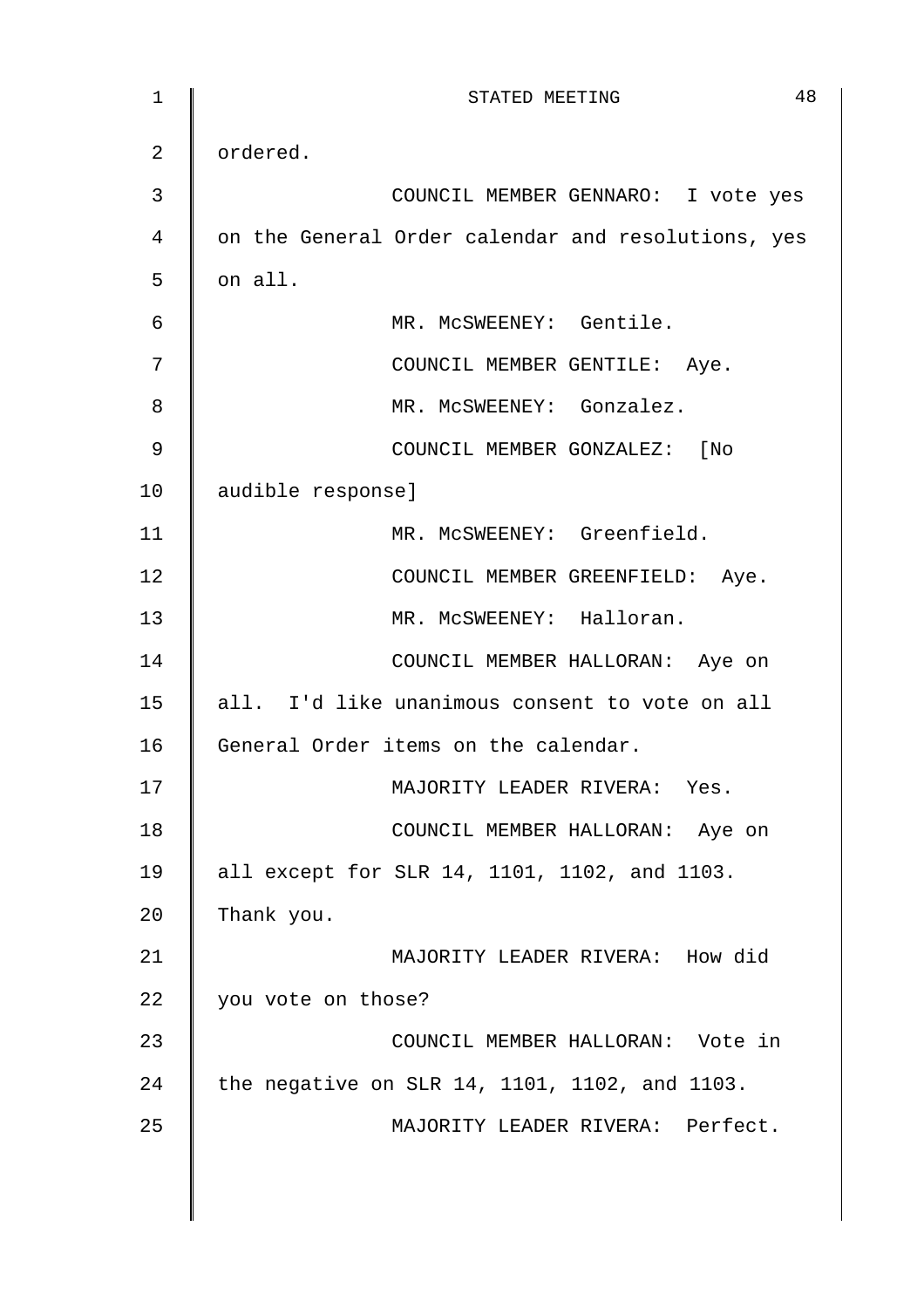| 1  | 49<br>STATED MEETING                               |
|----|----------------------------------------------------|
| 2  | Thank you.                                         |
| 3  | MR. MCSWEENEY: Ignizio.                            |
| 4  | COUNCIL MEMBER IGNIZIO: Yes.                       |
| 5  | MR. MCSWEENEY: Jackson.                            |
| 6  | COUNCIL MEMBER JACKSON: Yes.                       |
| 7  | MR. MCSWEENEY: James.                              |
| 8  | COUNCIL MEMBER JAMES: Yes.                         |
| 9  | MR. MCSWEENEY: Koo.                                |
| 10 | COUNCIL MEMBER KOO: Yes. I'd like                  |
| 11 | to request permission to vote on the other orders. |
| 12 | MAJORITY LEADER RIVERA: So                         |
| 13 | ordered.                                           |
| 14 | COUNCIL MEMBER KOO: I vote yes on                  |
| 15 | all except SLR 14, 1101, 1102, and 1103.           |
| 16 | MR. MCSWEENEY: Koppell.                            |
| 17 | COUNCIL MEMBER KOPPELL: I vote aye                 |
| 18 | and I would like unanimous consent to vote on all  |
| 19 | matters on the General Orders calendar.            |
| 20 | MAJORITY LEADER RIVERA: Yes.                       |
| 21 | COUNCIL MEMBER KOPPELL: I vote aye                 |
| 22 | on all matters and aye on all resolutions.         |
| 23 | MAJORITY LEADER RIVERA: Thank you.                 |
| 24 | Can we get some silence in the back? Thank you.    |
| 25 | SERGEANT AT ARMS: Quiet please.                    |
|    |                                                    |
|    |                                                    |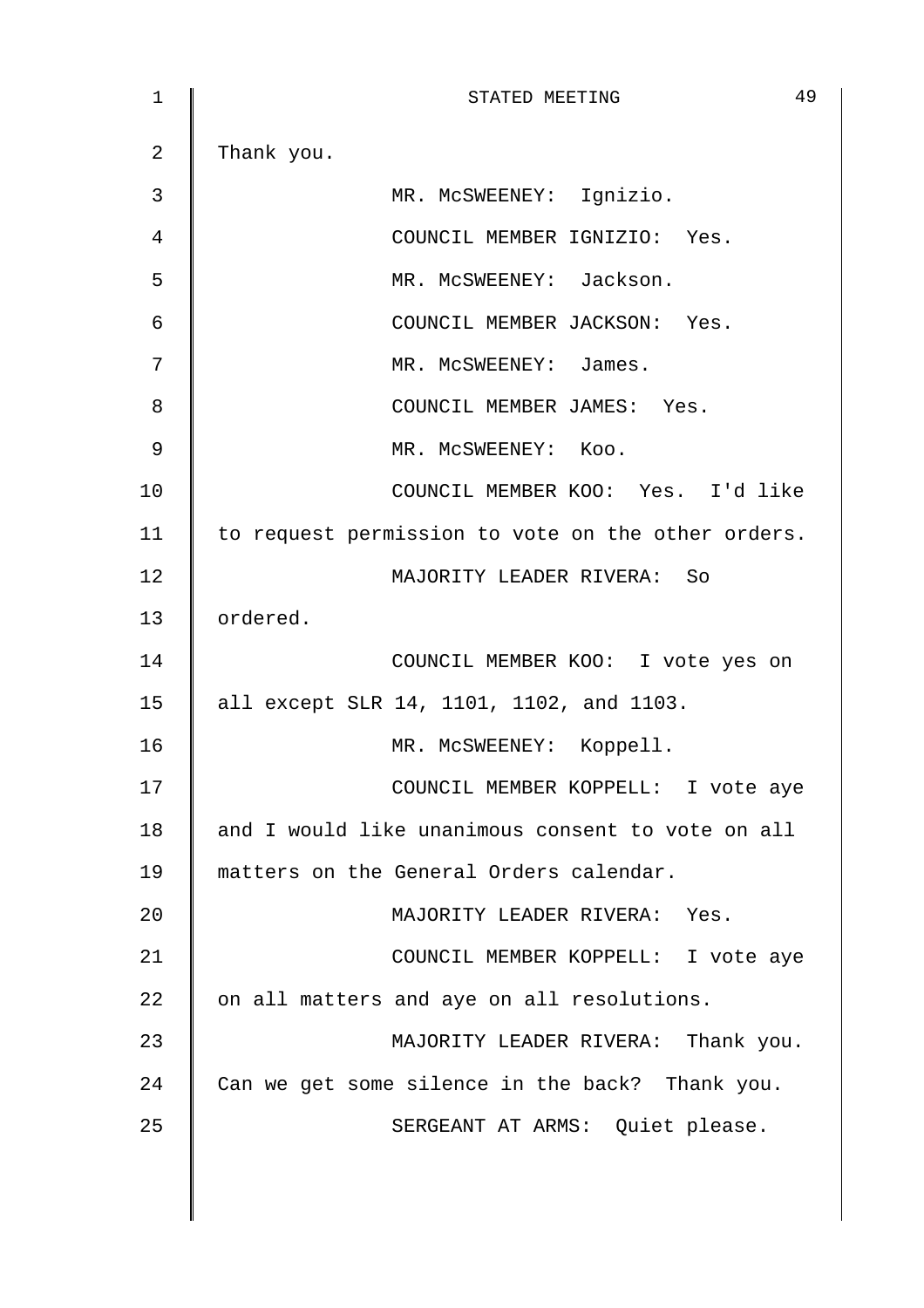| $\mathbf 1$    | 50<br>STATED MEETING                              |
|----------------|---------------------------------------------------|
| $\overline{2}$ | MR. MCSWEENEY: Koslowitz.                         |
| 3              | COUNCIL MEMBER KOSLOWITZ: I vote                  |
| 4              | aye and request permission to vote on all General |
| 5              | Orders.                                           |
| 6              | MAJORITY LEADER RIVERA: Yes.                      |
| 7              | COUNCIL MEMBER KOSLOWITZ: I vote                  |
| 8              | aye.                                              |
| 9              | MR. MCSWEENEY: Lander.                            |
| 10             | COUNCIL MEMBER LANDER: Aye.                       |
| 11             | MR. MCSWEENEY: Lappin.                            |
| 12             | COUNCIL MEMBER LAPPIN: Aye.                       |
| 13             | MR. MCSWEENEY: Levin.                             |
| 14             | COUNCIL MEMBER LEVIN: Aye.                        |
| 15             | MR. MCSWEENEY: Mark-Viverito.                     |
| 16             | COUNCIL MEMBER MARK-VIVERITO: [No                 |
| 17             | audible response]                                 |
| 18             | MR. MCSWEENEY: Mealy.                             |
| 19             | COUNCIL MEMBER MEALY: May I have                  |
| 20             | permission to vote on all Land Use and call-ups?  |
| 21             | MAJORITY LEADER RIVERA: Yes.                      |
| 22             | COUNCIL MEMBER MEALY: I vote aye                  |
| 23             | on all.                                           |
| 24             | MAJORITY LEADER RIVERA: This is                   |
| 25             | the Land Use Call-ups; did you also want to vote  |
|                |                                                   |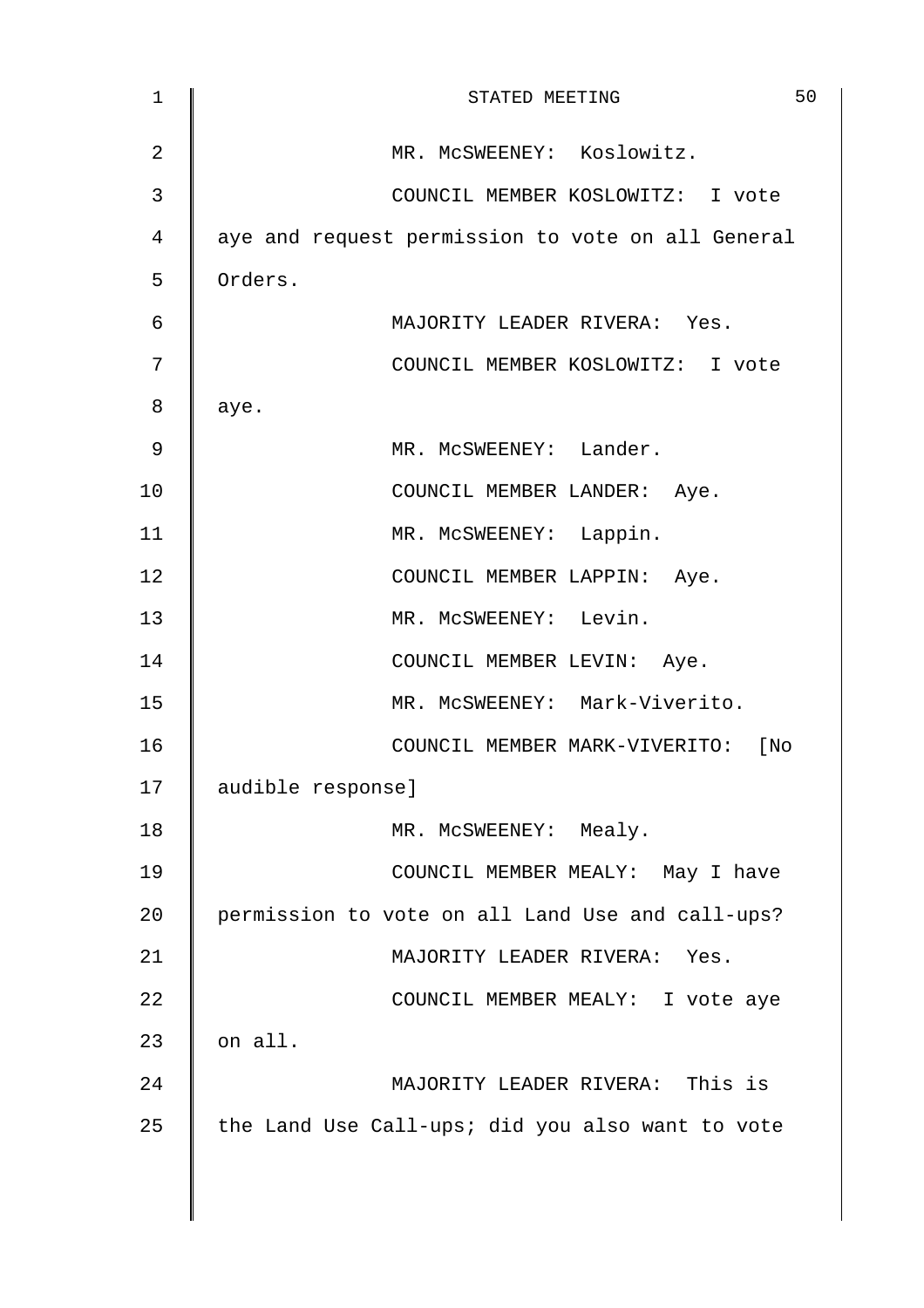| $\mathbf{1}$   | 51<br>STATED MEETING                             |
|----------------|--------------------------------------------------|
| $\overline{2}$ | on the agenda?                                   |
| 3              | COUNCIL MEMBER MEALY: Yes.                       |
| $\overline{4}$ | MAJORITY LEADER RIVERA: Oh okay.                 |
| 5              | COUNCIL MEMBER MEALY: And I vote                 |
| 6              | aye on all.                                      |
| 7              | MAJORITY LEADER RIVERA: Perfect.                 |
| 8              | Thank you.                                       |
| 9              | MR. MCSWEENEY: Mendez.                           |
| 10             | COUNCIL MEMBER MENDEZ: Aye on all.               |
| 11             | MR. MCSWEENEY: Nelson.                           |
| 12             | COUNCIL MEMBER NELSON: [No audible               |
| 13             | response]                                        |
| 14             | MR. MCSWEENEY: Palma.                            |
| 15             | COUNCIL MEMBER PALMA: Aye.                       |
| 16             | MR. MCSWEENEY: Recchia.                          |
| 17             | COUNCIL MEMBER RECCHIA: Aye.                     |
| 18             | MR. MCSWEENEY: Thank you. Reyna.                 |
| 19             | COUNCIL MEMBER REYNA: Aye.                       |
| 20             | MR. MCSWEENEY: Rodriguez.                        |
| 21             | COUNCIL MEMBER RODRIGUEZ: I vote                 |
| 22             | aye then with permission I'd like to vote aye on |
| 23             | all General Orders.                              |
| 24             | MAJORITY LEADER RIVERA: Yes.                     |
| 25             | COUNCIL MEMBER RODRIGUEZ: Aye.                   |
|                |                                                  |
|                |                                                  |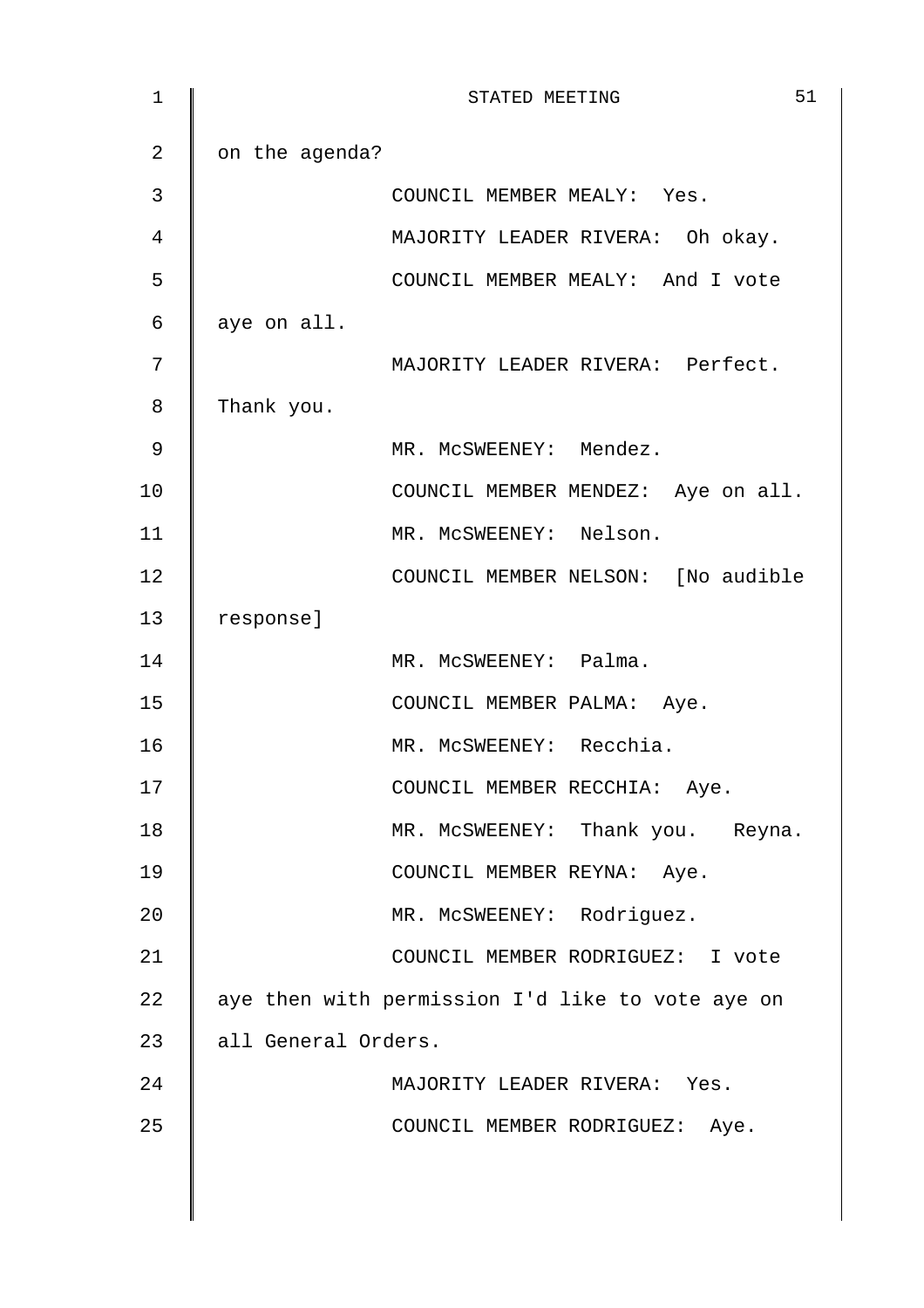| $\mathbf 1$    | 52<br>STATED MEETING                              |
|----------------|---------------------------------------------------|
| $\overline{2}$ | MR. MCSWEENEY: Rose. Rose.                        |
| 3              | COUNCIL MEMBER ROSE: Aye.                         |
| 4              | MR. MCSWEENEY: Sanders.                           |
| 5              | COUNCIL MEMBER SANDERS: I vote aye                |
| 6              | and with permission I'd like to vote yes on all   |
| 7              | General Orders.                                   |
| 8              | MAJORITY LEADER RIVERA: Yes.                      |
| 9              | COUNCIL MEMBER SANDERS: I vote                    |
| 10             | aye.                                              |
| 11             | MR. MCSWEENEY: Seabrook.                          |
| 12             | COUNCIL MEMBER SEABROOK: Aye.                     |
| 13             | MR. MCSWEENEY: Ulrich.                            |
| 14             | COUNCIL MEMBER ULRICH: Aye.                       |
| 15             | MR. MCSWEENEY: Vacca.                             |
| 16             | COUNCIL MEMBER VACCA: Aye.                        |
| 17             | MR. MCSWEENEY: Vallone.                           |
| 18             | COUNCIL MEMBER VALLONE: [No                       |
| 19             | audible response]                                 |
| 20             | MR. MCSWEENEY: Van Bramer.                        |
| 21             | COUNCIL MEMBER VAN BRAMER: I vote                 |
| 22             | aye and request permission to vote on all General |
| 23             | Orders.                                           |
| 24             | MAJORITY LEADER RIVERA: Yes.                      |
| 25             | COUNCIL MEMBER VAN BRAMER: I vote                 |
|                |                                                   |
|                |                                                   |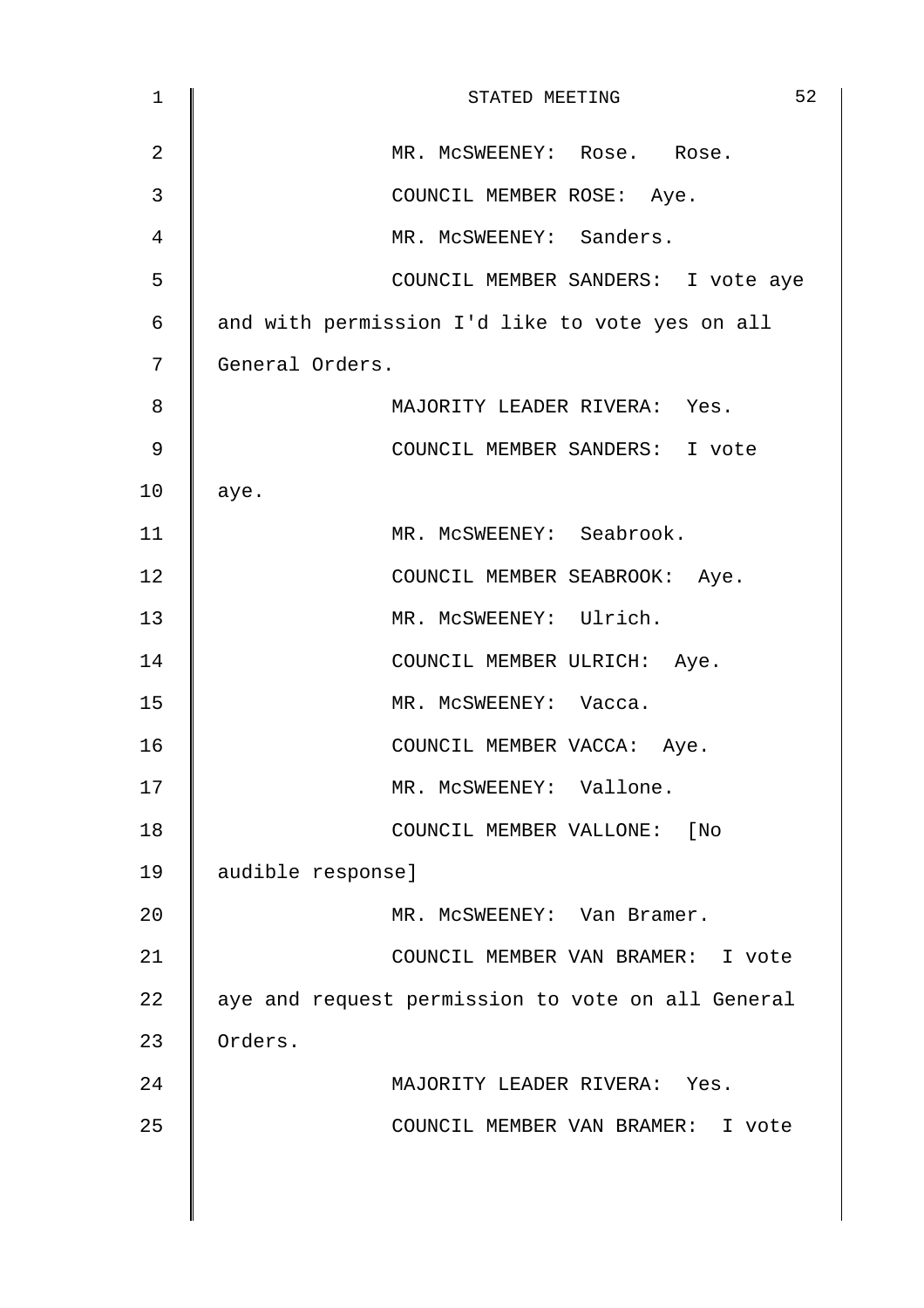1 || STATED MEETING 53 2 | aye. 3 MR. McSWEENEY: Vann. 4 || COUNCIL MEMBER VANN: Aye. 5 MR. McSWEENEY: Weprin. 6 | COUNCIL MEMBER WEPRIN: Aye. 7 || MR. MCSWEENEY: Williams. 8 **COUNCIL MEMBER WILLIAMS:** Aye. 9 || MR. MCSWEENEY: Wills. 10 COUNCIL MEMBER WILLS: I'd like to 11 | vote aye with permission to vote on all General 12 Orders? 13 MAJORITY LEADER RIVERA: So 14 | ordered. 15 || COUNCIL MEMBER WILLS: Aye on all. 16 MR. McSWEENEY: Comrie. 17 || COUNCIL MEMBER COMRIE: I need to 18 vote aye on all items on today's Stated Calendar. 19 MAJORITY LEADER RIVERA: So 20 **c**ordered. 21 **||** COUNCIL MEMBER COMRIE: Thank you. 22 | MR. McSWEENEY: Oddo. 23 | COUNCIL MEMBER ODDO: [No audible 24 | response] 25 | MR. McSWEENEY: Rivera.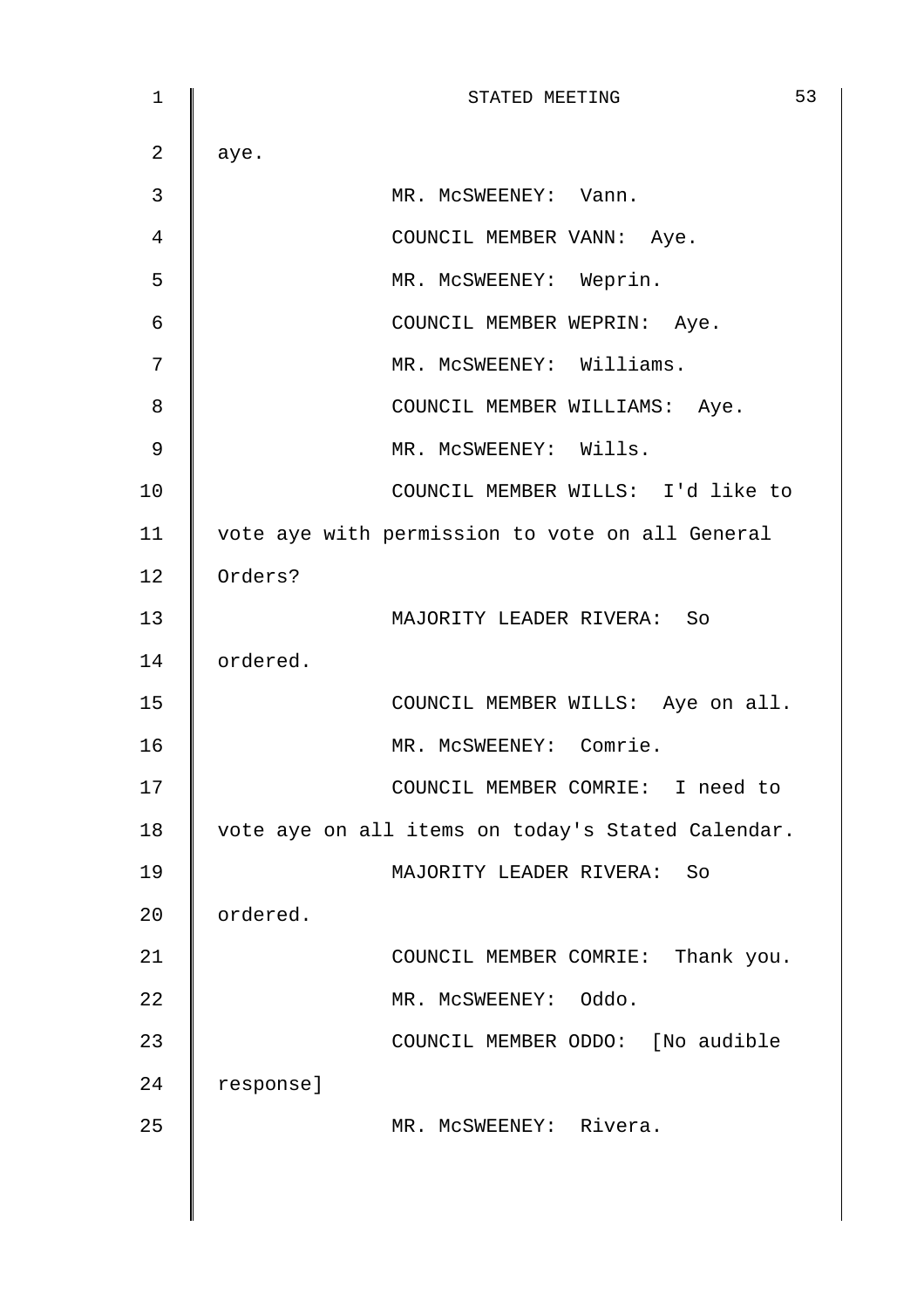| $\mathbf 1$ | 54<br>STATED MEETING                              |
|-------------|---------------------------------------------------|
| 2           | COUNCIL MEMBER RIVERA: Yes.                       |
| 3           | MR. MCSWEENEY: Speaker Quinn.                     |
| 4           | SPEAKER QUINN: [No audible                        |
| 5           | response]                                         |
| 6           | MAJORITY LEADER RIVERA: I think                   |
| 7           | that's it. Today's Land Use Call-ups were adopted |
| 8           | by a vote of 49 in the affirmative with 0 in the  |
| 9           | negative. Communications from the Speaker?        |
| 10          | SPEAKER QUINN: Thank you very much                |
| 11          | Mr. Majority Leader, if we could get a little     |
| 12          | quiet. I first want to speak on Intro 656-A. I    |
| 13          | want to thank Council Member Danny Dromm, the     |
| 14          | Chair of the Immigration Committee, the Committee |
| 15          | through which this bill was shepherded.           |
| 16          | Council Member Melissa Mark-                      |
| 17          | Viverito, the sponsor of this bill and the 39     |
| 18          | other Council Members, the 40 or so in total who  |
| 19          | have supported this legislation. I want to thank  |
| 20          | Rob Newman, Alix Pustilnik, Julene Beckford,      |
| 21          | Lauren Alexrod, and Damien Butvick all who worked |
| 22          | on this piece of legislation.                     |
| 23          | And I believe this 656-A is a                     |
| 24          | historic piece of legislation. It will be the     |
| 25          | City Council and when signed by the Mayor the     |
|             |                                                   |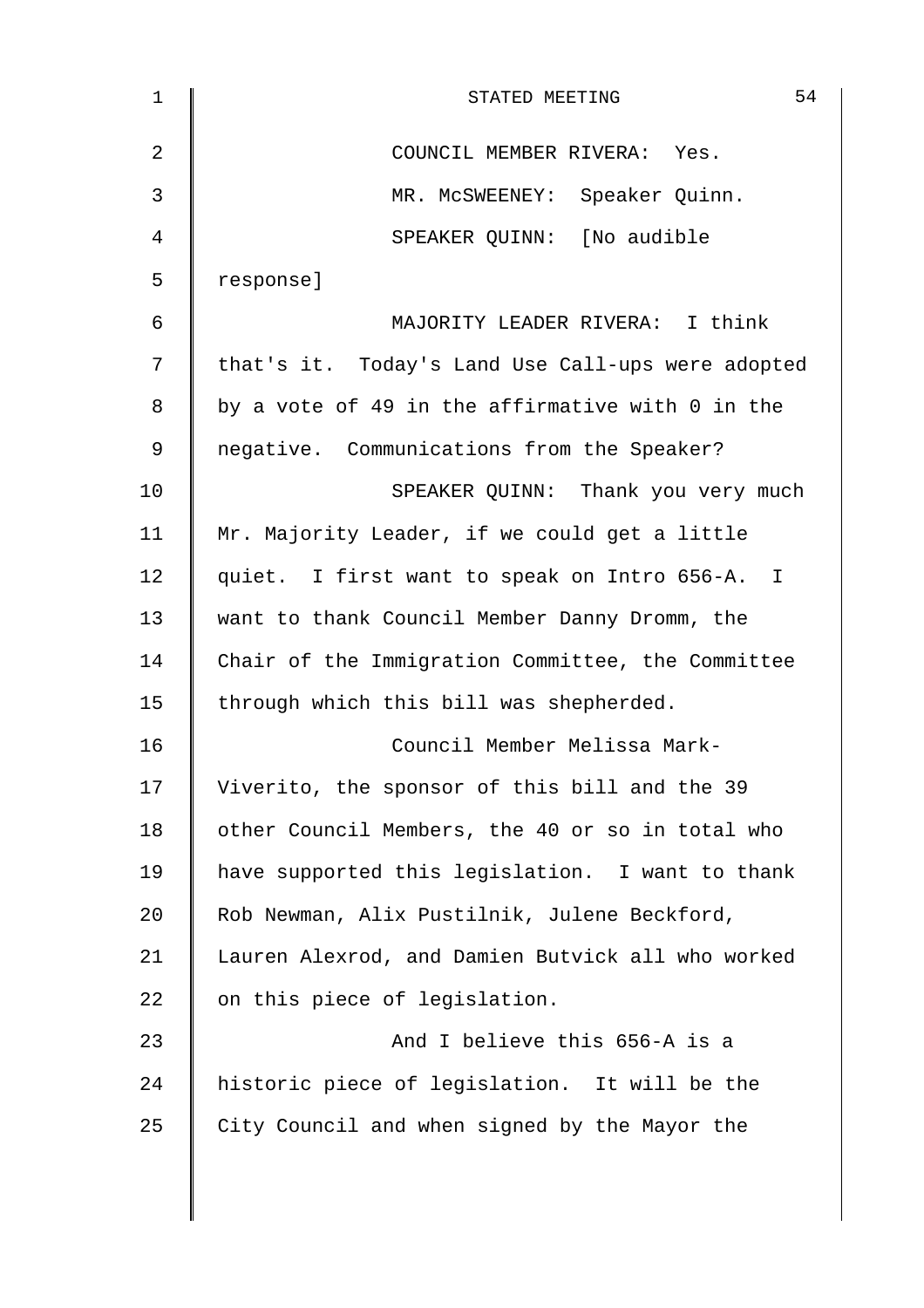| $\mathbf 1$    | 55<br>STATED MEETING                               |
|----------------|----------------------------------------------------|
| $\overline{2}$ | entire government of the City of New York sending  |
| 3              | a clear message that New York is a City that       |
| 4              | supports and is open and friendly to all           |
| 5              | immigrants. For--                                  |
| $\epsilon$     | Applause]                                          |
| 7              | SPEAKER QUINN: Thank you Robert.                   |
| 8              | For two decades plus now, the City of New York of  |
| $\mathsf 9$    | its own accord has invited ICE, the Federal agency |
| 10             | onto Rikers. Now the Federal government does have  |
| 11             | a criminal alien program and deports individuals   |
| 12             | who have come to this country illegally and are a  |
| 13             | threat to public safety.                           |
| 14             | For two decades we have not                        |
| 15             | conducted the criminal alien program on Rikers.    |
| 16             | We have conducted a dragnet against all immigrants |
| 17             | who end up on Rikers. And remember when you end    |
| 18             | up on Rikers, you are charged with a crime, not    |
| 19             | convicted of a crime and you are innocent until    |
| 20             | proven guilty in this country.                     |
| 21             | And 49.5% of the people who have                   |
| 22             | detainers dropped on them from Rikers last year    |
| 23             | had no prior criminal record at all. Now we are    |
| 24             | sensitive to the issue of public safety of course, |
| 25             | as is this bill. This bill is a balance between    |
|                |                                                    |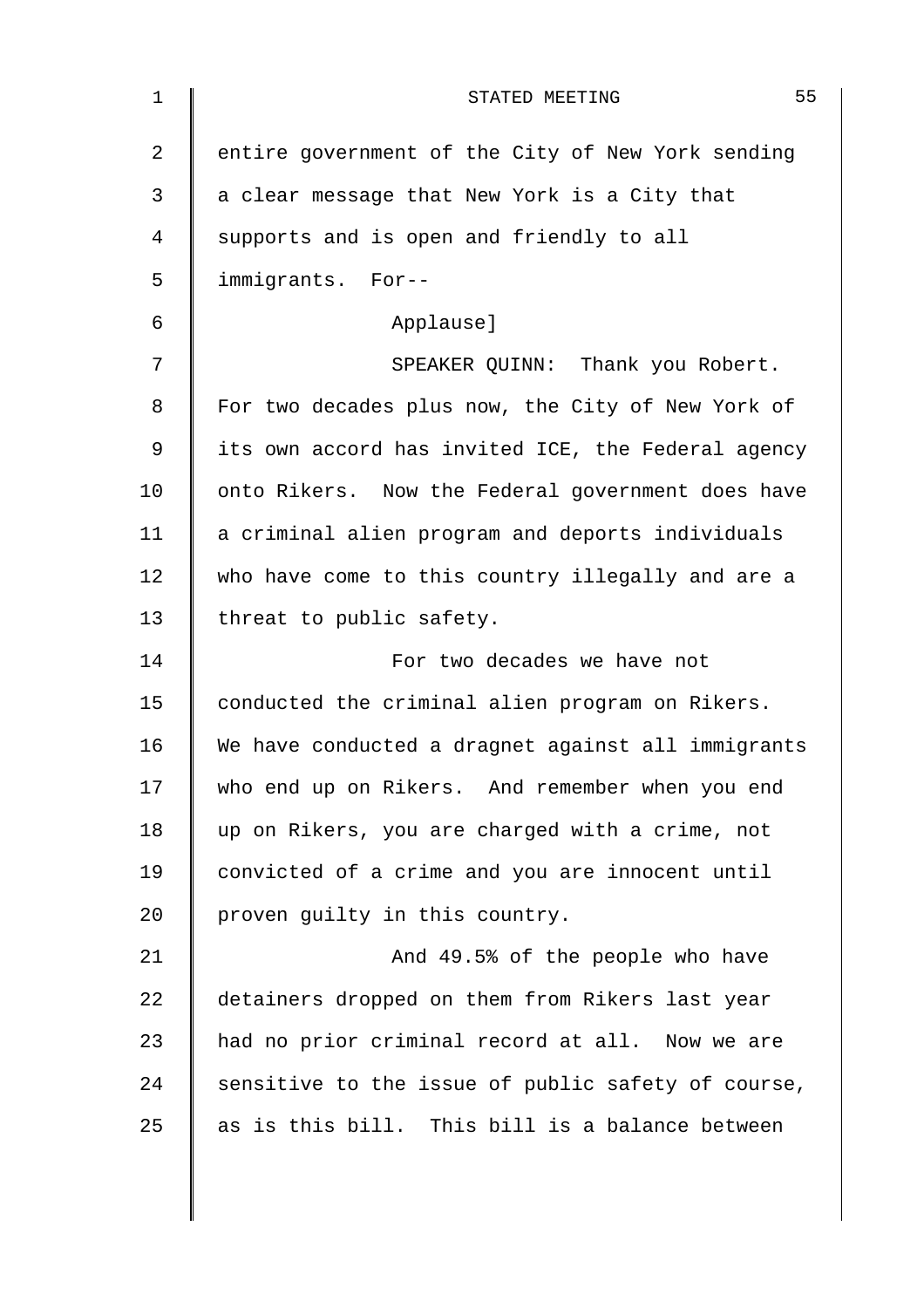| $\mathbf 1$ | 56<br>STATED MEETING                               |
|-------------|----------------------------------------------------|
| 2           | public safety and immigrants rights. That's why    |
| 3           | this bill has been championed by former Manhattan  |
| 4           | District Attorney Robert Morgenthau and is         |
| 5           | supported by his successor Cy Vance.               |
| 6           | This bill has a list of about nine                 |
| 7           | different criminal criteria. If you do not fall    |
| 8           | into any of those criteria, we will not turn you   |
| 9           | over to ICE and we will not drop a detainer on     |
| 10          | you. If you are not a threat to public safety,     |
| 11          | the criminal alien program should not capture or   |
| 12          | focus on you. And that is what we will codify      |
| 13          | into law today by clearly instructing what the New |
| 14          | York City Department of Correction is allowed and  |
| 15          | is not allowed to do as it relates to ICE.         |
| 16          | There are $1,000$ to $1,500$ people who            |
| 17          | last year would not have been deported if this law |
| 18          | was in effect. That's 1,000 to 1,500 families who  |
| 19          | wouldn't have been ripped apart. Women who have    |
| 20          | been deported whose children are serving in Iraq   |
| 21          | or Afghanistan. Women who have called the police   |
| 22          | to help get them out of domestic violence          |
| 23          | situations. Their batterer cross-complain. They    |
| 24          | get taken in and they get deported even though     |
| 25          | they were the victim.                              |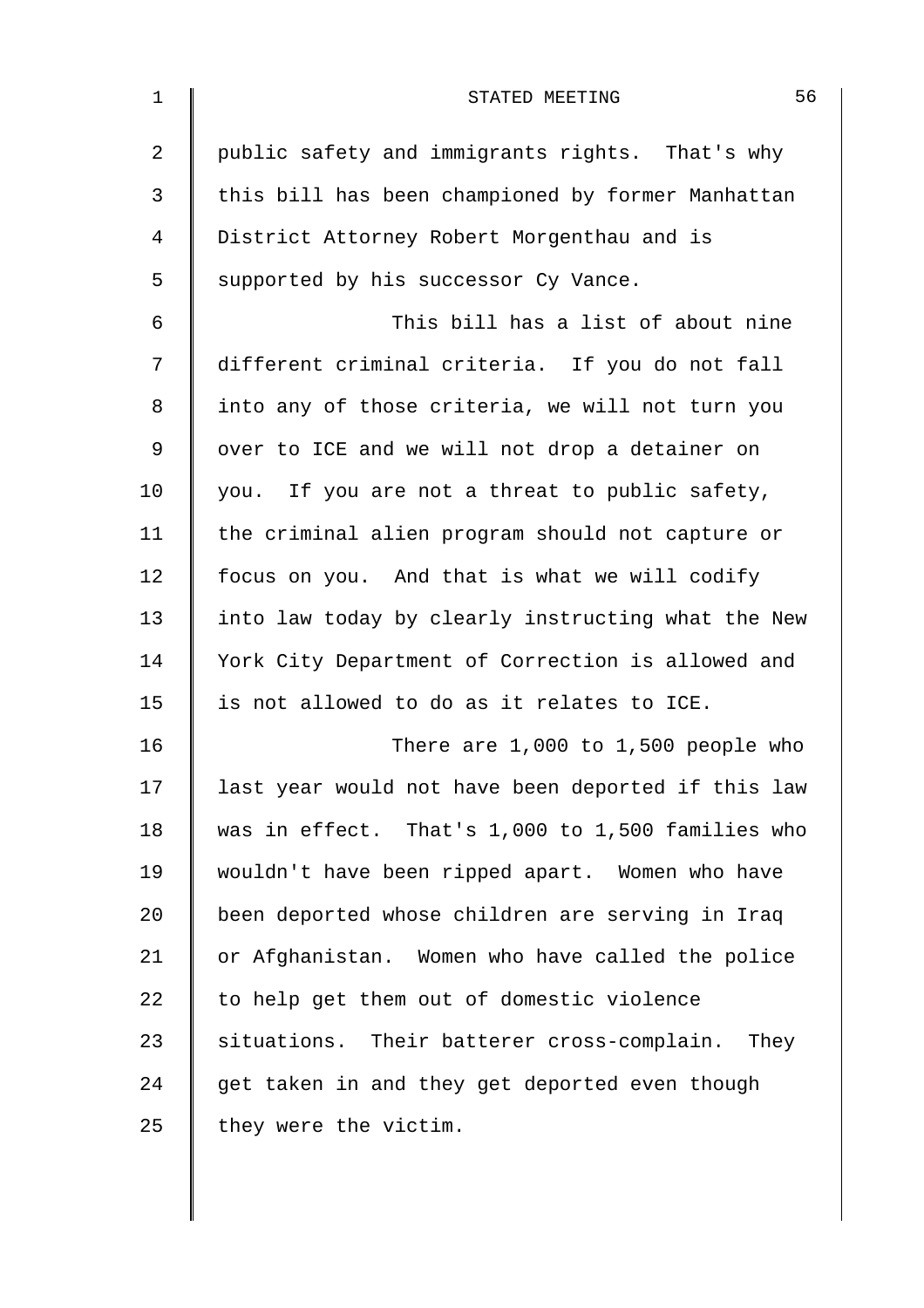| $\mathbf 1$    | 57<br>STATED MEETING                               |
|----------------|----------------------------------------------------|
| $\overline{2}$ | This law will bring justice to at                  |
| 3              | least that many people in all of the years moving  |
| 4              | forward and as was said to clearly by Chair Dromm  |
| 5              | at the Prestated Press Conference, this will send  |
| 6              | a message that New York, a city built by           |
| 7              | immigrants will remain an immigrant friendly and   |
| 8              | open city. Let me first call on the sponsor of     |
| 9              | this bill who has worked so hard to get it passed, |
| 10             | so hard to get the Mayor's support and now working |
| 11             | to make this a national model, Council Member      |
| 12             | Melissa Mark-Viverito.                             |
| 13             | COUNCIL MEMBER MARK-VIVERITO:                      |
| 14             | Thank you very much Speaker Quinn. Days like       |
| 15             | today remind us why we all chose to become elected |
| 16             | officials. It was so that we could act on behalf   |
| 17             | of the public good and to right injustices in our  |
| 18             | society and that's exactly what we're doing today. |
| 19             | This is a pivotal moment for New                   |
| 20             | York's immigrant communities and our City as a     |
| 21             | whole. We will make history by becoming the first  |
| 22             | municipality that will limit the collaboration     |
| 23             | between the Department of Correction and           |
| 24             | Immigration Enforcement agents. The need for       |
| 25             | these limitations cannot be more pressing.         |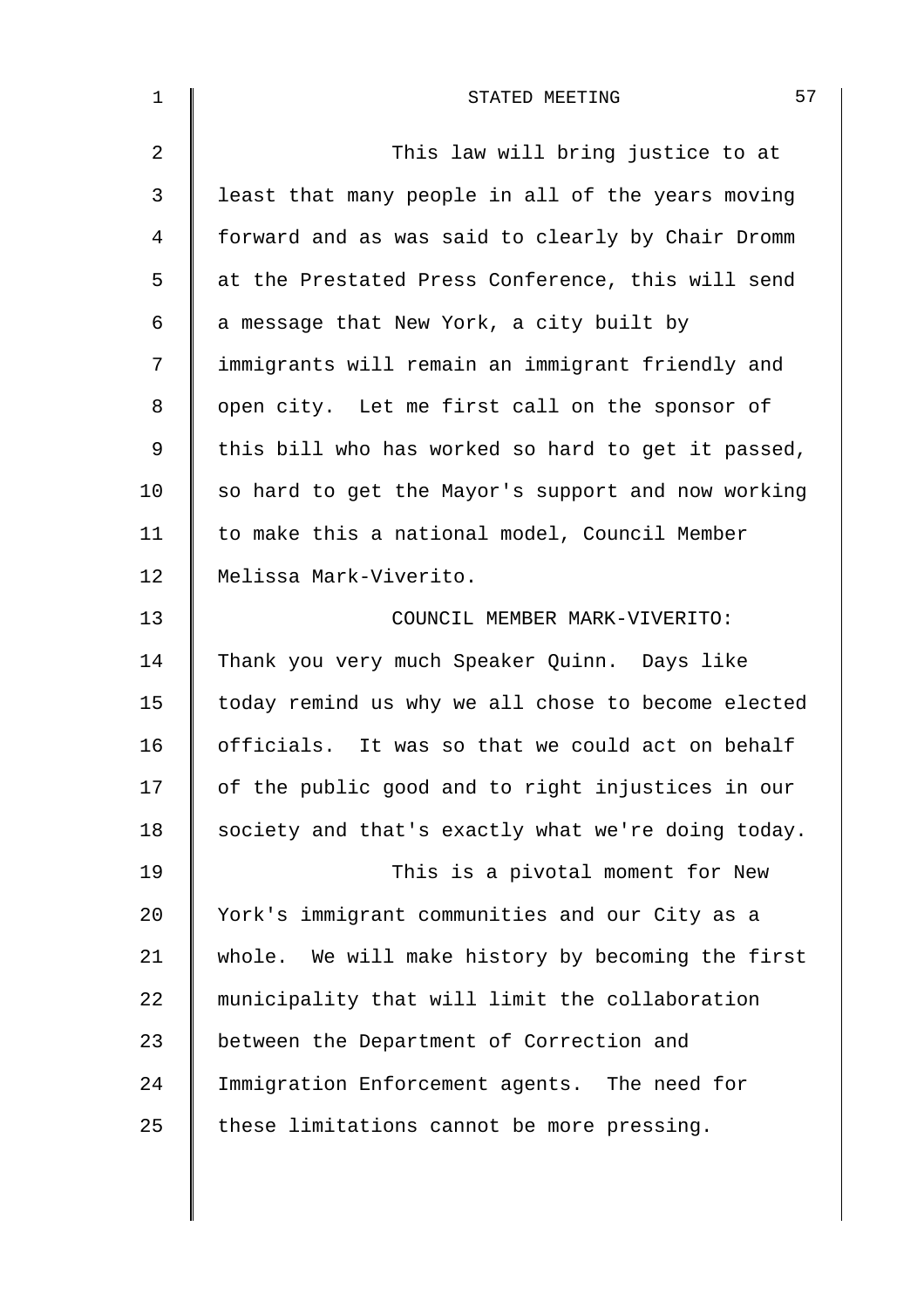| $\mathbf 1$    | 58<br>STATED MEETING                               |
|----------------|----------------------------------------------------|
| $\overline{a}$ | Consider the story of Luis, a                      |
| 3              | constituent in my district, a 21-year old student  |
| 4              | from Mexico, Luis was arrested and charged in 2007 |
| 5              | with a violent felony he did not commit. Despite   |
| 6              | being cleared of all the charges and though he has |
| 7              | never committed a crime, Luis was held by the      |
| 8              | Department of Correction on a civil immigration    |
| $\mathsf 9$    | detainer and then transferred to a detention       |
| 10             | center in Texas.                                   |
| 11             | Luis lost over 2 years of his life                 |
| 12             | in detention and the outcome of his deportation    |
| 13             | proceedings is still uncertain. Stories like       |
| 14             | Luis' are sadly too common in immigrant            |
| 15             | communities across New York City. And that's why   |
| 16             | the City Council is passing this landmark          |
| 17             | legislation. As we restrict local enforcement      |
| 18             | policies that focus on the detention and removal   |
| 19             | of dangerous criminals and not on innocent and     |
| 20             | hard-working immigrants, we send a strong message  |
| 21             | that we will no longer be complicit in this        |
| 22             | country's broken immigration enforcement system.   |
| 23             | Immigrants add value to our economy                |
| 24             | and our communities. We recognize those            |
| 25             | contributions with this bill and signal to the     |
|                |                                                    |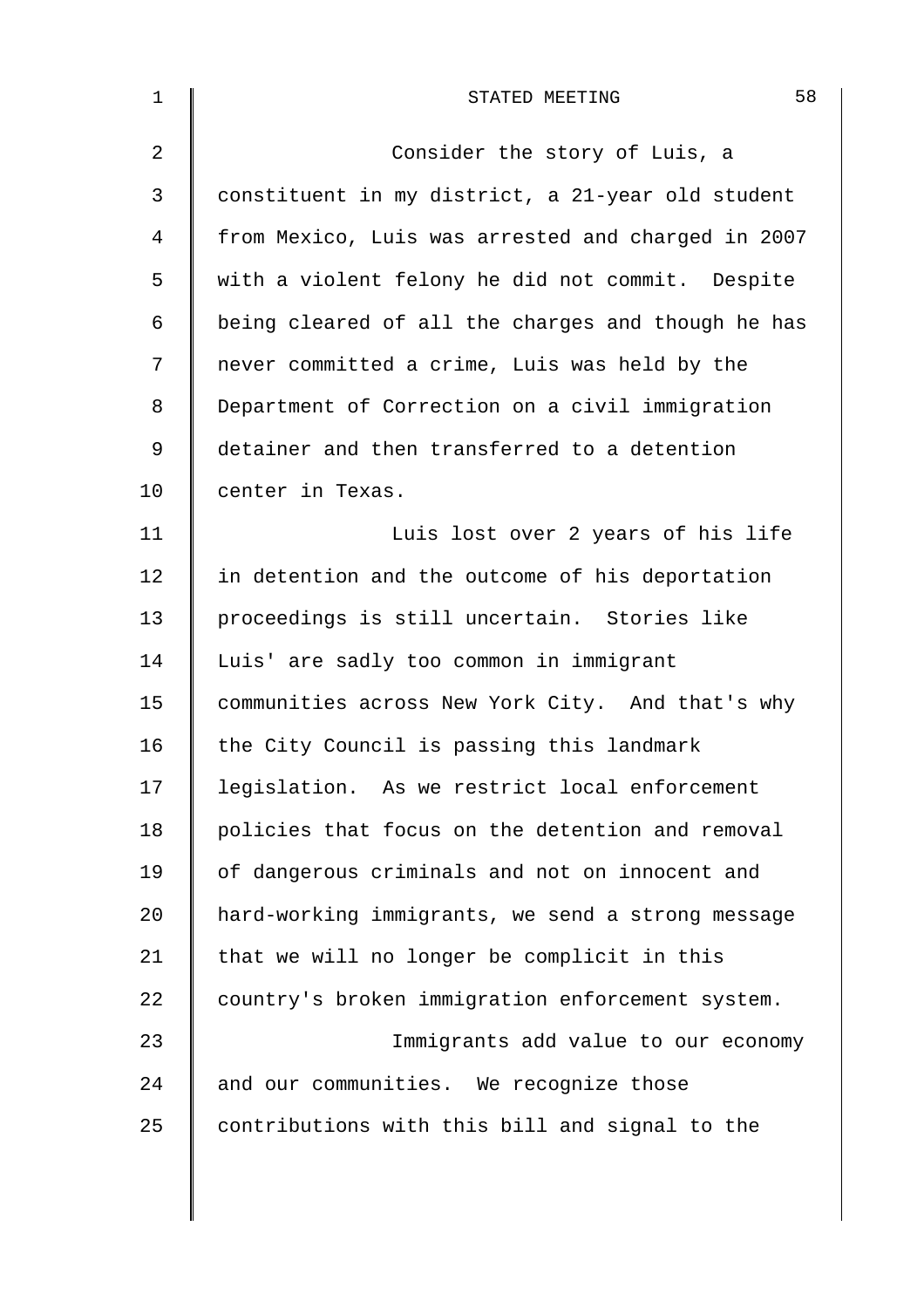| 1      | 59<br>STATED MEETING                               |
|--------|----------------------------------------------------|
| 2      | nation that we can do better by our immigrant      |
| 3      | communities.                                       |
| 4      | Intro 656-A is a well-crafted piece                |
| 5      | of legislation that required the hard work and     |
| 6      | energy of countless elected officials, advocates,  |
| 7      | and community groups. I want to begin by           |
| 8      | recognizing Speaker Quinn who has shown            |
| 9      | extraordinary leadership on this issue, Chair      |
| 10     | Dromm for ushering this bill through his           |
| 11     | Committee. I want to thank all of the colleagues   |
| 12     | that have signed on as sponsors. And obviously     |
| 13     | the Legislative staff, Alix Pustilnik, Rob Newman, |
| 14     | Julene Beckford, Jennifer Montalvo, as well as my  |
| 15     | staff for the incredible amount of work that went  |
| 16     | into the bill.                                     |
| 17     | To all of the advocates especially                 |
| $18\,$ | Make the Road New York, the Cardozo Law School,    |
| 19     | their steadfast commitment, strong support and     |
| 20     | hard work on this crucial legislation has been     |
| 21     | unparalleled. I believe I can speak for all New    |
| 22     | York when I say that your passion and sense of     |
| 23     | justice are invaluable resources to our City.      |
| 24     | And finally I want to thank the                    |
| 25     | Bloomberg Administration who truly came around in  |
|        |                                                    |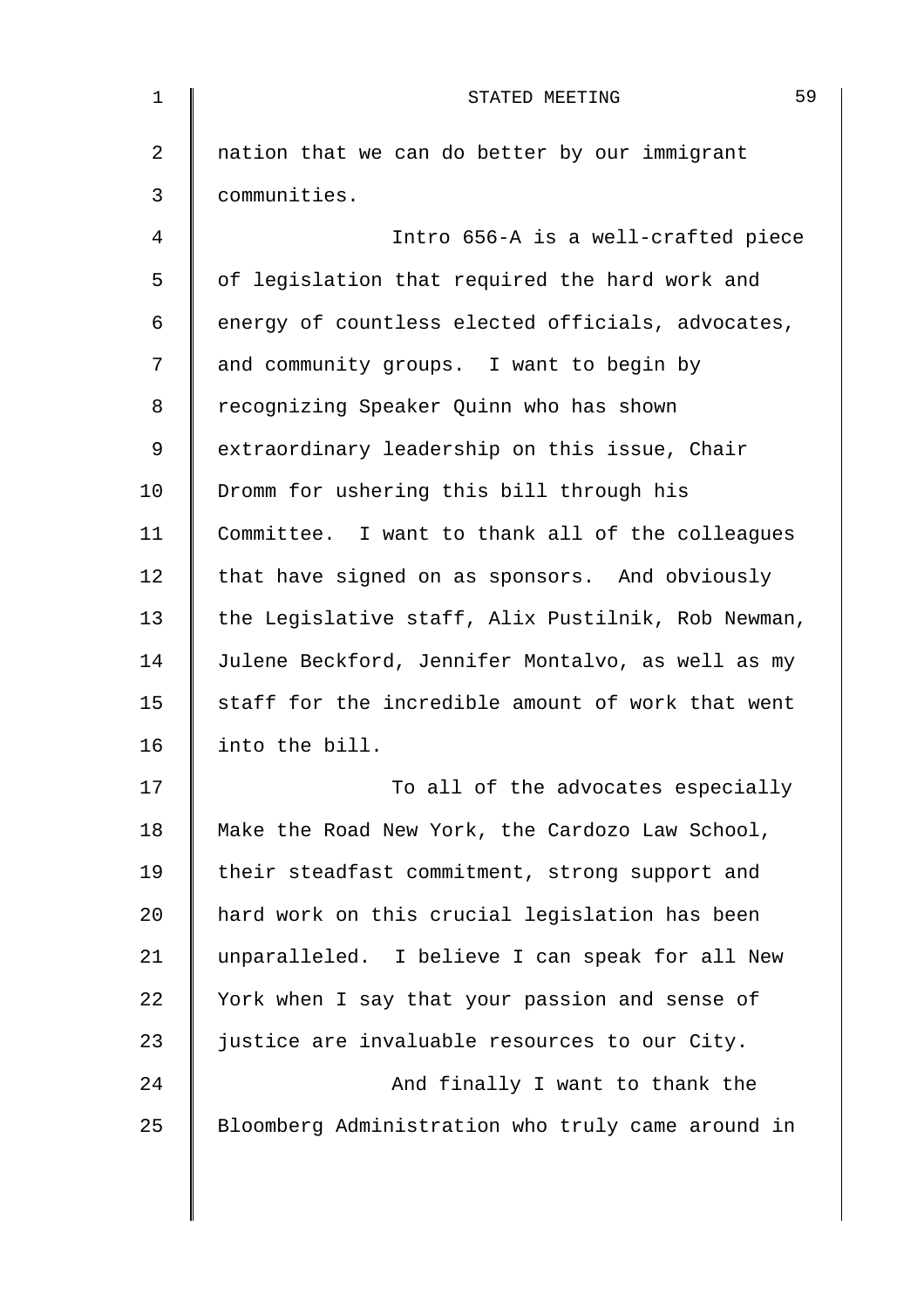| $\mathbf 1$ | 60<br>STATED MEETING                               |
|-------------|----------------------------------------------------|
| 2           | offering their support and being willing to work   |
| 3           | with us to help ensure that this bill will fulfill |
| 4           | its intent. This is truly a proud moment for this  |
| 5           | Council and I want to thank everyone for their     |
| 6           | support and thank you Madam Speaker.               |
| 7           | SPEAKER QUINN: Thank you again                     |
| 8           | Melissa. Council Member, Chair Dromm, excuse me.   |
| 9           | Oh, Danny went to go to the Queens EFT meeting.    |
| 10          | Okay thank you very much. Let me next speak on,    |
| 11          | thank you Rosie, Intro 412-A, a piece of           |
| 12          | legislation which comes out of our Transportation  |
| 13          | Committee. I want to thank Chair Vacca and also    |
| 14          | the bill's sponsor Lew Fidler. I want to thank     |
| 15          | Lyle Frank and Nivardo Lopez and Gafra Zoloff      |
| 16          | [phonetic] all who worked on this bill.            |
| 17          | Intro 412-A is very simple. It                     |
| 18          | will require the Department of Transportation to   |
| 19          | consult with Community Boards before they site and |
| 20          | construct or remove a bike lane from a New York    |
| 21          | City neighborhood.                                 |
| 22          | This should have been a matter of                  |
| 23          | course but certainly that is not the case. Most    |
| 24          | other things that the City constructs or puts on   |
| 25          | our neighborhoods, they have to go to the          |
|             |                                                    |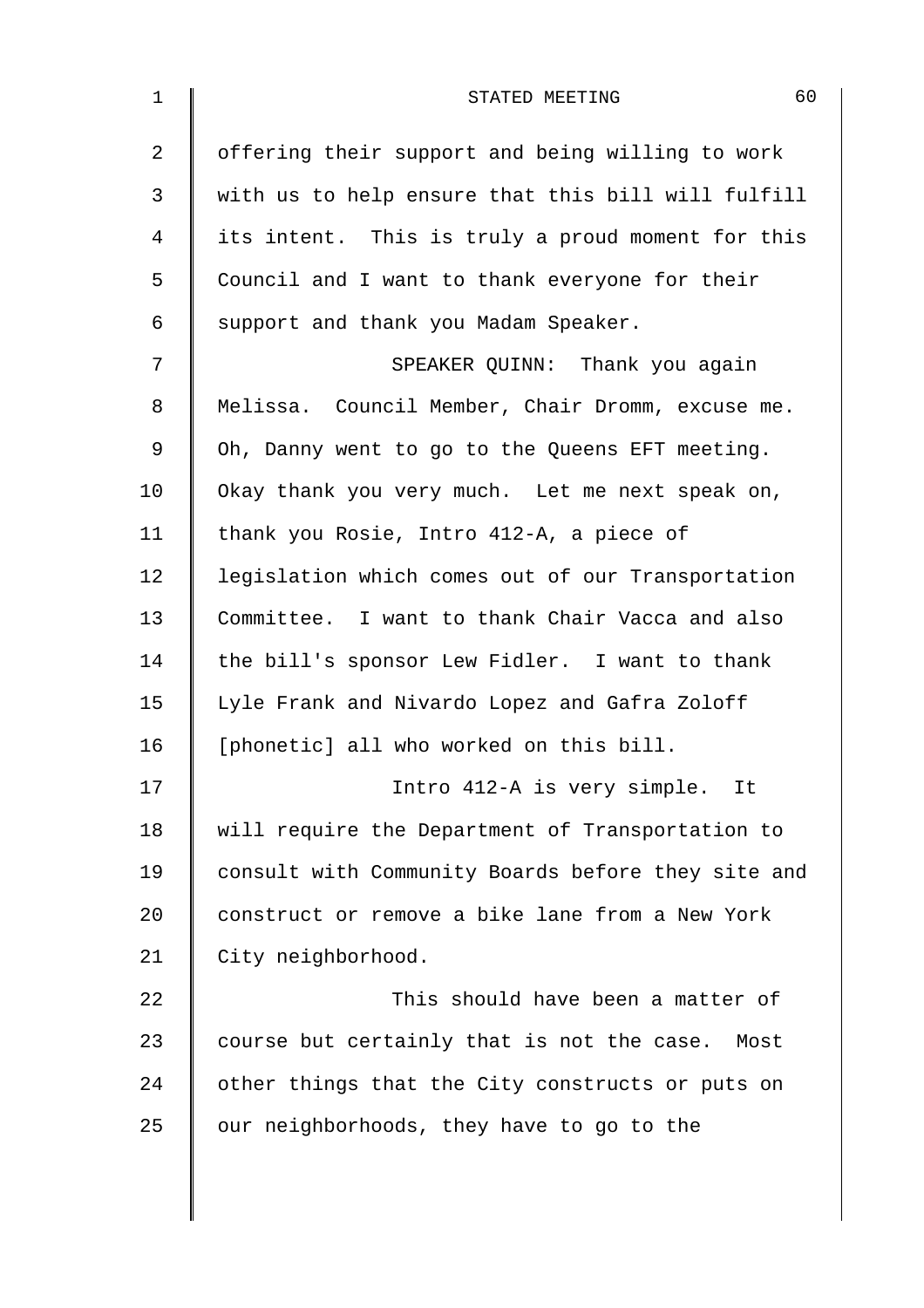| $\mathbf{1}$ | 61<br>STATED MEETING                              |
|--------------|---------------------------------------------------|
| 2            | Community Board to discuss, to get approval. By   |
| 3            | doing that, you make sure you're not putting in a |
| 4            | bike lane in a neighborhood where no one wants it |
| 5            | and no one's going to use it. Or you make sure    |
| 6            | you put it in a neighborhood in a way where it    |
| 7            | isn't disruptive to small businesses or in the    |
| 8            | part of a neighborhood as Lew Fidler mentioned    |
| 9            | before that will most get used by bicyclists.     |
| 10           | Community Boards are a critical                   |
| 11           | part of our governmental structure. They're the   |
| 12           | way we make sure neighborhoods have a voice. And  |
| 13           | today we are making sure that that voice is loud  |
| 14           | and clear in the areas of bike lanes. Let me      |
| 15           | first call on the Chair of the Transportation     |
| 16           | Committee Jimmy Vacca and then the sponsor of the |
| 17           | bill Lew Fidler.                                  |
| 18           | COUNCIL MEMBER VACCA: Thank you                   |
| 19           | Madam Speaker. And thank you all. I think this    |
| 20           | legislation basically assures neighborhoods that  |
| 21           | there will be an opportunities before bike lanes  |
| 22           | are installed for the Community Board to have a   |
| 23           | formal role, a public hearing, a vote, an         |
| 24           | opportunity to work with the business community,  |
| 25           | civic associations and others to make sure that   |
|              |                                                   |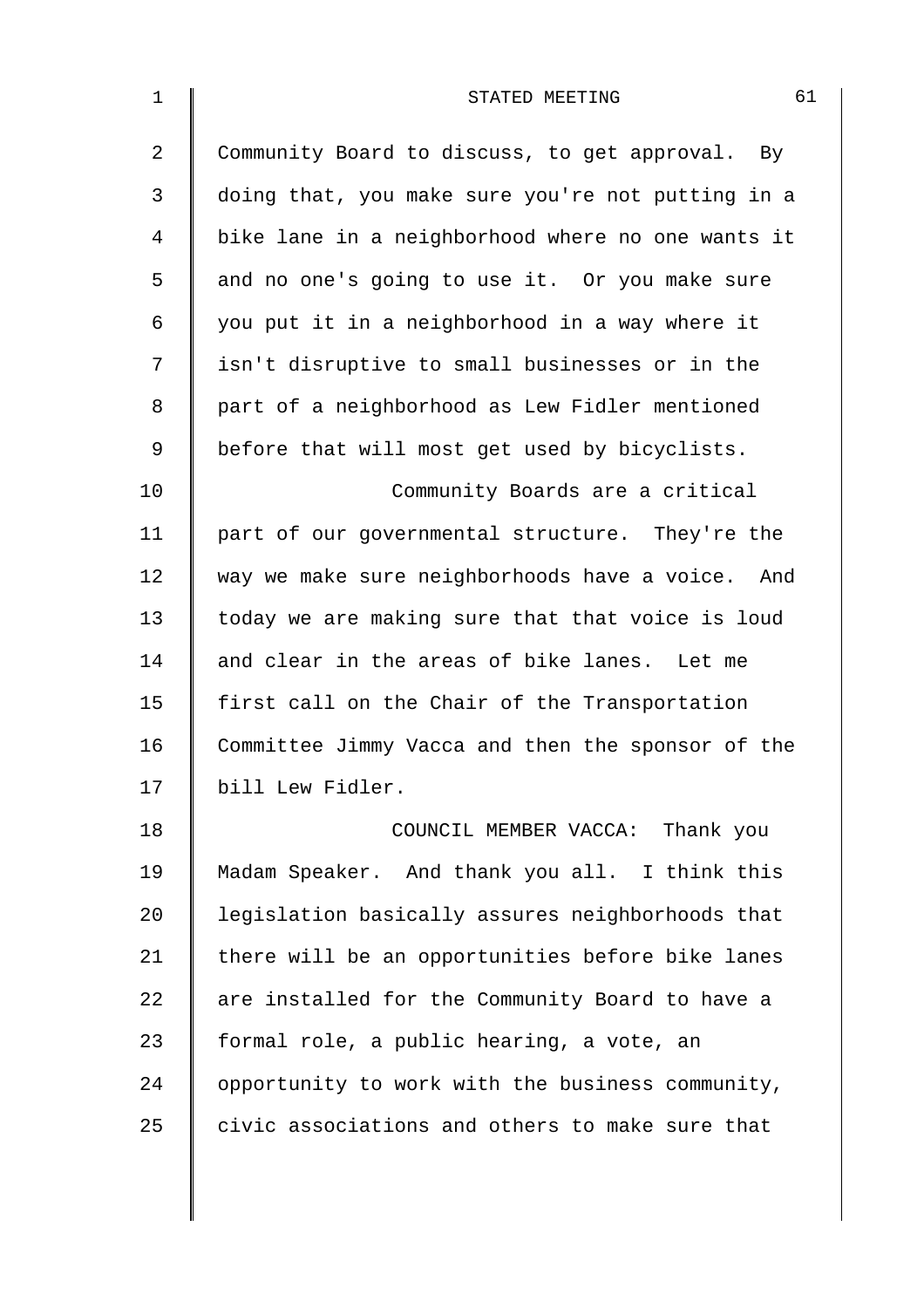| $\mathbf{1}$ | 62<br>STATED MEETING                               |
|--------------|----------------------------------------------------|
| 2            | the input which is often required before bike      |
| 3            | lanes are installed, that input is there, the      |
| 4            | Community Board vote will reflect it, changes can  |
| 5            | be made to plans that are submitted.               |
| 6            | And we will never have the                         |
| 7            | situation again where it's been a he said/she said |
| 8            | situation. We've been assured in the past that     |
| 9            | there's been consultation and communities have     |
| 10           | said that that's not always been the case. Well    |
| 11           | this legislation formalizes that input and it      |
| 12           | gives us a chance to make sure that in the future, |
| 13           | going forth, when bike lanes are installed, there  |
| 14           | is a specific vehicle that governs Community Board |
| 15           | input and the time period allowed for that input   |
| 16           | to be given to the City of New York Department of  |
| 17           | Transportation.                                    |
| 18           | So I urge my members here at the                   |
| 19           | Council to vote yes on behalf of the Committee.    |
| 20           | Thank you.                                         |
| 21           | SPEAKER QUINN: If we could get                     |
| 22           | quiet in the chambers--                            |
| 23           | MAJORITY LEADER RIVERA:                            |
| 24           | [Interposing] Quiet in the back.                   |
| 25           | SERGEANT AT ARMS: Quiet please.                    |
|              |                                                    |
|              |                                                    |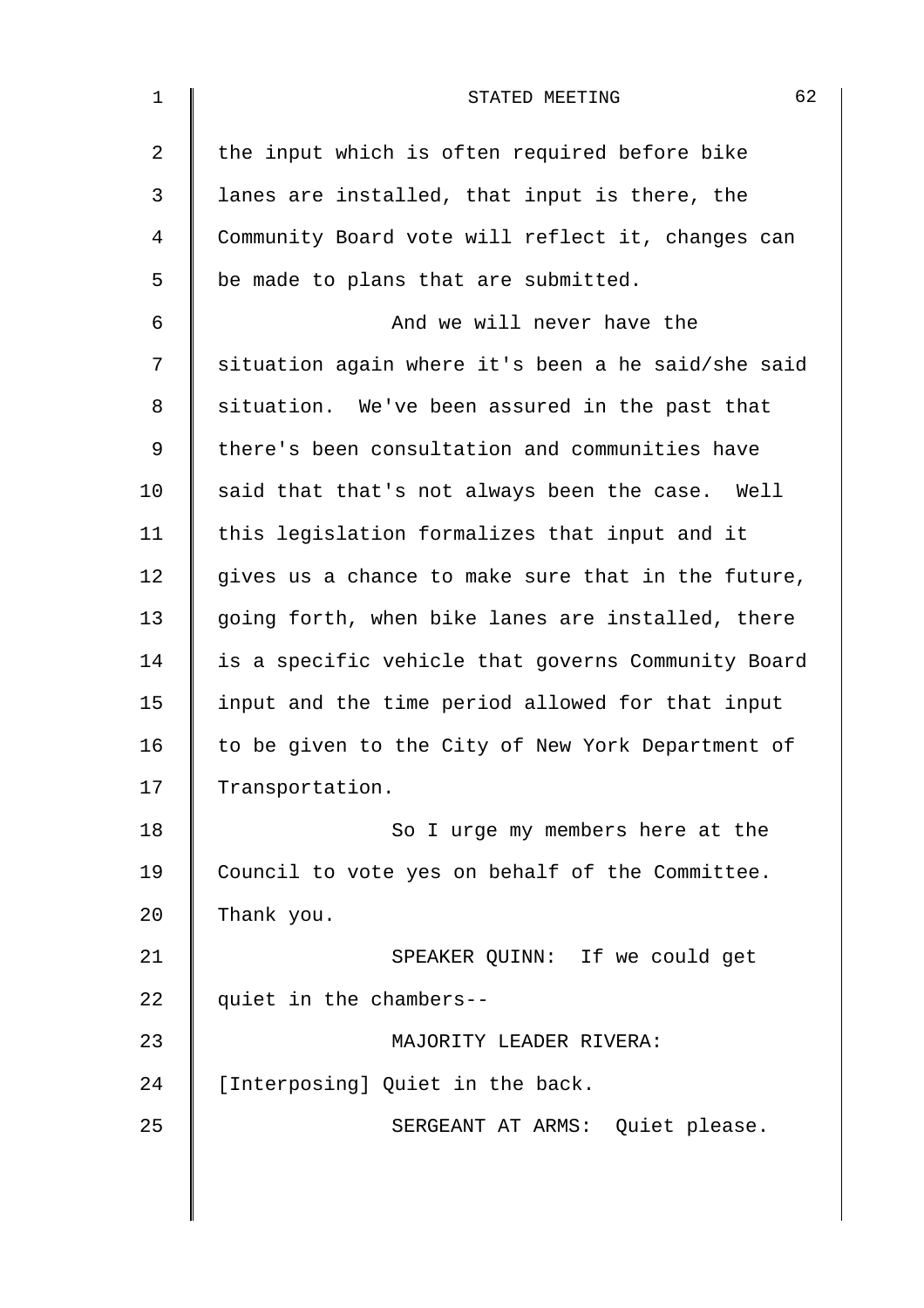| $\mathbf 1$ | 63<br>STATED MEETING                               |
|-------------|----------------------------------------------------|
| 2           | SPEAKER QUINN: Quiet in the                        |
| 3           | chambers. Remove the individuals who are           |
| 4           | disrupting the meeting.                            |
| 5           | [Off mic comments from an                          |
| 6           | individual in the audience]                        |
| 7           | MAJORITY LEADER RIVERA: Please                     |
| 8           | escort the woman out of the building.              |
| 9           | SPEAKER QUINN: Thank you Officer.                  |
| 10          | [Long pause as individual is asked                 |
| 11          | to leave, but she continues speaking, she finally  |
| 12          | is escorted out]                                   |
| 13          | SPEAKER QUINN: Council Member                      |
| 14          | Fidler?                                            |
| 15          | COUNCIL MEMBER FIDLER: Ain't New                   |
| 16          | York grand? So I'd like to thank you Speaker       |
| 17          | Quinn and your staff and thank Chairman Vacca and  |
| 18          | his staff and particularly Laura Popa and Lyle     |
| 19          | Frank for their work on the bike lane bill.        |
| 20          | The bike lane bill is not pro or                   |
| 21          | anti bike lanes. It's pro community input. You     |
| 22          | know, quite frankly, we have to acknowledge that   |
| 23          | every now and then neighbors know most about their |
| 24          | neighborhood. And that bureaucrats have to shimmy  |
| 25          | down from the ivory tower every now and then and   |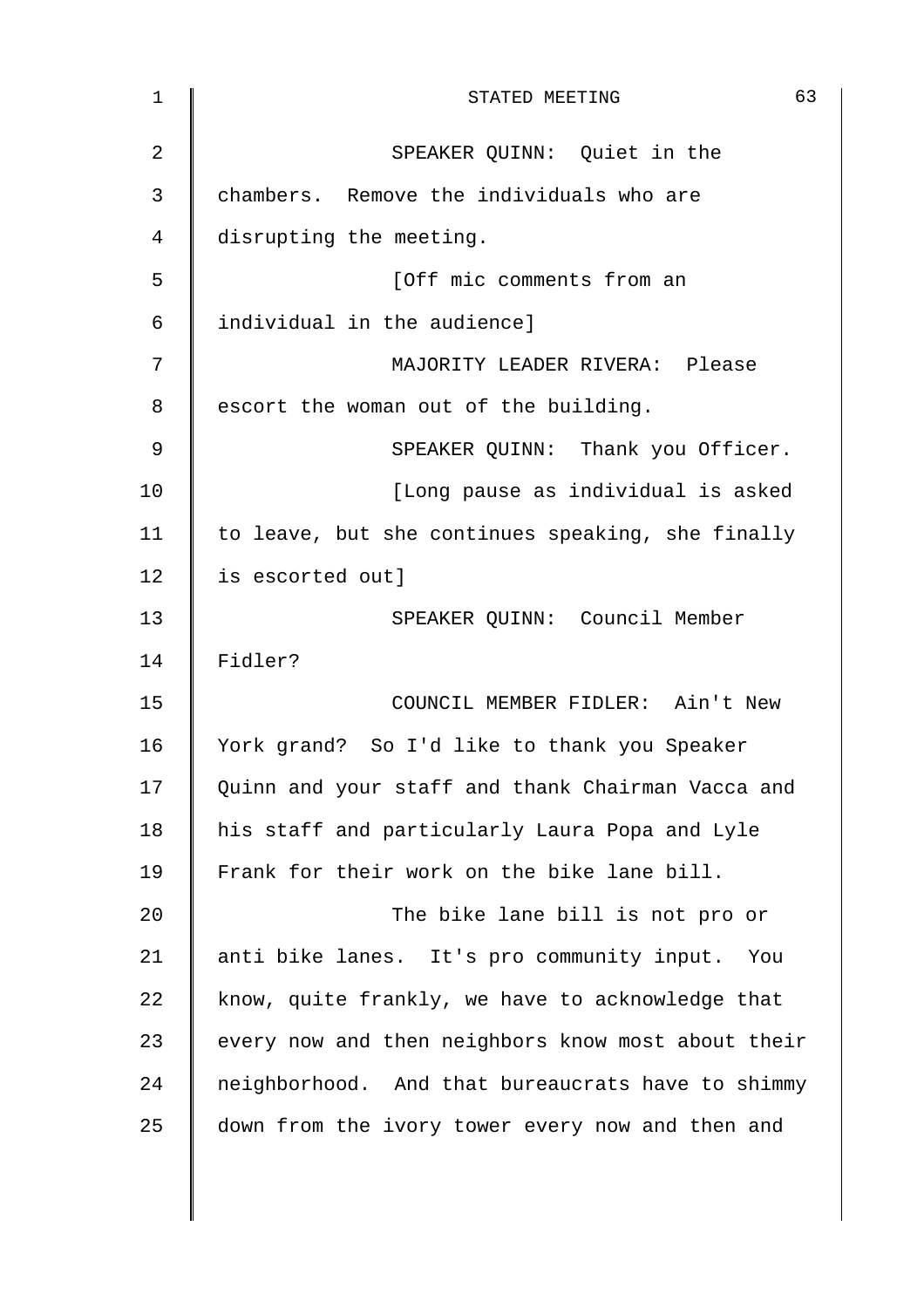| 1  | 64<br>STATED MEETING                               |
|----|----------------------------------------------------|
| 2  | go out to communities and ask communities what's   |
| 3  | right.                                             |
| 4  | If we had been doing this, we would                |
| 5  | have avoided some mistakes that we've made on bike |
| 6  | lanes, both on behalf of those who didn't want to  |
| 7  | see a bike lane someplace and those who wanted to  |
| 8  | see it someplace else. So this process will be     |
| 9  | inclusive of not only, you know, neighborhood      |
| 10 | residents but those neighborhood residents who are |
| 11 | in fact bicyclists.                                |
| 12 | In Williamsburg they wouldn't have                 |
| 13 | laid down a bike lane that was religiously         |
| 14 | insensitive. They could have moved it one block    |
| 15 | if they had asked the community. In my District,   |
| 16 | based on a 15-year old Master Plan, they wanted to |
| 17 | put a bike lane down a street that includes our    |
| 18 | worst intersection and ran right in front of our   |
| 19 | ladder company and fire house. When it was one     |
| 20 | block away from where the bike riders really       |
| 21 | wanted the bike lane. Why? Because no one had      |
| 22 | asked.                                             |
| 23 | That won't happen again. And I                     |
| 24 | would have to say that we came to a pretty good    |
| 25 | moment when the City's leading bicycle activist,   |
|    |                                                    |

 $\overline{\phantom{a}}$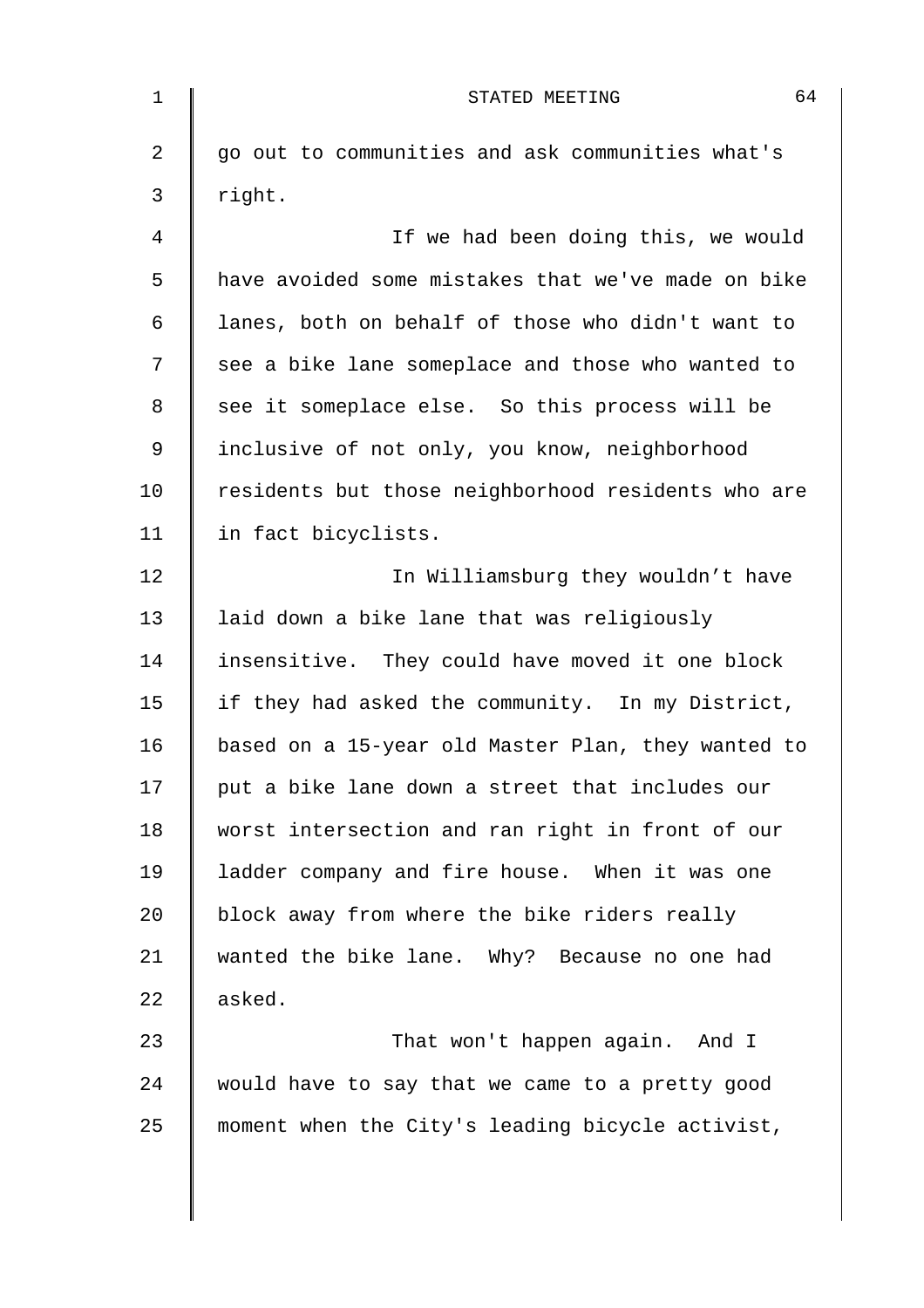| $\mathbf 1$    | 65<br>STATED MEETING                               |
|----------------|----------------------------------------------------|
| $\overline{2}$ | our Transportation Commissioner Jeanette Sadik-    |
| 3              | Khan could support this bill and when our friends  |
| 4              | at Transportation Alternatives have indicated that |
| 5              | the amendments that we've made to this bill have   |
| 6              | far improved it and made it much more fair.        |
| 7              | I think that this is a great step                  |
| 8              | to move forward. That, you know, we will not have  |
| 9              | bike lanes be as quite a source of contention when |
| 10             | they appear without consultation and people can    |
| 11             | have the opportunity to buy-in. We can build a     |
| 12             | consensus when we put a bike lane in before or     |
| 13             | where if necessary, when we have to take one out.  |
| 14             | I urge my colleagues to support                    |
| 15             | this bill. I think it's a great step forward for   |
| 16             | a great Kumbaya moment in the City of New York.    |
| 17             | SPEAKER QUINN: And you're nothing                  |
| 18             | if all about--but not all about Kumbaya moments    |
| 19             | Lew Fidler. That's how--we call you Council        |
| 20             | Member Kumbaya.                                    |
| 21             | Next we are passing a piece of                     |
| 22             | legislation out of the State and Federal           |
| 23             | Legislation Committee. I want to thank the Chair   |
| 24             | of that Committee, Helen Foster. This is an SLR    |
| 25             | that basically gives the City Council, if the      |
|                |                                                    |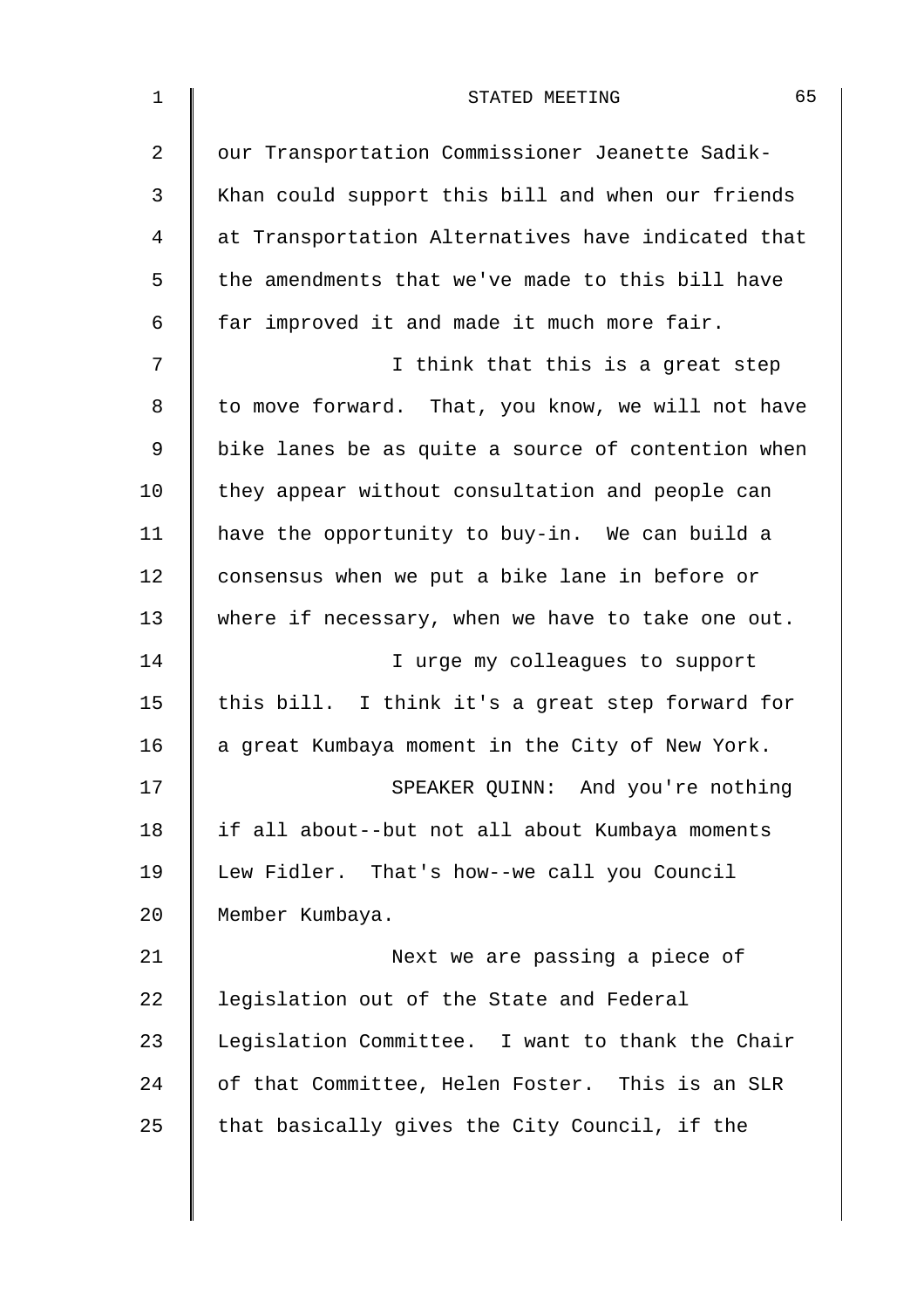| 66<br>STATED MEETING                               |
|----------------------------------------------------|
| State passes the legislation, the right to create, |
| if we so choose, residential parking permits. It   |
| will not require us to do so. It will not say      |
| that if we do it, it has to be done in every       |
| neighborhood.                                      |
| It says that with community                        |
| consultation we can decided at a fee we think is   |
| fair in areas where we think it makes sense to     |
| have residential parking if the City Council so    |
| chooses. There have been a number of               |
| neighborhoods, particularly those around Yankee    |
| Stadium, those around the proposed and developed   |
| Nets Arena, that believe this would be very        |
| helpful in dealing with game and event day         |
| parking.                                           |
| There are other communities that                   |
| think this would be helpful just in general. This  |
| legislation being passed in Albany would allow us  |
| in the Council not to have just a theoretical      |
| conversation about this but an actual              |
| conversation. And I want to thank Council Member   |
| Foster for her work on this. I wanted to see if    |
| Chair Vacca, the Chair of the Transportation       |
| Committee would like to say a few words because    |
|                                                    |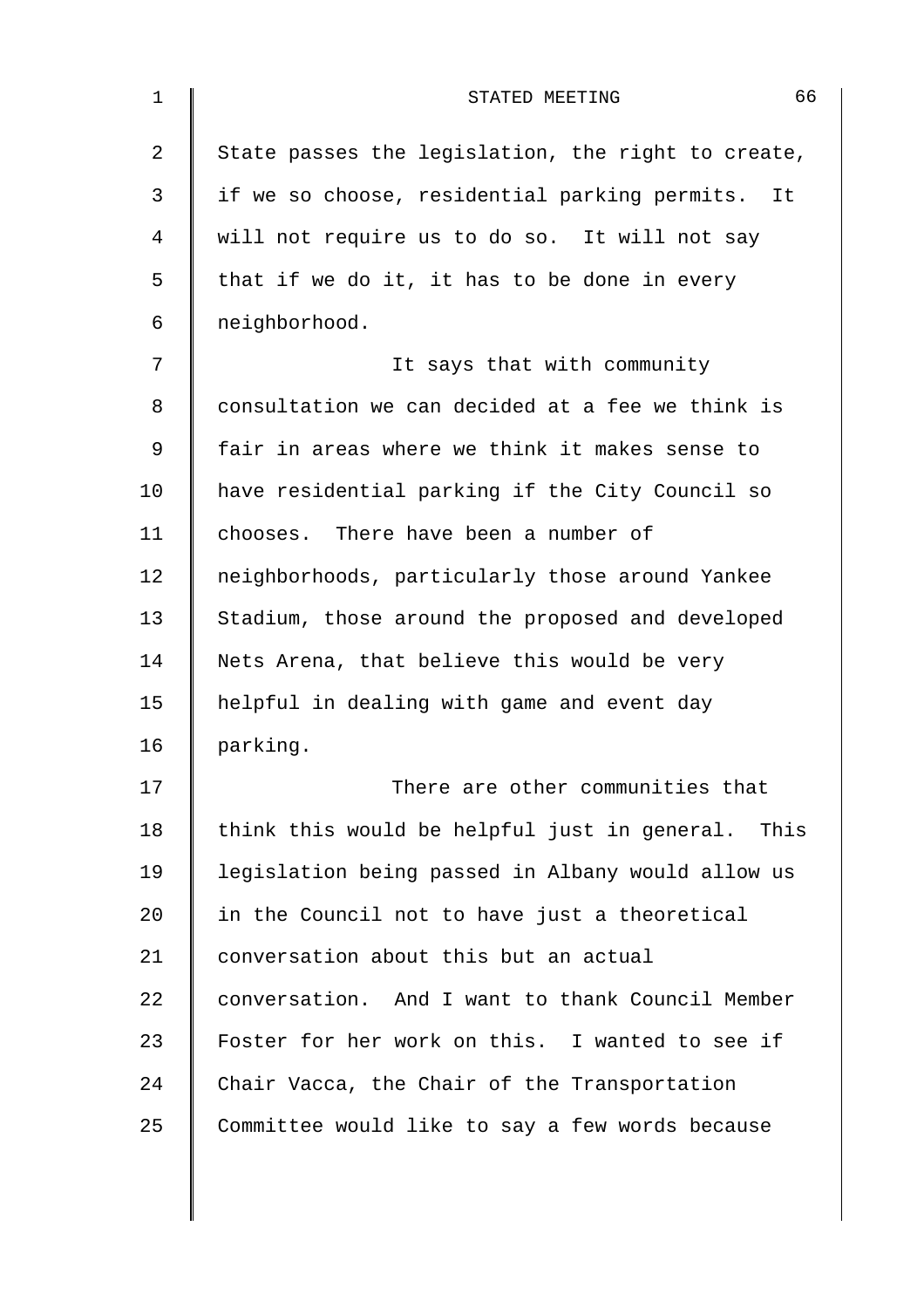| $\mathbf 1$ | 67<br>STATED MEETING                               |
|-------------|----------------------------------------------------|
| 2           | it's obviously very relevant to his work although  |
| 3           | it had to go through the State and Fed Committee.  |
| 4           | COUNCIL MEMBER VACCA: Thank you.                   |
| 5           | Thank you Madam Speaker. Some time ago many        |
| 6           | members of the Council including Council Members   |
| 7           | Lander and Levin and Tish James and Council Member |
| 8           | Helen Foster, Maria Arroyo had reached out to me   |
| $\mathsf 9$ | to discuss residential parking and whether or not  |
| 10          | that presented an option for our City to explore,  |
| 11          | especially as we look at the opening of Barclay's  |
| 12          | in Atlantic Yards and as we look at the situation  |
| 13          | at Yankee Stadium which affects communities        |
| 14          | surrounding the stadium.                           |
| 15          | What we're doing today is asking                   |
| 16          | Albany to grant us the authority to explore this   |
| 17          | further. By doing so, we're not talking about      |
| 18          | implementing a citywide resident parking           |
| 19          | requirement or program. We are only looking to     |
| 20          | see if, as we look at communities throughout our   |
| 21          | City individually, could this be an option the     |
| 22          | City may want to explore at a certain point.       |
| 23          | Yankee Stadium to me is the perfect                |
| 24          | case in point. We have people who live around      |
| 25          | Yankee Stadium who cannot park anywhere near their |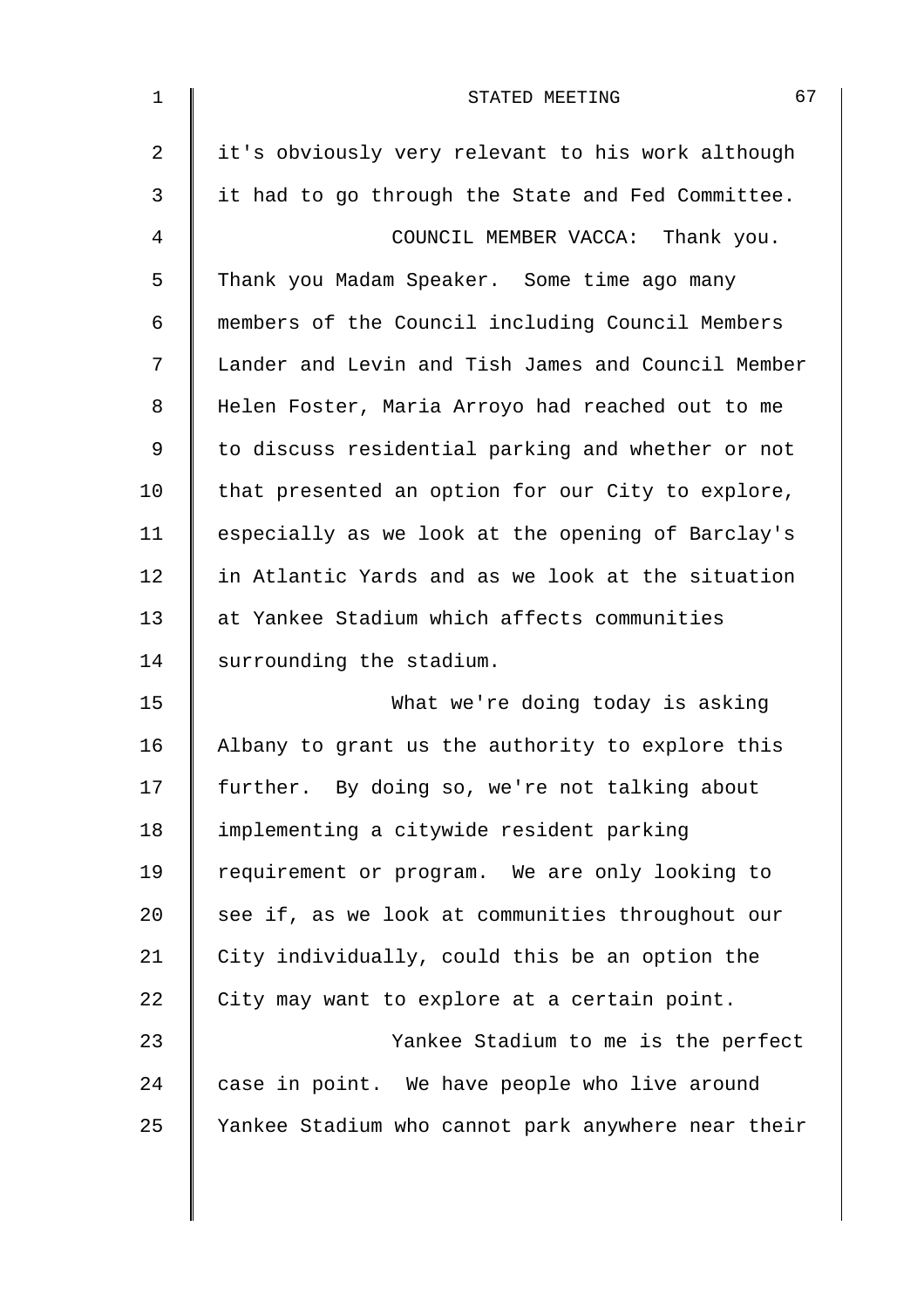| 1  | 68<br>STATED MEETING                               |
|----|----------------------------------------------------|
| 2  | homes even though the parking lots surrounding     |
| 3  | Yankee Stadium have thousands of empty spots, even |
| 4  | though there is train, bus and Metro North access. |
| 5  | Well to those people living in that                |
| 6  | surrounding community, you know what, that's not   |
| 7  | fair. It's not right. And that's one instance.     |
| 8  | And the challenges we face at Barclay's also       |
| 9  | require that this option be on the table to        |
| 10 | consider. And we ask Albany to allow us to do so   |
| 11 | by virtue of the Home Rule Message before you      |
| 12 | today. I thank the Speaker and the members of the  |
| 13 | Committee and the State and Federal Leg Committee. |
| 14 | SPEAKER QUINN: Thank you very                      |
| 15 | much. I also just want to remind my colleagues     |
| 16 | that one of the resolutions we're voting on today, |
| 17 | 999-A, which is not a statement for or against a   |
| 18 | Republican candidate for President, deals with     |
| 19 | authorizing DCAS to donate surplus City-owned      |
| 20 | computers, computer software and computer          |
| 21 | equipment to public and private institutions for   |
| 22 | secular education use and to not-for-profit        |
| 23 | institutions for use by individuals with           |
| 24 | disabilities, senior citizens or low income New    |
| 25 | Yorkers. That is a resolution but the way the      |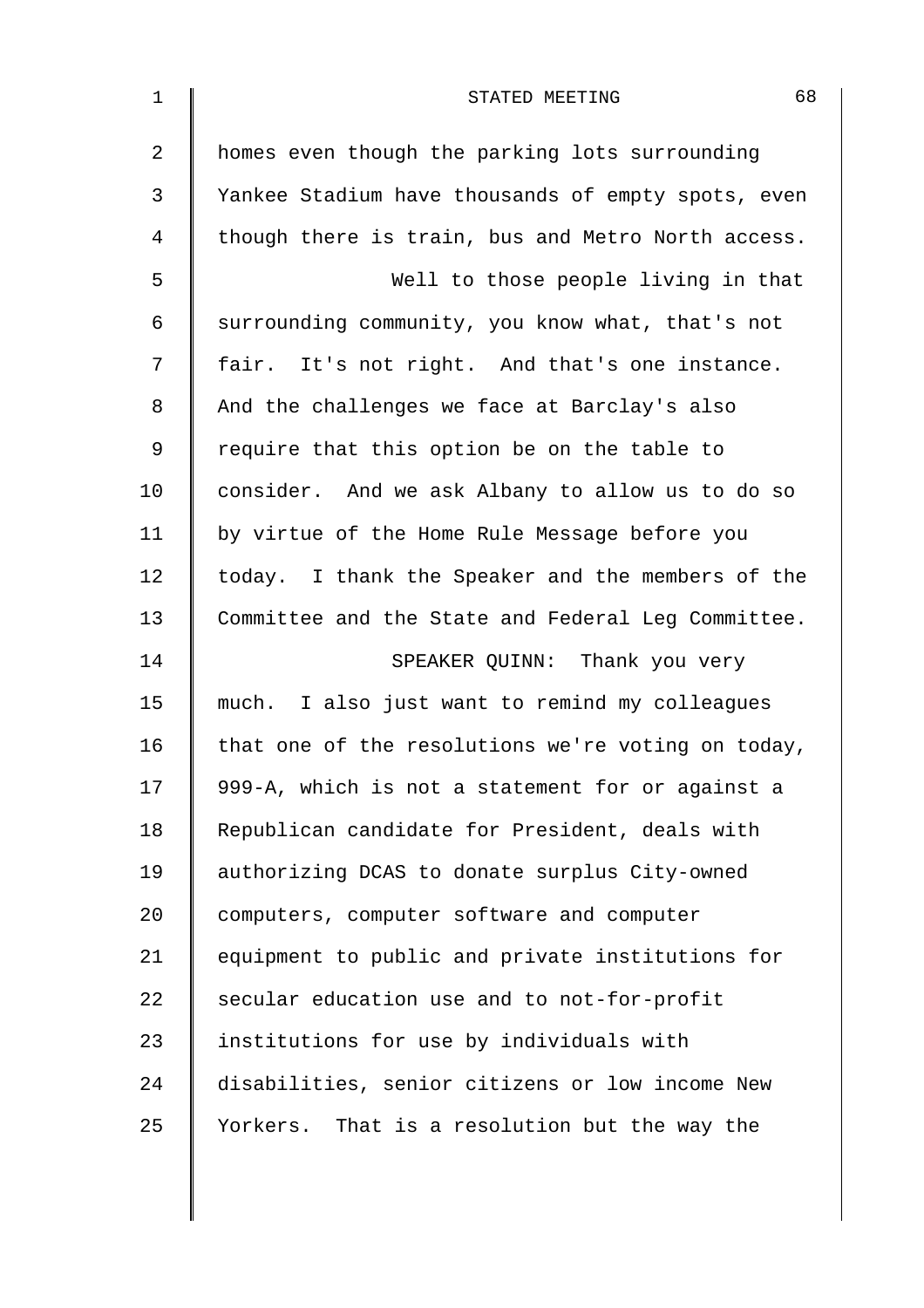| $\mathbf 1$ | 69<br>STATED MEETING                               |
|-------------|----------------------------------------------------|
| 2           | program has to work, we have to vote on it, in the |
| 3           | overall legislation in a roll call vote. So I      |
| 4           | just want to remind folks of that.                 |
| 5           | I want to thank my colleagues who                  |
| 6           | have worked on this and I'm not sure if you're     |
| 7           | still here but call on the Chair of the Technology |
| 8           | Committee, Chair Cabrera, he's already left, but I |
| 9           | want thank him for his work on this. And that      |
| 10          | concludes Communications from the Speaker.         |
| 11          | MAJORITY LEADER RIVERA: Discussion                 |
| 12          | of General Orders. Council Member Weprin.          |
| 13          | COUNCIL MEMBER WEPRIN: Thank you                   |
| 14          | very much. I'd like permission to vote on all      |
| 15          | General Order items at this time.                  |
| 16          | MAJORITY LEADER RIVERA:<br>So                      |
| 17          | ordered.                                           |
| 18          | COUNCIL MEMBER WEPRIN: Thank you.                  |
| 19          | I vote aye on all.                                 |
| 20          | MAJORITY LEADER RIVERA: Thank you                  |
| 21          | very much. Council Member Levin.                   |
| 22          | [Pause]                                            |
| 23          | MAJORITY LEADER RIVERA: Okay. So                   |
| 24          | Council Member Jackson.                            |
| 25          | [Pause]                                            |
|             |                                                    |
|             |                                                    |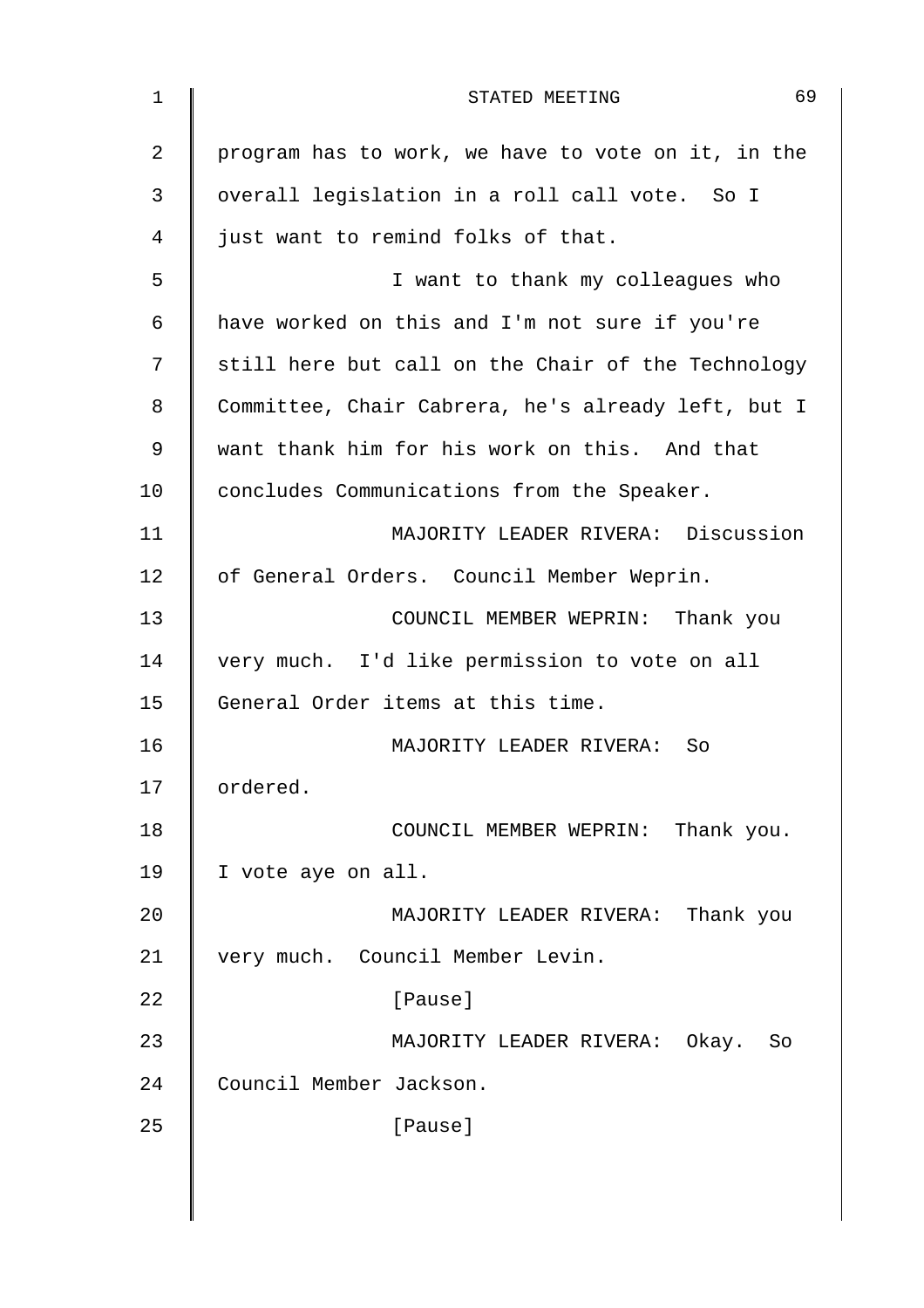| $\mathbf{1}$   | 70<br>STATED MEETING                              |
|----------------|---------------------------------------------------|
| $\overline{2}$ | MAJORITY LEADER RIVERA: Okay--oh,                 |
| 3              | Council Member Levin.                             |
| 4              | [Pause]                                           |
| 5              | COUNCIL MEMBER LEVIN: Oh. Thank                   |
| 6              | you. I wanted to speak on the SLR that we're      |
| 7              | voting on today. I want to encourage all my       |
| 8              | colleagues to support this. It's a very long time |
| 9              | in coming and I want to thank Speaker Quinn as    |
| 10             | well as Chairs Vacca and Foster for their hearing |
| 11             | yesterday. I also want to thank Council Member    |
| 12             | Letitia James for her support of this resolution. |
| 13             | And I look forward to this being voted on in the  |
| 14             | State Legislature and working with the Department |
| 15             | of Transportation to implement an effective and   |
| 16             | appropriate residential parking permit program in |
| 17             | the City of New York that will provide tremendous |
| 18             | relief to residents who live in congested         |
| 19             | neighborhoods, whether that be due to arenas or   |
| 20             | stadiums or park and ride situations. I, again,   |
| 21             | thank the Speaker as well as Chair Foster and     |
| 22             | Vacca for supporting this bill. Thank you.        |
| 23             | MAJORITY LEADER RIVERA: Thank you                 |
| 24             | very much. Council Member Jackson?                |
| 25             | COUNCIL MEMBER JACKSON: Thank you                 |
|                |                                                   |
|                |                                                   |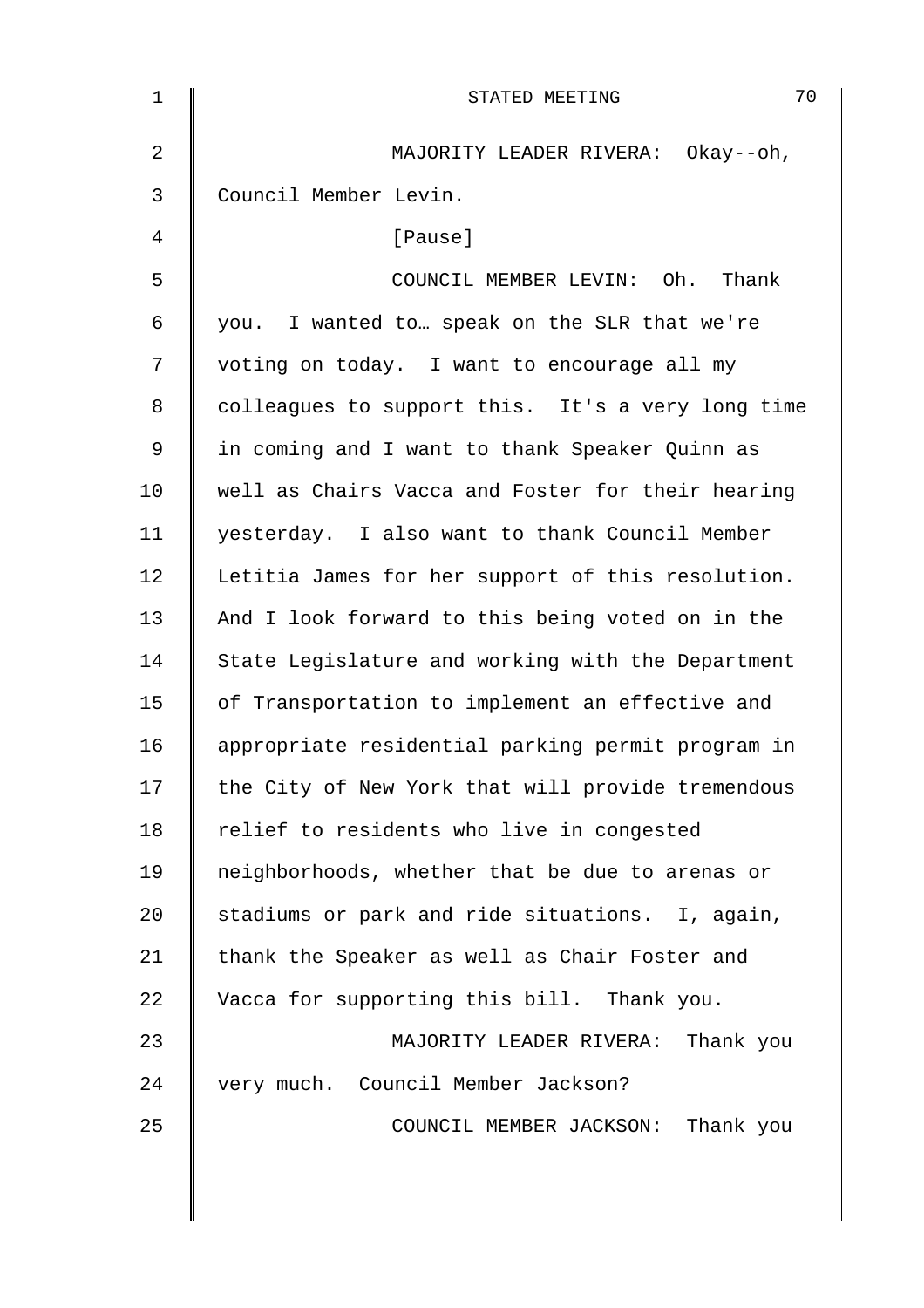| $\mathbf 1$    | 71<br>STATED MEETING                               |
|----------------|----------------------------------------------------|
| $\overline{2}$ | Majority Leader. My colleagues, I rise in support  |
| 3              | of the bill concerning helping individuals that    |
| 4              | are immigrants that are arrested but not           |
| 5              | convicted. As you know we live in the United       |
| 6              | States of America. And in the United States of     |
| 7              | America, you are innocent until proven guilty.     |
| $8\,$          | And obviously as our Speaker has                   |
| 9              | said, that looking at the statistics, only about   |
| 10             | 50% that were deported would still be here in this |
| 11             | country with their families as a result of the     |
| 12             | City of New York taking a position that we're      |
| 13             | doing now. So I thank our colleagues Melissa       |
| 14             | Mark-Viverito for sponsoring the bill and Danny    |
| 15             | Dromm, but all the advocates for continuing to     |
| 16             | push in order to have some justice and equity in   |
| 17             | our City. And obviously as you know, we are the    |
| 18             | melting pot of the world. There are all types of   |
| 19             | religions, nationalities in our great City. And    |
| 20             | with that this would help us move forward in the   |
| 21             | type of unity, in my opinion, that this City       |
| 22             | rightfully--                                       |
| 23             | SERGEANT AT ARMS: [Interposing]                    |
| 24             | Quiet please.                                      |
| 25             | COUNCIL MEMBER JACKSON: -- that                    |
|                |                                                    |
|                |                                                    |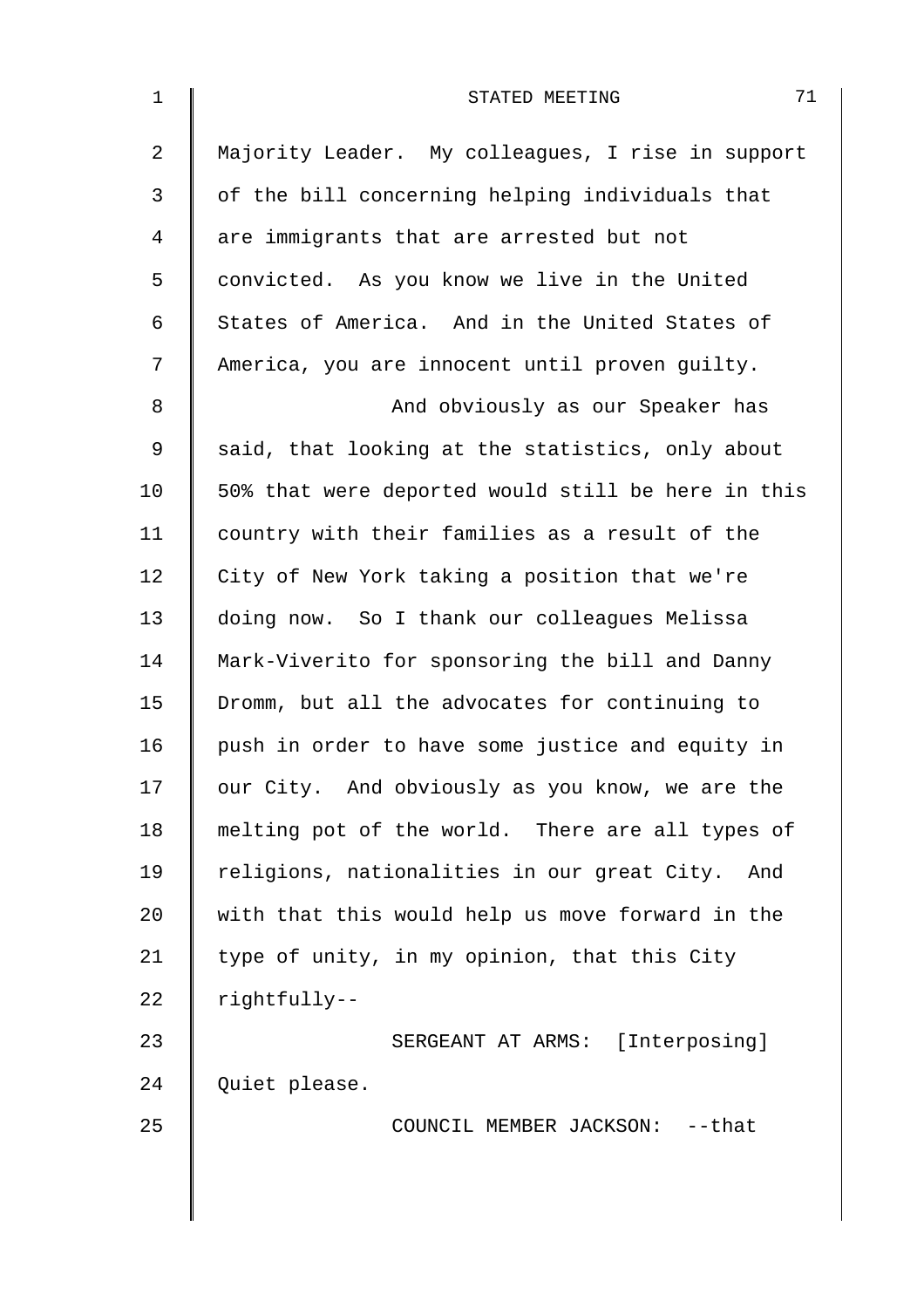| $\mathbf 1$    | 72<br>STATED MEETING                               |
|----------------|----------------------------------------------------|
| $\overline{a}$ | this City rightfully shows. And all you have to    |
| 3              | do is walk out here on Broadway and see all of the |
| 4              | people, the tourists, or go to Time Square in      |
| 5              | Midtown, and you see how many people come here     |
| 6              | from all over the world. And neighborhoods in      |
| 7              | Brooklyn, on Staten Island, I know on Staten       |
| 8              | Island you have the largest Liberian community     |
| $\mathsf 9$    | outside of Liberia. I know that in Chinatown, not  |
| 10             | only in Flushing but out in Brooklyn, and in the   |
| 11             | Bronx, the South Bronx, you have a lot of West     |
| 12             | Africans that live there. In all parts of the      |
| 13             | City you have all types of people that have come   |
| 14             | here for the American Dream. So I support and I    |
| 15             | ask my colleagues to support Intro number 656-A.   |
| 16             | Thank you.                                         |
| 17             | MAJORITY LEADER RIVERA: Thank you                  |
| 18             | very much. Next we have Council Member Fidler,     |
| 19             | followed by Council Member Gonzalez.               |
| 20             | COUNCIL MEMBER FIDLER: I guess                     |
| 21             | it's time for Lew Fidler to sign off on the        |
| 22             | Kumbaya channel because I'm speaking to urge my    |
| 23             | colleagues to vote no on SLR 14. You know, you've  |
| 24             | heard a number of communities indicate that        |
| 25             | they're concerned about their park and ride        |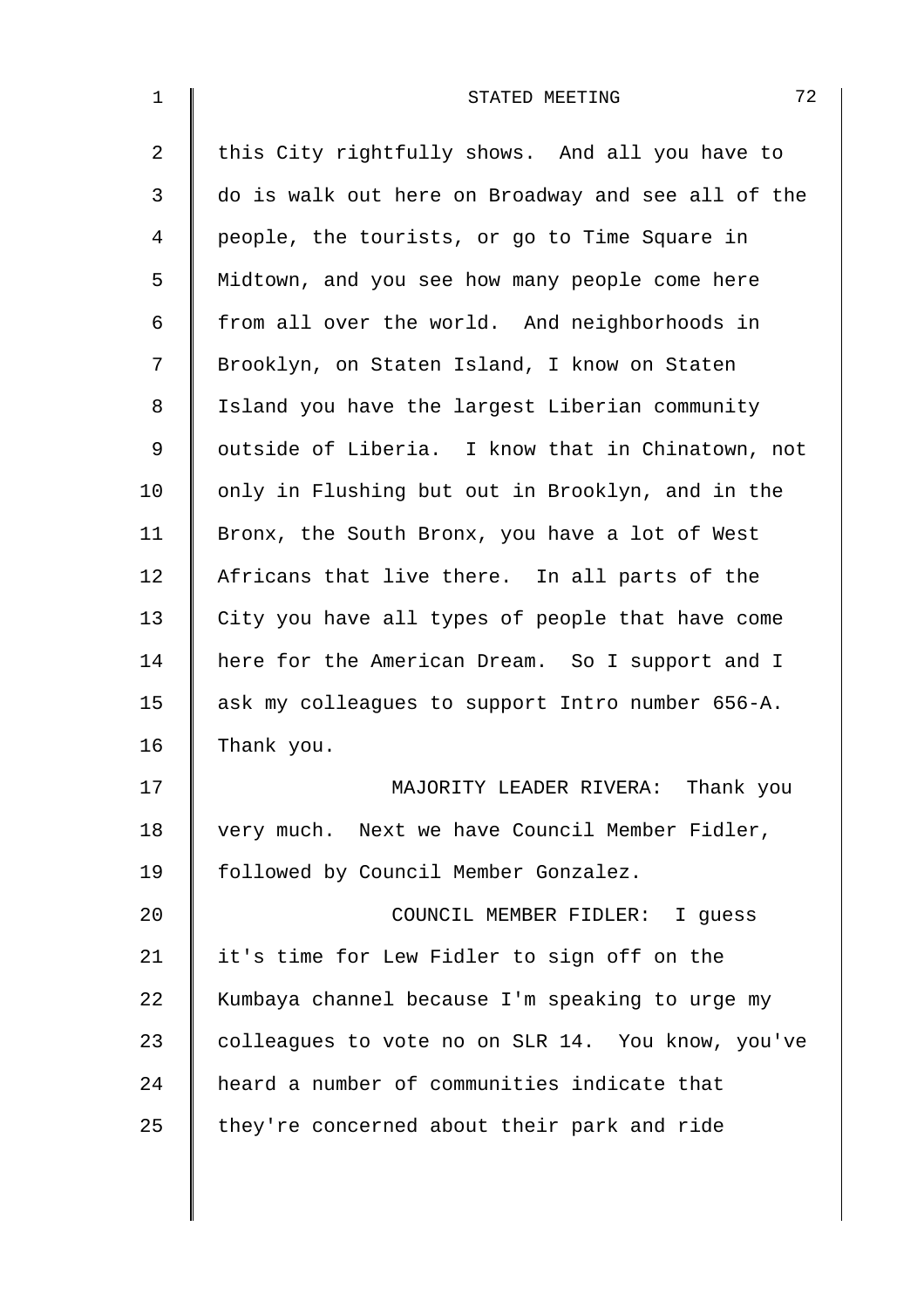| $\mathbf 1$    | 73<br>STATED MEETING                               |
|----------------|----------------------------------------------------|
| $\overline{a}$ | problem. And the fact of the matter is if we were  |
| 3              | to institute residential parking permits in those  |
| 4              | communities, all we'll be doing is shifting the    |
| 5              | problem to the community that lives next up the    |
| 6              | road on the subway line. And God willing, that     |
| 7              | community will be wealthy enough to be able to     |
| 8              | afford to pay the fees, and I'll talk about fees   |
| 9              | in a second, all right, or they will be the ones   |
| 10             | stuck.                                             |
| 11             | Until we get to a neighborhood                     |
| 12             | where people who can barely afford to keep their   |
| 13             | 1988 Dodge Dart on the street and insured, will no |
| 14             | longer be able to park in front of their homes.    |
| 15             | Government loves revenue streams.                  |
| 16             | And I don't think there's any one within the       |
| 17             | earshot of my voice who doesn't believe that these |
| 18             | fees won't go up. And the irony is that the DOT    |
| 19             | says that the fees will not cover the cost of      |
| 20             | running the program and under the bill that's      |
| 21             | being authorized in Albany, the fees will not go   |
| 22             | to the Treasury of the City of New York, but the   |
| 23             | expenses will.                                     |
| 24             | I think people have gotten used to                 |
| 25             | government taxing everything that moves and        |
|                |                                                    |

 $\overline{\phantom{a}}$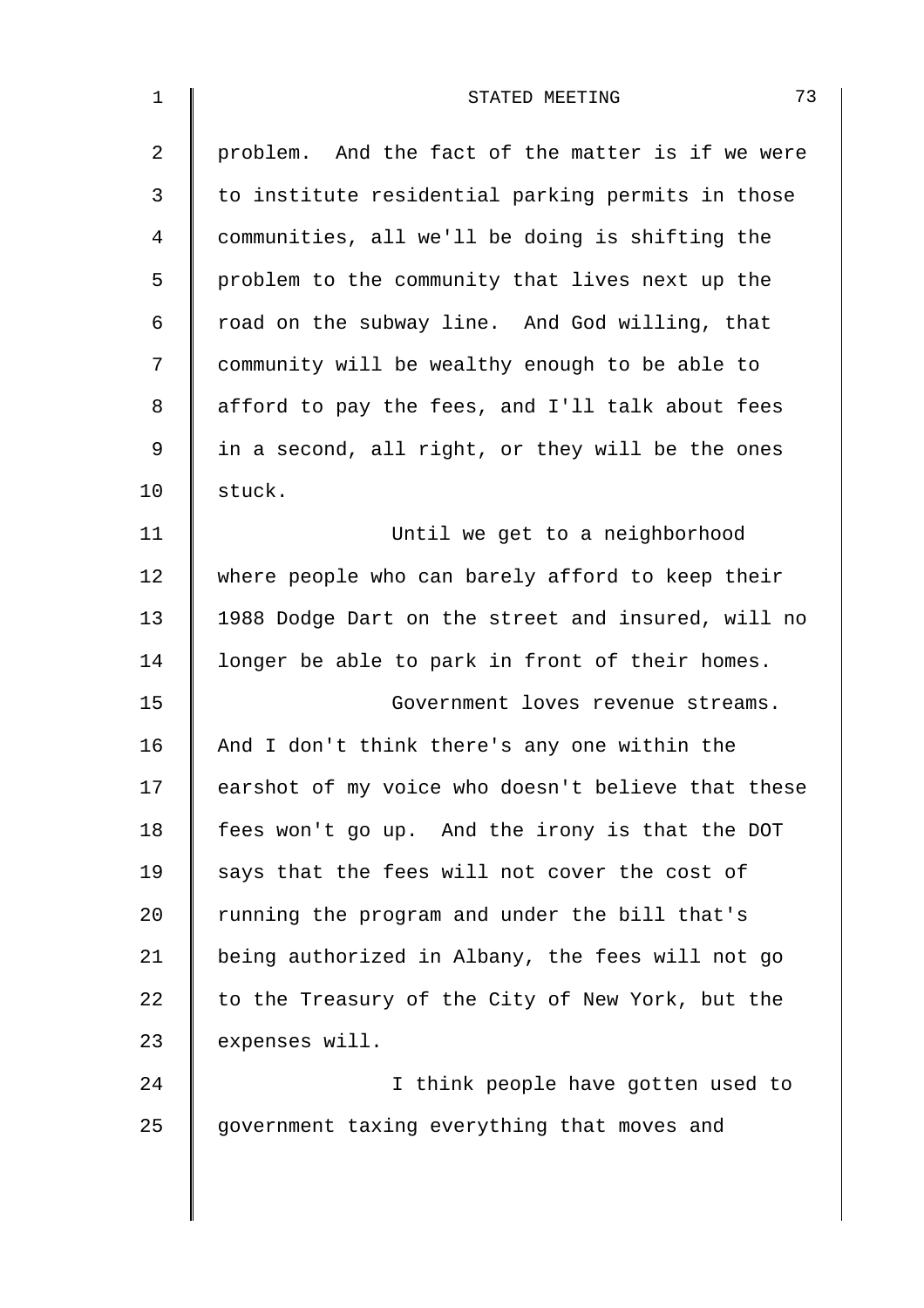| $\mathbf 1$ | 74<br>STATED MEETING                               |
|-------------|----------------------------------------------------|
| 2           | breaths. And I'm just concerned that we're now     |
| 3           | going to start taxing open space and your right to |
| 4           | park in front of your home. I think this is a bad  |
| 5           | precedent to set. We first heard about this in     |
| 6           | conjunction with congestion pricing. It was a bad  |
| 7           | idea with congestion pricing. It's a bad idea      |
| 8           | without it. And I urge my colleagues to vote no.   |
| 9           | MAJORITY LEADER RIVERA: Thank you.                 |
| 10          | Council Member Gonzalez.                           |
| 11          | COUNCIL MEMBER GONZALEZ: Thank                     |
| 12          | you. I would like to thank Chair Comrie, Chair     |
| 13          | Lander, Gail Benjamin, of course, from the Land    |
| 14          | Use and the Land Use staff for all their work on   |
| 15          | LU 466. Historic Greenwood Cemetery has been a     |
| 16          | pillar of the Sunset Park and surrounding Brooklyn |
| 17          | communities for over a century. Their dedication   |
| 18          | to the areas and residents I represent is second   |
| 19          | to none. This project will continue that           |
| 20          | commitment. Greenwood's plans for the Weir         |
| 21          | Greenhouse Property is both sensitive to the       |
| 22          | history of the site while calling for major        |
| 23          | investment and rehabilitation that will ensure     |
| 24          | visitors will have the opportunity to enjoy the    |
| 25          | space.                                             |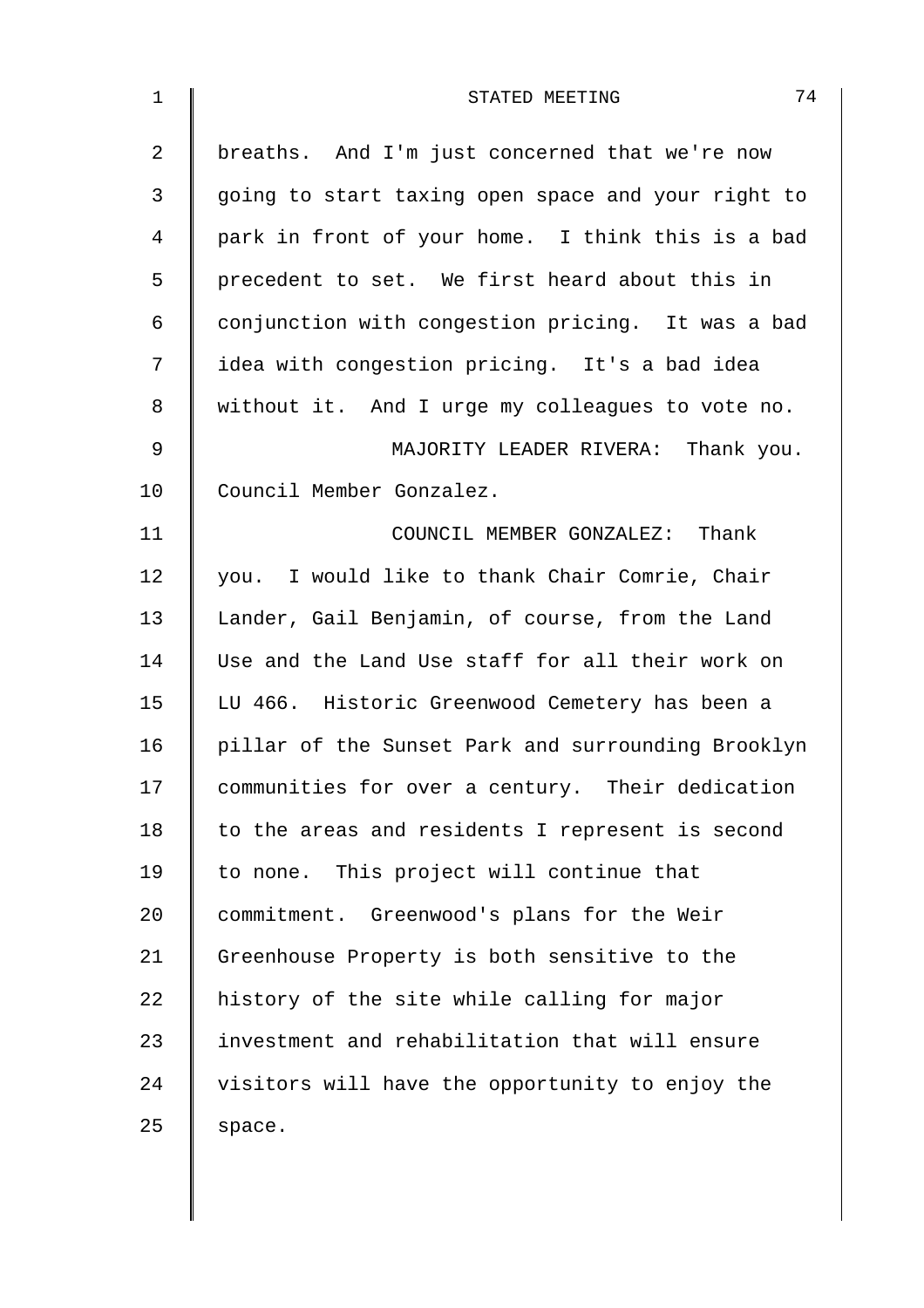| $\mathbf 1$    | 75<br>STATED MEETING                             |
|----------------|--------------------------------------------------|
| $\overline{2}$ | I am fully in support of                         |
| 3              | Greenwood's application and I urge my colleagues |
| 4              | to vote yes on this item. I would like to also   |
| 5              | say to Mr. Moylan who is here today from         |
| 6              | Greenwood, thank you and thank you to Ken Fisher |
| 7              | and I look forward to working with all of you in |
| 8              | the future.                                      |
| 9              | MAJORITY LEADER RIVERA: Thank you                |
| 10             | very much. Seeing no others, we'll move on.      |
| 11             | Reports of Special Committees?                   |
| 12             | MR. MCSWEENEY: None.                             |
| 13             | MAJORITY LEADER RIVERA: Reports of               |
| 14             | Standing Committees.                             |
| 15             | MR. MCSWEENEY: Report of the                     |
| 16             | Committee on Finance, Preconsidered Reso 1101,   |
| 17             | organization funding.                            |
| 18             | SPEAKER QUINN: Coupled on General                |
| 19             | Orders.                                          |
| 20             | MR. MCSWEENEY: Preconsidered Reso                |
| 21             | 1102, adjusted base proportion.                  |
| 22             | SPEAKER QUINN: Coupled on General                |
| 23             | Orders.                                          |
| 24             | MR. MCSWEENEY: Preconsidered Reso                |
| 25             | 1103, certifying base percentage.                |
|                |                                                  |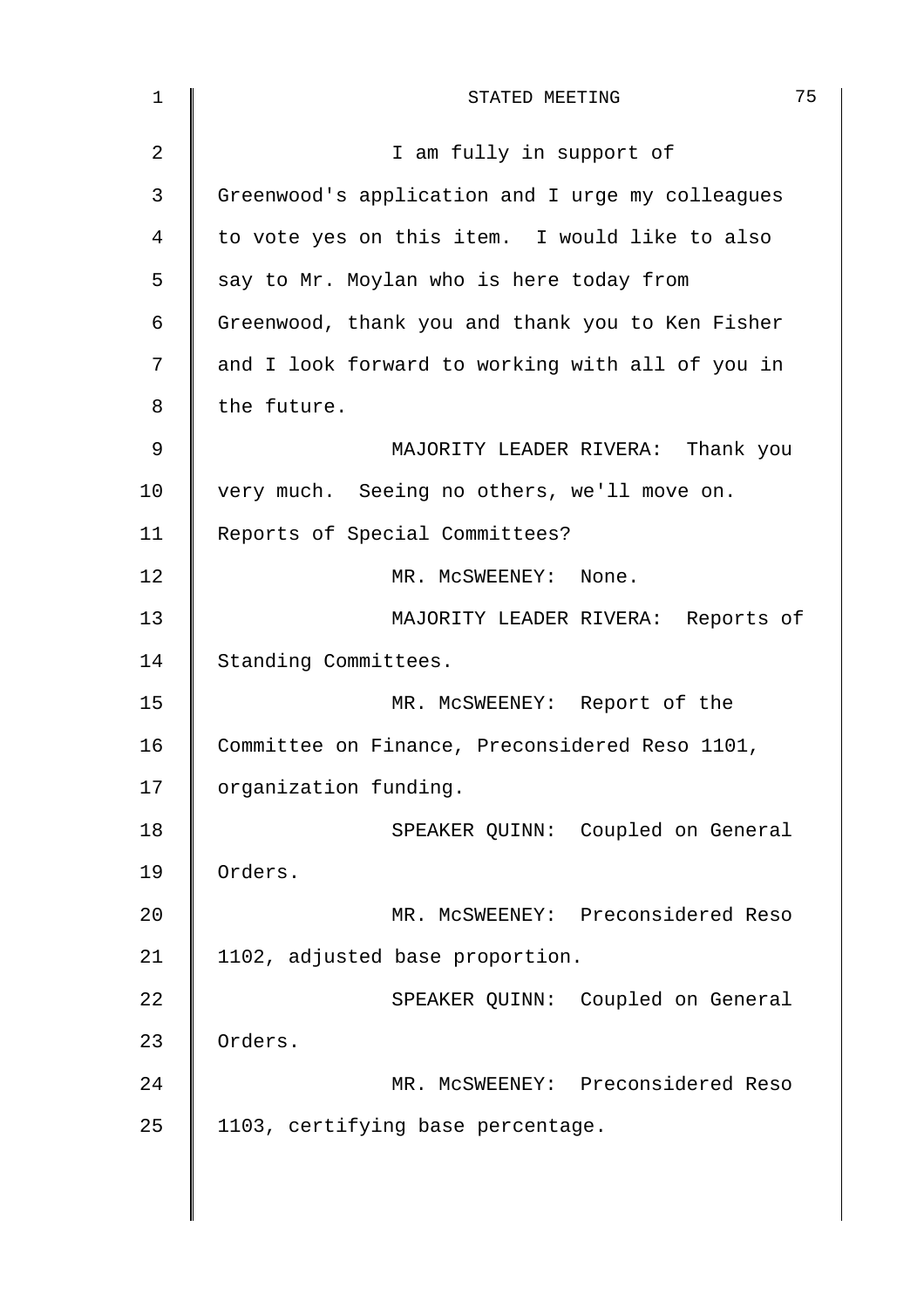| $\mathbf{1}$   | 76<br>STATED MEETING                              |
|----------------|---------------------------------------------------|
| $\overline{2}$ | SPEAKER QUINN: Coupled on General                 |
| 3              | Orders.                                           |
| $\overline{4}$ | MR. MCSWEENEY: Preconsidered Reso                 |
| 5              | 1104.                                             |
| 6              | SPEAKER QUINN: Coupled on General                 |
| 7              | Orders.                                           |
| 8              | MR. MCSWEENEY: Preconsidered M                    |
| $\mathsf 9$    | 0691 and Reso 1106, transfer of funds between     |
| 10             | agencies.                                         |
| 11             | SPEAKER QUINN: Coupled on General                 |
| 12             | Orders.                                           |
| 13             | MR. MCSWEENEY: Reconsidered LU 507                |
| 14             | and Reso 1106.                                    |
| 15             | SPEAKER QUINN: Coupled on General                 |
| 16             | Orders.                                           |
| 17             | MR. MCSWEENEY: Report of the                      |
| 18             | Committee on Immigration, Intro 656-A in relation |
| 19             | to persons not to be detained.                    |
| 20             | SPEAKER QUINN: Amended and coupled                |
| 21             | on General Orders.                                |
| 22             | MR. MCSWEENEY: Report of the                      |
| 23             | Committee on Land Use, LU 466 and Reso 1108,      |
| 24             | Greenwood Cemetery.                               |
| 25             | SPEAKER QUINN: Coupled on General                 |
|                |                                                   |
|                |                                                   |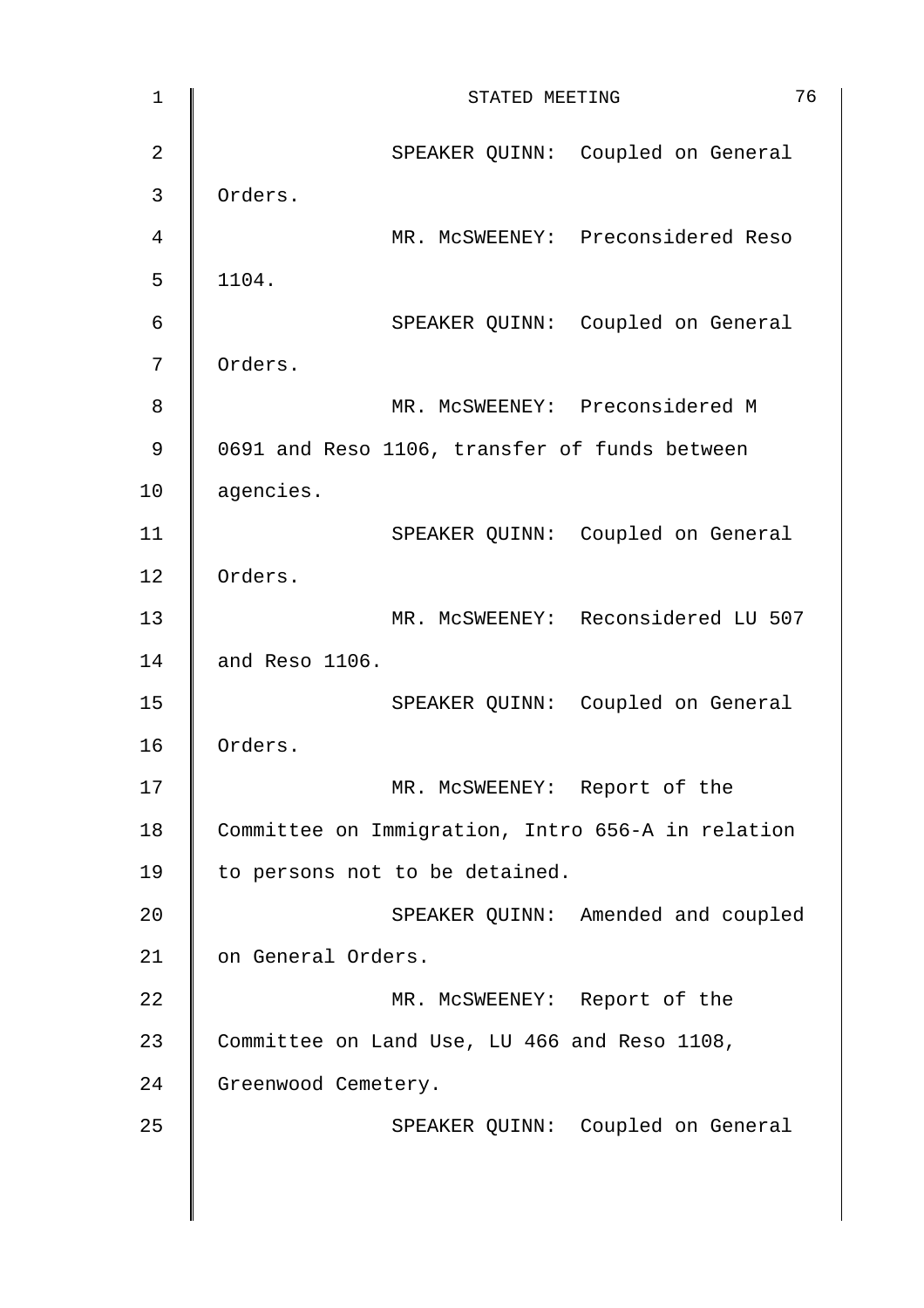| $\mathbf{1}$   | 77<br>STATED MEETING                            |
|----------------|-------------------------------------------------|
| $\overline{2}$ | Orders.                                         |
| 3              | MR. MCSWEENEY: LU 492 and Reso                  |
| $\overline{4}$ | 1109, landmark designation.                     |
| 5              | SPEAKER QUINN: Coupled on General               |
| 6              | Orders.                                         |
| 7              | MR. MCSWEENEY: LU 495 and Reso                  |
| 8              | 1110 and LU 496 and Reso 1111, sidewalk cafes.  |
| 9              | SPEAKER QUINN: Coupled on General               |
| 10             | Orders.                                         |
| 11             | MR. MCSWEENEY: LU 500 and Reso                  |
| 12             | 1112 UDAAP Manhattan.                           |
| 13             | SPEAKER QUINN: Coupled on General               |
| 14             | Orders.                                         |
| 15             | MR. MCSWEENEY: LU 501 and Reso                  |
| 16             | 1113 through 503 and Reso 1115, sidewalk cafes. |
| $17$           | SPEAKER QUINN: Coupled on General               |
| 18             | Orders.                                         |
| 19             | MR. MCSWEENEY: LU 504 and Reso                  |
| 20             | 1116, sidewalk café.                            |
| 21             | SPEAKER QUINN: Coupled, to be                   |
| 22             | filed pursuant to a letter of withdrawal.       |
| 23             | MR. MCSWEENEY: LU 505 and Reso                  |
| 24             | 1117, sidewalk café.                            |
| 25             | SPEAKER QUINN: Coupled on General               |
|                |                                                 |
|                |                                                 |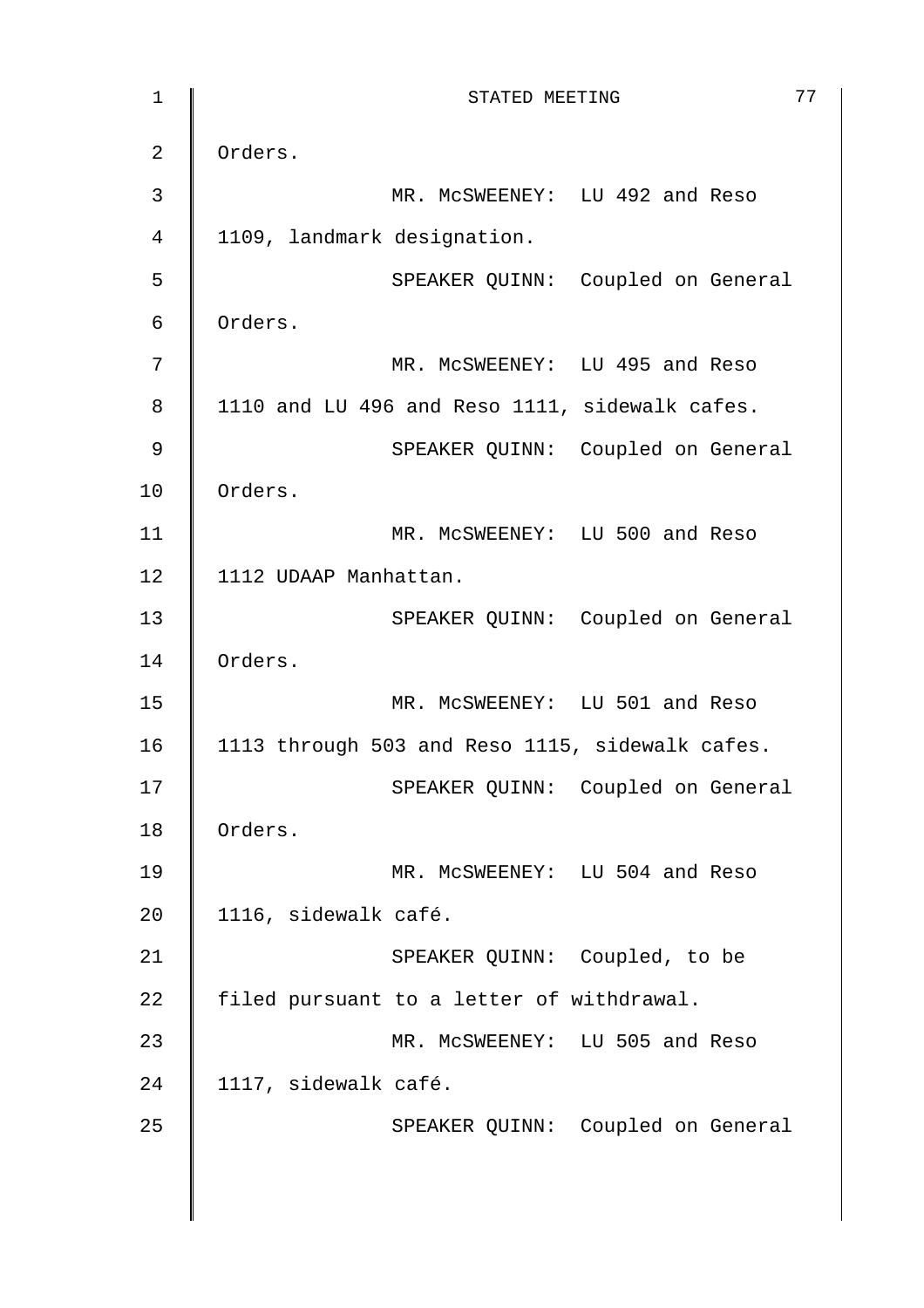| $1\,$          | 78<br>STATED MEETING                              |
|----------------|---------------------------------------------------|
| $\overline{2}$ | Orders.                                           |
| 3              | MR. MCSWEENEY: LU 506 and Reso                    |
| $\overline{4}$ | 1118, City map amendment.                         |
| 5              | SPEAKER QUINN: Coupled on General                 |
| 6              | Orders.                                           |
| 7              | MR. MCSWEENEY: Report of the                      |
| 8              | Committee on Rules, Privileges and Elections,     |
| 9              | Preconsidered M 0689 and Reso 1119 approving the  |
| 10             | appointment of Kenneth J. Knuckles, Planning      |
| 11             | Commission.                                       |
| 12             | SPEAKER QUINN: Coupled on General                 |
| 13             | Orders.                                           |
| 14             | MR. MCSWEENEY: Report of the                      |
| 15             | Committee on State and Federal Legislation,       |
| 16             | Preconsidered SLR 0014, Residential Parking       |
| 17             | Permits.                                          |
| 18             | SPEAKER QUINN: Coupled on General                 |
| 19             | Orders.                                           |
| 20             | MR. MCSWEENEY: Report of the                      |
| 21             | Committee on Technology, Reso 999-A, surplus City |
| 22             | equipment.                                        |
| 23             | SPEAKER QUINN: Amended and coupled                |
| 24             | on General Orders.                                |
| 25             | MR. MCSWEENEY: Report of the                      |
|                |                                                   |
|                |                                                   |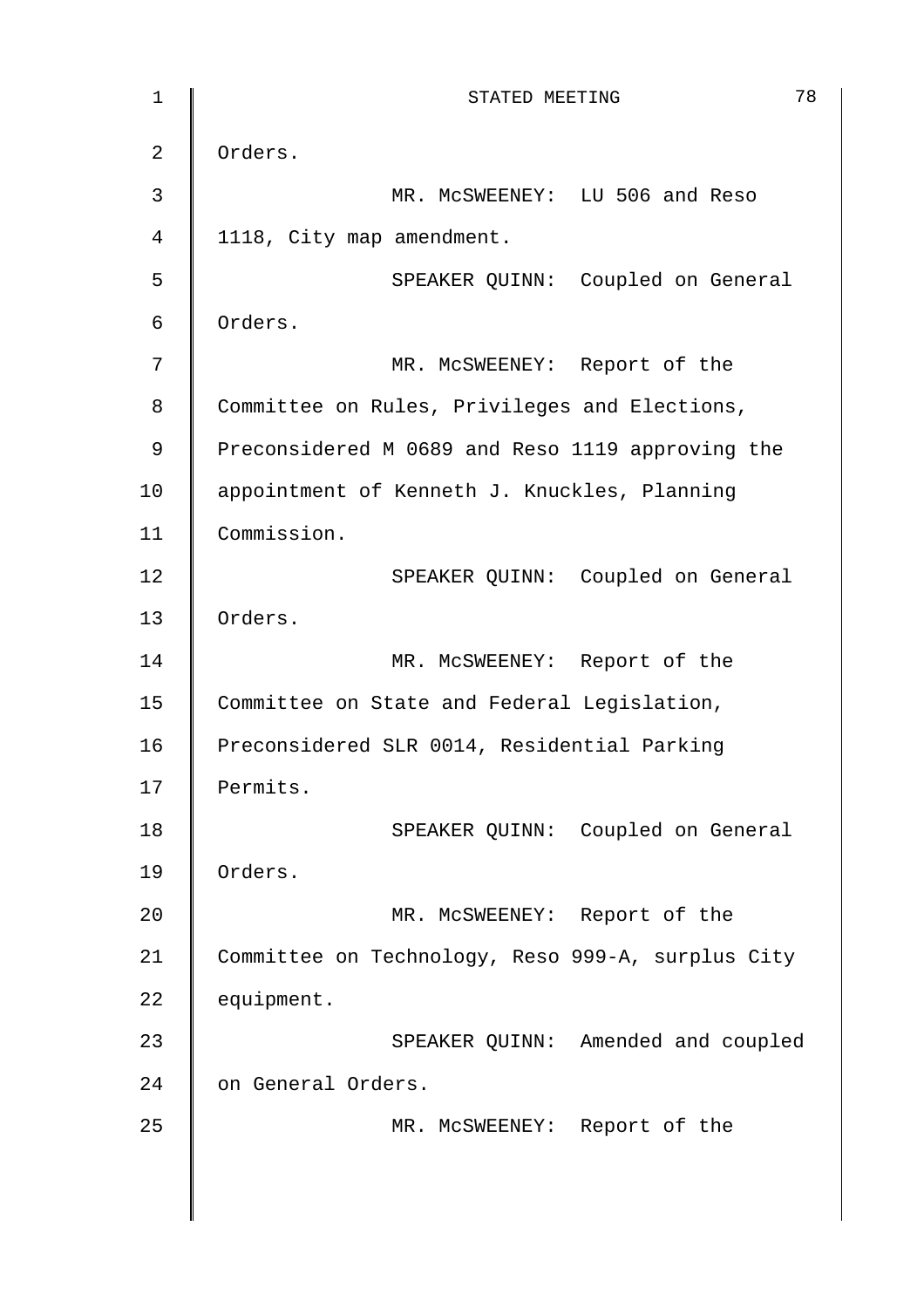| 1  | 79<br>STATED MEETING                               |
|----|----------------------------------------------------|
| 2  | Committee on Transportation, Intro 412-A,          |
| 3  | Community Board hearings for bicycle lanes.        |
| 4  | SPEAKER QUINN: Amended and coupled                 |
| 5  | on General Orders.                                 |
| 6  | MAJORITY LEADER RIVERA: General                    |
| 7  | Order Calendar?                                    |
| 8  | MR. MCSWEENEY: Resolution                          |
| 9  | appointing various persons, Commissioner of Deeds. |
| 10 | SPEAKER QUINN: Coupled on General                  |
| 11 | Orders. And at this time I'd like to ask for roll  |
| 12 | call on all items that have been coupled on the    |
| 13 | General Order Calendar, please.                    |
| 14 | MAJORITY LEADER RIVERA:<br><b>So</b>               |
| 15 | ordered.                                           |
| 16 | MR. MCSWEENEY: Arroyo.                             |
| 17 | COUNCIL MEMBER ARROYO: Aye on all.                 |
| 18 | MR. MCSWEENEY: Barron.                             |
| 19 | COUNCIL MEMBER BARRON: I vote no                   |
| 20 | on Preconsidered Reso SLR 14 and aye on all the    |
| 21 | rest.                                              |
| 22 | MR. MCSWEENEY: Brewer.                             |
| 23 | COUNCIL MEMBER BREWER: I'd like to                 |
| 24 | just say a couple of words about Alice Cardona who |
| 25 | was my friend since the 1970's. We went to China   |
|    |                                                    |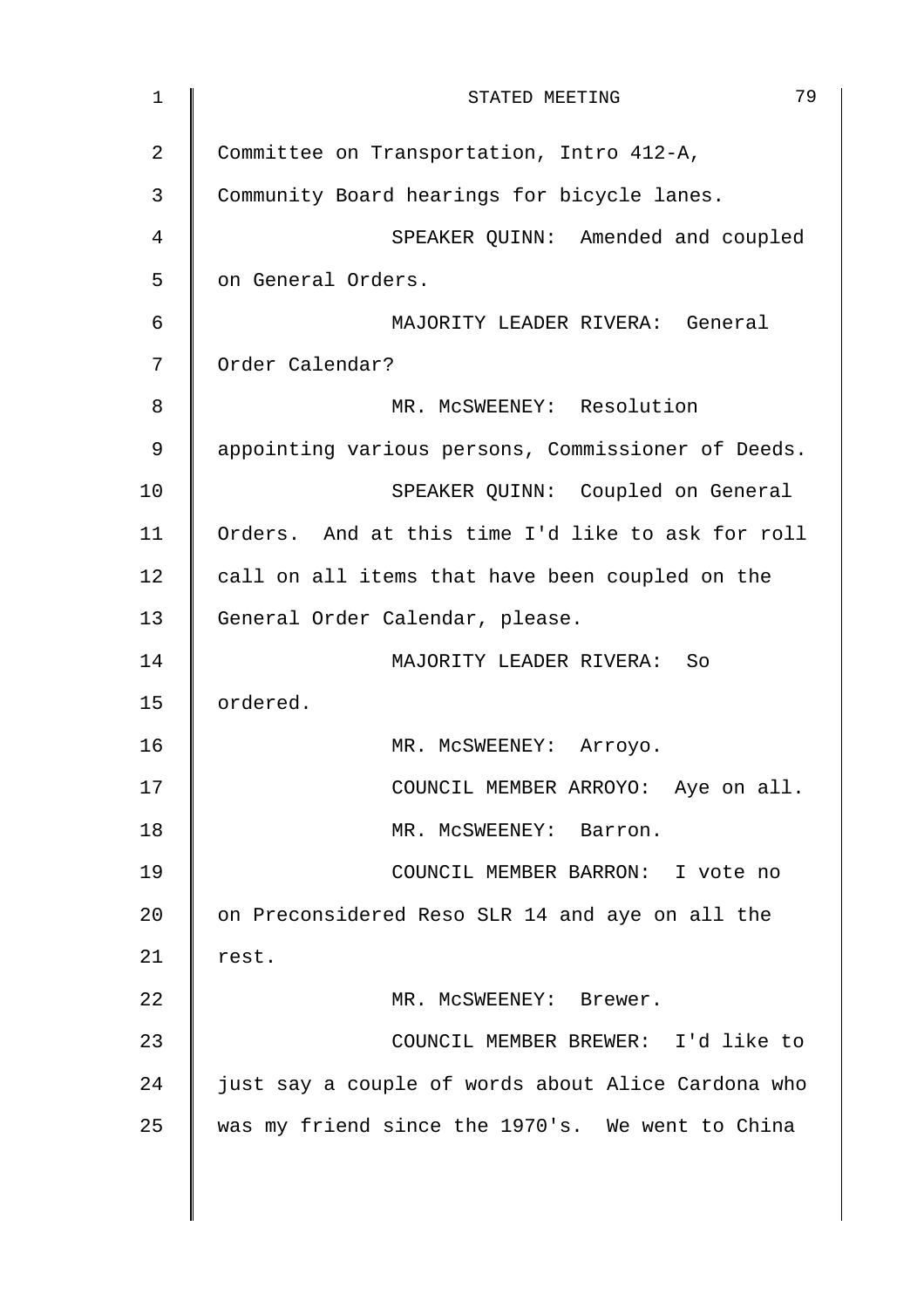| $\mathbf 1$    | 80<br>STATED MEETING                               |
|----------------|----------------------------------------------------|
| $\overline{2}$ | together for the Beijing Women's Conference and    |
| 3              | probably went to thousands of meetings regarding   |
| 4              | the National Women's Political Caucus. So I just   |
| 5              | want to echo those who loved her and respected her |
| 6              | and learned from her. And she was a voice that     |
| 7              | can never be silenced. And so we certainly send    |
| 8              | our best wishes to her wonderful family whom she   |
| 9              | adored and we will miss her.                       |
| 10             | I vote aye on all. I want to                       |
| 11             | comment on SLR 14. It's my understanding, and I    |
| 12             | agree with a lot of what Lew Fidler stated, this   |
| 13             | is a bill that I think will not pass in Albany.    |
| 14             | So hopefully it will have changed. I do            |
| 15             | understand the concerns of those who have          |
| 16             | Districts around stadiums. And I think that would  |
| 17             | be a legitimate issue. Every other aspect of this  |
| 18             | bill, it's my understanding that we're doing a     |
| 19             | Home Rule and any changes to parking in New York   |
| 20             | would be discussed here in the City. And then      |
| 21             | just like bike lanes, would have any discussion at |
| 22             | a local level. So I vote aye with that             |
| 23             | understanding. Thank you.                          |
| 24             | MR. MCSWEENEY: Chin.                               |
| 25             | COUNCIL MEMBER CHIN: Permission to                 |
|                |                                                    |
|                |                                                    |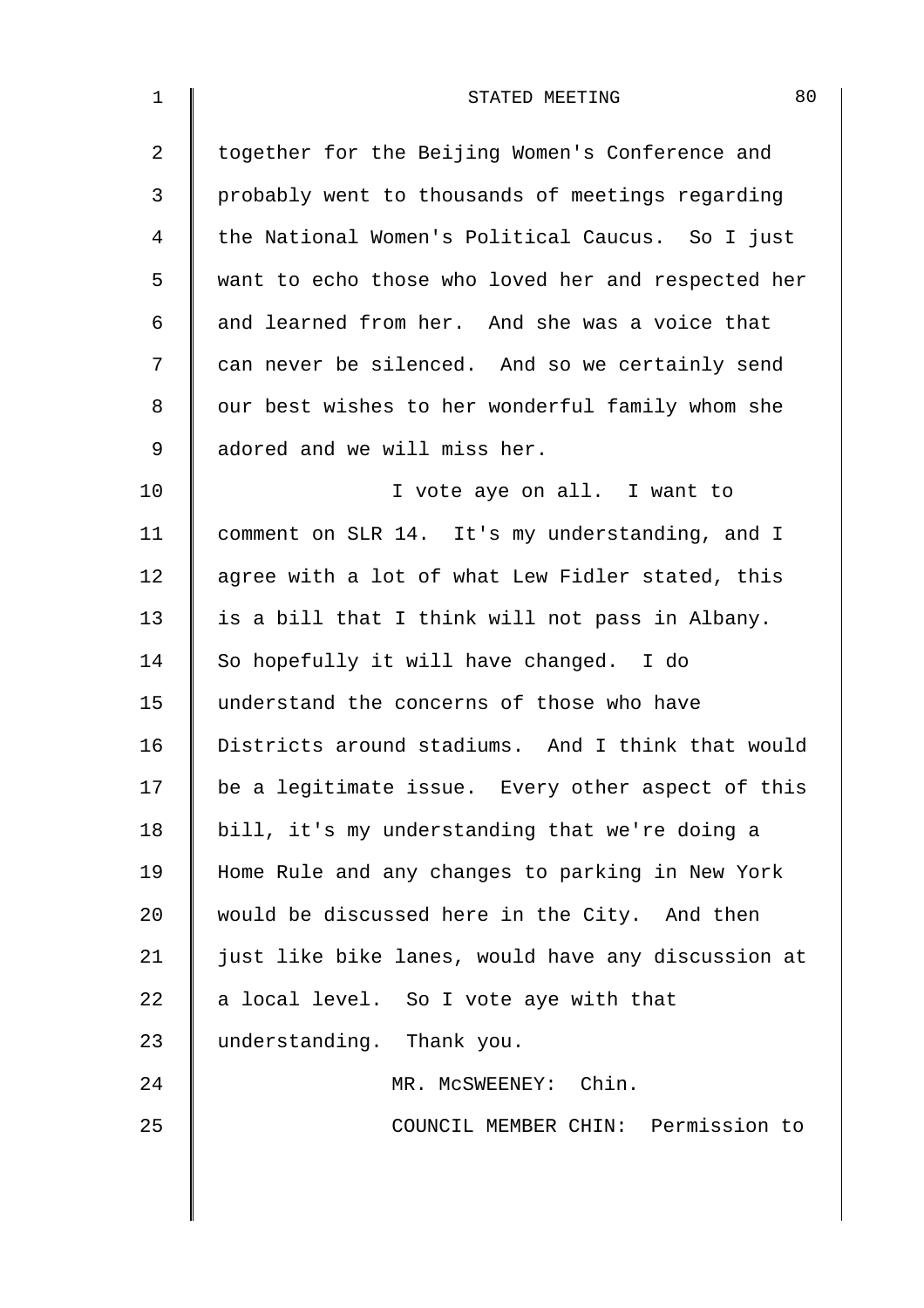| 1  | 81<br>STATED MEETING                               |
|----|----------------------------------------------------|
| 2  | speak before my vote.                              |
| 3  | MAJORITY LEADER RIVERA: Yes.                       |
| 4  | COUNCIL MEMBER CHIN: I just wanted                 |
| 5  | to take this opportunity to thank Council Member   |
| 6  | Ignizio and all the Council Members that came down |
| 7  | for lunch to support the Mill Street Café. Their   |
| 8  | business was hurt by what's been going down here   |
| 9  | in Wall Street with all the police barricades.     |
| 10 | And it really was a strong show of support in my   |
| 11 | District and the owner really appreciated it. And  |
| 12 | I vote aye on all. Thanks.                         |
| 13 | MR. MCSWEENEY: Dickens.                            |
| 14 | COUNCIL MEMBER DICKENS: Aye.                       |
| 15 | MR. MCSWEENEY: Dilan.                              |
| 16 | COUNCIL MEMBER DILAN: Aye on all.                  |
| 17 | MR. MCSWEENEY: Eugene.                             |
| 18 | COUNCIL MEMBER EUGENE: Aye.                        |
| 19 | MR. MCSWEENEY: Fidler.                             |
| 20 | COUNCIL MEMBER FIDLER: Pass.                       |
| 21 | MR. MCSWEENEY: Garodnick.                          |
| 22 | COUNCIL MEMBER GARODNICK: Aye.                     |
| 23 | MR. MCSWEENEY: Gentile.                            |
| 24 | COUNCIL MEMBER GENTILE: Aye on all                 |
| 25 | except Intro 656-A, no. And I abstain on SLR 14.   |
|    |                                                    |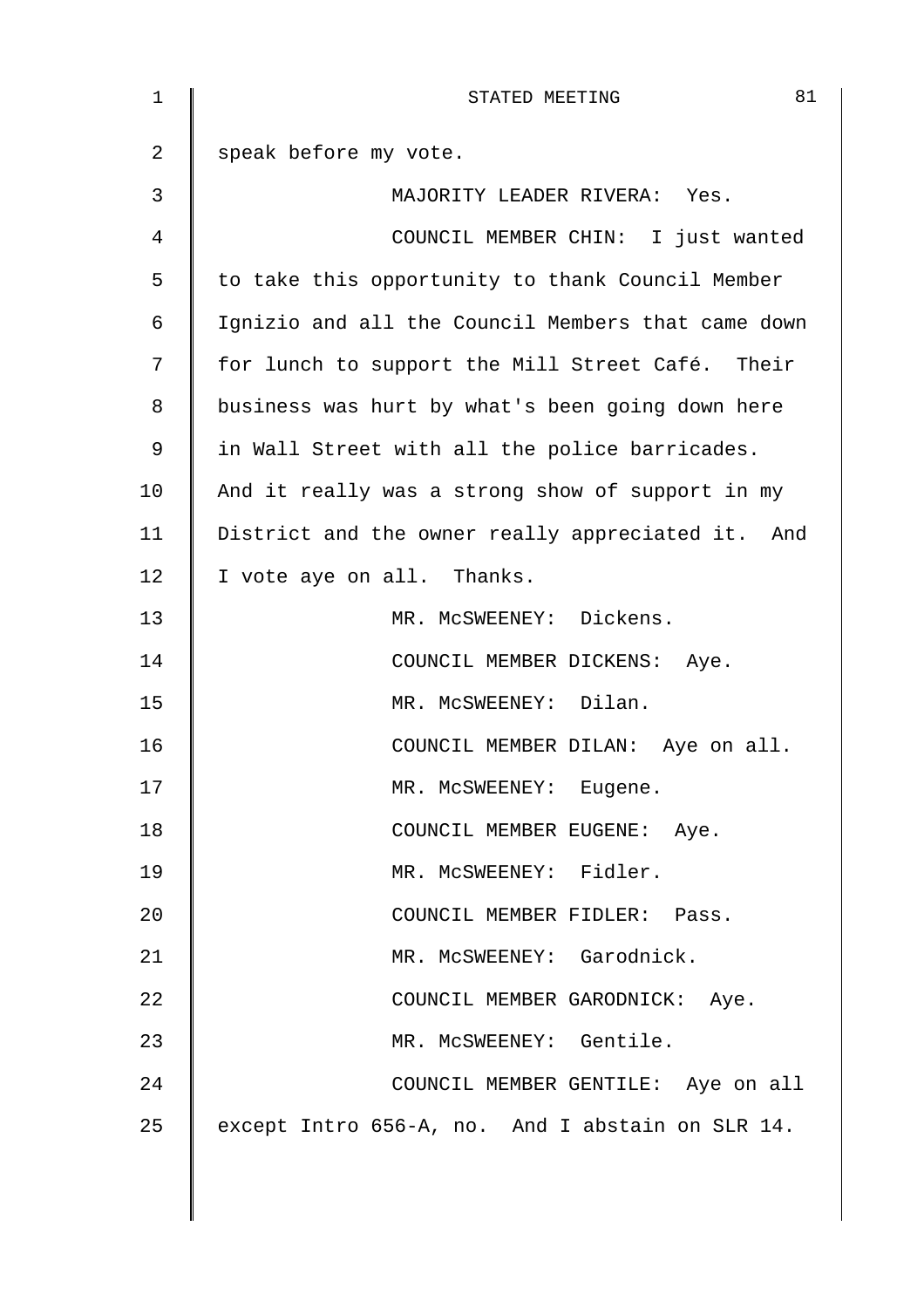| 1  | 82<br>STATED MEETING                              |
|----|---------------------------------------------------|
| 2  | MR. MCSWEENEY: Gonzalez.                          |
| 3  | COUNCIL MEMBER GONZALEZ: Aye on                   |
| 4  | all.                                              |
| 5  | MR. MCSWEENEY: Greenfield.                        |
| 6  | COUNCIL MEMBER GREENFIELD: Aye.                   |
| 7  | MR. MCSWEENEY: Ignizio.                           |
| 8  | COUNCIL MEMBER IGNIZIO: Yes, just                 |
| 9  | very briefly, I wanted to, let me cast my votes   |
| 10 | first, no on SLR 14, 1102, 1103, 1104 and 656-A.  |
| 11 | I just wanted to briefly talk about my opposition |
| 12 | to SLR 14.                                        |
| 13 | We were talking a little while ago                |
| 14 | about, you know, it's thousands of parking spaces |
| 15 | open in and around X stadium or Y stadium. So God |
| 16 | forbid somebody's able to take their son or       |
| 17 | daughter to a Yankee game and be able to get out  |
| 18 | of there without spending \$50 on parking. And my |
| 19 | take to that is people already paid for that      |
| 20 | parking in taxes, every year. Those aren't your   |
| 21 | spots. Those aren't my spots. The spot in front   |
| 22 | of my house is not mine. It's a City spot. And    |
| 23 | as well as anybody can come to Tottenville or to  |
| 24 | Tompkinsville, they can go to anywhere in the     |
| 25 | Bronx, Manhattan or anywhere else, and not have a |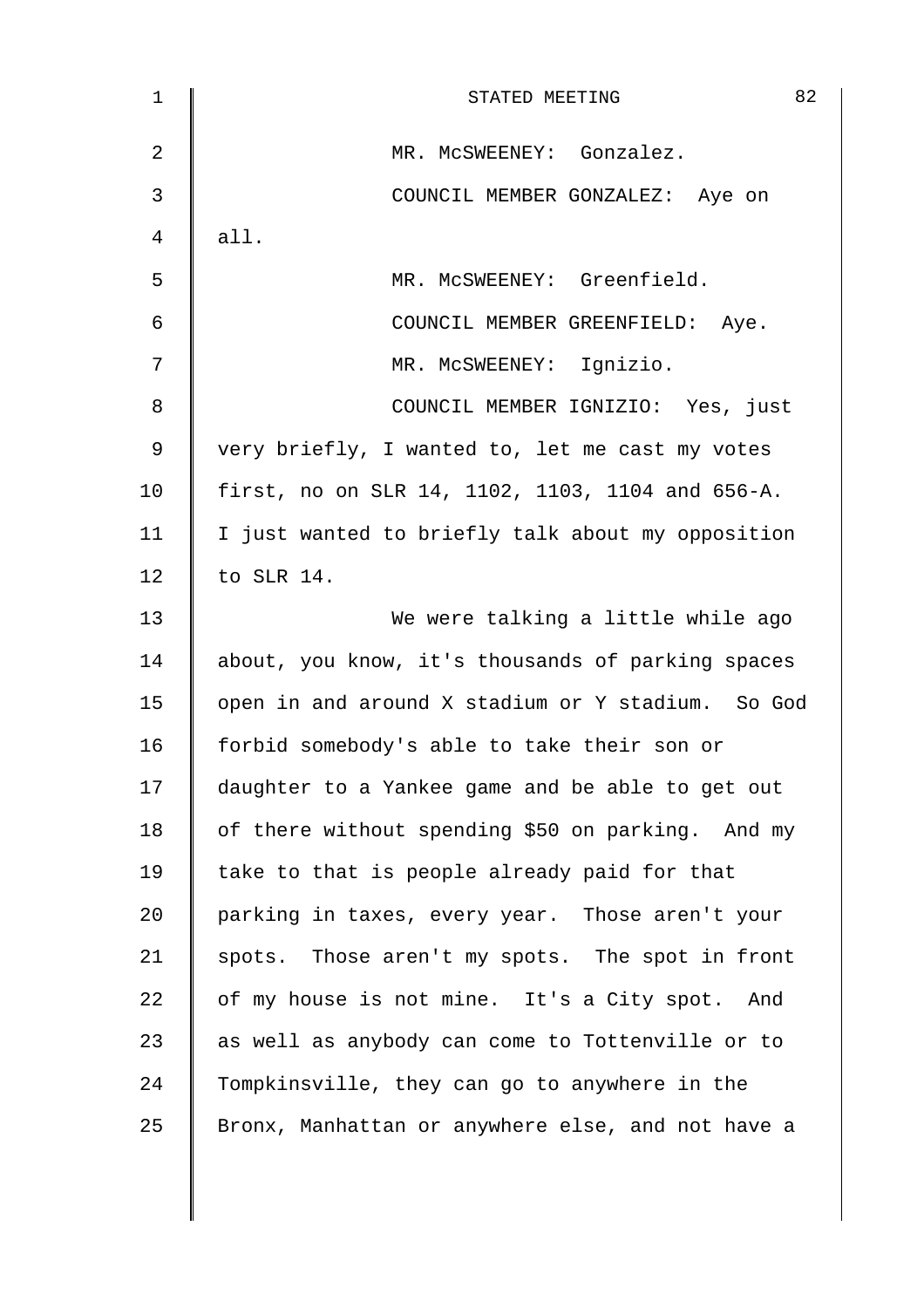| $\mathbf 1$ | 83<br>STATED MEETING                                |
|-------------|-----------------------------------------------------|
| 2           | designee of your spot.                              |
| 3           | You know, the argument that it's                    |
| 4           | not a lot of money; well it's not a lot of money    |
| 5           | when it's not your money. When it's my money,       |
| 6           | it's a lot of money. And the fact of the matter     |
| 7           | is, as my colleague Lew Fidler eloquently said in   |
| 8           | his non-so-Kumbaya moment, is that when you         |
| 9           | started \$5 for the permit and it goes to \$10 for  |
| 10          | the permit, people shouldn't have learned,          |
| 11          | particularly from this Administration that they     |
| 12          | turn around and they renegotiate the deal in the    |
| 13          | middle and say, wow, we really have to fund the     |
| 14          | program at least. And it ends up being \$20, \$30,  |
| 15          | \$40 and \$50. And a person that can afford it on   |
| 16          | one community is fine but in other communities      |
| 17          | they can't. So I just think this is overall a bad   |
| 18          | There is an issue in these communities and<br>idea. |
| 19          | how we address that is one thing but to start with  |
| 20          | a residential permit program which continues to     |
| 21          | bang out the taxpayer is the wrong way to go.       |
| 22          | Thank you.                                          |
| 23          | MR. MCSWEENEY: James.                               |
| 24          | COUNCIL MEMBER JAMES: Thank you.                    |
| 25          | With regards to SLR 14 which is a bill that         |
|             |                                                     |
|             |                                                     |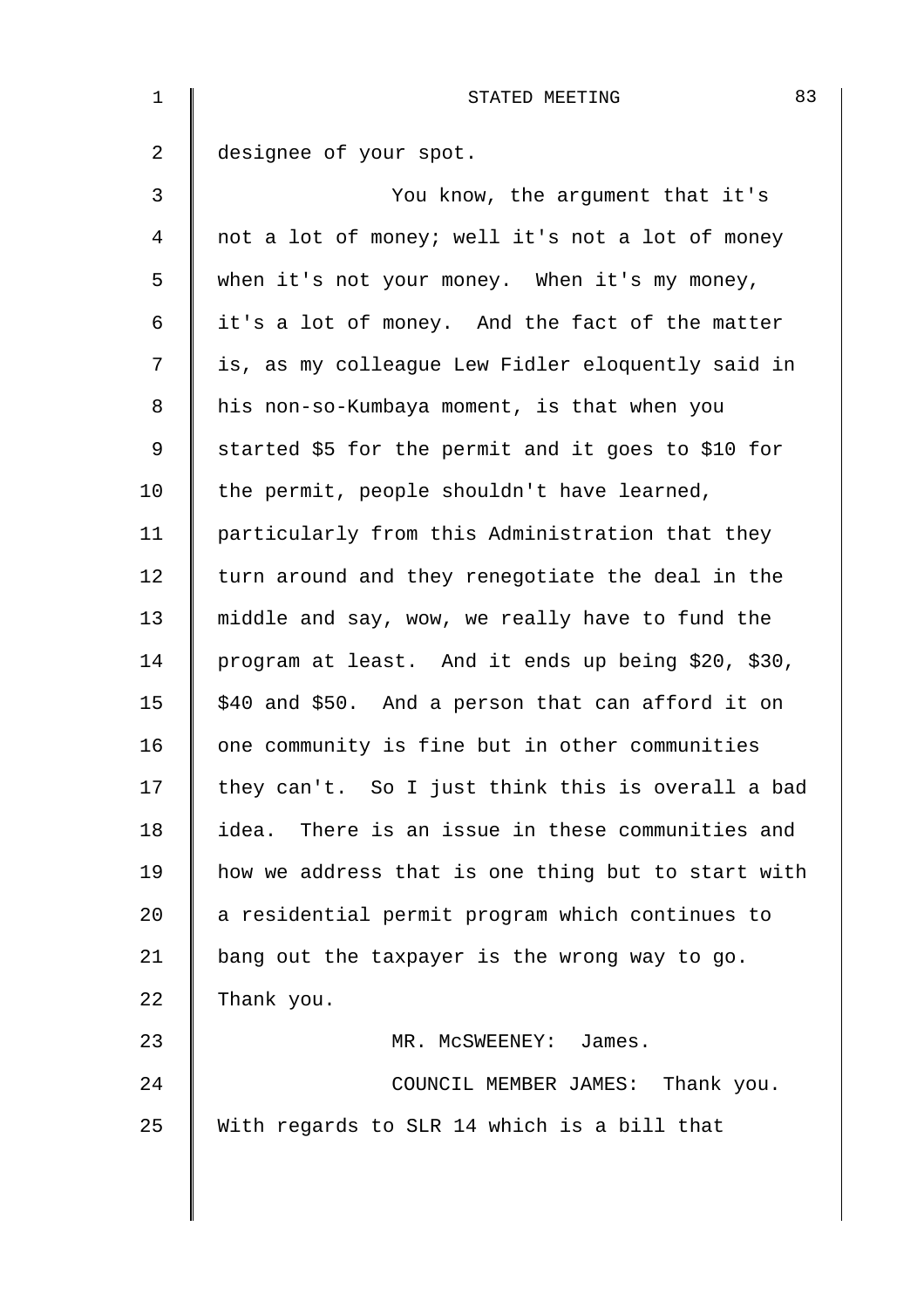| $\mathbf 1$    | 84<br>STATED MEETING                               |
|----------------|----------------------------------------------------|
| $\overline{2}$ | obviously I support and have been pushing and      |
| 3              | urging, after years of listening to residents of   |
| 4              | the communities surrounding Downtown Brooklyn, and |
| 5              | after researching residential parking permit       |
| 6              | parking plans in other cities in the United        |
| 7              | States, we are putting forth this residential      |
| 8              | permit parking plan. It is based in the unique     |
| 9              | situation in Downtown Brooklyn.                    |
| 10             | Yesterday DOT indicated that they                  |
| 11             | would support two pilot programs. One in and       |
| 12             | around Atlantic Yards where we are anticipating a  |
| 13             | 20,000-seat arena opening in a matter of months.   |
| 14             | And in the Bronx around Yankee Stadium. As most    |
| 15             | of you know, the Atlantic Yard project which a     |
| 16             | significant number of members support, there is    |
| 17             | only surface parking for only 1,200 cars.          |
| 18             | Let me say that again. There is                    |
| 19             | only surface parking for 1,200 cars. And if in     |
| 20             | fact this is a transit-oriented project, then      |
| 21             | individuals who come to the Barclay's arena should |
| 22             | use mass transit. This residential parking permit  |
| 23             | program is nothing more than a disincentive for    |
| 24             | individuals to drive to Barclay's Arena and a plan |
| 25             | to manage transportation in what is primarily a    |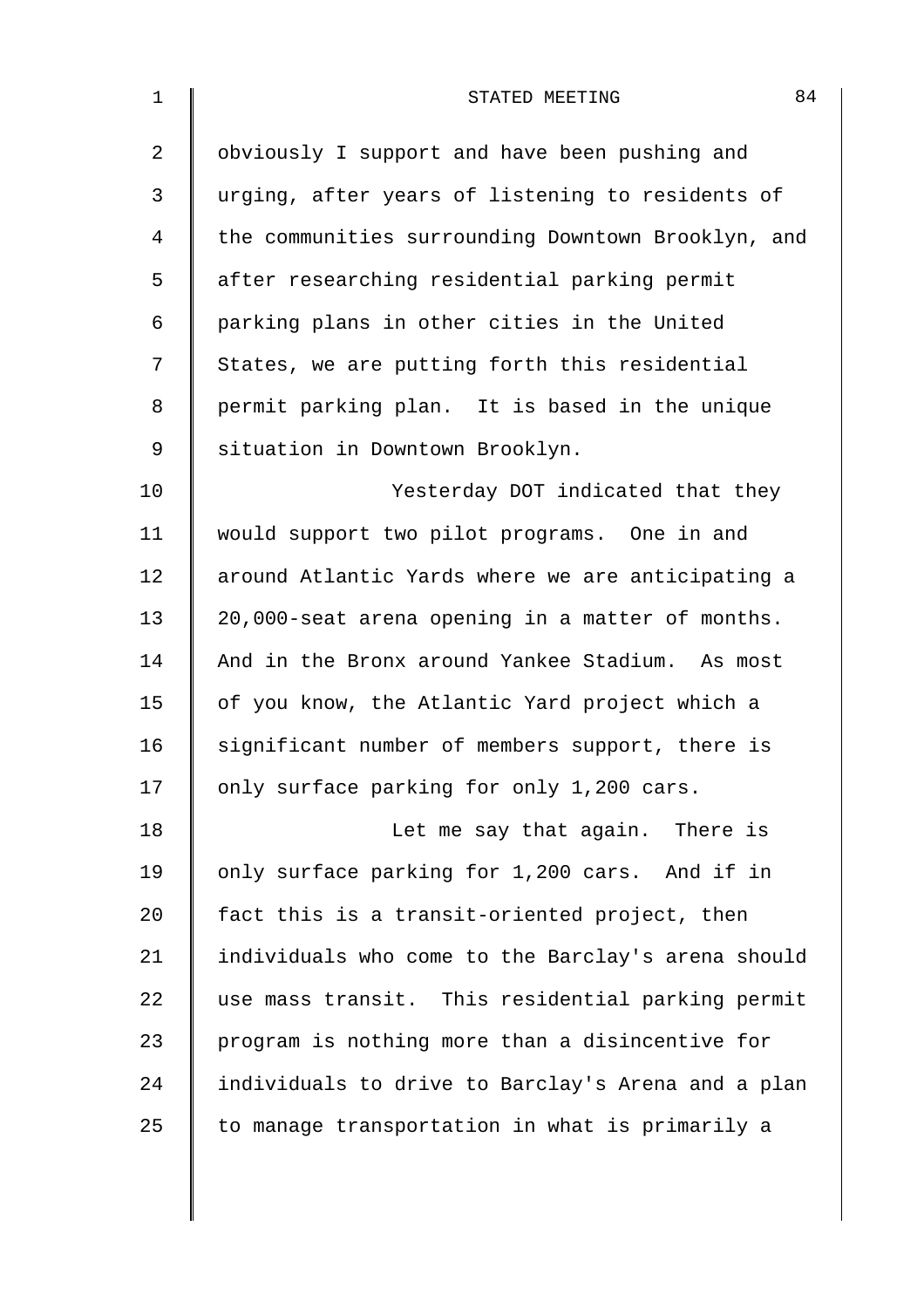| $\mathbf 1$ | 85<br>STATED MEETING                                 |
|-------------|------------------------------------------------------|
| 2           | residential downscale, brownstone community.         |
| 3           | It is the community's collective                     |
| 4           | goal not to make sure that they have a guaranteed    |
| 5           | parking space but the goal basically is to give      |
| 6           | residents a priority in the competition for          |
| 7           | available parking so that they can go about          |
| 8           | leading their lives and not have to wait until       |
| 9           | after events are over.                               |
| 10          | In addition to that a survey was                     |
| 11          | conducted in the District that I represent and in    |
| 12          | Downtown Brooklyn and over 95% of the residents      |
| 13          | have agreed to this fee.                             |
| 14          | In regards to the bill that has                      |
| 15          | been sponsored by Council Member Melissa Mark-       |
| 16          | Viverito, I congratulate her for her leadership.     |
| 17          | It is a truly historic today. And this country       |
| 18          | has a long tradition of welcoming immigrants.<br>And |
| 19          | the criminal alien program undermines that           |
| 20          | heritage and that relationship with immigrants.      |
| 21          | MAJORITY LEADER RIVERA: Council                      |
| 22          | Member.                                              |
| 23          | COUNCIL MEMBER JAMES: And so it's                    |
| 24          | for that reason I support and urge all of my         |
| 25          | colleagues to vote enthusiastically on both bills    |
|             |                                                      |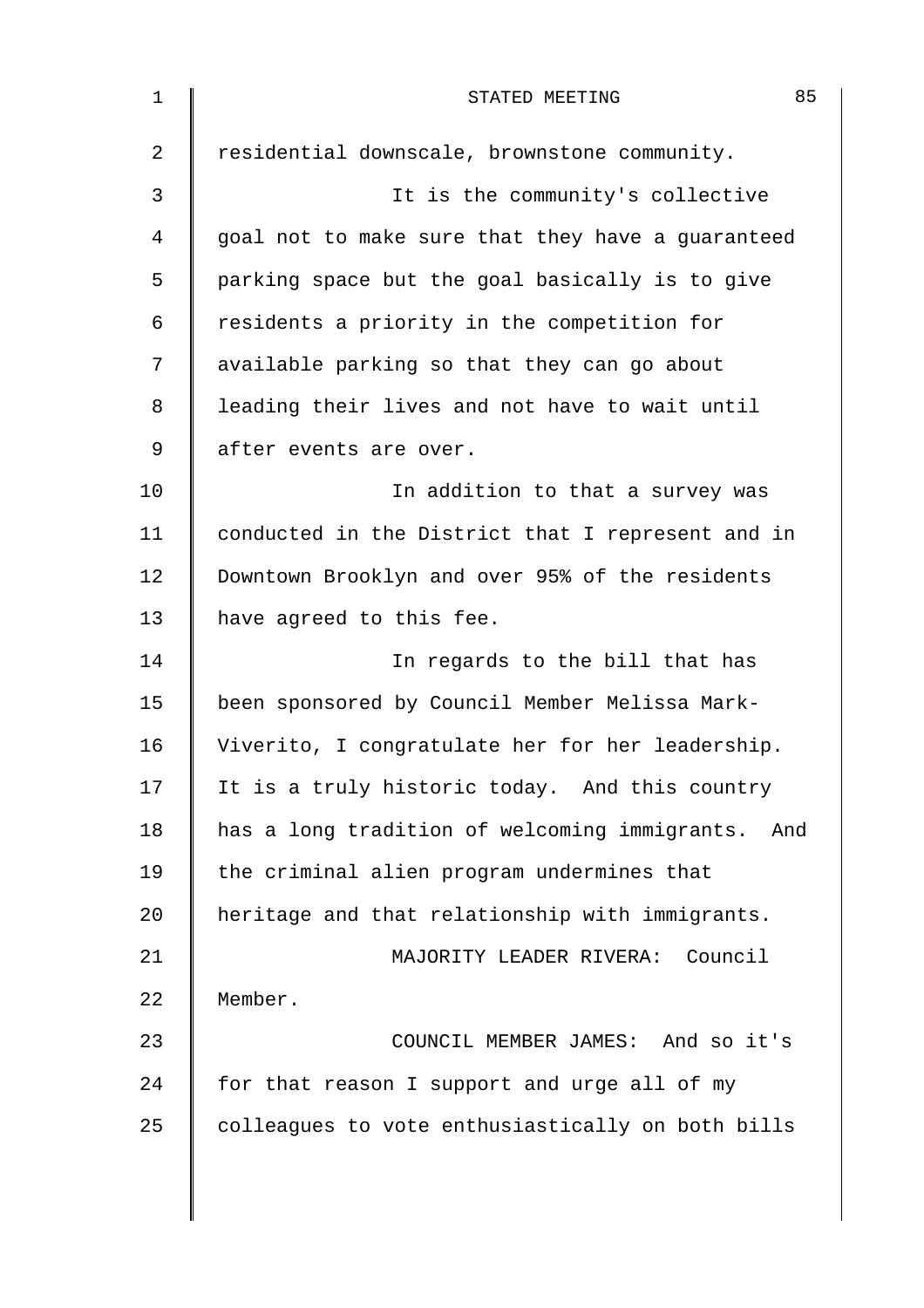| $\mathbf 1$    | 86<br>STATED MEETING                               |
|----------------|----------------------------------------------------|
| $\overline{2}$ | and I support and I again urge my colleagues to    |
| 3              | vote in support. And I thank you for this          |
| 4              | opportunity to speak. I vote aye on all. Thank     |
| 5              | you.                                               |
| 6              | MAJORITY LEADER RIVERA: Thank you                  |
| 7              | very much.                                         |
| 8              | MR. MCSWEENEY: Jackson.                            |
| 9              | COUNCIL MEMBER JACKSON: I vote aye                 |
| 10             | on all.                                            |
| 11             | MR. MCSWEENEY: Ulrich.                             |
| 12             | COUNCIL MEMBER ULRICH: I vote no                   |
| 13             | on Reso 1101, 1102, 1103, and no on Intro 656-A    |
| 14             | and aye on all others. Thank you.                  |
| 15             | MR. MCSWEENEY: Lander.                             |
| 16             | COUNCIL MEMBER LANDER: So I                        |
| 17             | request permission to explain my vote.             |
| 18             | MAJORITY LEADER RIVERA: Yes.                       |
| 19             | COUNCIL MEMBER LANDER: I vote aye                  |
| 20             | on all. I want to say congratulations to Council   |
| 21             | Member Mark-Viverito and thanks to the Speaker and |
| 22             | the advocates on 656-A. I'm proud to be a member   |
| 23             | of a body that is taking real leadership to show   |
| 24             | that this is an immigrant-friendly City. And that  |
| 25             | innocent folks don't have something to fear from   |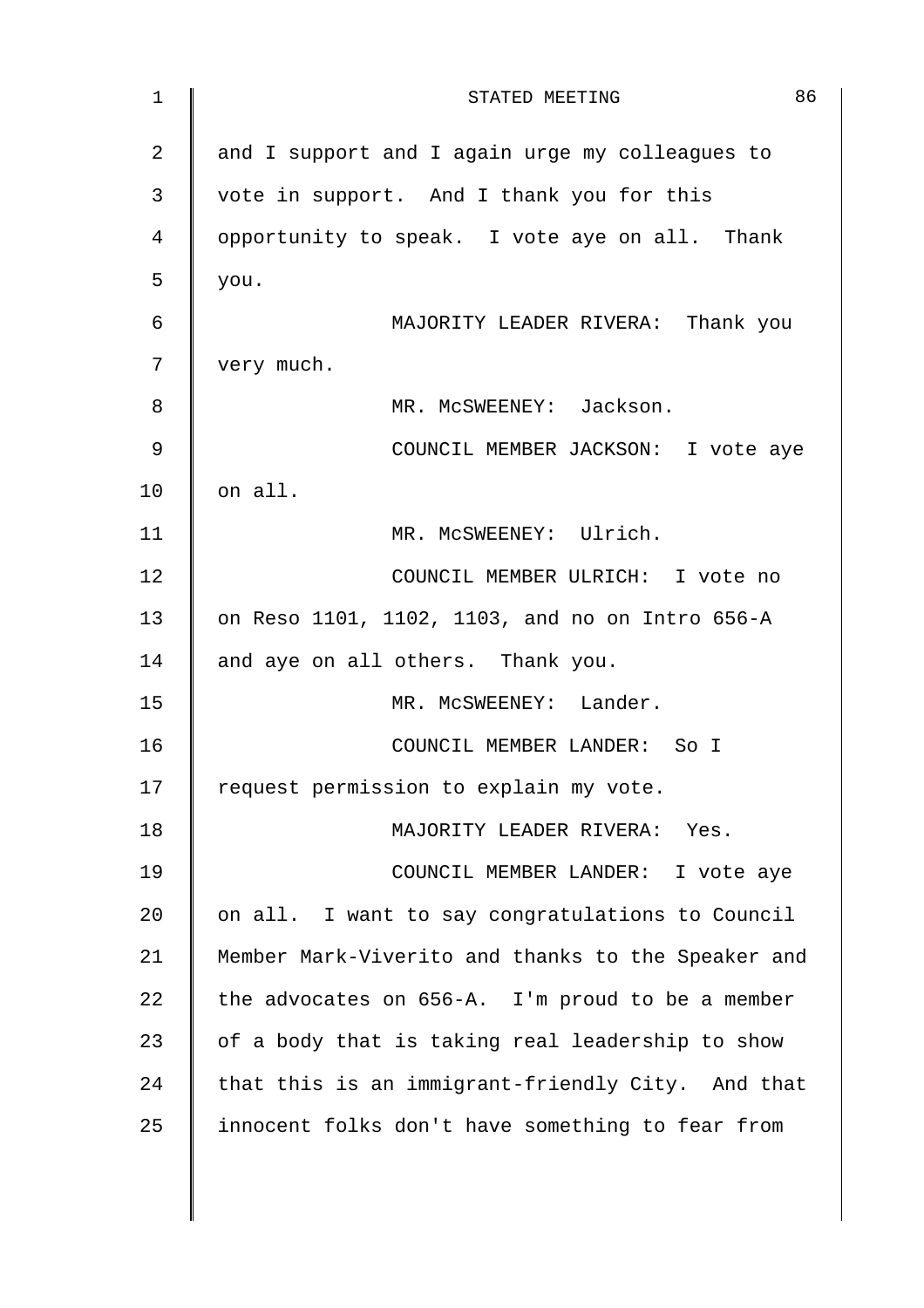| $\mathbf 1$ | 87<br>STATED MEETING                               |
|-------------|----------------------------------------------------|
| 2           | us.                                                |
| 3           | On SLR 14, I'm voting yes, proudly,                |
| 4           | I do share some of the misgivings expressed by     |
| 5           | Council Members Brewer and Fidler about            |
| 6           | neighborhood-based RPP. And before we would put    |
| 7           | that into place I would want to have long          |
| 8           | conversations because I appreciate those concerns  |
| 9           | and I share many of them. But for the area around  |
| 10          | Atlantic Yards, around Barclay's Center and it     |
| 11          | sounds to me like this is deeply true around       |
| 12          | Yankee Stadium as well, we desperately need to do  |
| 13          | something to disincentivize driving.               |
| 14          | And if thousands of people believe                 |
| 15          | that they can drive into that neighborhood and     |
| 16          | park in front of people's homes and get free       |
| 17          | parking, then we're not only going to have a       |
| 18          | parking nightmare, we're going to have a traffic   |
| 19          | nightmare. The vast majority of residents in       |
| 20          | those neighborhoods have reached out, have asked   |
| 21          | us to do something about it, and we need to put    |
| 22          | something in place before Barclay's Center opens a |
| 23          | year from now.                                     |
| 24          | So I'm glad we're passing this SLR.                |
| 25          | And I hope the Administration and DOT, as they     |
|             |                                                    |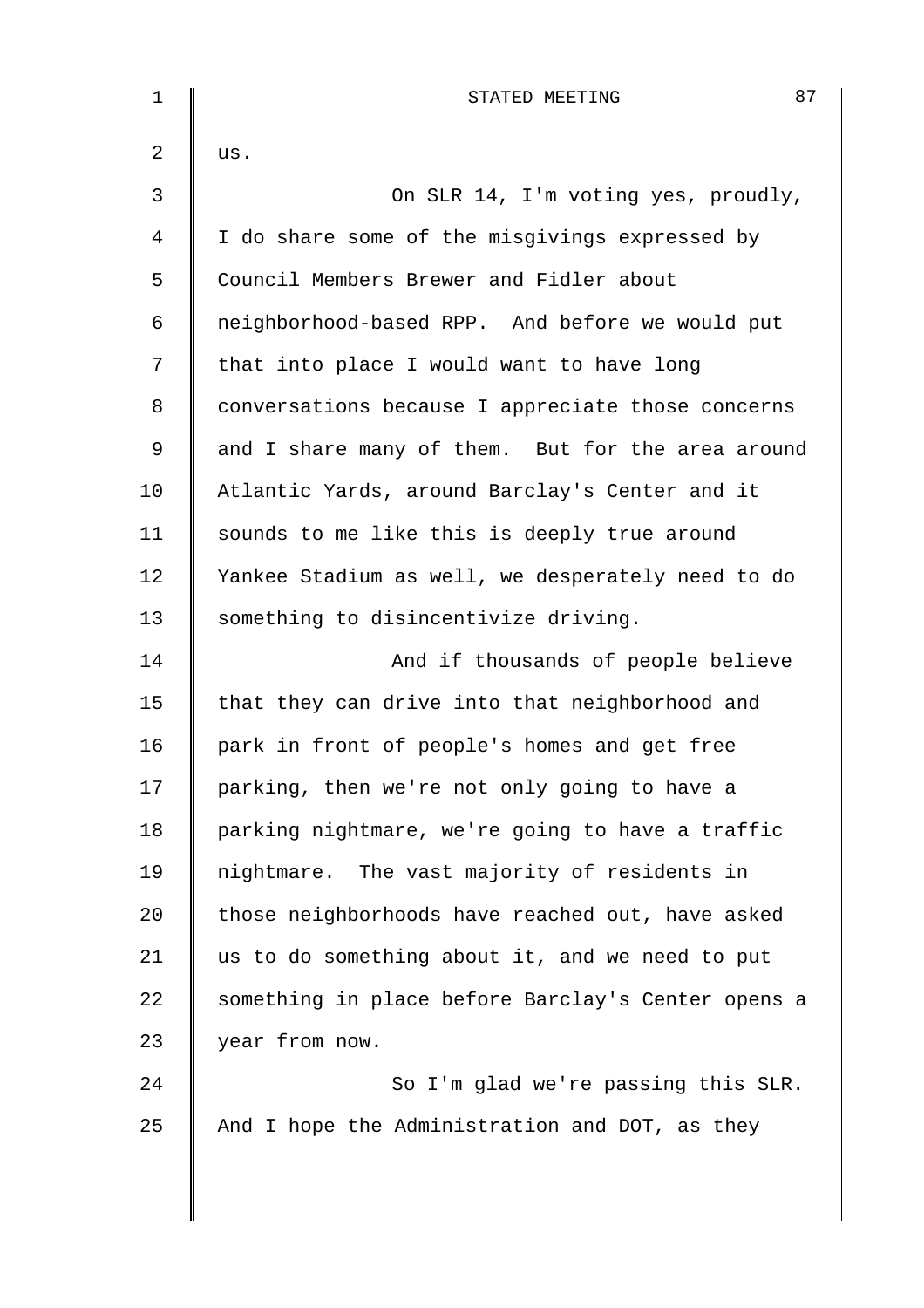| 1  | 88<br>STATED MEETING                               |
|----|----------------------------------------------------|
| 2  | said yesterday, will work with us to get a program |
| 3  | in place before Barclay's Center opens.            |
| 4  | I vote aye on all. Thank you very                  |
| 5  | much.                                              |
| 6  | MR. MCSWEENEY: Ulrich.                             |
| 7  | COUNCIL MEMBER ULRICH: Mr.                         |
| 8  | Majority Leader, I believe there was a mistake     |
| 9  | early on the Reso numbers. I've voting no on       |
| 10 | 1102, 1103 and 1104. And 1101, strike that from    |
| 11 | the record.                                        |
| 12 | MAJORITY LEADER RIVERA: Thank you.                 |
| 13 | MR. MCSWEENEY: Vacca.                              |
| 14 | COUNCIL MEMBER VACCA: I vote aye                   |
| 15 | on all.                                            |
| 16 | MR. MCSWEENEY: Lappin.                             |
| 17 | COUNCIL MEMBER LAPPIN: Aye.                        |
| 18 | MR. MCSWEENEY: Levin.                              |
| 19 | COUNCIL MEMBER LEVIN: Permission                   |
| 20 | to explain my vote?                                |
| 21 | MAJORITY LEADER RIVERA: Yes.                       |
| 22 | COUNCIL MEMBER LEVIN: I vote aye                   |
| 23 | on all. Preconsidered SLR, I just wanted, I was    |
| 24 | remiss earlier in not thanking and acknowledging   |
| 25 | all the advocates from the District I represent in |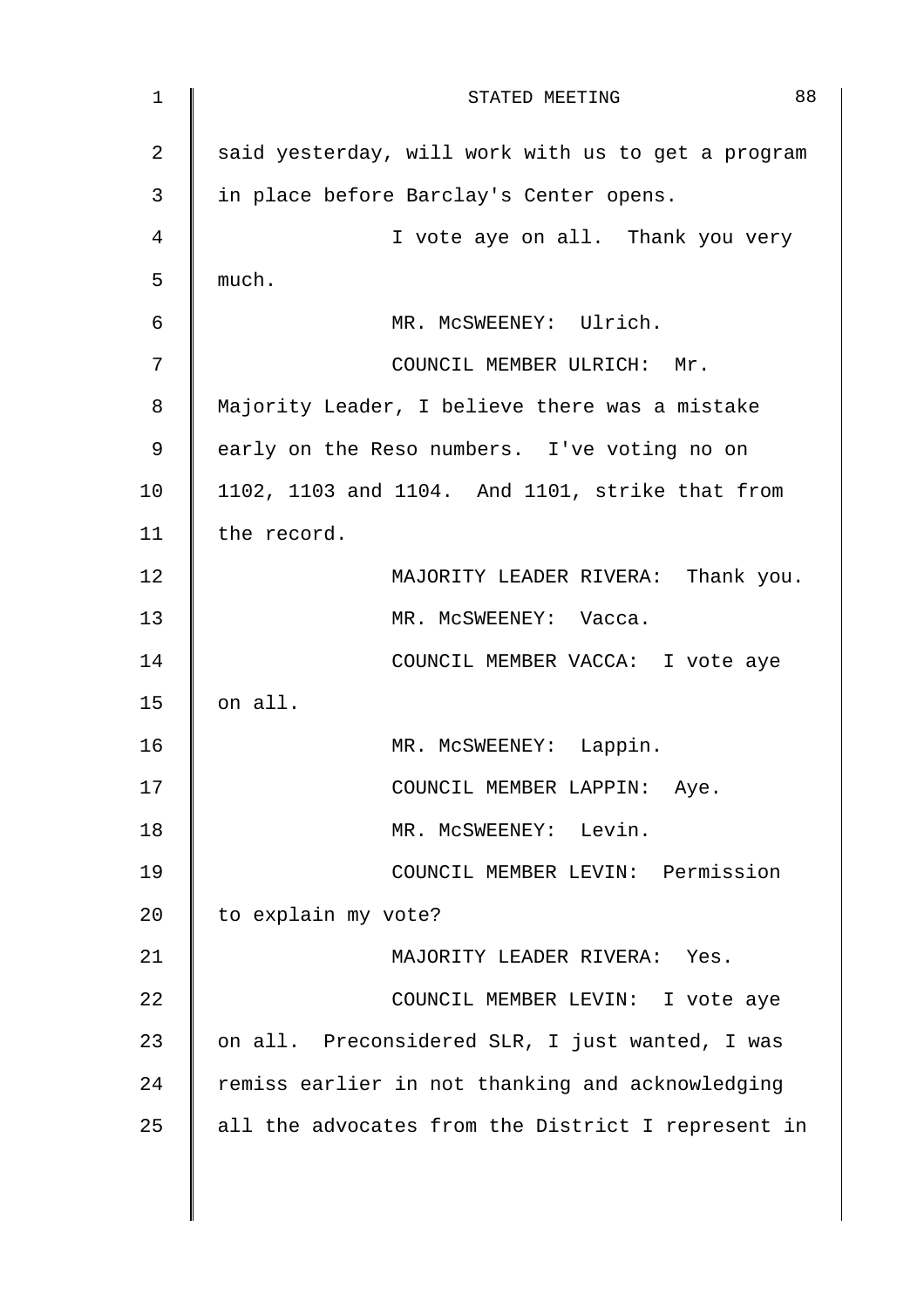| $\mathbf 1$    | 89<br>STATED MEETING                               |
|----------------|----------------------------------------------------|
| $\overline{2}$ | Boerum Hill and Brooklyn Heights who have put in a |
| 3              | lot of time and effort into making sure that a     |
| 4              | residential parking permit program is implemented  |
| 5              | in the City of New York. And I want to thank them  |
| 6              | for their efforts. And I vote aye on all.          |
| 7              | MR. MCSWEENEY: Mark-Viverito.                      |
| 8              | COUNCIL MEMBER MARK-VIVERITO: [No                  |
| 9              | audible response]                                  |
| 10             | MR. MCSWEENEY: Mendez.                             |
| 11             | COUNCIL MEMBER MENDEZ: Aye.                        |
| 12             | MR. MCSWEENEY: Nelson.                             |
| 13             | COUNCIL MEMBER NELSON: Aye on all.                 |
| 14             | MR. MCSWEENEY: Palma.                              |
| 15             | COUNCIL MEMBER PALMA: Aye on all.                  |
| 16             | MR. MCSWEENEY: Recchia.                            |
| 17             | COUNCIL MEMBER RECCHIA: Aye on                     |
| 18             | all.                                               |
| 19             | MR. MCSWEENEY: Reyna.                              |
| 20             | COUNCIL MEMBER REYNA: Aye on all.                  |
| 21             | MR. MCSWEENEY: Rose.                               |
| 22             | COUNCIL MEMBER ROSE: Aye.                          |
| 23             | MR. MCSWEENEY: Seabrook.                           |
| 24             | COUNCIL MEMBER SEABROOK: Aye on                    |
| 25             | all.                                               |
|                |                                                    |
|                |                                                    |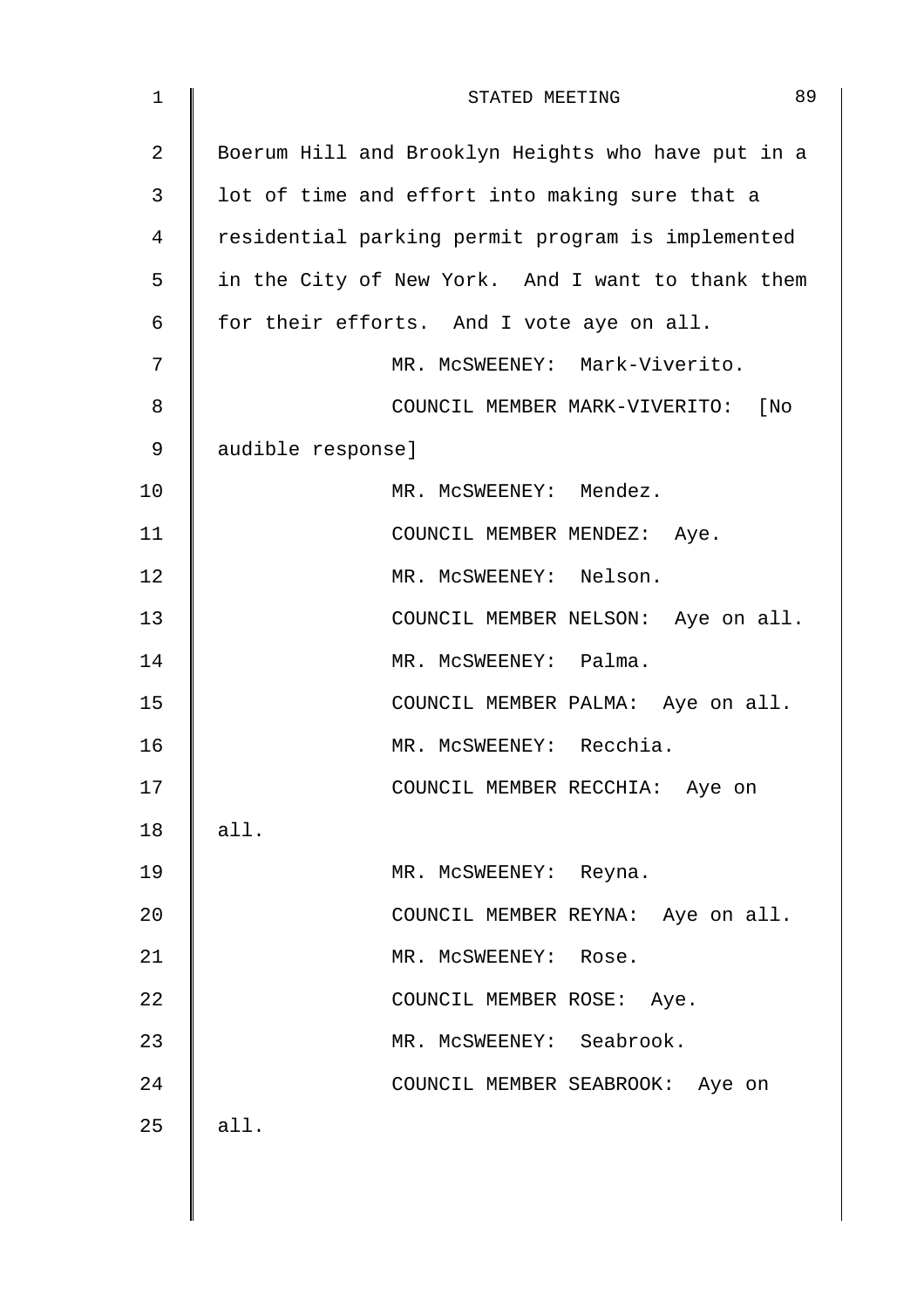| $\mathbf 1$ | 90<br>STATED MEETING                               |
|-------------|----------------------------------------------------|
| 2           | MR. MCSWEENEY: Vallone.                            |
| 3           | COUNCIL MEMBER VALLONE: Permission                 |
| 4           | to explain?                                        |
| 5           | MAJORITY LEADER RIVERA: Yes.                       |
| 6           | COUNCIL MEMBER VALLONE: Yes,                       |
| 7           | regarding 656-A, first of all, some of you appear  |
| 8           | to be under the notion that people here illegally  |
| 9           | are somehow entitled to another conviction on      |
| 10          | another crime or a conviction on another crime     |
| 11          | before they can be deported. That is not the law   |
| 12          | in this country. It's not the law in any other     |
| 13          | country.                                           |
| 14          | Regarding this bill, as a former                   |
| 15          | prosecutor, let me tell you, this will make us     |
| 16          | less safe. It not only puts people who--           |
| 17          | immigrants who are here illegally who have been    |
| 18          | charged with another crime, right back on the      |
| 19          | street, but it makes no distinction between an     |
| 20          | arrest for violent crimes and less serious crimes. |
| 21          | And responding to those who talked about a lack of |
| 22          | cooperation from the immigrant community, everyone |
| 23          | in this room knows that the NYPD is not allowed to |
| 24          | share immigration information with the Federal     |
| 25          | authorities.                                       |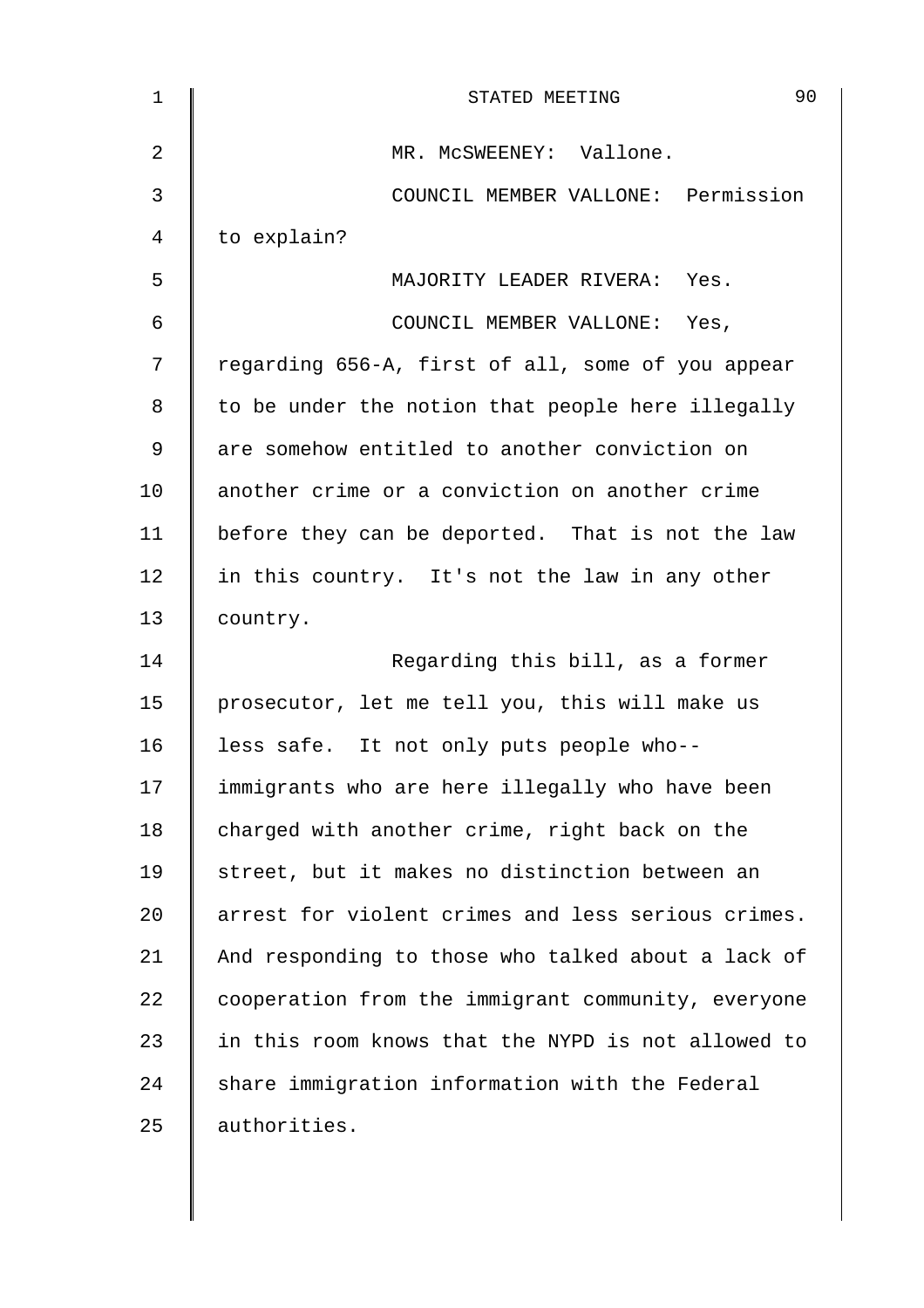| $\mathbf{1}$ | 91<br>STATED MEETING                               |
|--------------|----------------------------------------------------|
| 2            | And everyone knows that President                  |
| 3            | Obama has just said that he is only going to       |
| 4            | deport the worst of the worst. So it's very clear  |
| 5            | that no innocent victim or witness has to be       |
| 6            | concerned. And there's no need for this drastic    |
| 7            | action. Two recent examples, just a few blocks     |
| 8            | from my office, on why we need to share            |
| $\mathsf 9$  | information. Number one, Milan Rissa [phonetic] a  |
| 10           | monster who threw his dog out the window, would be |
| 11           | back on the streets on bail if not for immigration |
| 12           | hold.                                              |
| 13           | And number two, a groper, one of                   |
| 14           | many gropers in our area was caught in the act     |
| 15           | basically and the victim got on the train because  |
| 16           | she didn't realize it and the cops could not find  |
| 17           | the victim. So after a day of searching, they had  |
| 18           | to--after a day of searching, if this wasn't an    |
| 19           | illegal immigrant, and it was, they would go right |
| 20           | back on the street after this law is passed.       |
| 21           | Without this law there would be an                 |
| 22           | immigration hold. So with this law, that groper    |
| 23           | will be right back on the street groping our       |
| 24           | women.                                             |
| 25           | Now there could have been a                        |
|              |                                                    |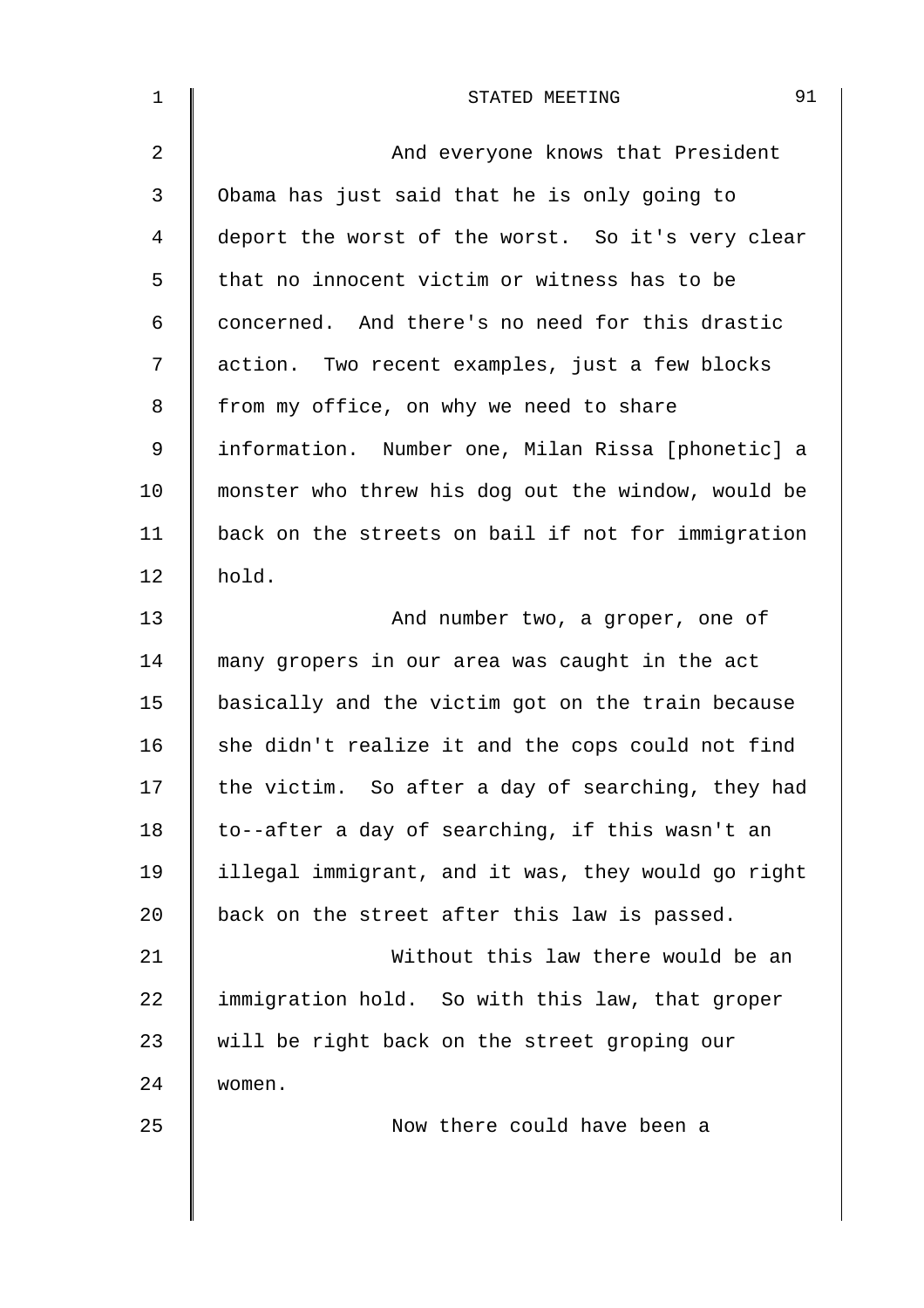| $\mathbf 1$    | 92<br>STATED MEETING                              |
|----------------|---------------------------------------------------|
| $\overline{2}$ | compromise. We could have decided not to share    |
| 3              | information regarding certain misdemeanor arrests |
| 4              | while reporting gropers, muggers, rapists. But    |
| 5              | not under this bill. They all go right back on    |
| 6              | the street.                                       |
| 7              | There is no public safety exception               |
| 8              | and there should have been so I vote no on 656-A. |
| 9              | I'm going to vote no on SLR 14 because I have not |
| 10             | had any chance to go into my community and get    |
| 11             | their input. And I'll vote no on 1102, 1103,      |
| 12             | 1104. And congratulate Jimmy Vacca and aye on the |
| 13             | rest.                                             |
| 14             | MR. MCSWEENEY: Vann.                              |
| 15             | COUNCIL MEMBER VANN: I'm                          |
| 16             | explaining my vote. Under the perspective of a    |
| 17             | resident of Bedford-Stuyvesant and Crown Heights, |
| 18             | two communities west of Atlantic Yards, I vote no |
| 19             | on SLR 14 and I vote aye on all the rest.         |
| 20             | MR. MCSWEENEY: Williams.                          |
| 21             | COUNCIL MEMBER WILLIAMS:                          |
| 22             | Permission to explain my vote.                    |
| 23             | MAJORITY LEADER RIVERA:<br>Es.                    |
| 24             | COUNCIL MEMBER WILLIAMS: I want to                |
| 25             | congratulate Ms. Mark-Viverito on Intro 656, very |
|                |                                                   |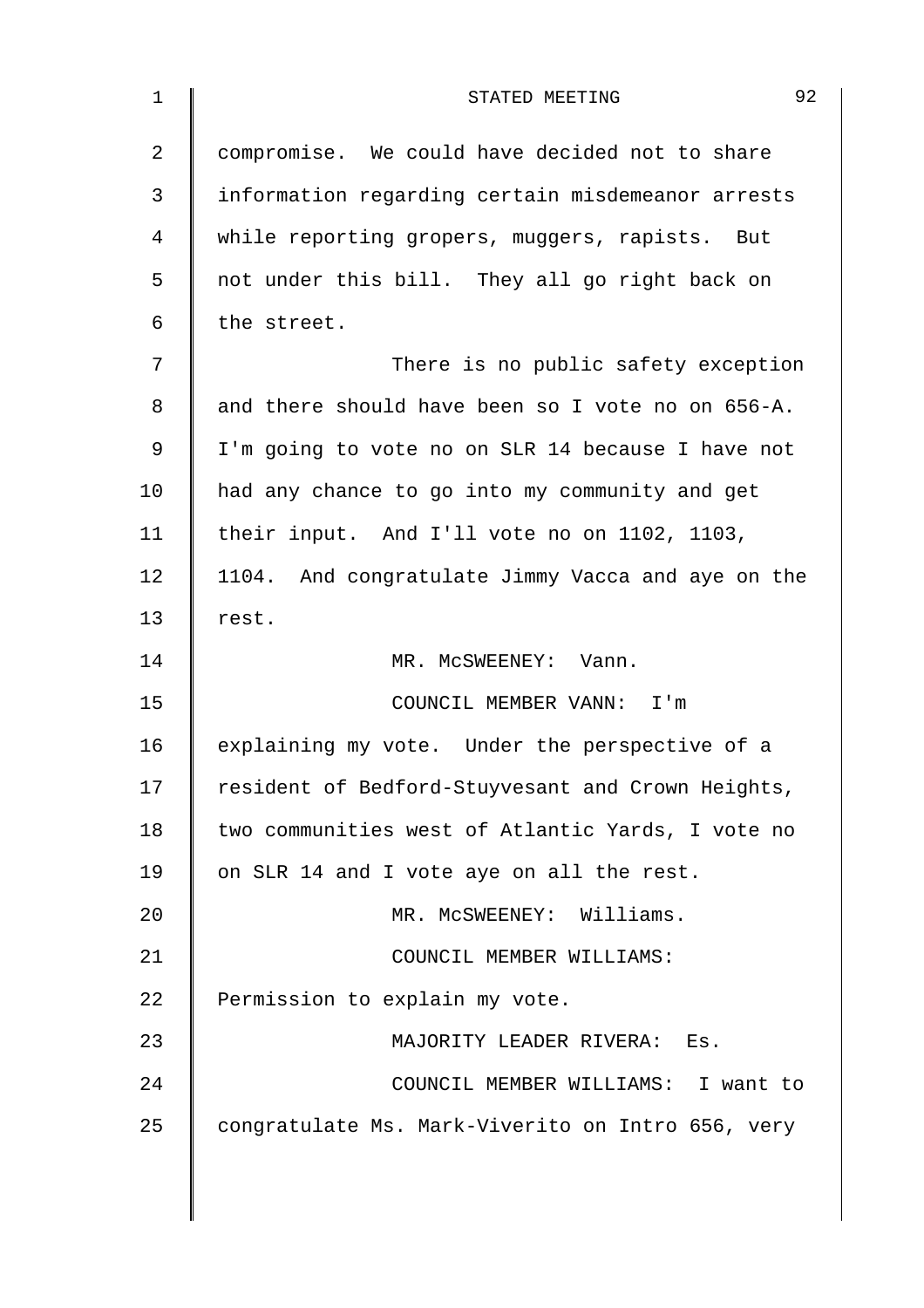| $\mathbf 1$ | 93<br>STATED MEETING                               |
|-------------|----------------------------------------------------|
| 2           | important bill and historic. We should not be      |
| 3           | benefiting from people that we call sometimes      |
| 4           | undocumented or whether they're documented, we     |
| 5           | shouldn't act like if we remove them all, even if  |
| 6           | from the City, the City will continue to flourish  |
| 7           | because we know that it wouldn't so we should      |
| 8           | treat them as human beings.                        |
| 9           | And also the bill clearly said that                |
| 10          | it would not cover people who have been convicted  |
| 11          | of misdemeanors or felonies. And there is          |
| 12          | something called the fruit of the poisonous tree   |
| 13          | which you cannot arrest someone and then find out  |
| 14          | that what you arrested them for was false and then |
| 15          | hold them on something else. I think this falls    |
| 16          | in line with that.                                 |
| 17          | I do want to congratulate, I forgot                |
| 18          | who it was, for Intro 412. And, sorry, SLR 14.     |
| 19          | But I congratulate them nonetheless.               |
| 20          | [Laughter]                                         |
| 21          | COUNCIL MEMBER WILLIAMS: But the                   |
| 22          | parking spaces, I did want to say I do understand  |
| 23          | the opposition to is. I think the problem here is  |
| 24          | the stadium itself was ill-conceived to begin      |
| 25          | with. And now we have things that we have to deal  |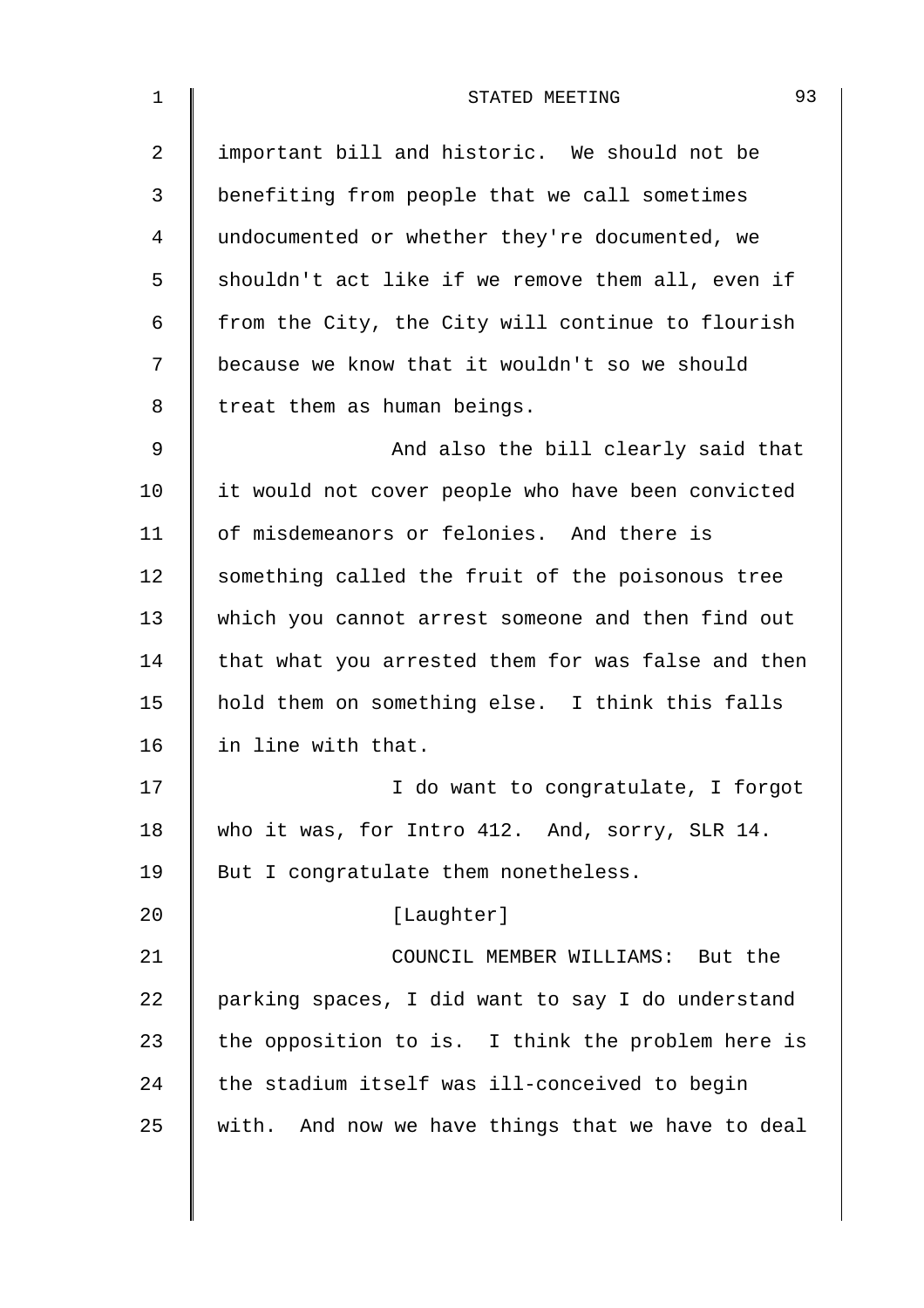| $\mathbf 1$    | 94<br>STATED MEETING                                 |
|----------------|------------------------------------------------------|
| $\overline{a}$ | with that are fallout from that. And we have to      |
| 3              | deal with it whether we want to or not. This         |
| 4              | doesn't immediately say that there's going to be     |
| 5              | fees but I do think we should have the right to      |
| 6              | debate it to solve the problems that, frankly, we    |
| 7              | shouldn't be dealing with to begin with.             |
| 8              | So I vote aye on all.                                |
| 9              | Congratulations Fidler.                              |
| 10             | [Laughter]                                           |
| 11             | MR. MCSWEENEY: Fidler.                               |
| 12             | COUNCIL MEMBER FIDLER: I passed                      |
| 13             | because I'm having real problems with Intro 656-A.   |
| 14             | And I think in the ten years I've been here I        |
| 15             | don't think I've abstained on anything without       |
| 16             | cause until now. And I'm going to abstain on 656-    |
| 17             | It seems like a prior lifetime but some of you<br>Α. |
| 18             | know that I did practice before what was then        |
| 19             | called the Immigration and Naturalization Service    |
| 20             | for a number of years.                               |
| 21             | And I can tell you from, you know,                   |
| 22             | graphic personal experience that the immigration     |
| 23             | system in this country is badly broken. Very         |
| 24             | badly broken. And my concern with 656-A is that      |
| 25             | we will in fact be, in an effort to be               |
|                |                                                      |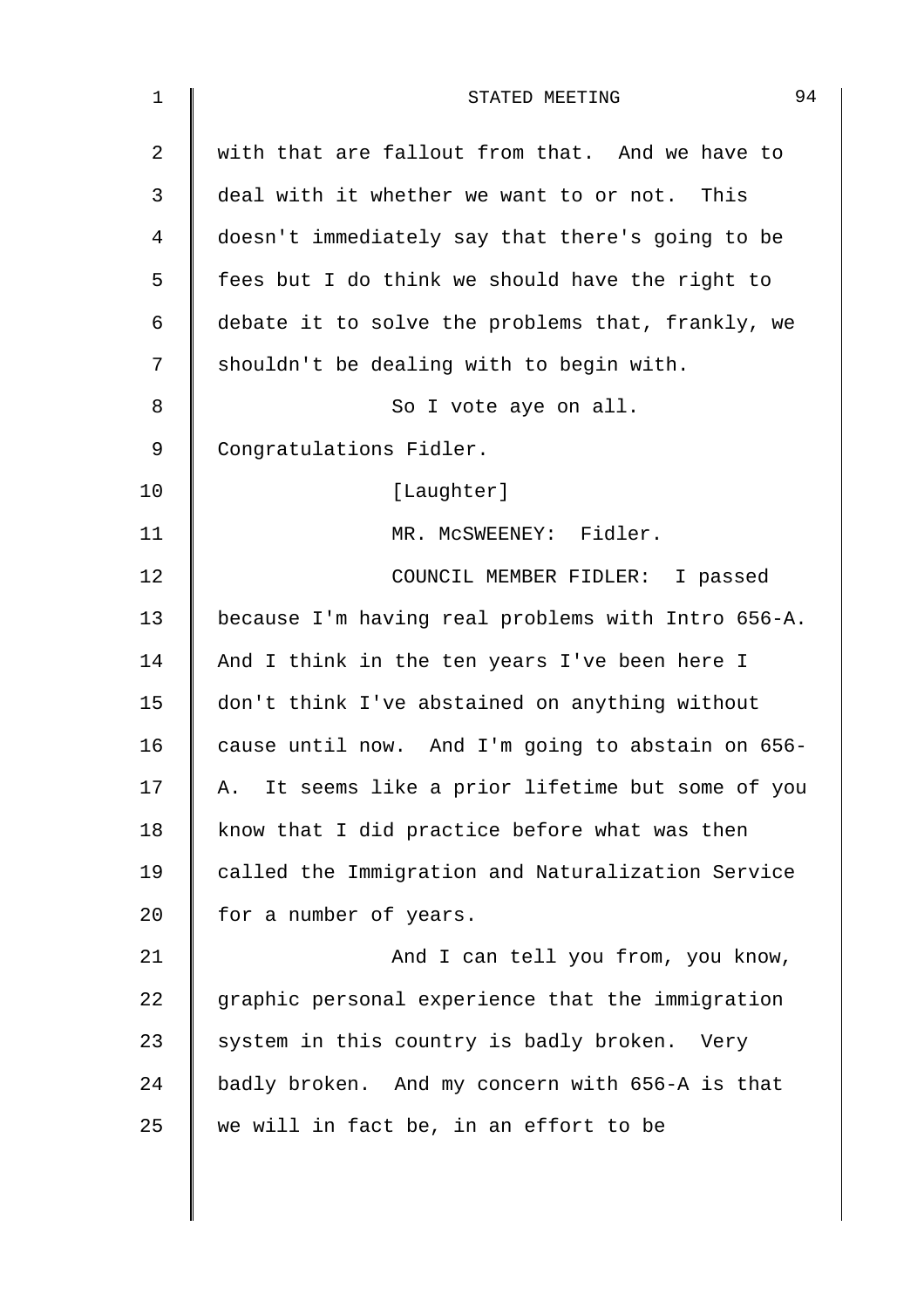| $\mathbf 1$ | 95<br>STATED MEETING                               |
|-------------|----------------------------------------------------|
| 2           | compassionate and fair to many people who are in a |
| 3           | circumstance not of their own making, and will be  |
| 4           | put into a horrific situation, we will be          |
| 5           | endangering the public safety with others.         |
| 6           | I guess all I can really do is                     |
| 7           | indicate my protest of the Federal immigration     |
| 8           | laws by abstaining. What we really need to do is   |
| 9           | have a meaningful and fair 212-C process, a        |
| 10          | distinction between people who were brought here   |
| 11          | at a young, tender age and don't know any other    |
| 12          | country because their family brought them here and |
| 13          | they remain without status, without fault. We      |
| 14          | need to find a way to do those things and still    |
| 15          | have a meaningful control of our immigration       |
| 16          | system and population in our borders.              |
| 17          | So I'm going to abstain on 656-A                   |
| 18          | for the reasons I stated before. I'm going to      |
| 19          | vote no on SLR 14 and I vote aye on all the        |
| 20          | others.                                            |
| 21          | MR. MCSWEENEY: Oddo.                               |
| 22          | COUNCIL MEMBER ODDO: May I be                      |
| 23          | temporarily excused to explain my vote?            |
| 24          | MAJORITY LEADER RIVERA: Yes.                       |
| 25          | COUNCIL MEMBER ODDO: I vote yes on                 |
|             |                                                    |
|             |                                                    |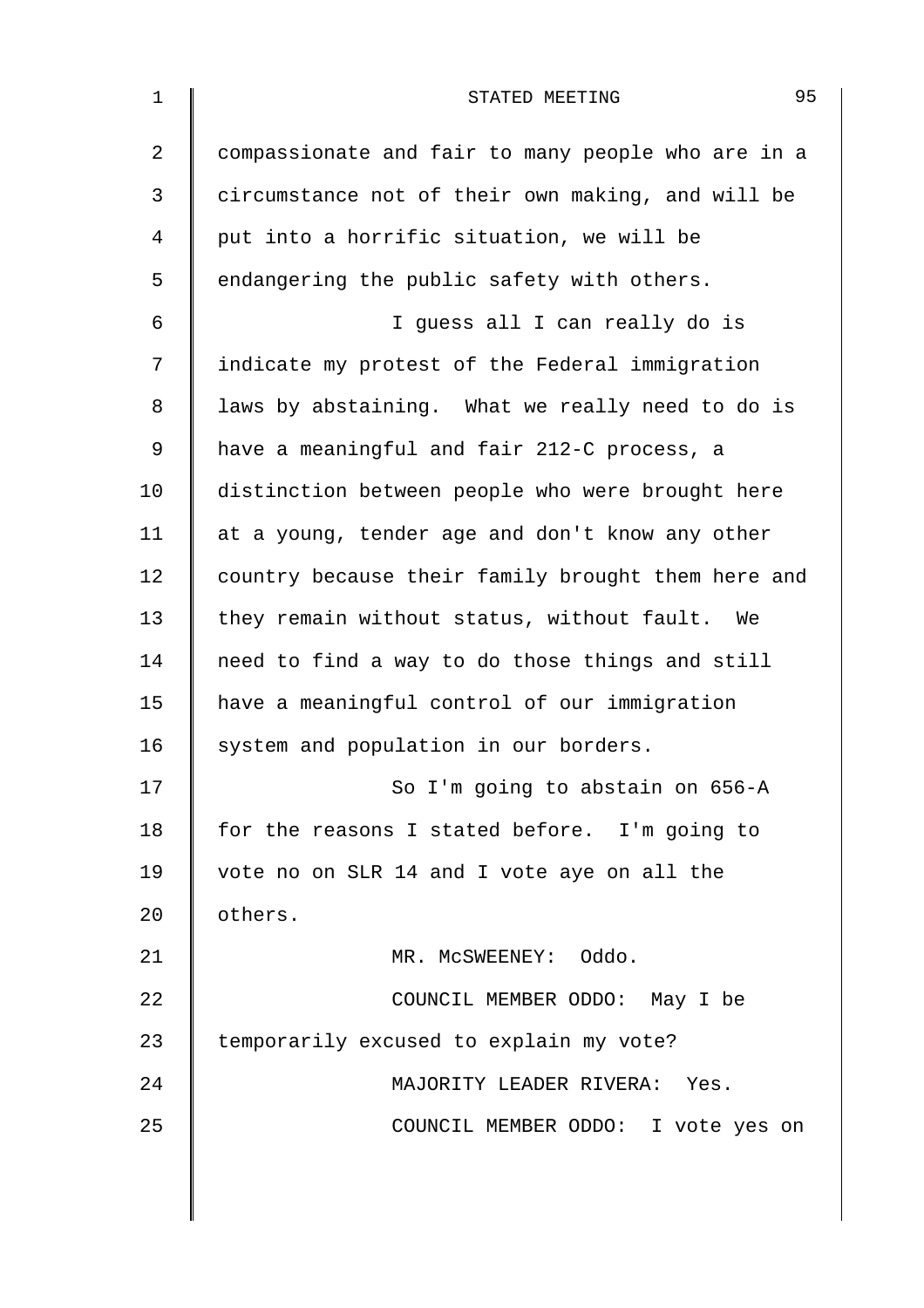| 1              | 96<br>STATED MEETING                              |
|----------------|---------------------------------------------------|
| $\overline{2}$ | all with the exception of Resos 1102, 1103, 1104, |
| 3              | Intro 656-A and SLR 14. And I know this is the    |
| 4              | time we discuss General Order Calendars and we    |
| 5              | cannot discuss the Introduction and Reading of    |
| 6              | Bills. And I won't, other than to point out the   |
| 7              | fact that Intro 704 is introduced by Council      |
| 8              | Member Fidler by the request of the Mayor. And I  |
| 9              | ask has anyone checked the weather conditions in  |
| 10             | Hell?                                             |
| 11             | [Laughter]                                        |
| 12             | [Pause]                                           |
| 13             | MR. MCSWEENEY: Rivera.                            |
| 14             | COUNCIL MEMBER RIVERA: I vote aye                 |
| 15             | on all.                                           |
| 16             | MR. MCSWEENEY: Speaker Quinn.                     |
| 17             | SPEAKER QUINN: Aye on all.                        |
| 18             | [Pause]                                           |
| 19             | MAJORITY LEADER RIVERA: All items                 |
| 20             | on today's General Order Calendar were adopted by |
| 21             | a vote of 49 in the affirmative, with 0 in the    |
| 22             | negative and 0 abstentions with the exception of  |
| 23             | SLR 14 which was adopted by a vote of 41 in the   |
| 24             | affirmative, 7 in the negative, and 1 abstention; |
| 25             | and Preconsidered Resolution 1101 which was       |
|                |                                                   |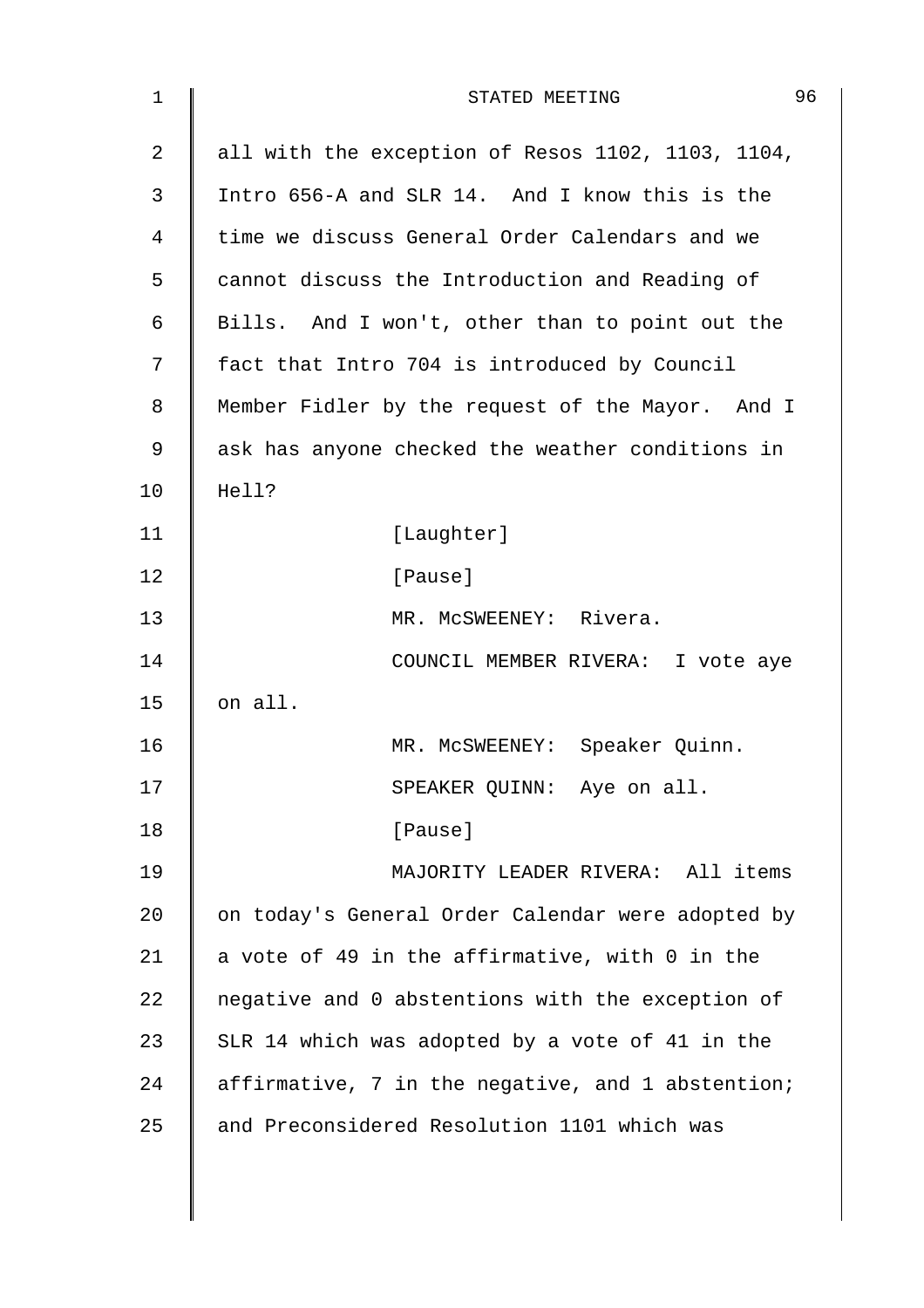| 1  | 97<br>STATED MEETING                               |
|----|----------------------------------------------------|
| 2  | adopted by a vote of 47 in the affirmative, 2 in   |
| 3  | the negative and 0 abstentions; and Preconsidered  |
| 4  | Resolution 1102 which was adopted by a vote of 43  |
| 5  | in the affirmative with 6 in the negative and 0    |
| 6  | abstentions; and Preconsidered Resolution 1103     |
| 7  | which was adopted by a vote of 45 in the           |
| 8  | affirmative, 4 in the negative and 0 abstentions;  |
| 9  | and Preconsidered 1104 which was adopted by a vote |
| 10 | of 45 in the affirmative, 4 in the negative, and 0 |
| 11 | abstentions; and Intro 656-A which was adopted by  |
| 12 | a vote of 44 in the affirmative, 5 in the negative |
| 13 | and 1 abstention.                                  |
| 14 | Introduction and Reading of the                    |
| 15 | Bills.                                             |
| 16 | SPEAKER QUINN: All bills are                       |
| 17 | referred to Committees as indicated on the agenda. |
| 18 | MAJORITY LEADER RIVERA: Thank you.                 |
| 19 | Discussion of Resolutions. We have one Resolution  |
| 20 | on for today. And two Council Members want to      |
| 21 | speak on that. Council Member Jackson.             |
| 22 | SPEAKER QUINN: I'm sorry Mr.                       |
| 23 | Majority Leader--                                  |
| 24 | MAJORITY LEADER RIVERA:                            |
| 25 | [Interposing] Yes.                                 |
|    |                                                    |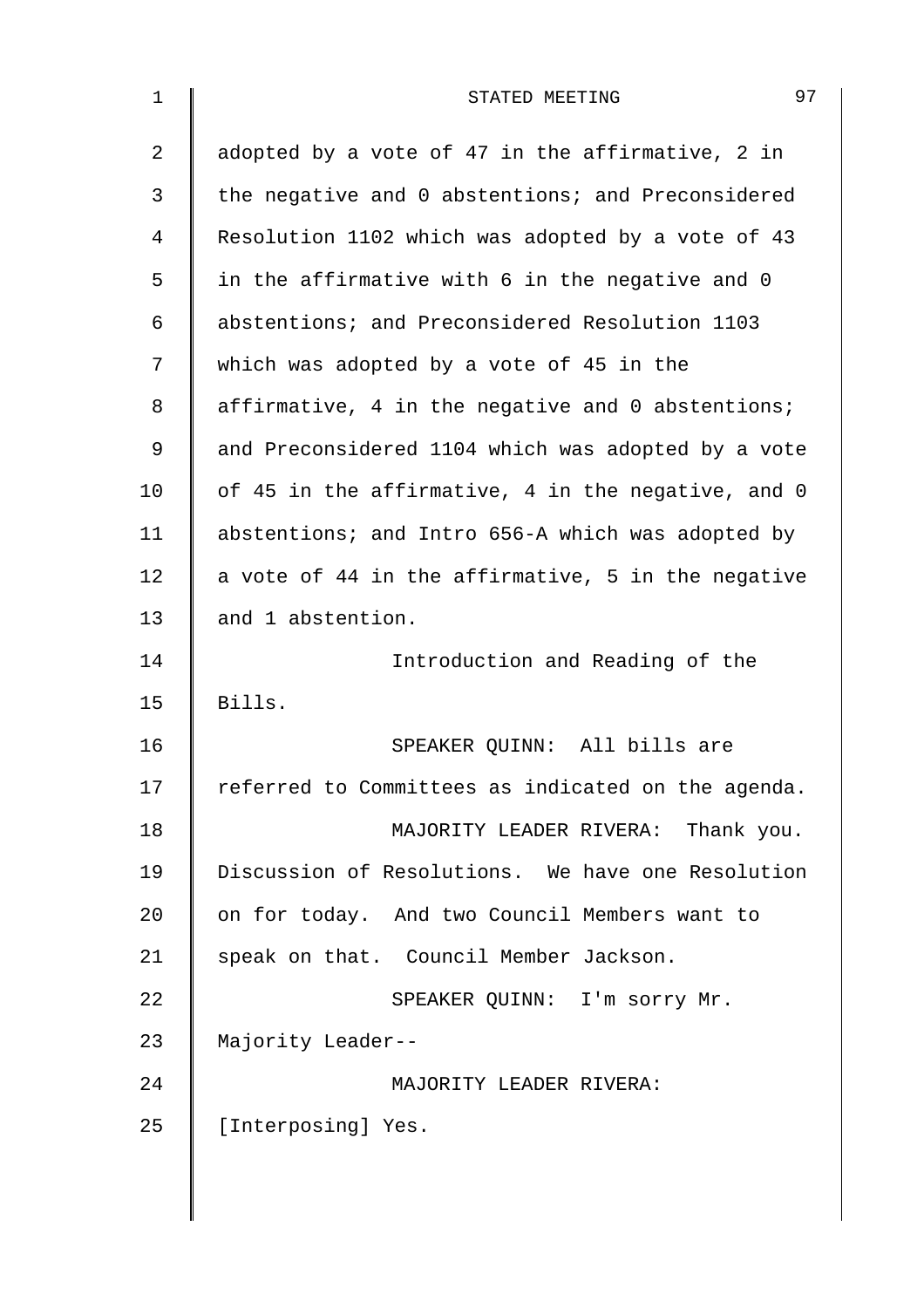| 1  | 98<br>STATED MEETING                               |
|----|----------------------------------------------------|
| 2  | SPEAKER QUINN: --could we just get                 |
| 3  | quiet before we start speaking on the Resolutions? |
| 4  | SERGEANT AT ARMS: Quiet down.                      |
| 5  | MAJORITY LEADER RIVERA: Thank you.                 |
| 6  | Silence in the chambers. Council Member Jackson.   |
| 7  | COUNCIL MEMBER JACKSON: Can I?                     |
| 8  | MAJORITY LEADER RIVERA: Okay. So                   |
| 9  | we'll move on for Tish James. No, Council Member   |
| 10 | Brewer.                                            |
| 11 | COUNCIL MEMBER BREWER: I'm just                    |
| 12 | talking on the General.                            |
| 13 | MAJORITY LEADER RIVERA: Oh,                        |
| 14 | General? Oh okay sorry.                            |
| 15 | [Pause]                                            |
| 16 | MAJORITY LEADER RIVERA: Yes.                       |
| 17 | COUNCIL MEMBER JACKSON: Thank you.                 |
| 18 | My colleagues, our colleague Fernando Cabrera has  |
| 19 | introduced a Resolution. And that Resolution       |
| 20 | would allow the City of New York to donate old     |
| 21 | computers                                          |
| 22 | MAJORITY LEADER RIVERA: Oh,                        |
| 23 | Council Member, we already vote don that item.     |
| 24 | COUNCIL MEMBER JACKSON: We did?                    |
| 25 | MAJORITY LEADER RIVERA: Yes.                       |
|    |                                                    |

 $\overline{\phantom{a}}$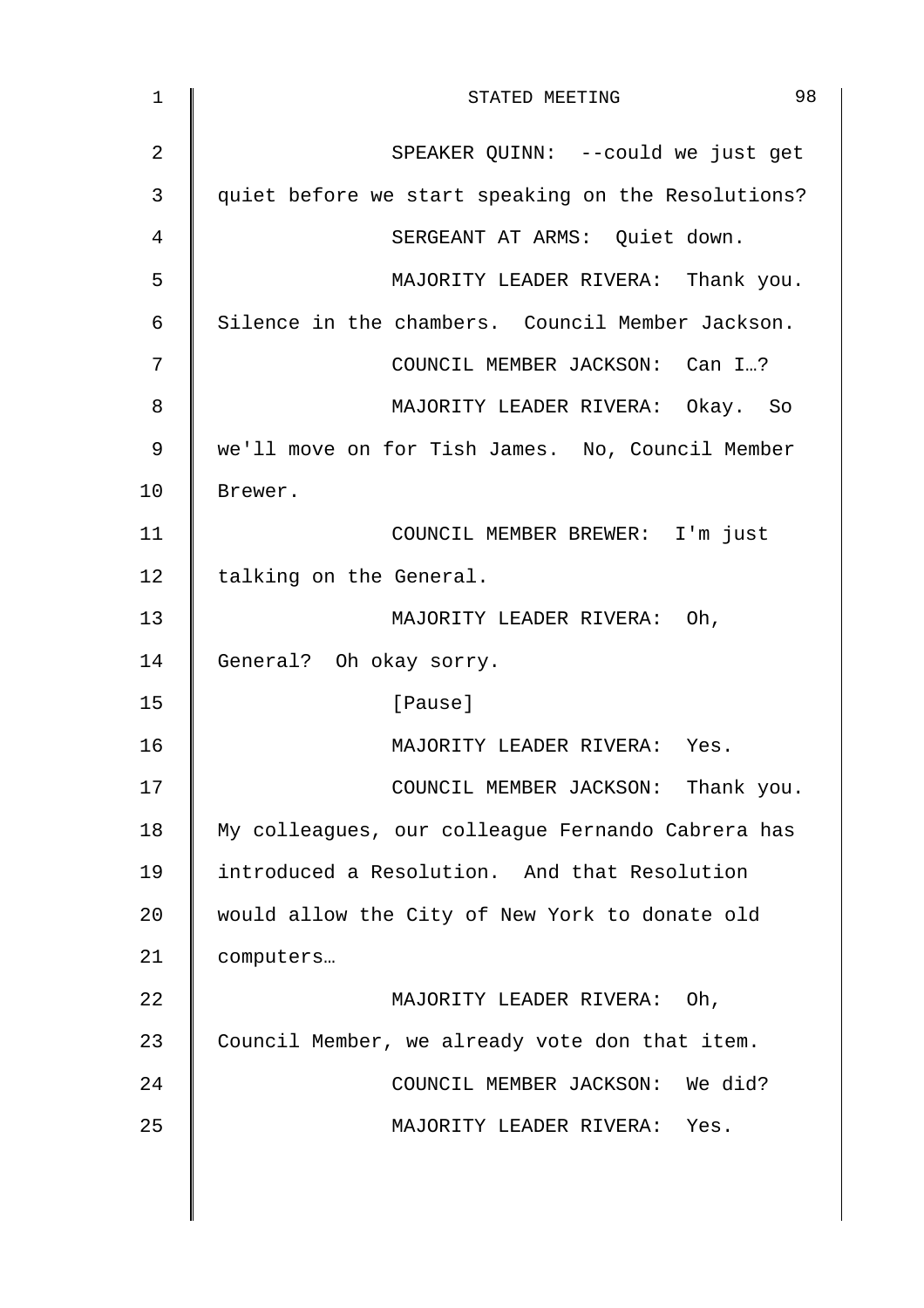| $\mathbf 1$    | 99<br>STATED MEETING                               |
|----------------|----------------------------------------------------|
| $\overline{2}$ | COUNCIL MEMBER JACKSON: That was                   |
| 3              | an Intro or a Reso?                                |
| 4              | MAJORITY LEADER RIVERA: That was--                 |
| 5              | [Off mic crosstalk]                                |
| 6              | MAJORITY LEADER RIVERA: Yeah.                      |
| 7              | Okay. So now--                                     |
| 8              | COUNCIL MEMBER JACKSON:                            |
| 9              | [Interposing] I'm sorry.                           |
| 10             | SERGEANT AT ARMS: Quiet please.                    |
| 11             | Sit down.                                          |
| 12             | MAJORITY LEADER RIVERA: Okay. So                   |
| 13             | now we're just going to take a vote on the Reso.   |
| 14             | It's Resolution 870-A. An amended Resolution       |
| 15             | calling on the United States Congress to pass and  |
| 16             | the President to sign into law the Public Safety   |
| 17             | Spectrum and Wireless Innovation Act, S. 911 which |
| 18             | amends the Communications Act of 1934 to provide   |
| 19             | public safety providers an additional ten          |
| 20             | megahertz of spectrum to support a national,       |
| 21             | interoperable wireless broadband network and       |
| 22             | authorizes the Federal Communications Commission   |
| 23             | to hold incentive auctions to provide funding to   |
| 24             | support such a network. Amended and adopted by     |
| 25             | the Committee on Technology, all in favor say aye. |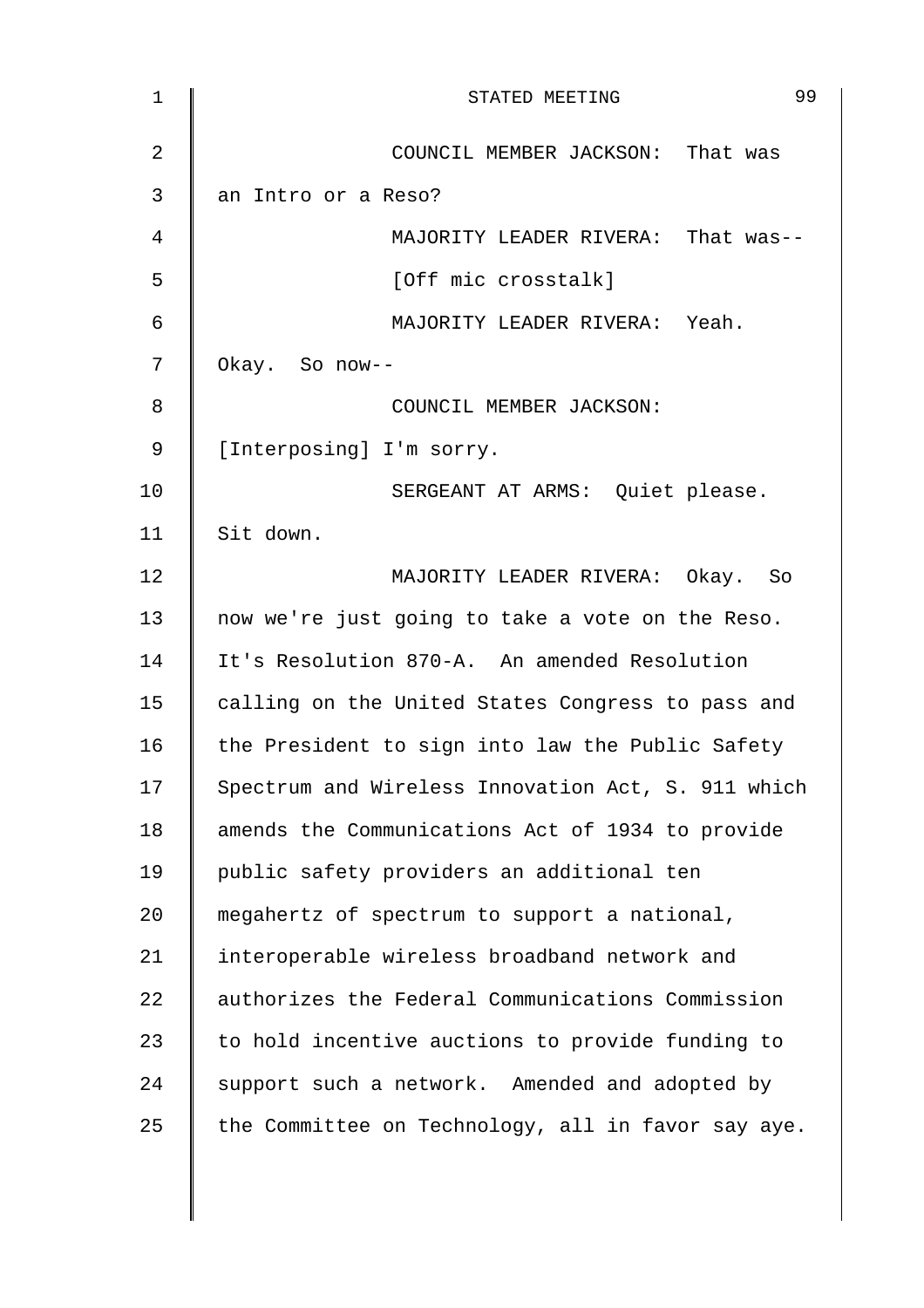| $\mathbf 1$ | 100<br>STATED MEETING                             |
|-------------|---------------------------------------------------|
| 2           | MANY VOICES: Aye.                                 |
| 3           | MAJORITY LEADER RIVERA: All                       |
| 4           | opposed say any.                                  |
| 5           | [No voices in opposition]                         |
| 6           | MAJORITY LEADER RIVERA: Any                       |
| 7           | abstentions?                                      |
| 8           | [No voices in abstention]                         |
| 9           | MAJORITY LEADER RIVERA: The ayes                  |
| 10          | have it. At this point in time we'll move on to   |
| 11          | General Discussion. First we have Council Member  |
| 12          | Barron.                                           |
| 13          | COUNCIL MEMBER BARRON: Thank you.                 |
| 14          | My colleagues I rise--                            |
| 15          | SPEAKER QUINN: [Interposing]                      |
| 16          | Quiet, can we have just a little quiet Charles.   |
| 17          | [Gavel banging]                                   |
| 18          | MAJORITY LEADER RIVERA: Start the                 |
| 19          | clock over again. Thank you.                      |
| 20          | COUNCIL MEMBER BARRON: Thank you.                 |
| 21          | SPEAKER QUINN: Thank you.                         |
| 22          | COUNCIL MEMBER BARRON: I rise                     |
| 23          | today to encourage you to support Intro 697, a    |
| 24          | Slavery Disclosure Act. This is calling on any    |
| 25          | businesses, contractors that do business with the |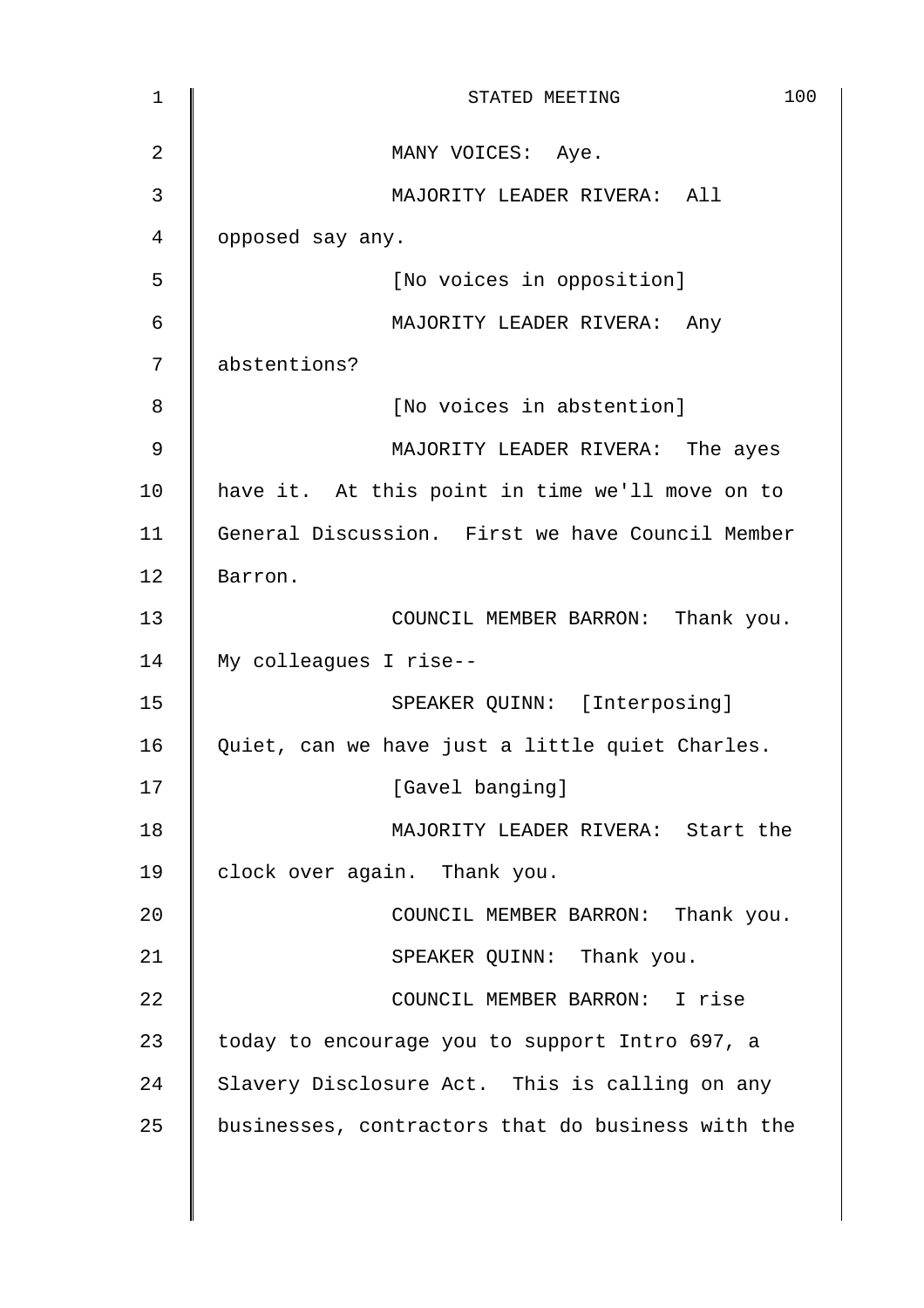| $\mathbf 1$    | 101<br>STATED MEETING                             |
|----------------|---------------------------------------------------|
| $\overline{2}$ | City to disclose whether they had any             |
| 3              | participation in the institution of slavery, the  |
| $\overline{4}$ | slave trade, or the slavery institution itself.   |
| 5              | When this was passed in Los Angeles and Chicago,  |
| 6              | J.P. Morgan Chase had to disclose, and they       |
| 7              | realized that they profited off the blood, sweat  |
| 8              | and tears of 13,000 enslaved Africans and they    |
| 9              | wrote a letter of apology and had some            |
| 10             | compensation.                                     |
| 11             | We think that any business that                   |
| 12             | does business in this New York City, the place    |
| 13             | that we're in right now, under here, is the bones |
| 14             | of our ancestors. Downtown where the Occupy Wall  |
| 15             | Street protesters are, are the bones of our       |
| 16             | ancestors. At the African Slavery Ground, 427     |
| 17             | were saved so that we were able to keep that in   |
| 18             | respect. But there were 20,000. So this being     |
| 19             | the most progressive Council, out as we say,      |
| 20             | majority Black and Latino, we couldn't get it     |
| 21             | passed before when Bill Perkins was here and we   |
| 22             | introduced it, we had hearings, but we couldn't   |
| 23             | get it out because the Mayor didn't want it to    |
| 24             | happen.                                           |
| 25             | This is simply to disclose your                   |
|                |                                                   |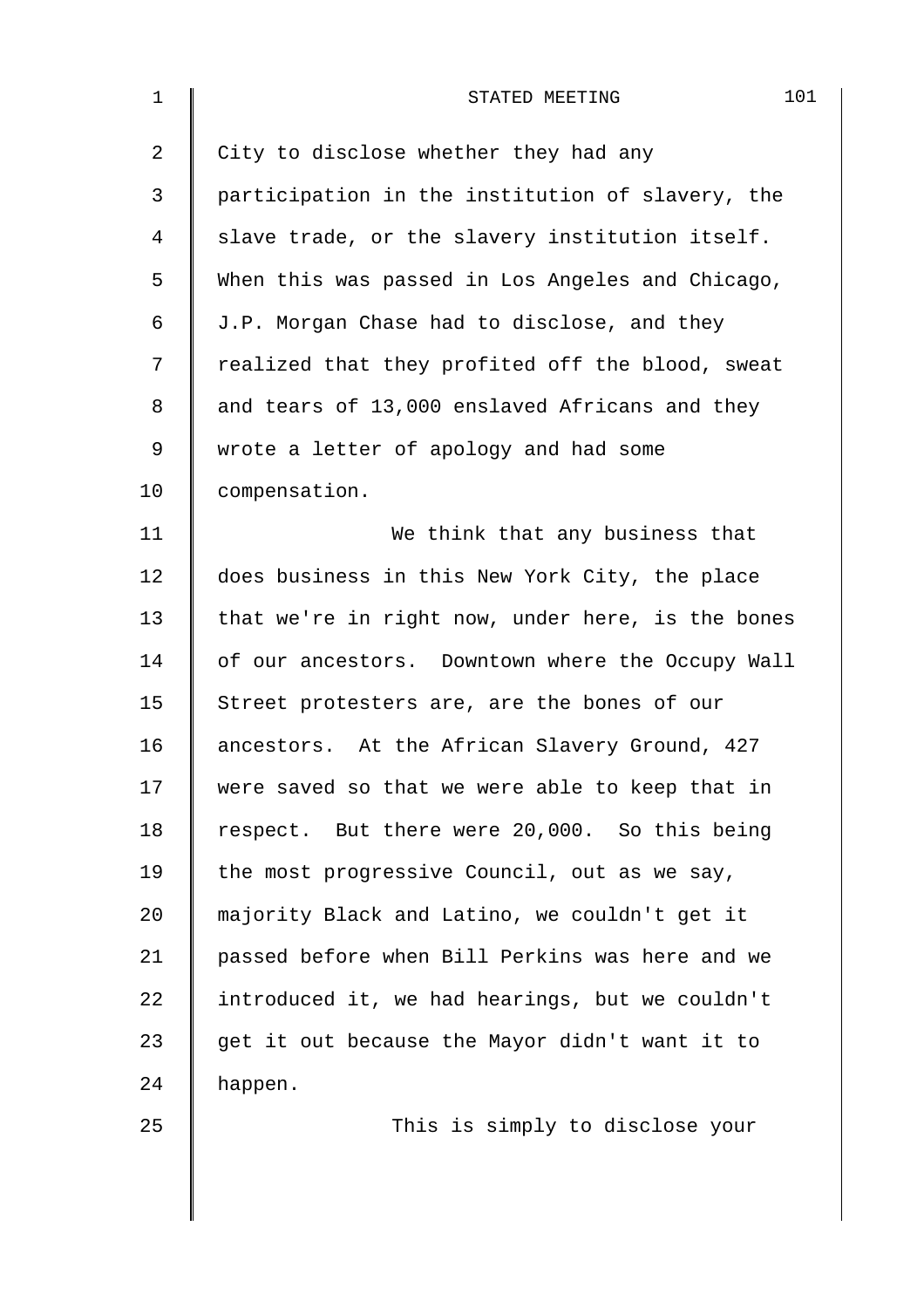| 1  | 102<br>STATED MEETING                                    |
|----|----------------------------------------------------------|
| 2  | corporate history like you have to do if you're          |
| 3  | involved in a gang or corporate corruption or            |
| 4  | whatever. We want them to put slavery, if there's        |
| 5  | any involvement in slavery, to do that in this           |
| 6  | City Council. This would be a great, great               |
| 7  | opportunity for this City Council to pass a simple       |
| 8  | act of disclosure in honor of those who built this       |
| 9  | City, built this country. And that was African           |
| 10 | people and they should never be forgotten.               |
| 11 | I want to thank Attorney Roger                           |
| 12 | Wareham who's here from the December $12^{th}$ Movement. |
| 13 | Stand up Roger and please give him a big handclap.       |
| 14 | He worked hard with us.                                  |
| 15 | [Applause]                                               |
| 16 | COUNCIL MEMBER BARRON: And the                           |
| 17 | Freedom Party. And I want to ask all of my               |
| 18 | colleagues to support this legislation. Thank you        |
| 19 | very much.                                               |
| 20 | MAJORITY LEADER RIVERA: Thank you                        |
| 21 | very much Council Member. Next we move on to             |
| 22 | Council Member James.                                    |
| 23 | COUNCIL MEMBER JAMES: In response                        |
| 24 | to some comments that were just previously made          |
| 25 | about a bill that we just passed, let me just say        |
|    |                                                          |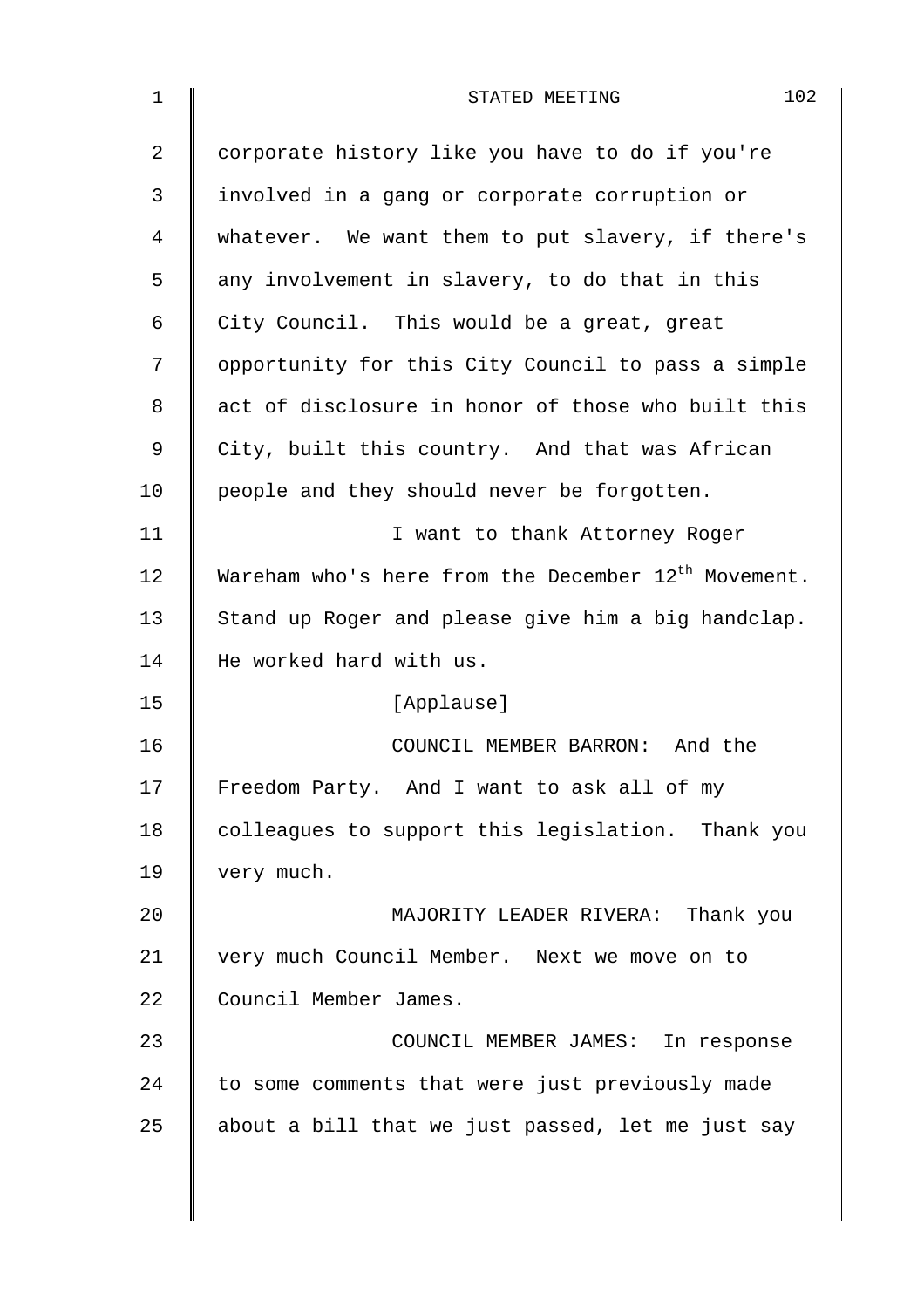| $\mathbf 1$    | 103<br>STATED MEETING                              |
|----------------|----------------------------------------------------|
| $\overline{2}$ | that the proposed law provides that the Department |
| 3              | of Correction shall not turn over to immigration   |
| 4              | authorities a defendant who has not bee convicted  |
| 5              | of a crime. Not charged in a criminal case.<br>No  |
| 6              | outstanding warrants. Has never been the subject   |
| 7              | to a final order of removal. And is not on the     |
| 8              | terrorist watch list.                              |
| 9              | To argue that this is going to make                |
| 10             | residents and citizens of New York City unsafe is  |
| 11             | just--it just confounds me and is an insult to my  |
| 12             | intelligence.                                      |
| 13             | Today I want my colleagues to sign                 |
| 14             | on to a piece of legislation which would require   |
| 15             | City agencies to report cost overruns on all large |
| 16             | private contracts.                                 |
| 17             | And lastly let me salute my                        |
| 18             | Assembly Members, Assembly Member Jeffries,        |
| 19             | Senator Eric Adams, my colleague Council Member    |
| 20             | Williams and myself. Today we came together to     |
| 21             | urge Mayor Bloomberg to appoint an independent     |
| 22             | commission to investigate corruption within the    |
| 23             | Police Department. Unfortunately there's been a    |
| 24             | litany of incidents involving NYPD within the past |
| 25             | few weeks: ticket-fixing in the Bronx; evidence    |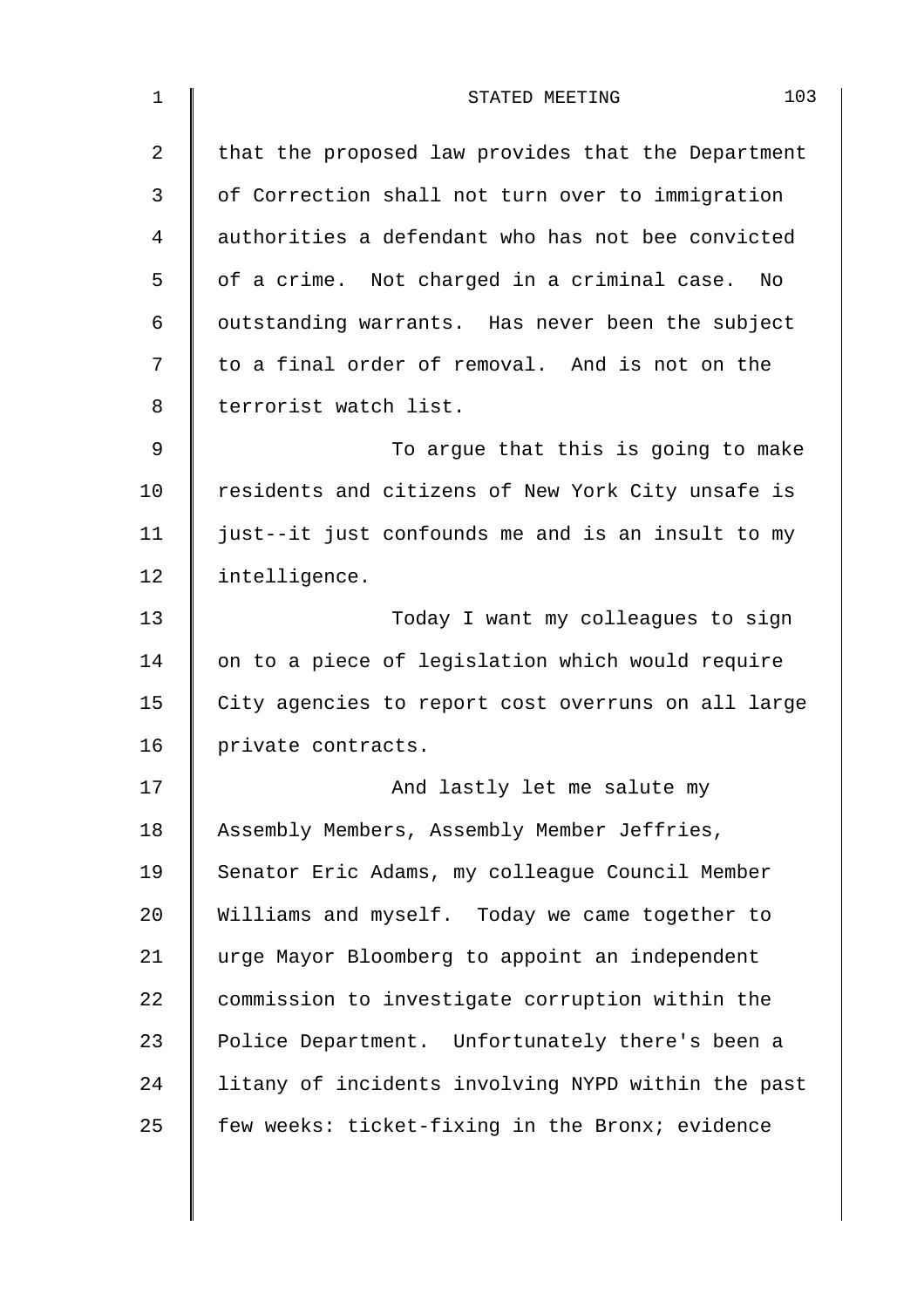| $\mathbf 1$    | 104<br>STATED MEETING                              |
|----------------|----------------------------------------------------|
| $\overline{a}$ | tampering; gun running; drug planting; unlawful    |
| 3              | surveillance activity; racism; sexual assaults.    |
| 4              | All of these incidents have shocked the conscience |
| 5              | and demand action. Today we came together to urge  |
| 6              | Mayor Bloomberg, the Governor, and the Attorney    |
| 7              | General to form an independent commission,         |
| 8              | something similar to the Mullen Commission or the  |
| $\mathsf 9$    | Nap Commission.                                    |
| 10             | Both were implemented in prior                     |
| 11             | years as a result of misconduct and we are urging  |
| 12             | that these independent commissions be charged with |
| 13             | investigating corruption at NYPD.                  |
| 14             | In addition to that we would urge                  |
| 15             | once again that Mayor Bloomberg reform Stop and    |
| 16             | Frisk. Stop and Frisk, unfortunately, the          |
| 17             | practices in the City of New York are illegal and  |
| 18             | unconstitutional and have sent a message to NYPD,  |
| 19             | to some members of NYPD, that they can operate     |
| 20             | above the law. We would urge all of you to join    |
| 21             | with us in asking for an independent commission to |
| 22             | investigate the few which unfortunately have       |
| 23             | affected the vast majority of the members of NYPD  |
| 24             | who honor and uphold the law. Thank you.           |
| 25             | MAJORITY LEADER RIVERA: Thank you.                 |
|                |                                                    |
|                |                                                    |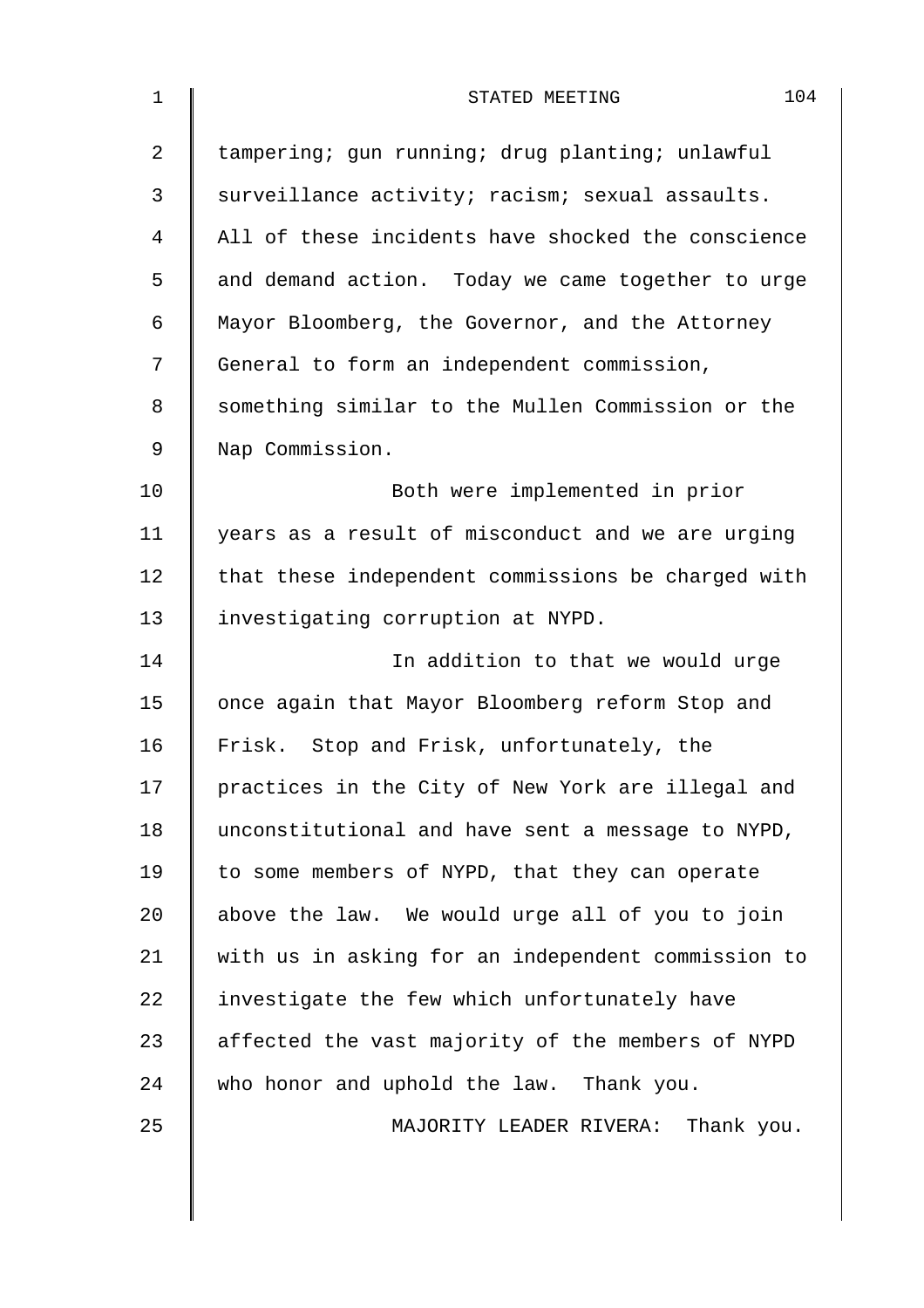| $\mathbf{1}$ | 105<br>STATED MEETING                              |
|--------------|----------------------------------------------------|
| 2            | Council Member Brewer.                             |
| 3            | COUNCIL MEMBER BREWER: Thank you                   |
| 4            | very much. Two issues. One, yesterday I had the    |
| 5            | pleasure of speaking at the opening of the John    |
| 6            | Jay College of CUNY, new building. It's a huge     |
| 7            | testament to the perseverance of President Travis  |
| 8            | and Chancellor Goldstein and their incredible      |
| 9            | staff, as this building was built and is now in    |
| 10           | use. And I just want to congratulate the entire    |
| 11           | CUNY system for making this a reality.             |
| 12           | Number two, Dana Segal is an intern                |
| 13           | from Barnard in our office and Kate Hensley who is |
| 14           | an intern from New York University, and I want to  |
| 15           | thank them both for their service. Thank you.      |
| 16           | MAJORITY LEADER RIVERA: Thank you                  |
| 17           | very much Council Member. Next we have Council     |
| 18           | Member Debbie Rose.                                |
| 19           | COUNCIL MEMBER ROSE: Thank you Mr.                 |
| 20           | Leader. I would like to take a moment to urge my   |
| 21           | colleagues to sign onto the Resolution 1094 which  |
| 22           | calls on Congress to pass the Liberian Refugee     |
| 23           | Immigration Fairness Act of 2011. What this grant  |
| 24           | would permit permanent residency to qualifying     |
| 25           | Liberian nationals who have been living in the     |
|              |                                                    |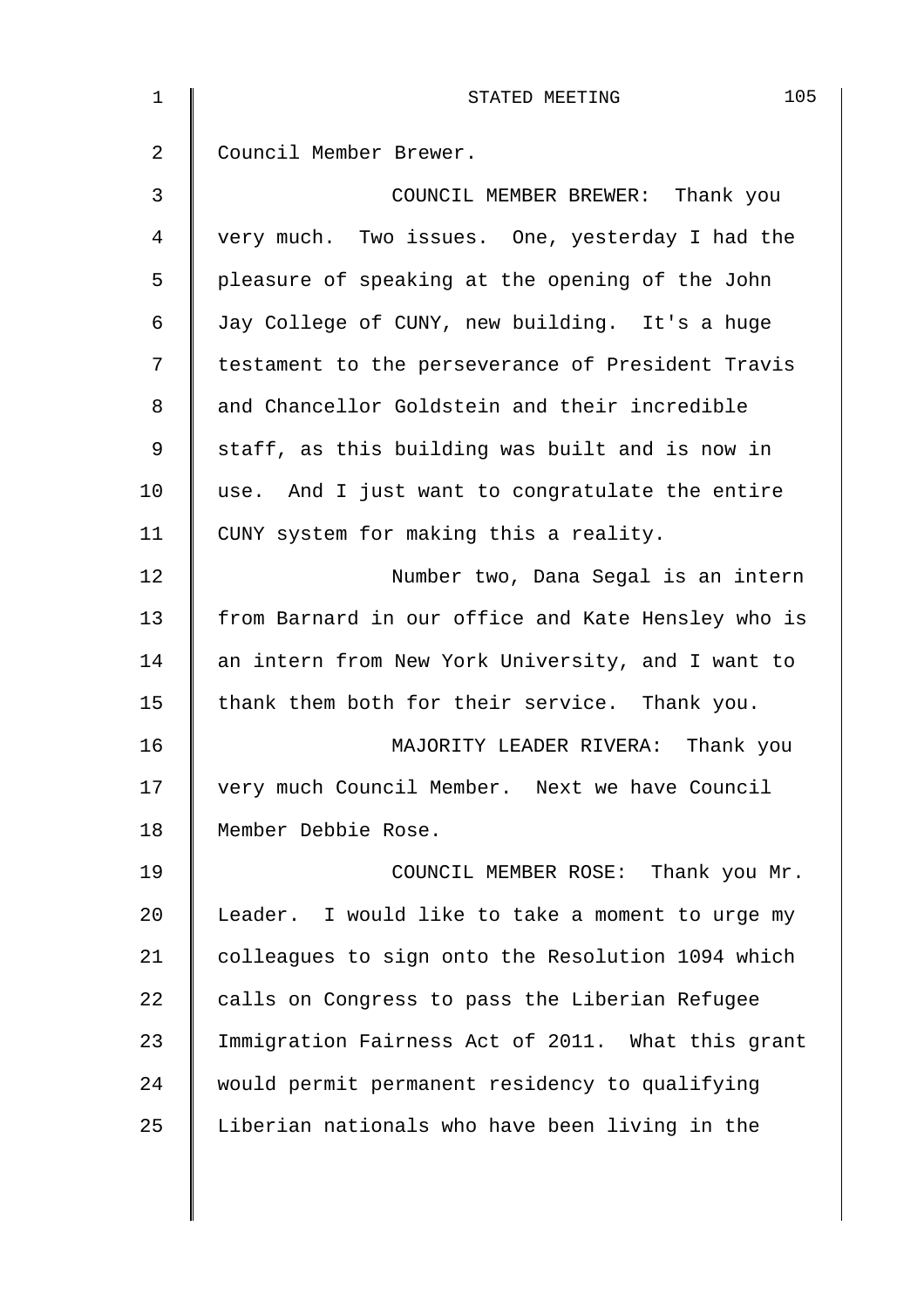| $\mathbf 1$ | 106<br>STATED MEETING                              |
|-------------|----------------------------------------------------|
| 2           | United States for a defined period of time or      |
| 3           | their immediate family member of a Liberian        |
| 4           | national.                                          |
| 5           | I want to thank my colleague, the                  |
| 6           | Chair of the Immigration Committee, Council Member |
| 7           | Dromm, for extending to me the invitation to sign  |
| 8           | onto this important piece of legislation as a co-  |
| 9           | prime sponsor. I represent the largest             |
| 10          | concentration of Liberians outside of Liberia in   |
| 11          | the United States. And it has been my honor to be  |
| 12          | their voice here in the Council.                   |
| 13          | After the devastating civil war in                 |
| 14          | Liberia in the 1990's which killed more than       |
| 15          | 150,000 people, thousands of Liberian refugees     |
| 16          | immigrated to the United States and settled in my  |
| 17          | District in the Park hills Section on the north    |
| 18          | shore of Staten Island. The Liberian Refugee       |
| 19          | Immigration Fairness Act would prevent the         |
| $20 \,$     | deportation of thousands of Liberians, many of     |
| 21          | whom have been living in the United States for     |
| 22          | more than two decades as productive citizens who   |
| 23          | have contributed greatly to New York City and the  |
| 24          | country as a whole.                                |
| 25          | Since the beginning of the 20 <sup>th</sup>        |
|             |                                                    |
|             |                                                    |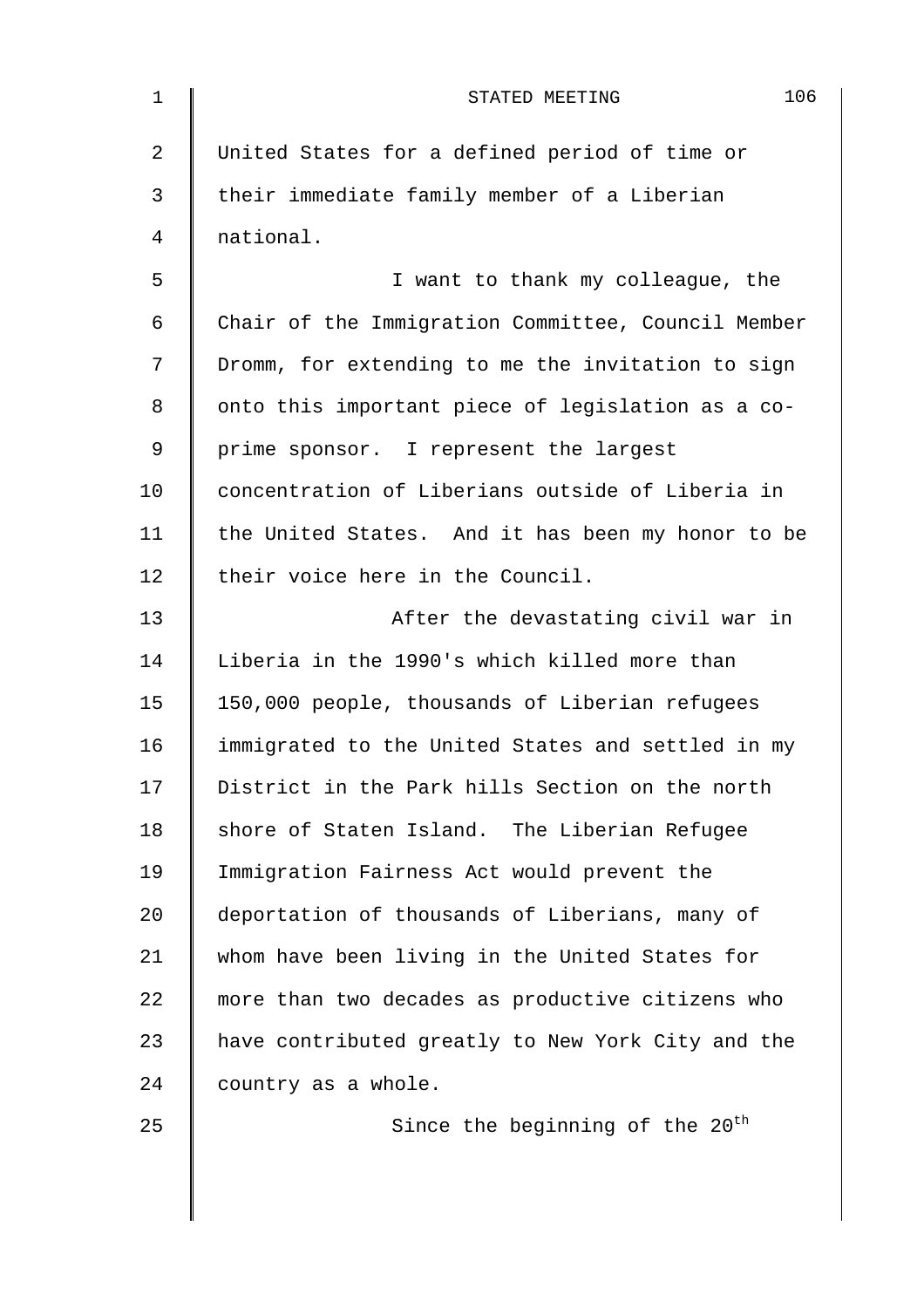| $\mathbf 1$ | 107<br>STATED MEETING                              |
|-------------|----------------------------------------------------|
| 2           | Century, New York City has been a haven for        |
| 3           | millions of immigrants seeking a better life for   |
| 4           | themselves and their families. Together we can     |
| 5           | send a message to Congress that America is still   |
| 6           | the land of opportunity where all are welcome.     |
| 7           | And I thank you and urge you to sign onto this     |
| 8           | Resolution. Thank you.                             |
| $\mathsf 9$ | MAJORITY LEADER RIVERA: Thank you                  |
| 10          | very much. Seeing no others, this meeting is       |
| 11          | adjourned. Oh, I apologize. Wait, we have          |
| 12          | Corrections on the votes. All items on today's     |
| 13          | General Order Calendar were adopted by a vote of   |
| 14          | 49 in the affirmative, with 0 in the negative and  |
| 15          | 0 abstentions with the exception of SLR 14 which   |
| 16          | was adopted by a vote of 40 in the affirmative, 8  |
| 17          | in the negative, and 1 abstention; and             |
| 18          | Preconsidered Resolution 1101 which was adopted by |
| 19          | a vote of 47 in the affirmative, 2 in the negative |
| 20          | and 0 abstentions; and Preconsidered Resolution    |
| 21          | 1102 which was adopted by a vote of 43 in the      |
| 22          | affirmative, 6 in the negative and 0 abstentions.; |
| 23          | and Preconsidered Resolution 1103 which was        |
| 24          | adopted by a vote of 43 in the affirmative, 6 in   |
| 25          | the negative and 0 abstentions, and Preconsidered  |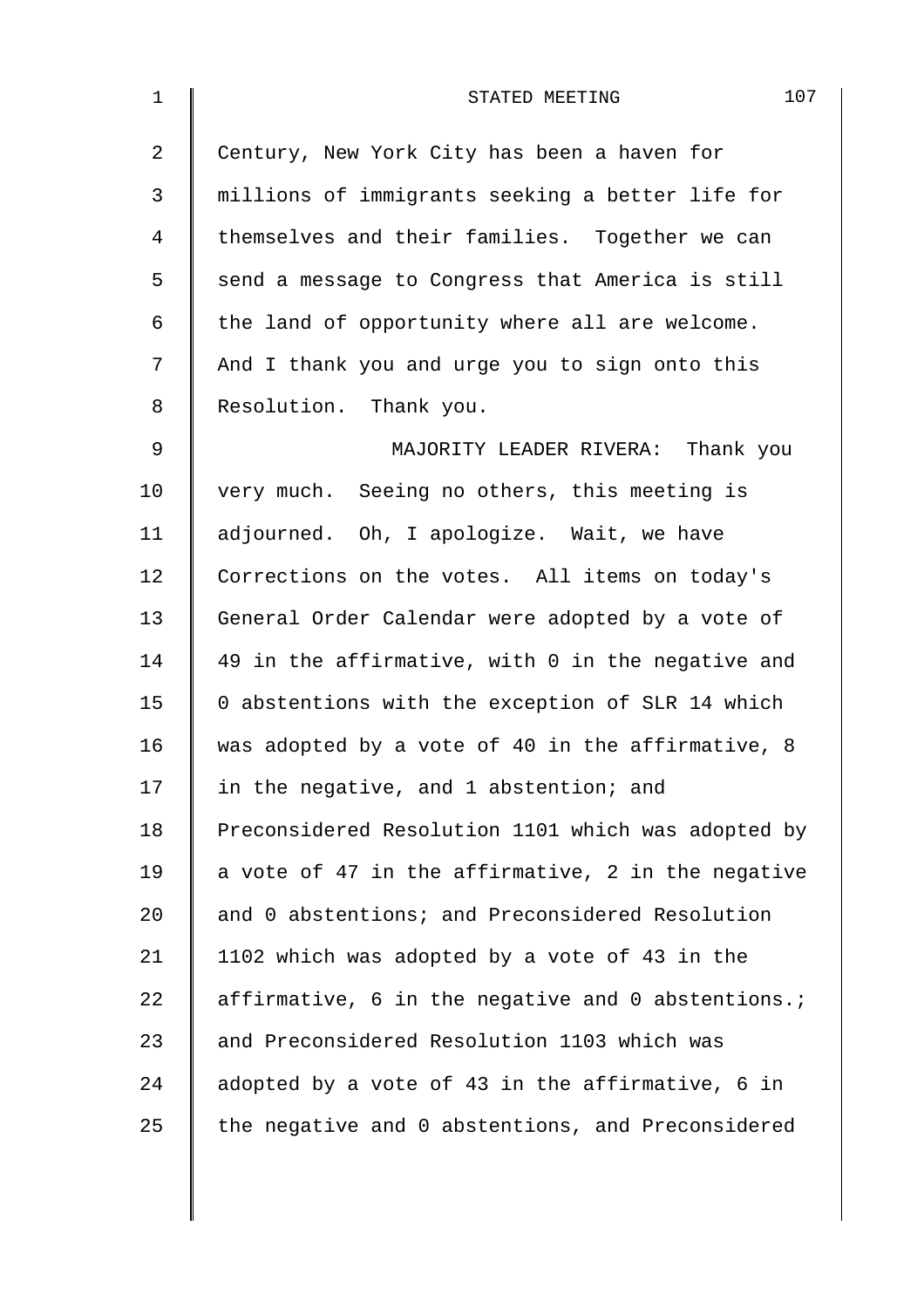| $\mathbf 1$    | 108<br>STATED MEETING                              |
|----------------|----------------------------------------------------|
| $\mathbf{2}$   | 1104 which was adopted by a vote of 45 in the      |
| $\mathsf{3}$   | affirmative, 4 in the negative, and 0 abstentions; |
| $\overline{4}$ | and Intro 656-A which was adopted by a vote of 43  |
| 5              | in the affirmative, 5 in the negative and 1        |
| $\epsilon$     | abstention. That is all. This meeting is           |
| 7              | adjourned.                                         |
| $\,8\,$        | [Gavel banging]                                    |
|                |                                                    |
|                |                                                    |
|                |                                                    |
|                |                                                    |
|                |                                                    |
|                |                                                    |
|                |                                                    |
|                |                                                    |
|                |                                                    |
|                |                                                    |
|                |                                                    |
|                |                                                    |
|                |                                                    |
|                |                                                    |
|                |                                                    |
|                |                                                    |
|                |                                                    |
|                |                                                    |
|                |                                                    |